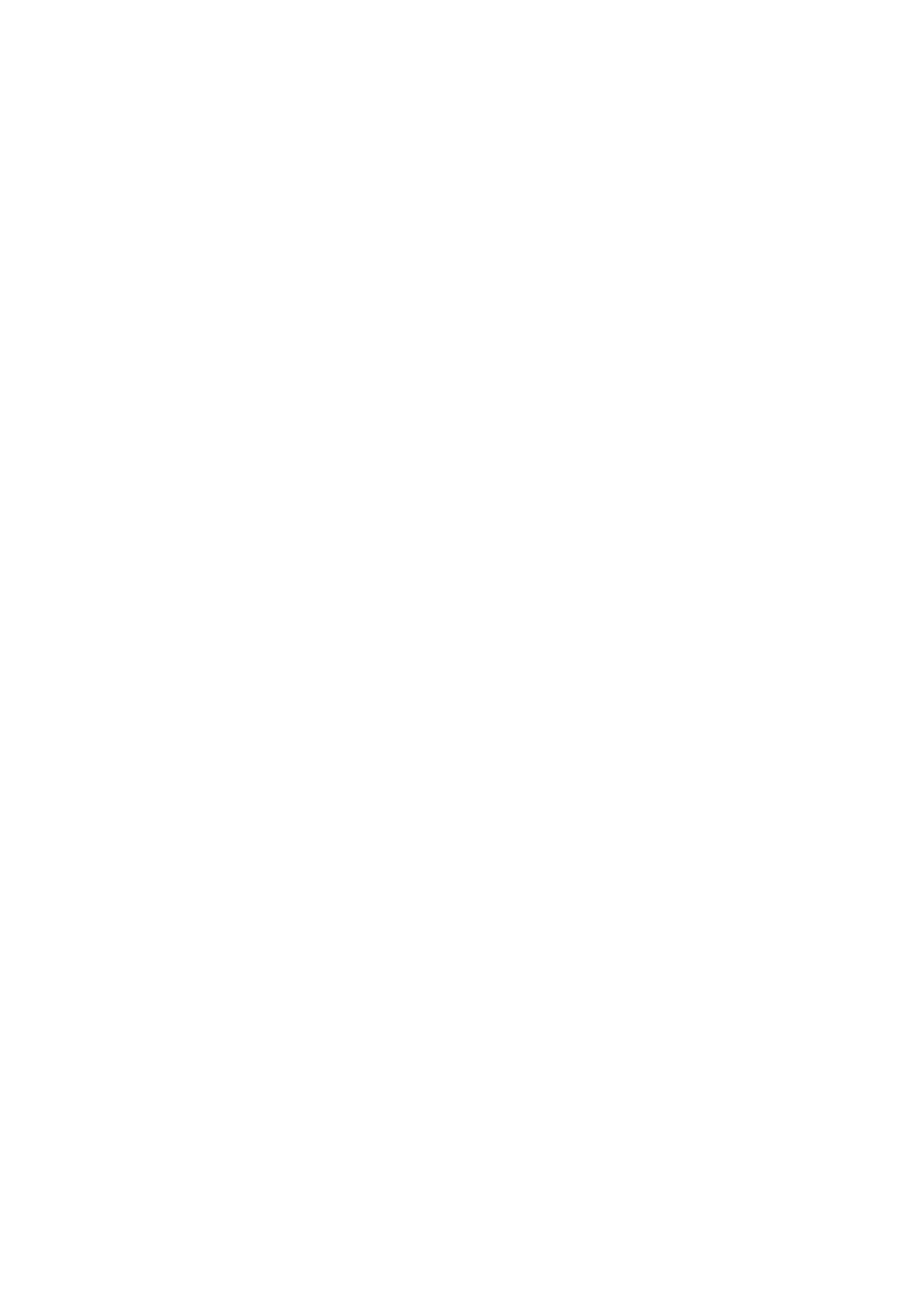## **The international transmission of shocks**

Some selected simulations with the NIME model

E. Meyermans

July 2003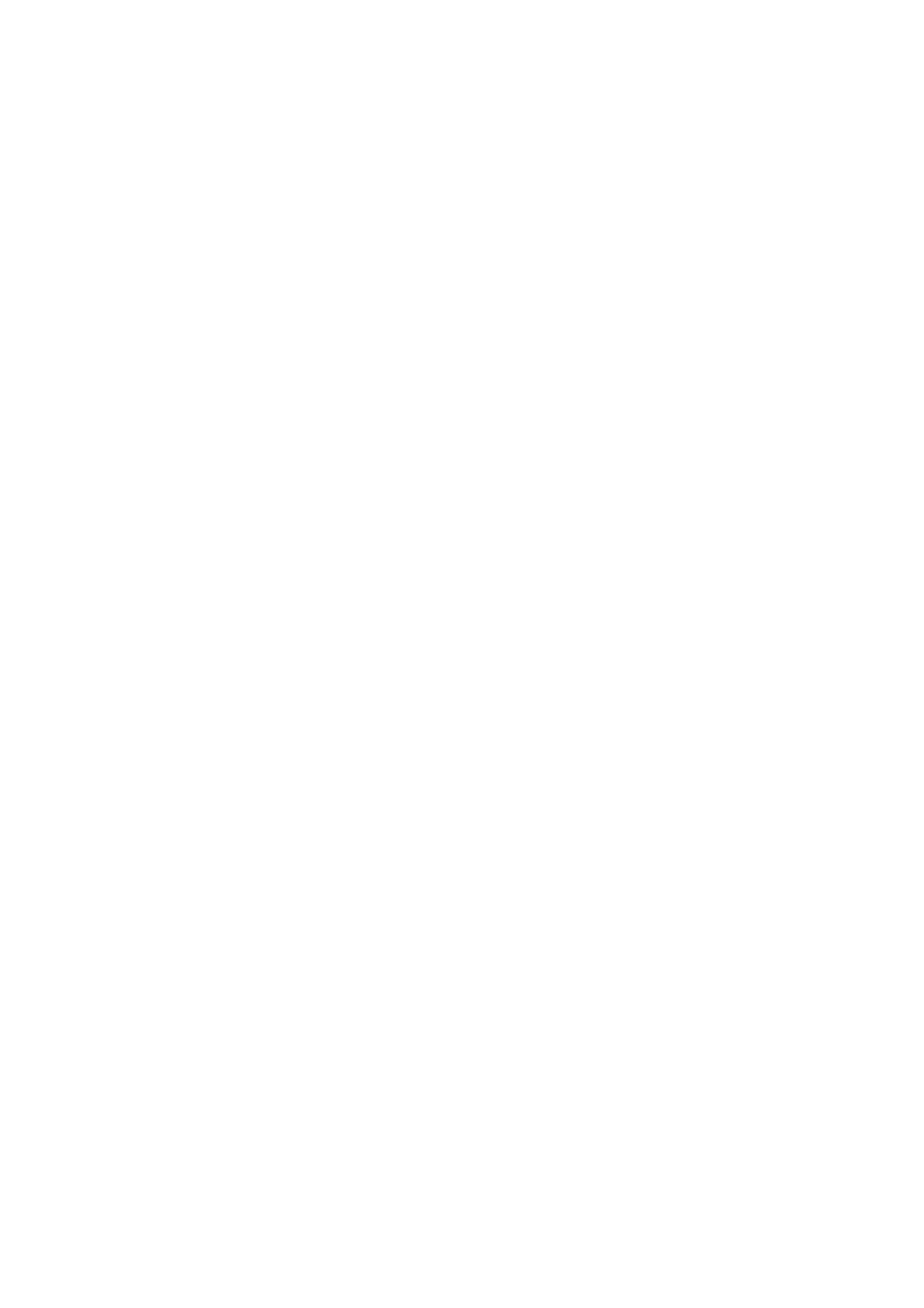

## **Federal Planning Bureau**

The Belgian Federal Planning Bureau (FPB) is a public agency under the authority of the Prime Minister and the Minister of Economic Affairs. The FPB has a legal status that gives it an autonomy and intellectual independence within the Belgian federal public sector.

FPB's activities are primarily focused on macroeconomic forecasting, analyzing and assessing policies in economic, social and environmental fields.

### **Internet**

URL: http://www.plan.be

E-mail: contact@plan.be

## **Publications**

Publications:

*The Economic Forecasts The "Short Term Update"*

Planning Papers (recent publications)

*giving the results of policy analyses and assessments*

- *92 De administratieve lasten in België voor het jaar 2000 Eindrapport* Greet De Vil, Chantal Kegels - January 2002
- *93 De Belgische Milieurekeningen Les comptes environnementaux en Belgique* Guy Vandille, Bruno Van Zeebroeck - June 2003

Working Papers (recent publications)

*5-03 Effets économiques de diverses modalités d'accroissement des taxes sur l'énergie en Belgique*

F. Bossier, F. Vanhorebeek - February 2003

- *6-03 MODTRIM II: A quarterly model for the Belgian economy*  B. Hertveldt, I. Lebrun - May 2003
- *7-03 La demande d'électricité en Belgique à l'horizon 2010 Analyse comparative de projections réalisées entre 1999 et 2001*  B. Callens, D. Gusbin - May 2003
- *8-03 ICT Diffusion and Firm-level Performance: Case Studies For Belgium* C. Huveneers - June 2003

Citations should refer to the publication, mentioning the author(s) and the date of publication.

Responsible Editor Henri Bogaert Legal Depot: D/2003/7433/19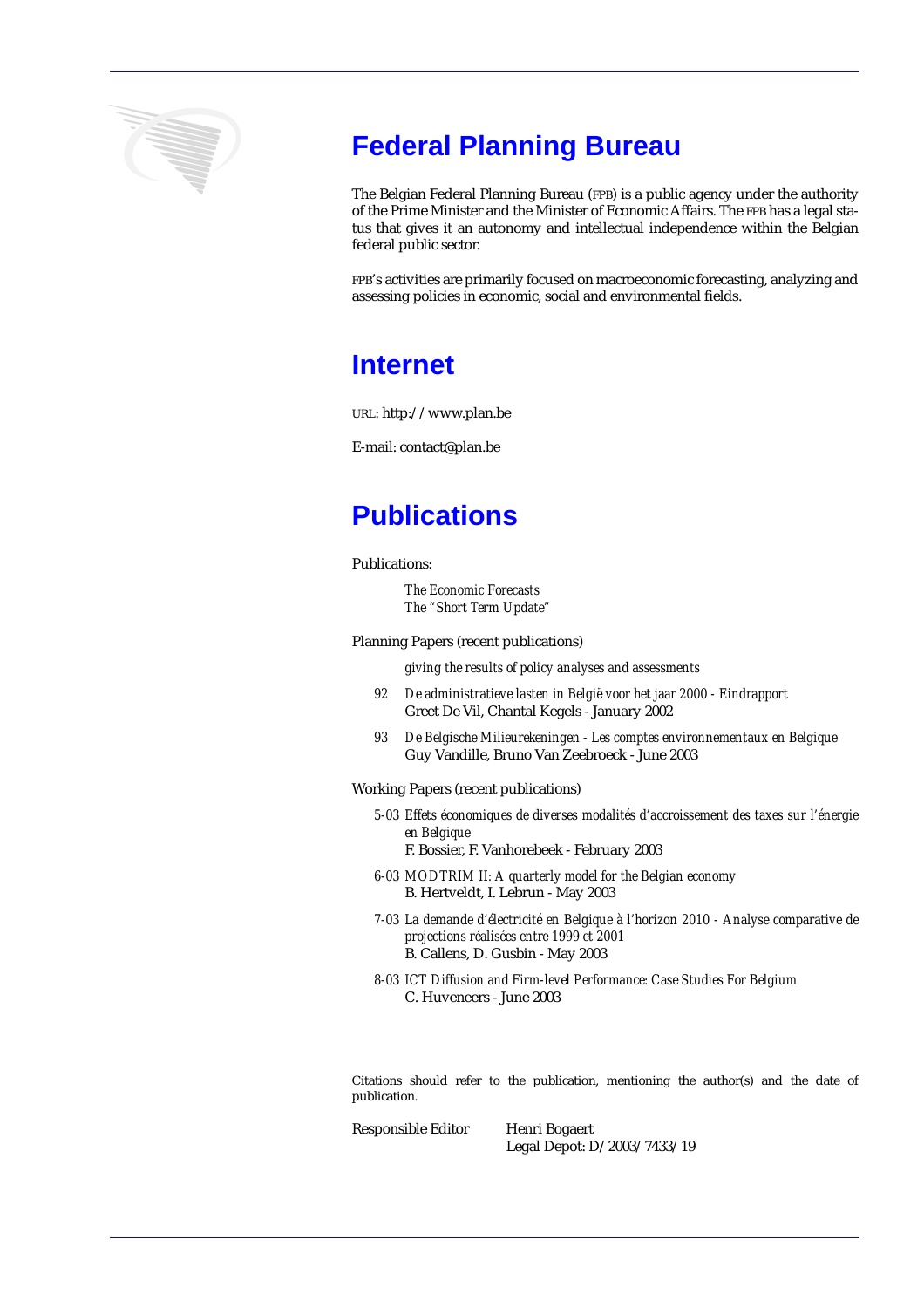The macro-econometric NIME model is one of the analytical tools used by the Belgian Federal Planning Bureau to improve its understanding of developments in the Belgian international economic environment. In this paper, we use the NIME model to assess the transmission of shocks from the United States to the euro area under a flexible and a fixed exchange rate regime. Four shocks to the US economy are considered: a fiscal shock, a productivity shock, a stock market shock, and a monetary shock. Tables with detailed simulation results are discussed in the text. The simulations illustrate that the international transmission of shocks via international trade is rather limited, because most of the country blocks constitute large, relatively closed economies. The spill-over effects through financial flows can be very important, especially under a fixed exchange rate regime where there is a direct link between the interest rates of the different country blocks. The simulations show also that expectations can be an important channel that speeds up international adjustment. Appendix A of the paper describes some recent changes to the NIME model.

JEL-classification: C5, E0, F4

Keywords: macro-econometric model NIME, euro area, exchange rate regime, fiscal consolidation, monetary easing, technology shock.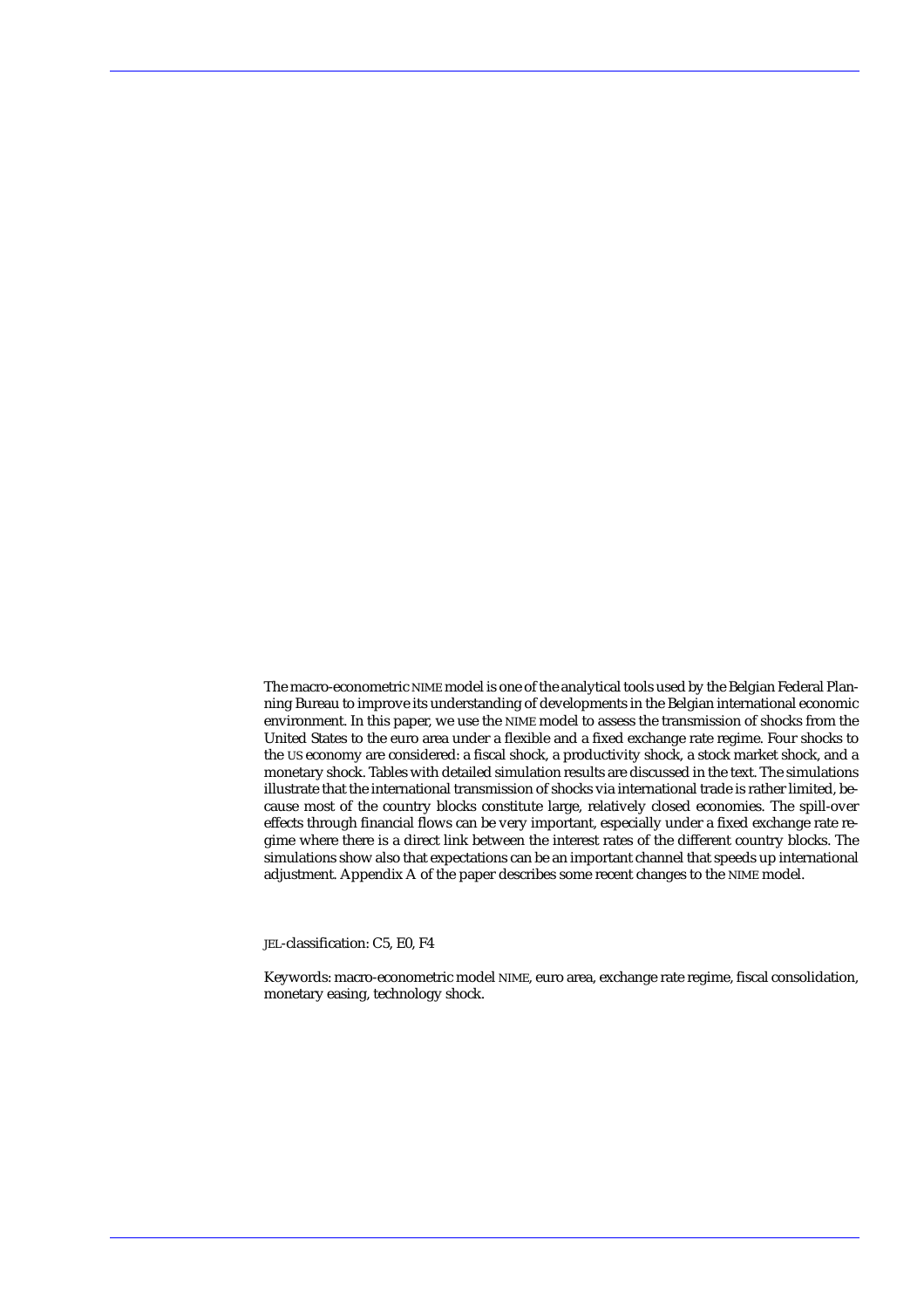## **Table of Contents**

**Alline** 

|    | <b>Introduction</b>                                      | 1              |
|----|----------------------------------------------------------|----------------|
| Ш  | The NIME model                                           | 3              |
|    | The four sectors of the NIME model<br>Α.                 | 4              |
|    | 1. The household sector                                  | 4              |
|    | 2. The enterprise sector                                 | 4              |
|    | 3. The public sector<br>4. The monetary sector           | 5<br>5         |
| Ш  | The spill-over effects of a fiscal shock in the US       | $\overline{7}$ |
|    | Introduction and summary of the spill-over effects<br>А. | 7              |
|    | A flexible exchange rate regime<br>В.                    | 8              |
|    | 1. The effects for the US economy                        | 8              |
|    | 2. The spill-over effects on the euro area               | 10             |
|    | C. A fixed exchange rate regime                          | 11             |
|    | 1. The effects for the US economy                        | 11             |
|    | 2. The spill-over effects on the euro area               | 12             |
| IV | The spill-over effects of a supply shock in the US       | 15             |
|    | A. Introduction and summary of the spill-over effects    | 15             |
|    | A flexible exchange rate regime<br>В.                    | 16             |
|    | 1. The effects for the US economy                        | 16             |
|    | 2. The spill-over effects on the euro area               | 17             |
|    | C. A fixed exchange rate regime                          | 19             |
| V  | The spill-over effects of a stock market shock in the US | 23             |
|    | Introduction and summary of the spill-over effects<br>А. | 23             |
|    | The risk premium in the NIME model<br>В.                 | 24             |
|    | C. A flexible exchange rate regime                       | 24             |
|    | 1. The effects for the US economy                        | 24             |
|    | 2. The spill-over effects on the euro area               | 25             |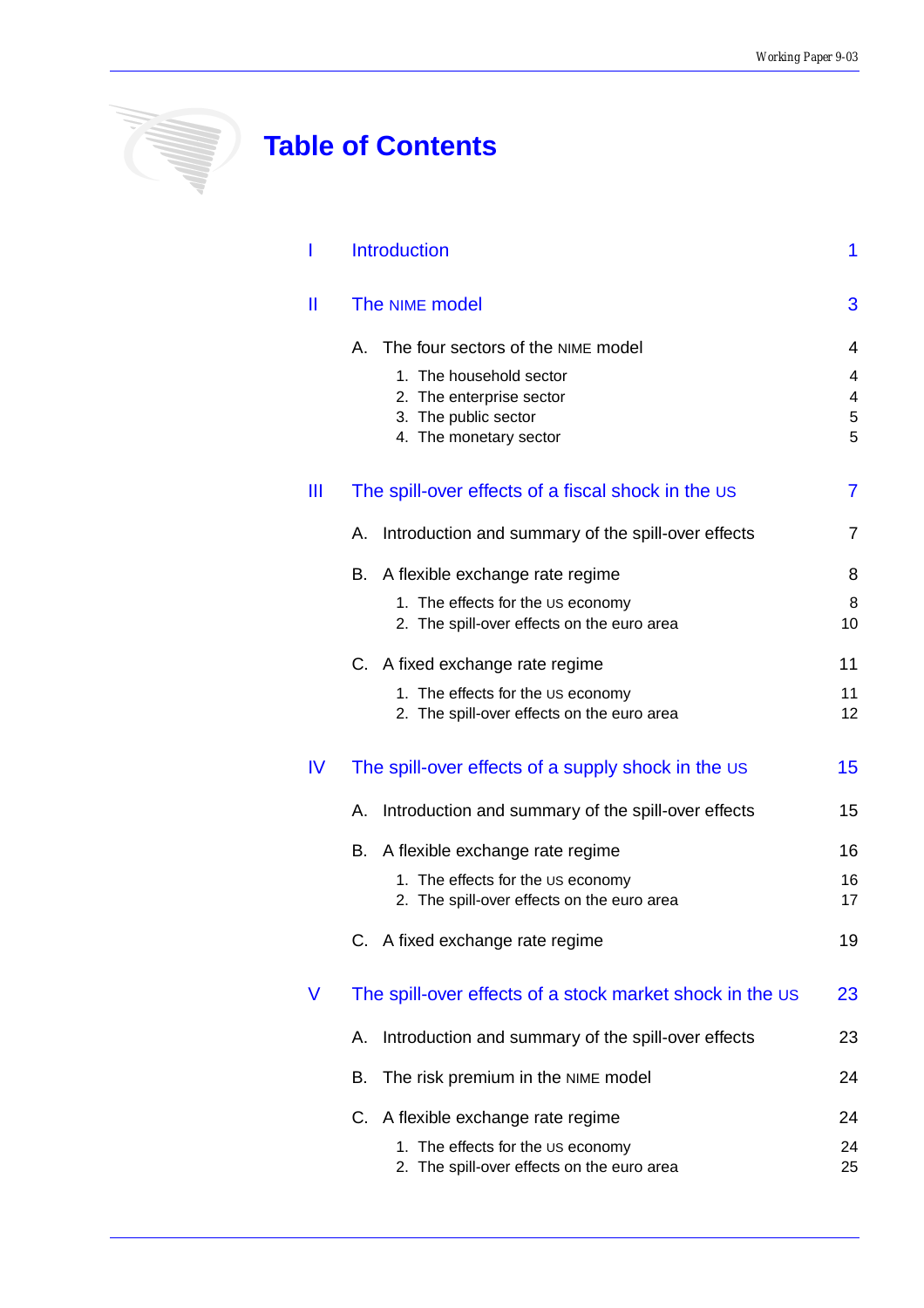|      |                                  | D. A fixed exchange rate regime                                                                      | 26       |
|------|----------------------------------|------------------------------------------------------------------------------------------------------|----------|
|      |                                  | 1. The effects for the US economy<br>2. The spill-over effects on the euro area                      | 26<br>27 |
| VI   |                                  | The spill-over effects of a monetary shock in the US                                                 | 31       |
|      | А.                               | Introduction and summary of the spill-over effects                                                   | 31       |
|      | В.                               | A flexible exchange rate regime                                                                      | 31       |
|      |                                  | 1. The effects for the US economy<br>2. The spill-over effects on the euro area                      | 31<br>33 |
|      |                                  | C. A fixed exchange rate regime                                                                      | 33       |
| VII  | <b>Summary</b>                   |                                                                                                      | 37       |
| VIII |                                  | Appendix A: Modifications to the NIME model                                                          | 41       |
|      | The data<br>A.                   |                                                                                                      | 41       |
|      |                                  | 1. The assets of the household sector: new data                                                      | 42       |
|      |                                  | 2. Stocks of financial assets<br>3. Stocks of residential buildings                                  | 42<br>42 |
|      | 4. Some other data               |                                                                                                      | 42       |
|      | В.                               | The household demand equations                                                                       | 43       |
|      |                                  | 1. Private consumption and money demand<br>2. Gross fixed capital formation in residential buildings | 43<br>46 |
|      |                                  | C. The factor demand equations                                                                       | 47       |
|      | 1. Labour                        |                                                                                                      | 47       |
|      | 2. Imports                       | 3. Gross fixed capital formation                                                                     | 49<br>50 |
|      | The wage equation<br>D.          |                                                                                                      | 51       |
|      | Е.                               | The short-term interest rate                                                                         | 53       |
|      | F.                               | The stock market price and the risk premium                                                          | 53       |
|      |                                  | 1. The analytical framework                                                                          | 53       |
|      |                                  | 2. The changes in the risk premium<br>3. Interest rate changes and the induced changes               | 54       |
|      | in bond value                    |                                                                                                      | 55       |
|      |                                  | 4. Some further analytical results for the steady state                                              | 55       |
|      | G. Interpolation of missing data |                                                                                                      | 58       |
|      |                                  | 1. The accounting framework                                                                          | 58       |
|      |                                  | 2. The price of residential buildings<br>3. The price of financial assets                            | 59<br>60 |
|      |                                  |                                                                                                      |          |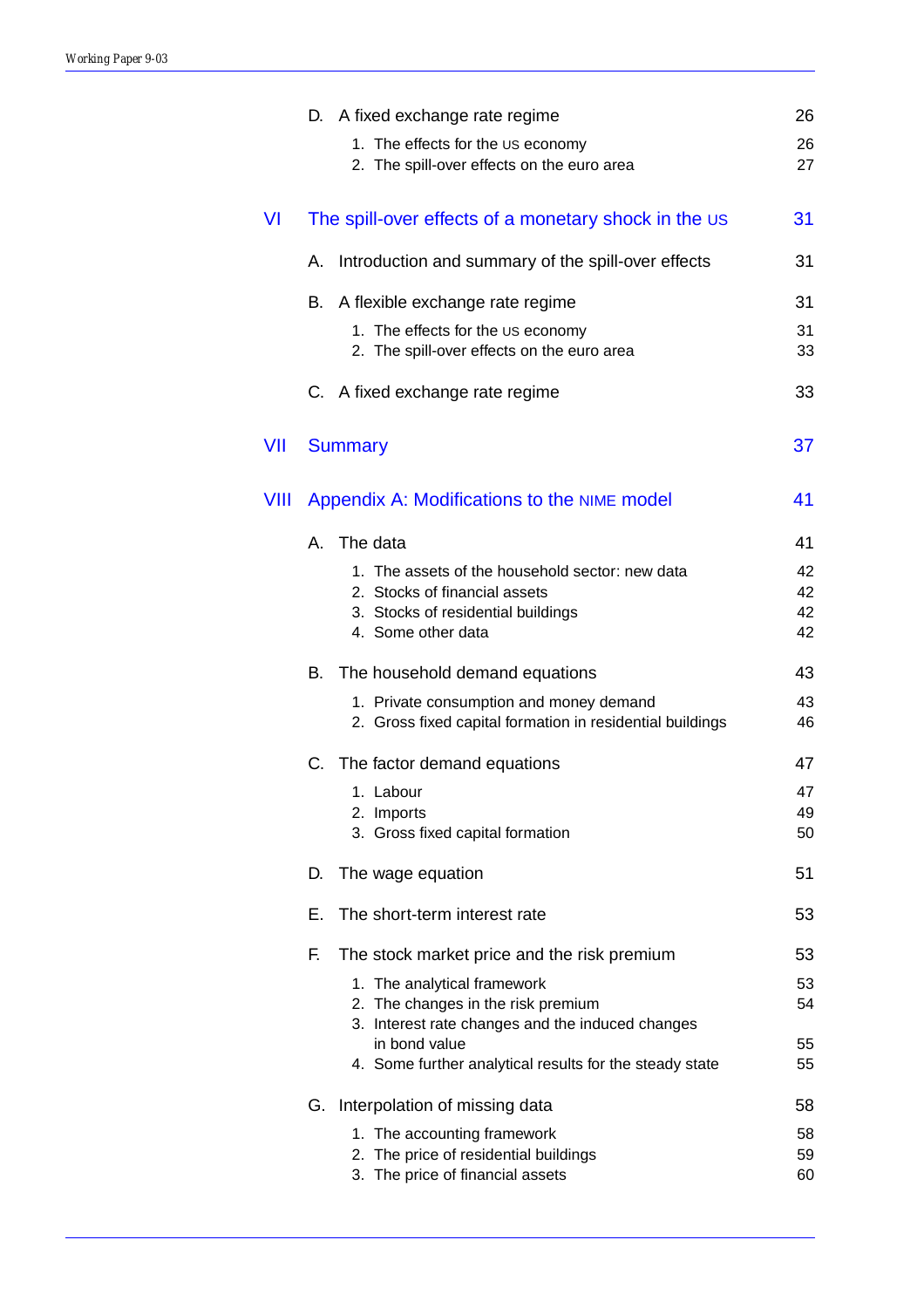| IX Appendix B: Some additional simulation results | 63 |
|---------------------------------------------------|----|
| X References                                      | 75 |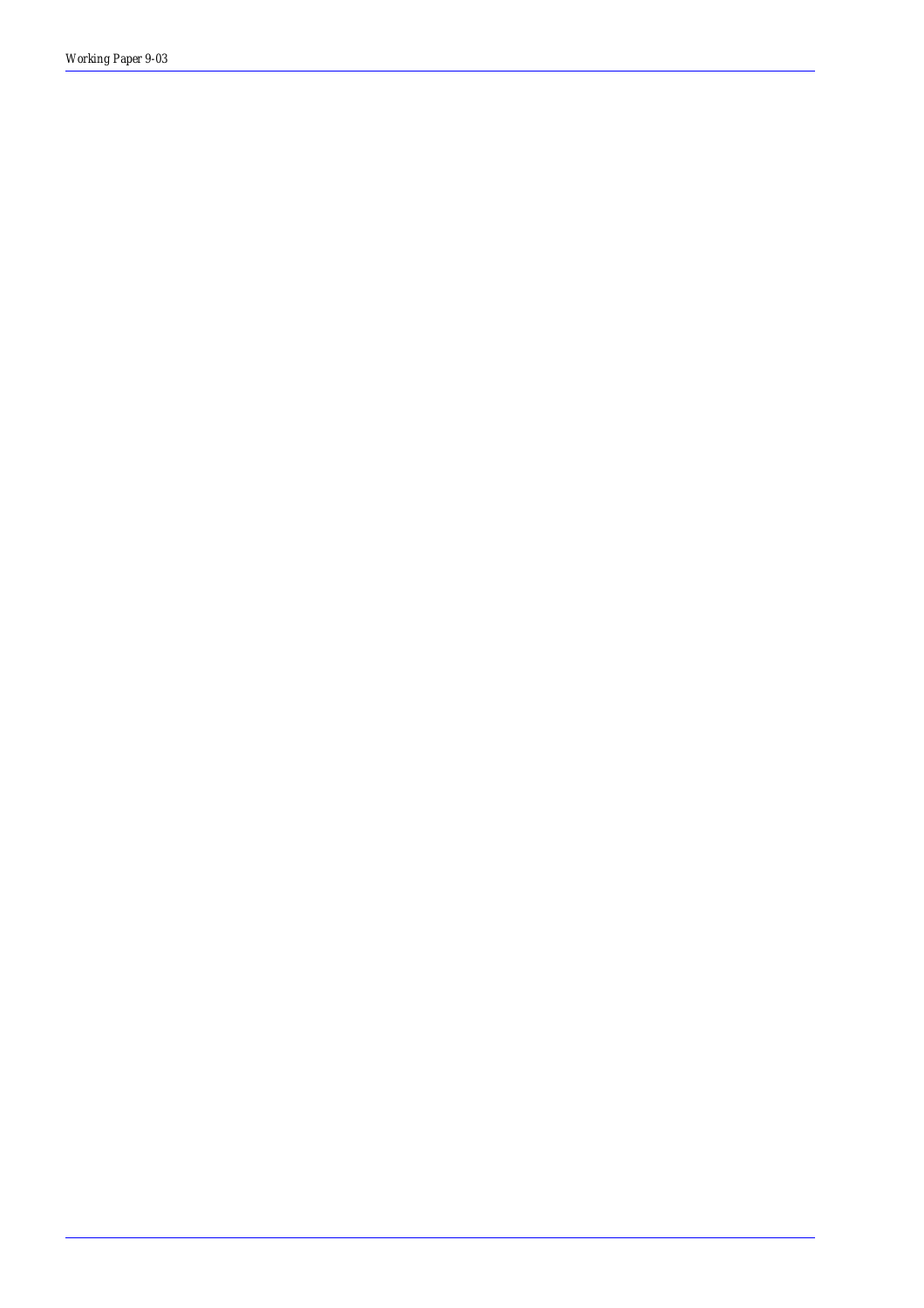

## **I** Introduction

The macro-econometric NIME model is one of the analytical tools used by the Belgian Federal Planning Bureau to improve its understanding of developments in the Belgian international economic environment<sup>1</sup>. This paper shows some concrete applications with this model by analysing the spill-over effects of shocks from the United States (US) to the euro area and the rest of the world. The shocks we investigate are a temporary increase in public expenditures in the US, a US-led world-wide permanent increase in total factor productivity, an increase in the risk premium in the US stock market, and a temporary 1 percentage point increase in the US short-term interest rate. Here, we will discuss how these shocks affect economic activity in the US and how they are transmitted to the euro area<sup>2</sup>. Such an analysis can be useful because it catalogues answers to questions which are often posed by economists who want to assess their medium term projection of the euro area economy.

The NIME model is a macro-econometric world model developed at the Belgian Federal Planning Bureau. Although the most important features of the NIME model will be discussed in the next section, we want to highlight here several channels through which shocks are transmitted across the different country blocks of the model<sup>3</sup>. First, there is international trade in goods and services, whereby exports and imports are determined by relative prices and by the effective foreign and domestic output level, respectively. However, the impact of changes in exports and imports on overall domestic activity should be limited, as, for example, exports constitute about 15 percent of gross domestic product in the euro area, 25 percent in the non-euro EU countries, and 9 percent in the US. Second, there are financial flows which respond to the expected asset returns in the different country blocks. If the exchange rates are fixed at a predetermined rate, interest rates adjust in order to equalise expected returns, adjusted for a risk premium, across country blocks. If exchange rates are flexible and interest rates are set to accommodate domestic objectives, the exchange rates adjust to induce capital gains in order to equalise expected returns across country blocks. Given the importance of the changes in the exchange rate and interest rates on the (composition of) economic activity, the subsequent analysis will consider shocks under a flexible and fixed exchange rate regime. Third, in the productivity shock variant, the technological innovations in the leading country, i.e., the US, are diffused with a one year lag to the other country blocks. Moreover, economic agents in the other country blocks

<sup>1.</sup> Other tools include the NEMESIS model and the forecasts and assessments by international organisations, such as the European Commission, the Organisation for Economic Co-operation and Development, and the International Monetary Fund. See www.nemesis-model.net for more details regarding the NEMESIS model.

<sup>2.</sup> Other simulation exercises with shocks to the euro area are described in Meyermans and Van Brusselen (2003).

<sup>3.</sup> These country blocks are the euro area (EU), the non-euro European Union countries (NE), the United States (US), Japan (JP) and the "rest of the world" (RW).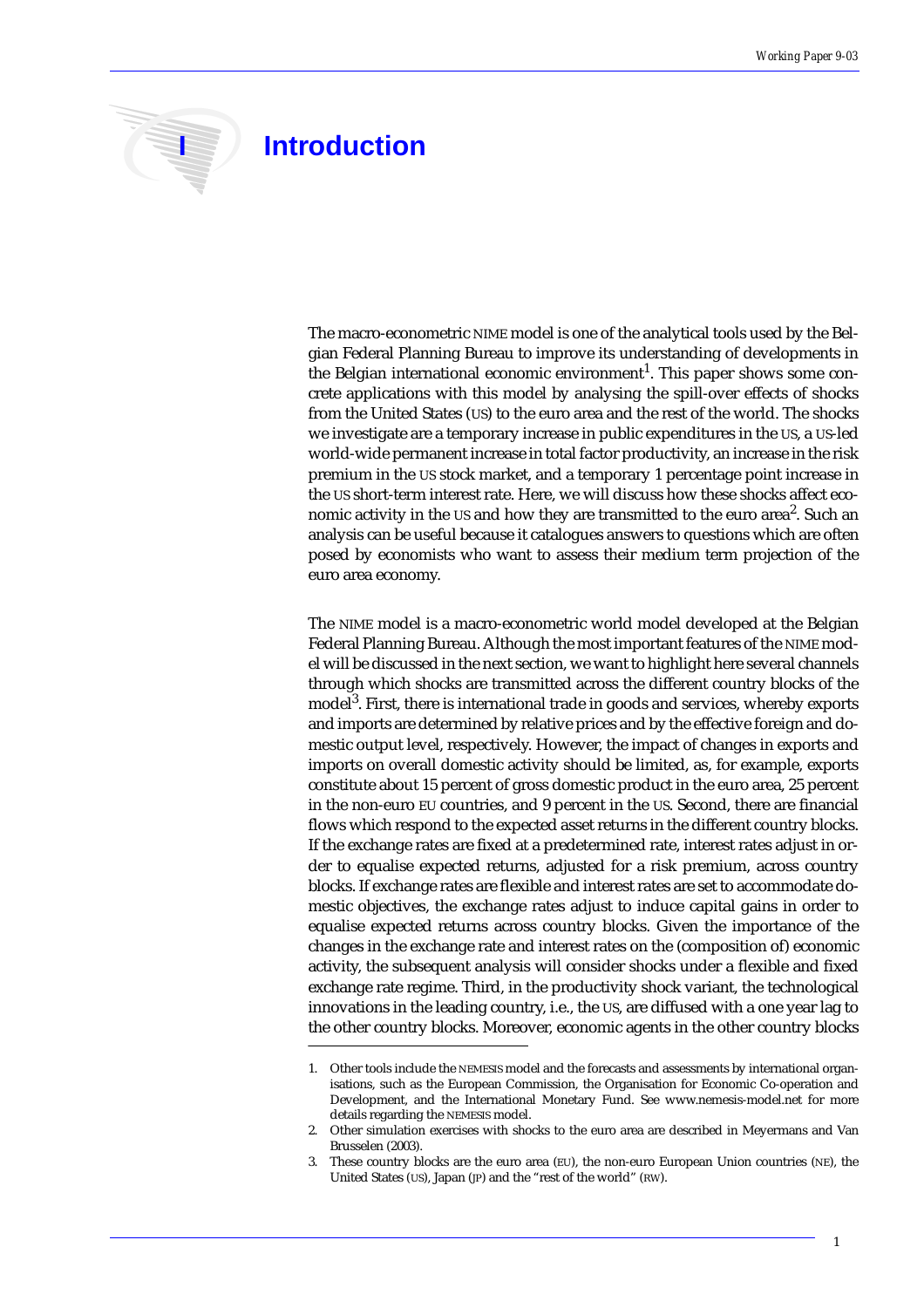anticipate these future spill-over effects, and they adjust their expenditure plans in line with their expectations.

The structure of this paper is as follows. The second section describes briefly the NIME model. The third section shows the simulation results for a temporary increase in public expenditures in the US. There the public expenditures of the US are increased by about 3.5 percent, inducing, ex ante, a 1 percentage point increase in the deficit to GDP ratio. The fourth section illustrates the case of a permanent productivity shock in the US. There the shock is not only transmitted via the traditional trade and financial flows, but also via (expected) changes in trend productivity. In the fifth section, we discuss a permanent increase in the risk premium in the US stock market, while the sixth section shows the simulation results for a temporary increase in the US interest rate. The last section draws some conclusions.

The simulations illustrate that the international transmission of shocks via international trade is rather limited, because most of the country blocks constitute large, relatively closed economies. The spill-over effects through financial flows can be very important, especially under a fixed exchange rate regime where there is a direct link between the interest rates of the country blocks. The simulations show also that expectations can be an important channel that speeds up international adjustment.

Before we proceed, we want to make the following three remarks. First, in the following sections we focus mainly on the spill-over effects on the euro area, because this is the main trading partner of Belgium. The simulation results for the other country blocks can be found in Appendix B of this working paper. Second, we want to emphasise that the simulations of this paper are of an illustrative and technical nature, and they should not be considered as predictions. Third, interpreting the simulations of this paper, it should be remembered that the NIME model is a Keynesian model with classical long run properties. In the long run, the economy is at its natural equilibrium, whereby the relative prices clear the markets and the nominal variables do not affect equilibrium in the real sector. However, in the medium run, the model has typical Keynesian features, whereby prices adjust sluggishly to their equilibrium value, supply is determined by demand, and expectations have some backward looking features.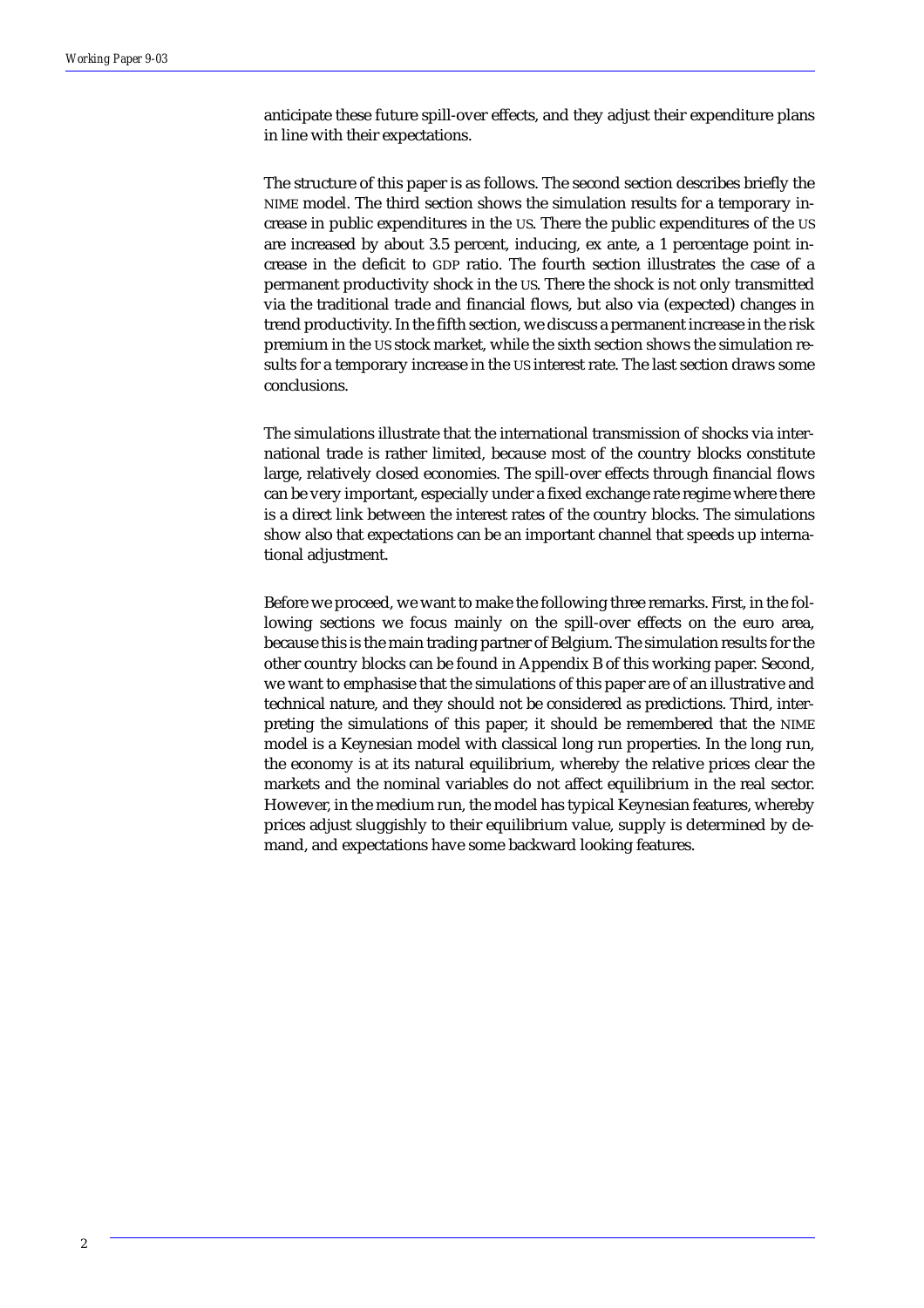### **II I** The NIME model

The NIME model is a macro-econometric world model developed at the Belgian Federal Planning Bureau. This model is built to make medium-term forecasts of the Belgian international economic environment and to study the transmission of the effects of economic policies and exogenous shocks on the Belgian and European economy. This section gives a very brief overview of this model<sup>1</sup>.

The current version of the NIME model divides the world into the following country blocks: the euro area (EU), a block consisting of the countries of the European Union that did not adopt the euro (NE), the United States (US), Japan (JP) and the "rest of the world" (RW). These country blocks are linked to each other through trade and financial flows, and the diffusion of trend productivity. In each of these country blocks, except for the RW block, we distinguish a household sector, an enterprise sector, a public sector, and a monetary sector. A similar set of behavioural equations and accounting identities is specified for each sector across blocks, while the parameter values of the equations are obtained using econometric techniques applied to the aggregated data of the different blocks $^2$ .

The NIME model makes an analytical distinction between three different time horizons: the short run that is demand driven and during which the plans of the agents are not fully realised due to the existence of adjustment costs; the medium run where the plans are realised but still changing due to lagging adjustment of the other endogenous variables and a steady state long run. In the steady state, productivity, the natural rate of unemployment, secular inflation, the real interest rate, the labour participation rate, and population growth are exogenous, while the steady state values of the other variables, such as potential output, are determined by these exogenous variables and the structural equations of the model.

The expectations of the agents are partly forward-looking, and partly backwardlooking (i.e., chartists). The forward-looking expectations are quasi-rational in the sense that agents have model consistent expectations about the steady state but the speed of convergence towards this steady state is determined by a reduced form function rather than by the underlying structural parameters of the model.

Finally, the version of the NIME model used in this paper is a modified version of the model described in Meyermans and Van Brusselen (2001). The modifications are described in Appendix A, and they include an update of the NIME databank, a re-estimation of the household demand equations, a re-specification of the short

<sup>1.</sup> More technical details regarding the model can be found in Meyermans and Van Brusselen (2000.a, 2000.b, and 2001).

<sup>2.</sup> The RW block consists of a limited number of equations describing overall economic activity in the rest of the world.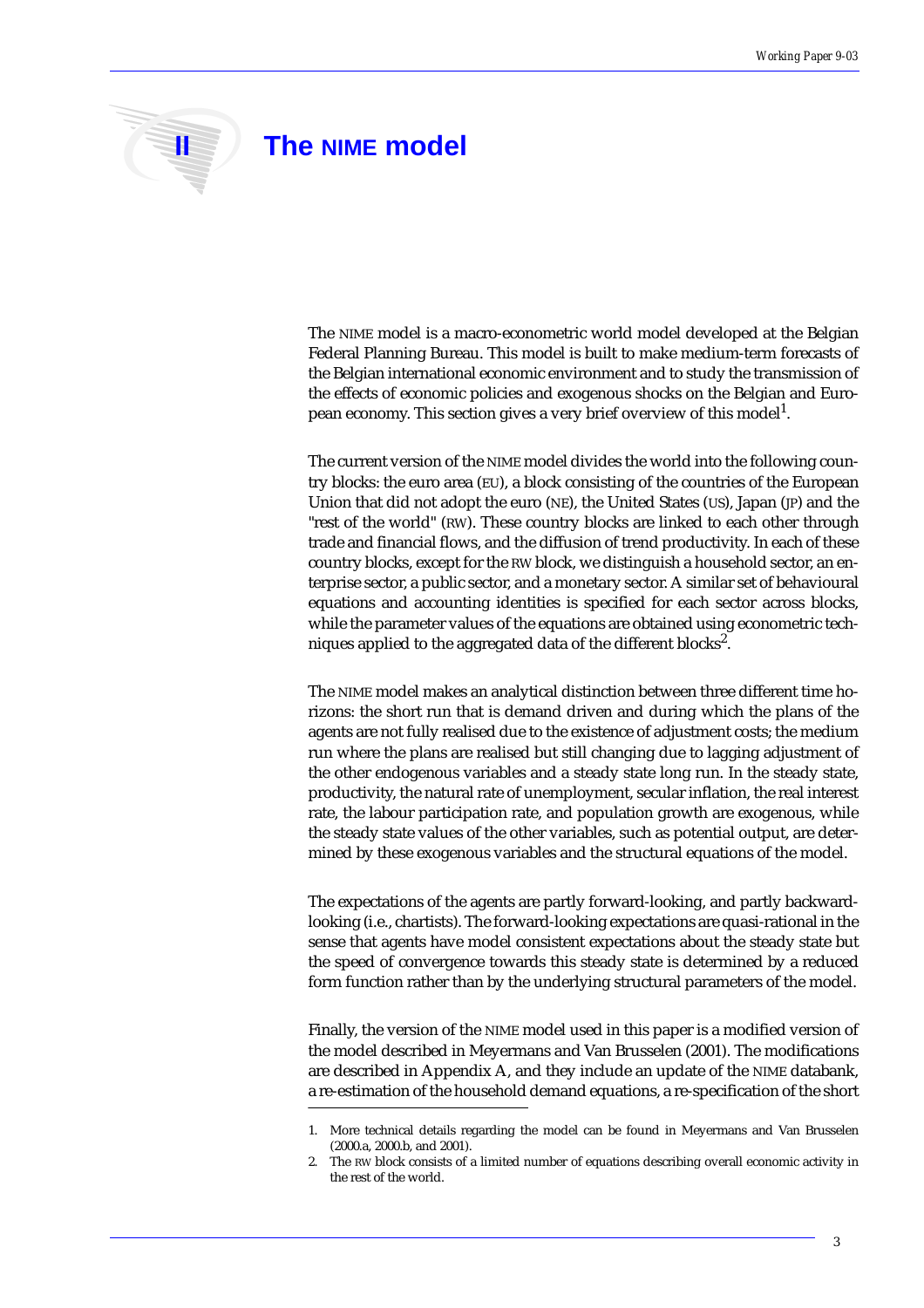run factor demand equations, the wage equation, and the risk premium in the stock market.

Before we proceed with a discussion of the results, we will have a closer look at each of the sectors of the NIME model.

#### **A. The four sectors of the NIME model**

The NIME model distinguishes four sectors per country block: the household sector, the enterprise sector, the fiscal sector, and the monetary sector.

#### 1. The household sector

The household sector allocates its total available means over goods and services, real money balances, residential buildings, and other assets as a function of the nominal interest rate, the real interest rate, the user cost of residential buildings, and a scale variable. The scale variable consists of inherited assets, plus current income from assets, plus current and expected future labour income. Error correction mechanisms and partial adjustment schemes are used to capture sluggish adjustment in the expenditure plans of the household sector. Moreover, in the short run, the household sector is liquidity constrained so that a fraction of its expenditures must be financed by disposable income.

The interest rate influences household demand through several channels. First, there is the income effect. An interest rate increase will increase households' asset income in the next period. Next, there is the wealth effect, through which an increase in the discount rate will decrease<sup>1</sup> the present value of expected future income. Third, there is the liquidity effect, through which an increase in the nominal interest rate will increase the opportunity cost of money and will lower money demand. The impact of changes in the opportunity cost of money on demand for other goods and services is less clear a priori, and it is an empirical issue to determine the sign of this cross-elasticity. Fourth, there is the intertemporal substitution effect. An increase in the real interest rate will lead households to reduce contemporaneous consumption and hold more interest-bearing assets. Fifth, the interest rate affects the user cost of residential buildings. An increase in the nominal interest rate increases the user cost of residential buildings, and decreases the demand for residential buildings. Finally, it should be noted the above mentioned effects do not all point in the same direction, and that it is an empirical issue to determine the net impact of all these effects.

#### 2. The enterprise sector

The enterprise sector maximizes its profits by hiring production factors and selling its products to the final users. There are three production factors, i.e., labour, capital and intermediary imports. Error correction mechanisms and partial ad-

<sup>1.</sup> Since stock prices are equal to the present value of expected future profits, an increase in the interest rate increases the discount rate, and thus reduces the present value of future profits.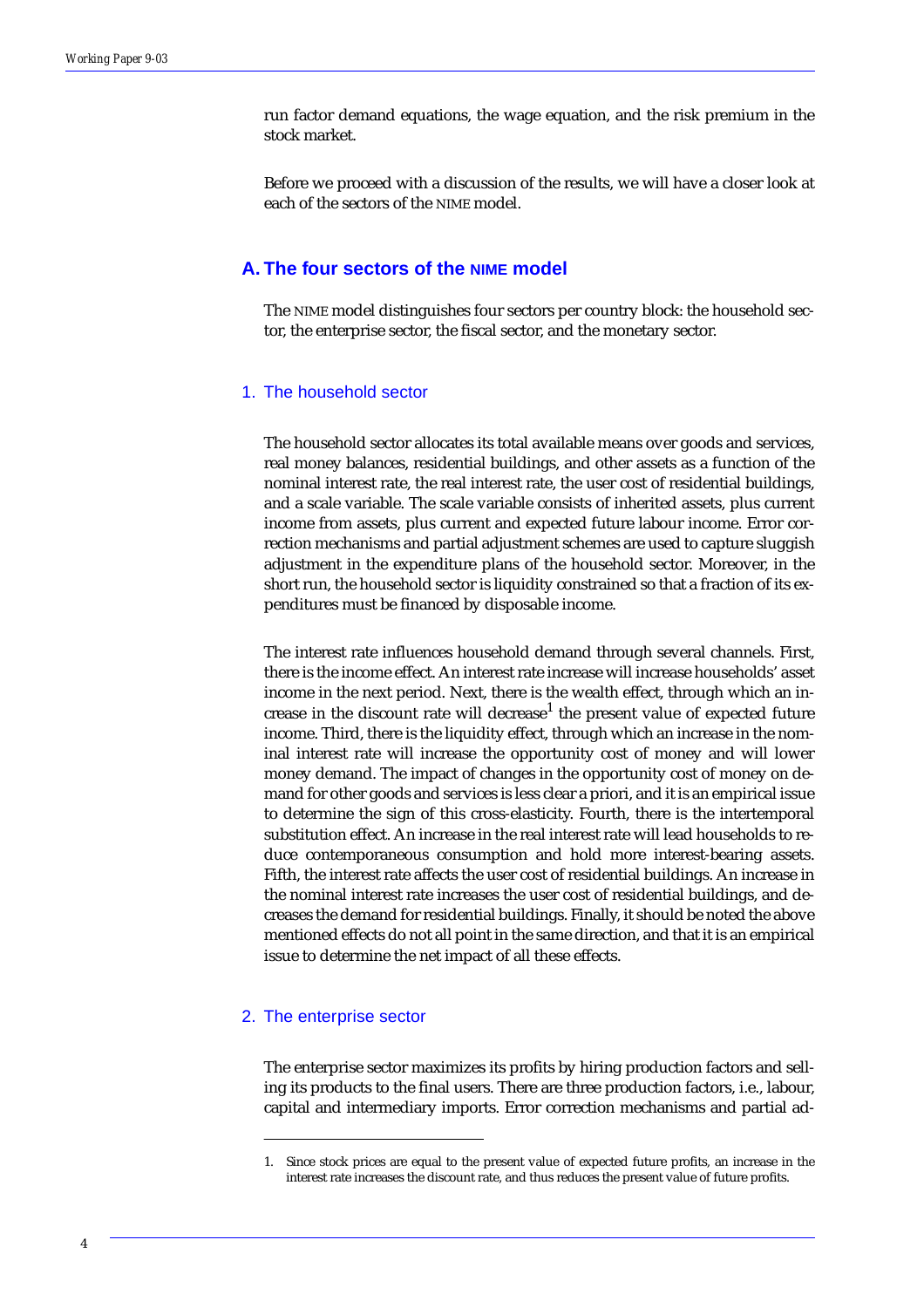justment schemes are used to model short run demand for the production factors. In these demand schemes, the long run factor demand equations are derived from a Cobb-Douglas production function with constant returns to scale.

Labour demand is function of supply for final demand and the real wage. The real wage rate is defined as the nominal wage rate deflated by the producer price. Gross fixed capital formation is determined by the change (and the change in the change) in the supply for final demand and the user cost of capital. The user cost of capital is determined by the interest rate, the rate of depreciation, the price of capital, the expected price change and a risk premium. Imports and exports are determined by a scale variable and relative prices. The scale variable for imports is domestic total supply for final demand, while the scale variable for exports is the effective foreign total supply for final demand (short "effective foreign output").

In the long run, prices of inputs and outputs clear the markets, but they adjust only sluggishly to their equilibrium value because menu costs and incomplete information prevent immediate adjustment. As a consequence, it is quantities that adjust in order to meet demand in the short run. Here, it may be worthwhile to recall price setting for international trade in the NIME model. Country blocks are engaged in multilateral trade, whereby importers are price setters and exporters are price takers. Imports are used as intermediary inputs in the production of total supply for final demand. As such, their price is determined by their productivity in this process, and in equilibrium importers are not prepared to pay in excess of their productivity. The flip side of this is that exporters have to set their export price with a view on the willingness of importers to pay for their imports. Hence, exporters are price takers. However, it should also be noted that these are equilibrium conditions to which the economy converges in the long run. In the medium run, all kind of rigidities prevent exporters and importers to set their prices immediately equal to their equilibrium level.

#### 3. The public sector

Public sector receipts are determined by endogenous tax bases and predetermined tax rates, while the public expenditures are to a large extent determined by the business cycle and trend growth. In the NIME model, the automatic fiscal stabilisers operate on the expenditure side through the unemployment benefits and interest payments on public debt, and on the revenue side through direct labour income taxes, profit taxes, social security contributions, and indirect taxes $^{\rm l}$ .

#### 4. The monetary sector

The monetary authorities set the short-term interest rate according to the exchange rate regime, while the long-term interest rate is determined by the term structure of interest rates. Under a flexible exchange rate regime, the short-term interest rate deviates from the steady state interest rate to the extent that inflation

<sup>1.</sup> See also Meyermans (2002.a).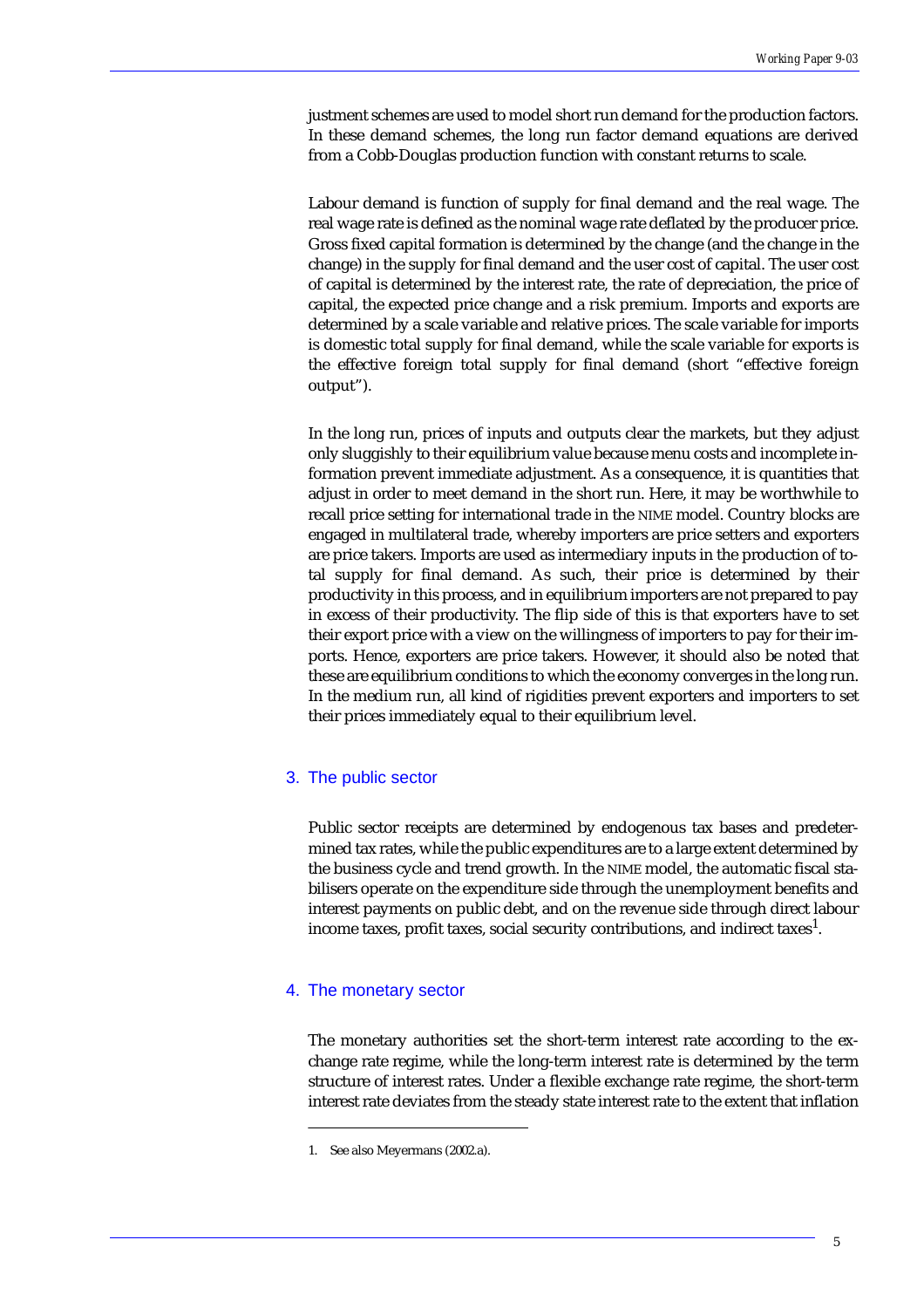and output deviate from their target value<sup>1</sup>. Under a fixed exchange rate regime, the short-term interest rate is set to fix the exchange rate at a predetermined target $^{\rm 2}$ . Under a flexible exchange rate regime, the effective nominal exchange rate is determined by a weighted average of the equilibrium effective nominal exchange rate and the lagged exchange rate, by the interest rate differential, and by the expected inflation differential. The equilibrium exchange rate stabilises the foreign debt to GDP ratio $^3$  and it is equal to the relative price level multiplied by the real exchange rate. The real exchange rate is determined by relative indirect tax rates and the relative level of economic activity, corrected for a term related to the ratio of net factor income and net current transfers to the output of the rest of the world<sup>4</sup>. If the domestic price level increases, ceteris paribus, then the equilibrium nominal exchange rate will depreciate. Moreover, if domestic output increases, ceteris paribus, then the equilibrium real exchange rate will also depreciate. The latter effect is due to the fact that if domestic output increases, then the import volume will also increase. Hence, to maintain equilibrium in the current account, the exchange rate has to depreciate $^5\!$ 

<sup>1.</sup> Under a flexible exchange rate regime, the monetary authorities follow a modified Taylor rule:  $SI_t = HP_RLI_t + G_PCH_t + si_s1(INFL_t - G_PCH_t) + si_s2 ln(ASPO_t/HP_ASPO_t),$ 

where ASPO is the contemporaneous private supply for final demand, in constant prices, G\_PCH is the steady state growth of general price level, (i.e., "reference value for inflation"), HP\_ASPO is the steady state private supply for final demand, in constant prices, (i.e., "reference value for potential output"), HP\_RLI is the steady state real interest rate, INFL is the contemporaneous inflation, SI is the short-term interest rate, and where the parameter values are si\_s1  $=1.5$ , and  $si_s2 = 0.5$ . See also Meyermans (2002.b).

<sup>2.</sup> In this paper, we consider only unsterilised interventions in the foreign exchange market. Due to the lack of data on the supply of outside bonds, the risk premium in the foreign exchange market is constant in the NIME model. Furthermore, it should be noted that in a model with n country blocks, there are only n-1 independent bilateral exchange rates, while there are n interest rates that affect the bilateral exchange rates. Hence, under a fixed exchange rate regime, one monetary authority is free to set its domestic interest rate to pursue its own objectives without regard of the exchange rate. Here, we will assume that it is the US that follows its own domestic objectives, while the other country blocks set their interest rates to fix their bilateral exchange rate vis-à-vis the US dollar

<sup>3.</sup> Several equilibrium options are available in the NIME model: the current account in equilibrium, the trade balance in equilibrium, or a stable foreign debt-to-GDP ratio.

<sup>4.</sup> For more details see Section IV.C of Meyermans and Van Brusselen (2001).

<sup>5.</sup> It should be noted that this is a partial equilibrium. This depreciation may be offset by the appreciation which is induced by an increase in the short run interest rate.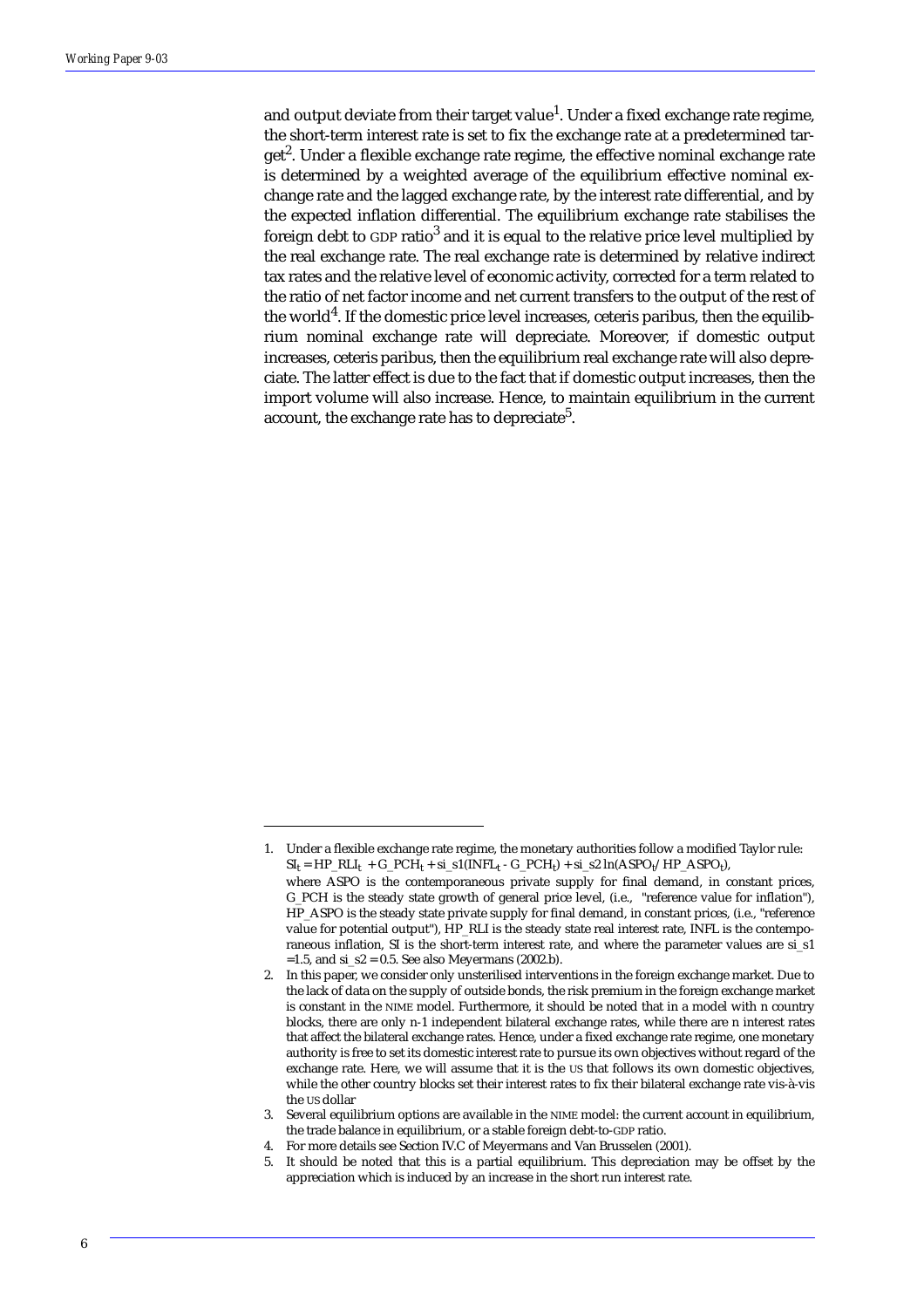## **III** The spill-over effects of a fiscal shock **in the US**

#### **A. Introduction and summary of the spill-over effects**

In this first variant, we examine the direct and spill-over effects of a temporary increase in the public expenditures of the US. More specifically, we assume that the US fiscal authorities increase their expenditures across the board during the first 3 years by such an amount that it induces ex ante a 1 percentage point increase in the public deficit-to-GDP ratio<sup>1</sup>. As of the fourth year, public expenditures are cut so that the ex ante public deficit-to- GDP ratio is again equal to its baseline level.

We investigate this variant under a flexible and a fixed exchange rate regime. Under a flexible exchange rate regime, the monetary authorities set the short-term interest rate as a function of the deviation of inflation from its target and the output gap, and they let the nominal exchange rate free. Under a fixed exchange rate regime, the monetary authorities of the US set their short-term interest rate in accordance with their domestic objectives, while the monetary authorities of the other country blocks set their domestic interest rates in order to fix the nominal exchange rate vis-à-vis the US dollar at the baseline level.

Briefly summarised, the fiscal shock causes the following (spill-over) effects. The higher public expenditures increase aggregate demand in the US without changing potential output. As a consequence, the US short-term interest rate is raised by up to 40 basis points in order to temper the emerging inflationary pressures. The main spill-over effects of this shock are as follows for the euro area. Under a flexible exchange rate regime, real GDP of the euro area increases initially by less than 0.1 percent and falls quickly back to the baseline once the shock is reversed. This increase in real GDP can almost completely be attributed to higher exports. Exports increase by 0.25 percent because the effective nominal euro exchange rate depreciates initially by 0.26 percent, while the effective foreign output level increases by 0.16 percent. Under a fixed exchange rate regime, real GDP of the euro area falls by 0.06 percent in the first year, and by about 0.24 percent in the third year. The difference with a flexible exchange rate regime can almost completely be ascribed to the difference in the behaviour of the interest rates. Under a fixed exchange rate regime, the domestic short-term interest rate increases by 40 basis points, compared to an increase of less than 10 basis points under a flexible exchange rate regime. These high interest rates reduce private consumption and

<sup>1.</sup> These expenditures include public consumption of goods and services, the public wage bill, which is increased through an increase in the number of employees, public gross fixed capital formation, and transfers to households, enterprises and the rest of the world. The public wage rate an the tax base adjust endogenously, while the tax rates are kept at their baseline level.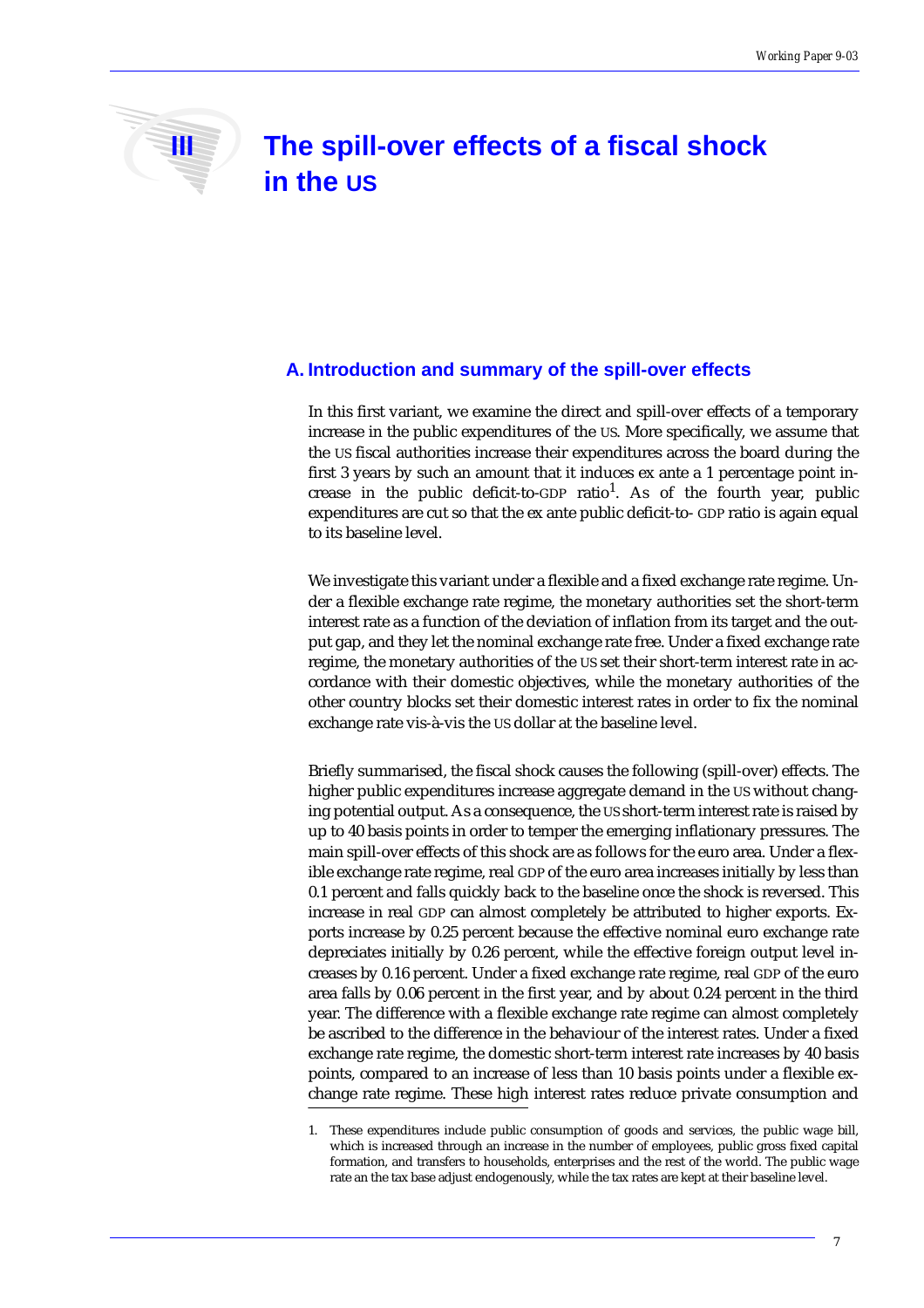gross fixed capital formation. Note also how the general price level is affected by the exchange rate regime. Under a flexible exchange rate regime, the GDP deflator increases by up to 0.15 percent in the fourth year, compared to a 0.15 percent fall under a fixed exchange rate regime. Under a flexible exchange rate regime, the increase of prices is triggered by the euro depreciation and increased demand. Under a fixed exchange rate regime, the fall in prices is caused by the fall in demand. Finally, the fiscal accounts of the euro area show a very small surplus under a flexible exchange rate regime, and the debt to GDP ratio falls by 0.18 percentage points in the third year. These improvements are due to the working of the automatic fiscal stabilisers in an expanding economy. Under a fixed exchange rate regime, economic activity falls and the public sector runs a deficit to GDP ratio that is about 0.10 percentage points higher than in the baseline, resulting in an 0.44 percentage points increase in the debt to GDP ratio after four years, but falling thereafter.

Let us now have a closer look at the details.

#### **B. A flexible exchange rate regime**

We start with a discussion of the effects for the US under a flexible exchange rate regime, followed by a discussion of the spill-over effects for the euro area.

#### 1. The effects for the US economy

The first five columns of Table 1 show the first five years of the adjustment process in the US under a flexible exchange rate regime as percentage deviation from the baseline, unless mentioned otherwise<sup>1</sup>.

In this variant, public expenditures in the US are increased ex ante by 3.5 percent vis-à-vis the baseline during the first 3 years. On impact, the higher public expenditures increase domestic demand directly through increased public consumption of goods and services and public investment, and indirectly through increased public sector employment and public transfers to households. However, monetary and fiscal feed-backs temper the expansionary effects of the increased public expenditures and the ex post public deficit is smaller than the ex ante public deficit. Indeed, as soon as the inflationary pressures emerge, the monetary authorities will increase the short-term interest rate. This nominal interest rate hike causes private and external demand to fall via an increase in the real interest rate and the user cost of capital, an appreciation of the exchange rate, and a reduction in the financial wealth of the household sector. Moreover, the automatic fiscal stabilisers are free to operate, so that with economic activity expanding and the number of unemployed falling, the public transfers to households fall and tax revenues increase.

In the first year, the household sector of the US receives a higher disposable income, but it also experiences a fall in its financial wealth and an increase in the real interest rate<sup>2</sup>. Real disposable income increases by 0.84 percent because total

<sup>1.</sup> It should also be noted that in this paper the shocks are applied to a technical baseline.

<sup>2.</sup> Here, it should be remembered that the households are partly liquidity constrained and use their disposable income to finance part of their consumption bundle. See also section 2.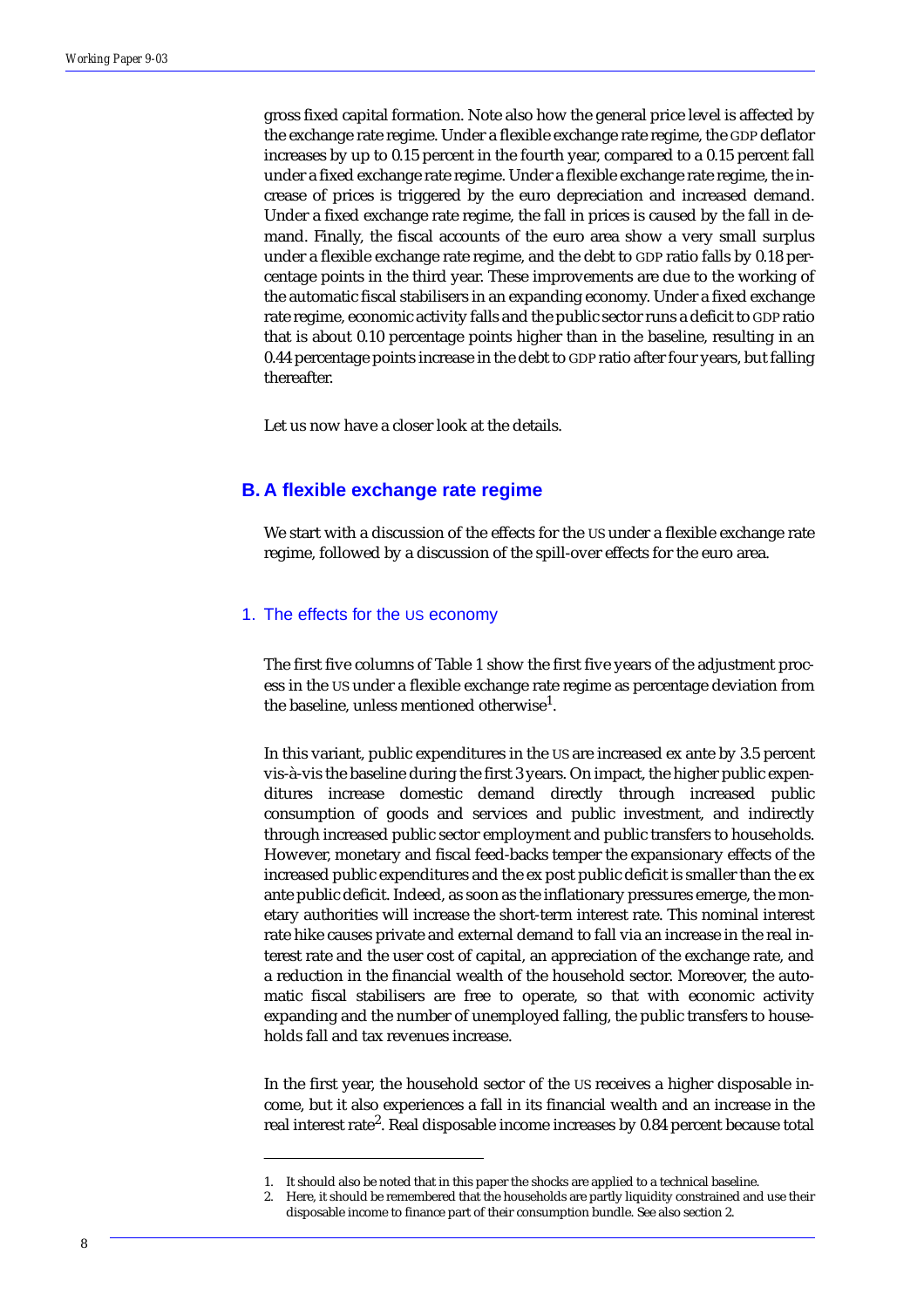employment, the real take home wage rate and real transfers to households increase by, respectively, 0.85, 0.24 and 0.68 percent. This effect will induce the households to consume more and save less. However, at the same time, the 0.31 percent nominal interest rate hike decreases the financial wealth of the household sector and raises the real interest rate. Both effects will induce the household sector to consume less and save more. It is an empirical matter to determine which of these effects will dominate. From Table 1 we learn that private consumption increases by 0.55 percent in the first year relative to the baseline, indicating that in the first year the effects of an increase in disposable income dominate the wealth and intertemporal substitution effect. However, as of the second year, the negative effects of the interest rate hike become more important and private consumption starts to decrease, falling to a level of 0.23 percent above the baseline in the third year. Once the shock is reversed, private consumption falls immediately 0.41 percent below the baseline, despite the monetary easing and the working of the automatic fiscal stabilisers. Nevertheless, the economy will recover and converge to it baseline level in due course.

Total gross fixed capital formation increases by 1.30 percent in the first year. During the first three years public investment and residential building investment are, respectively, about 4.5 and 2.5 percent above the baseline, while investments by the enterprise sector remain almost unaffected. This different behaviour can be understood as follow. Investment by the public sector is primarily determined by the ex ante autonomous increase in public outlays, augmented by the endogenous reaction of public investment to the change in real GDP. Investment by the household sector and the enterprise sector are explained by the (endogenous) change in a scale variable and the user cost of capital. For the enterprise sector, the scale effect is private supply for final demand, while for the household sector this scale effect is a weighted average of disposable income and the total available means of the household sector. The user cost of capital is determined by the interest rate, the rate of depreciation, and the expected change in prices. For the enterprise sector the latter is related to the expected change in the price of enterprise capital, while for the household sector the latter is related to the expected change in the consumer price. Here, we have that the increased scale effect stimulates gross fixed capital formation, while the increased user cost of capital reduces gross fixed capital formation. Clearly, in the case of investments in residential buildings, the scale effect dominates the user cost effect, while in the case of investment in enterprise capital both effects almost cancel each other.

The GDP deflator increases gradually and is 0.13 percent above the baseline in the third year. This price increase is caused by higher aggregate demand, but it is somewhat tempered by the appreciation of the effective exchange rate. Once the fiscal shock is retracted, the general price level shows a high degree of persistence, as it is 0.16 percent above the baseline in the fourth year and 0.13 percent in the fifth year. Looking at the prices separately, we see the following. First, it should be remembered that, given that potential output remains unchanged, the increased public expenditures require a switch from private to public consumption. This switch will, inter alia, be induced by an increase in the relative price of private consumption. As a consequence, we see that the price of private consumption increases by more than the general price level, i.e., 0.29 percent in the fourth year, compared to 0.16 percent for the GDP deflator in the fourth year. Second, export prices fall by more than 0.40 percent in the second and third year, reflecting the need to remain competitive in the export markets in the face of an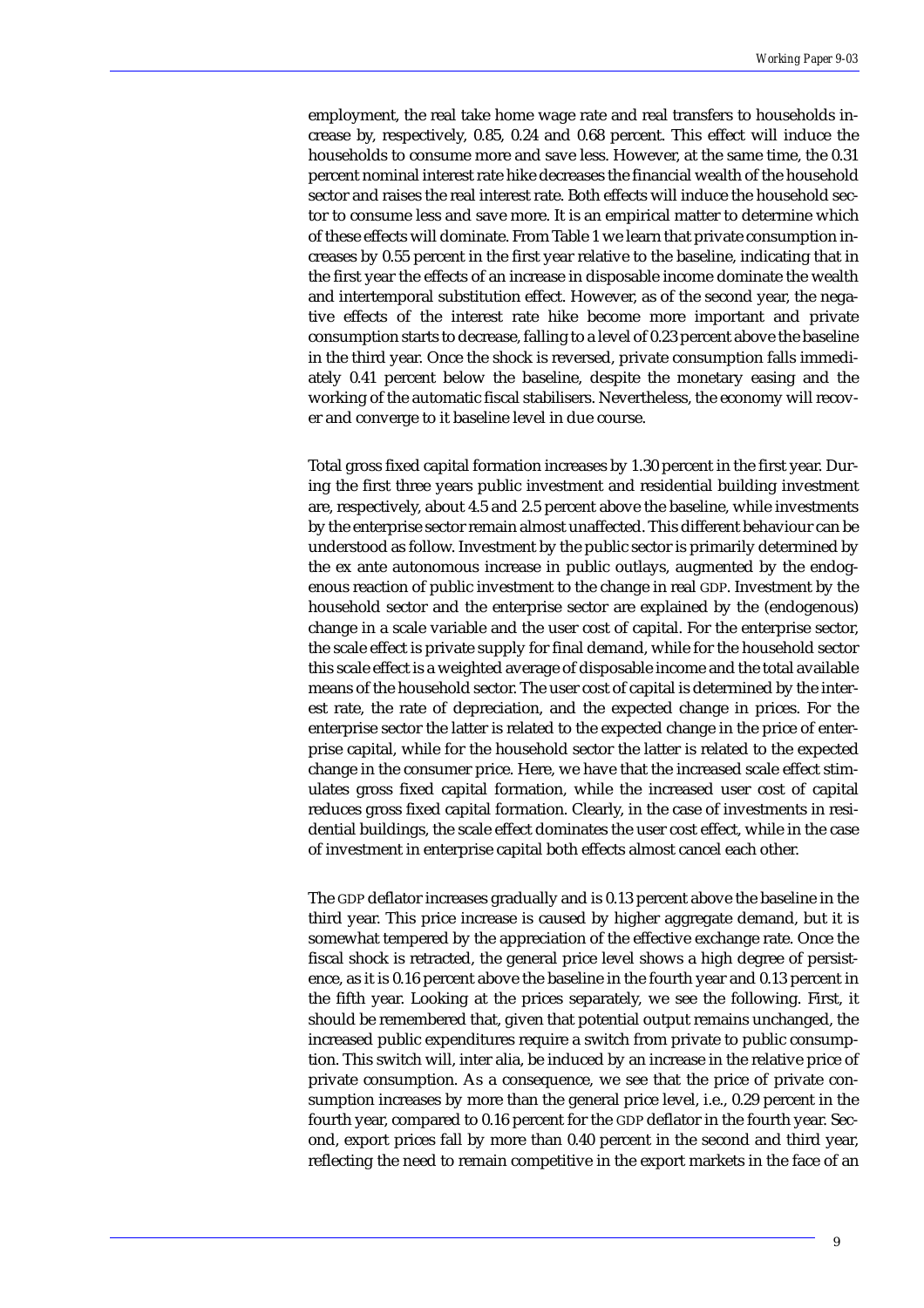0.6 percent appreciation of the effective nominal US dollar exchange rate. The exchange rate appreciates because the domestic short-term interest rate is increased, while the interest rates in the other country blocks remain almost unchanged. Third, import prices, denominated in local currency, fall initially by 0.14 percent in line with the exchange rate appreciation, and rise above the baseline as of the third year. Indeed, as domestic prices start to increase, import prices can increase without too much loss of competitiveness.

The changes in activity and relative prices affect international trade. Imports of the US increase by 0.97 percent in the first year, because domestic economic activity gets a strong boost and import prices fall somewhat. In the second year, as domestic demand starts to fall, imports decline gradually. When the shock is retracted in the fourth year, imports fall below their baseline level. During the whole simulation period exports remain close to their baseline level, because the small changes in effective foreign output are to a large extent off-set by the movements of the real exchange rate. All in all, the current account to GDP ratio falls by more than 0.10 percentage points during the first three years, but recovers quickly once the shock is retracted.

Private sector employment increases by 0.43 percent in the first year, while the unemployment rate falls by 0.64 percentage points. This tightening of the labour market leads immediately to a 0.22 percent increase in the nominal wage rate of the private sector, and further increases thereafter. The real producer wage increases immediately by 0.22 percent and shows a high degree of persistence at that level. As of the fourth year, employment falls 30 percent below the baseline because aggregate demand falls and the real wage adjusts only sluggishly.

Due to the nature of the shock, the fiscal stance deteriorates immediately. However, because the automatic fiscal stabilisers are free to work, the ex post increase in the fiscal deficit is smaller than ex ante programmed, i.e., the deficit to GDP ratio increases from 0.45 percentage points in the first year to 0.66 percentage points in the third year, compared to a 1 percentage point ex ante programmed deterioration. During the simulation period, the debt to GDP ratio deteriorates, albeit at a much slower pace at the end of the period, when it reaches 1.89 percentage points above the baseline.

#### 2. The spill-over effects on the euro area

Here, we will limit ourselves to a discussion of the main spill-over effects to the euro area. These results are shown in the first five columns of Table 2. The spillover effects to the other country blocks for this and the following variants are shown in Appendix B.

Trade and financial flows are the main channels through which the shock is transmitted from the US to the other country blocks. In the first year, the effective nominal exchange rate of the euro area depreciates by 0.26 percent and the effective foreign output level increases by 0.16 percent, - mainly reflecting the interest rate hike and the increased output in the US. The following years the exchange rate depreciates further, and the effective foreign output level starts to fall. Export and import prices, denominated in euro, increase by, respectively, 0.18 and 0.08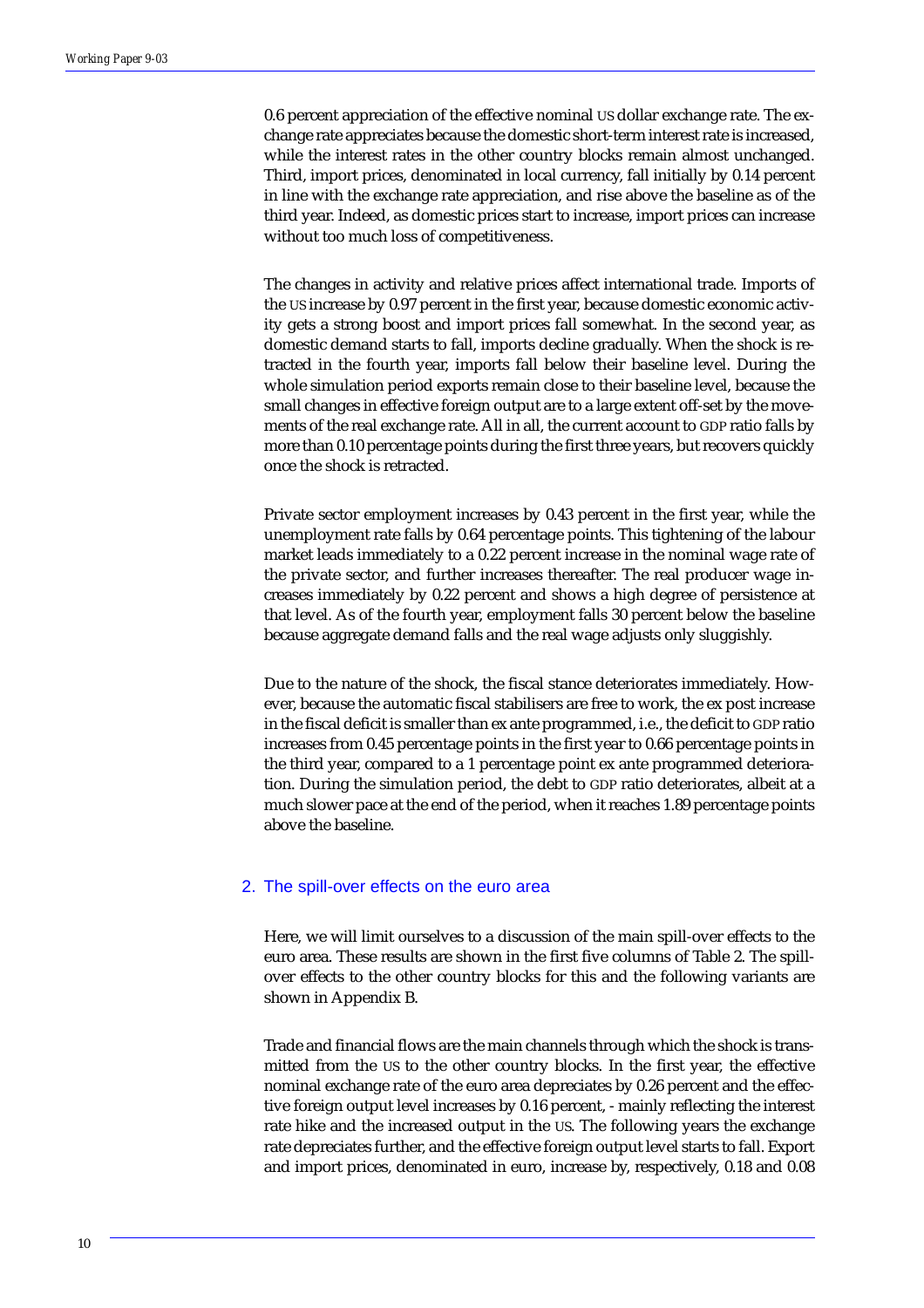percent in the first year, and rise further during the two following years as the effective nominal exchange rate continues to depreciate. However, because the pass-through of the changes in the exchange rate to export prices is not immediate, the competitiveness of the euro area improves. As a result, exports of the euro area increase initially by 0.25 percent, and remain at that level during the following two years, indicating that the subsequent changes in the scale effect and the real prices cancel each other out. Once the US fiscal shock is retracted, exports fall somewhat below the baseline to return to the baseline in due course. Through-out the simulation, the imports of the euro area stay close to the baseline level, reflecting small changes in the domestic output level and the price of imports. As a consequence, the current account balance to GDP ratio improves during the first five years, reaching 0.12 percentage points above the baseline in the third year, but falling thereafter as demand in the US falls.

The domestic components of final demand are almost unaffected by the shock, because the changes in their determinants remain modest. Indeed, the nominal short-term interest rate is raised by less than 0.1 percentage point in the first three years and the real disposable income increases by less than 0.1 percent because private sector employment and the real take home wage rise only slightly.

The GDP deflator increases up to 0.14 percent in the third year because the exchange rate depreciation and increased total demand exert an upward trend on prices. Afterwards, the general price level shows a high degree of persistence, i.e., in the fourth year, the GDP deflator is still 0.15 percent above the baseline.

The fiscal accounts of the euro area show a very small surplus, and the debt to GDP ratio falls by 0.18 percentage points in the third year. These improvements are due to the working of the automatic fiscal stabilisers, whereby tax revenues increase and outlays for unemployment benefits decrease.

#### **C. A fixed exchange rate regime**

#### 1. The effects for the US economy

Columns 6 until to 10 of Table 1 show the adjustment path in the US under a fixed exchange rate regime. Comparing these results with the results under a flexible exchange rate regime, we see that the US economy is almost unaffected by the nature of the exchange rate regime. The most noticeable differences are to be found in international trade.

Under a flexible exchange rate regime, export prices, denominated in local currency, were lowered in order to compensate for the appreciation of the US dollar. However, export prices did not fall far enough and there was a loss of price competitiveness. Under a fixed exchange rate regime there is almost no loss of competitiveness, because the exchange rate and the export price does not change much. Nevertheless, exports fall more under a fixed exchange rate regime than under a flexible exchange rate regime. This is because under a fixed exchange rate regime there is a less favourable development in the effective foreign output level, caused by a world-wide interest rate hike. Indeed, under a fixed exchange rate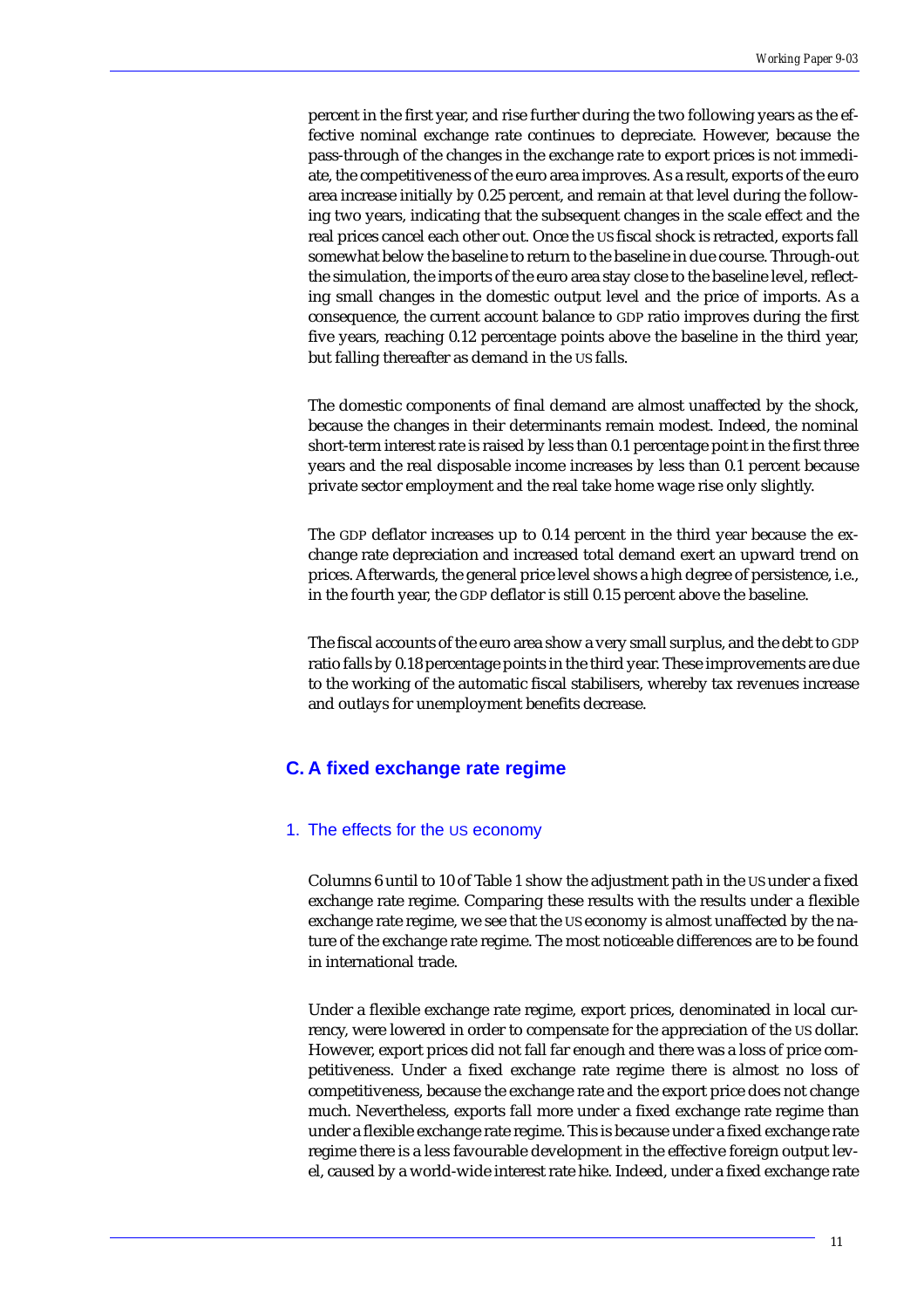regime, the US interest rate determines the path of the interest rates in the other country blocks. As a consequence, the short-term interest rates of the other country blocks increase also by about 0.3 percentage points in the first year, followed by further interest rate hikes thereafter.

#### 2. The spill-over effects on the euro area

Table 2 also shows the spill-over effects to the euro area under a fixed exchange rate regime $^1$ . Here, the effects are largely determined by the changes in the interest rate. In the euro area, private consumption and total gross fixed capital formation decrease initially by, respectively, 0.1 and 0.25 percent in the first year, and fall further to, respectively, 0.25 and 0.5 percent below the baseline in the two following years. Once the shock in the US reverses and the US monetary authorities lower their interest rate, the interest rates in the other country blocks also fall and private consumption and gross fixed capital formation start to converge back to their baseline level. Remember that under a flexible exchange rate regime the domestic components of final demand are closer to their baseline level, because the changes in the domestic interest rates are smaller.

Prices of exports and imports, denominated in euro, remain throughout the simulation close to their baseline level, reflecting to a large extent the fixed nominal exchange rate. However, as demand continues to stay low, the prices of private consumption and the GDP deflator fall, respectively, 0.22 and 0.15 percent below the baseline in the fourth year. Remember that under a flexible exchange rate regime, the GDP deflator increased by 0.15 percent in the fourth year. There, the price increases were triggered by the depreciation of the euro and increased total demand.

Exports of the euro area increase by 0.15 percent in the first year, mainly due to the 0.10 percent increase in the effective foreign output level. However, exports start to fall as of the second year, reaching 0.19 percent below the baseline in the fourth year, mainly because the effective foreign output level falls, reaching 0.13 percent below the baseline in the fourth year. Imports fall 0.16 percent in the third year, which is in line with the 0.24 percent fall in domestic supply for final demand. Summarising the international trade effects, we note that the increase in the current account balance to the GDP ratio is larger under a flexible exchange rate regime than under a fixed exchange rate regime, i.e., 0.12 percentage points compared to 0.04 percentage points in the third year.

Labour demand falls by about 0.1 percent in the second and third year, reflecting the fall in output which is somewhat tempered by the fall in the real wage rate. The fiscal stance deteriorates and the public sector runs a deficit, resulting in an 0.44 percentage points increase in the debt to GDP ratio after four years.

<sup>1.</sup> Remember that we consider only unsterilised interventions in the foreign exchange market.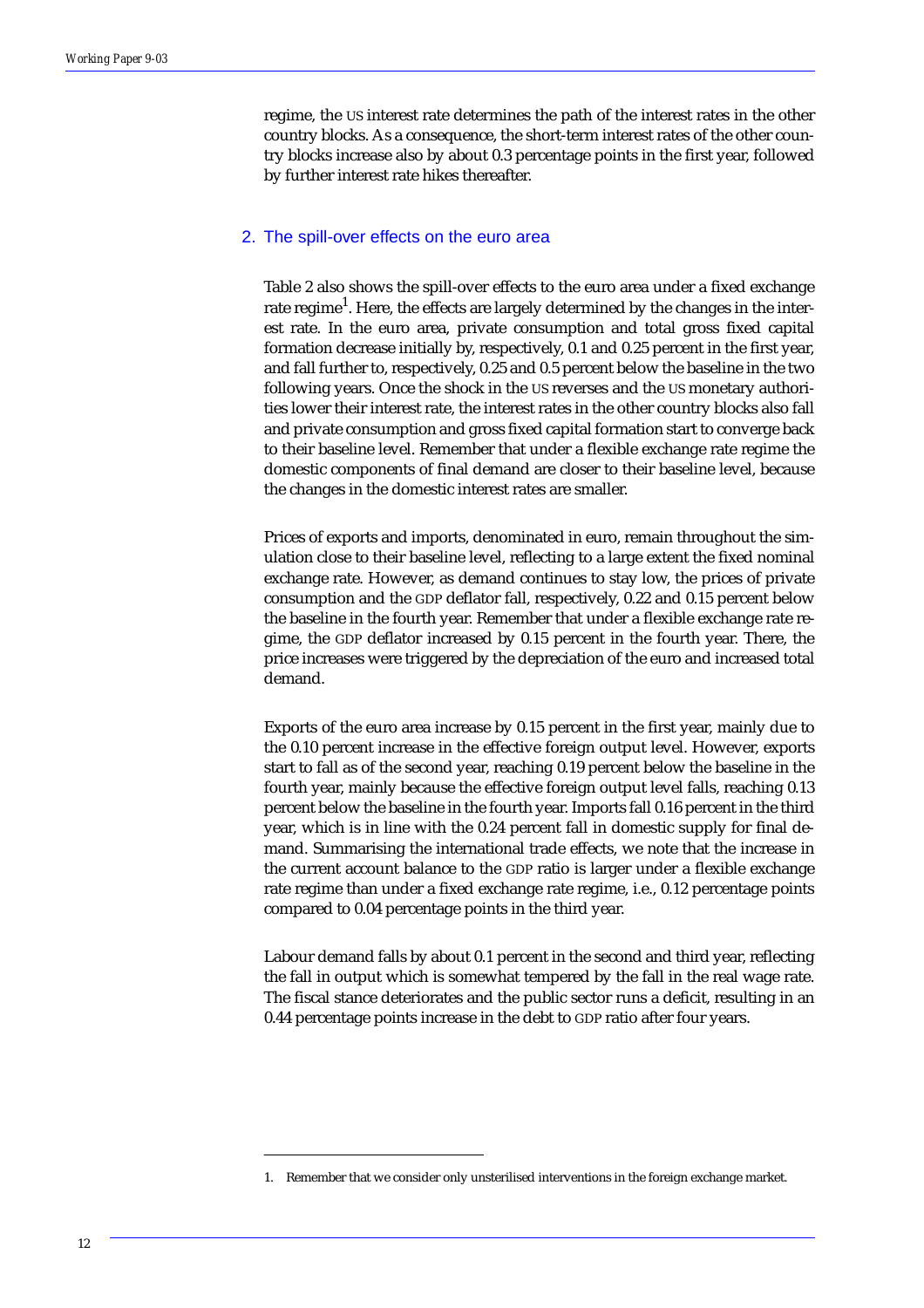#### **TABLE 1 - A fiscal shock in the US: macro-economic effects for the USa**

|                                                | Flexible exchange rate regime |         |         |         |         |         | Fixed exchange rate regime |         |         |         |  |  |
|------------------------------------------------|-------------------------------|---------|---------|---------|---------|---------|----------------------------|---------|---------|---------|--|--|
|                                                | 1                             | 2       | 3       | 4       | 5       | 1       | 2                          | 3       | 4       | 5       |  |  |
| Demand/supply (in constant prices)             |                               |         |         |         |         |         |                            |         |         |         |  |  |
| private consumption                            | 0.55                          | 0.37    | 0.23    | $-0.41$ | $-0.28$ | 0.55    | 0.38                       | 0.24    | $-0.41$ | $-0.28$ |  |  |
| public consumption                             | 3.58                          | 3.67    | 3.74    | 0.24    | 0.17    | 3.59    | 3.67                       | 3.74    | 0.22    | 0.16    |  |  |
| gross fixed capital formation                  | 1.30                          | 1.20    | 1.12    | $-0.12$ | 0.03    | 1.32    | 1.25                       | 1.18    | $-0.09$ | 0.01    |  |  |
| o/w enterprise sector                          | 0.16                          | 0.08    | 0.01    | $-0.03$ | 0.12    | 0.16    | 0.11                       | 0.06    | 0.01    | 0.12    |  |  |
| residential buildings                          | 2.70                          | 2.61    | 2.46    | $-0.25$ | $-0.19$ | 2.77    | 2.71                       | 2.57    | $-0.22$ | $-0.24$ |  |  |
| public sector                                  | 4.54                          | 4.31    | 4.21    | $-0.34$ | $-0.10$ | 4.56    | 4.34                       | 4.24    | $-0.34$ | $-0.14$ |  |  |
| exports                                        | 0.07                          | 0.00    | $-0.02$ | $-0.08$ | 0.00    | 0.03    | $-0.09$                    | $-0.11$ | $-0.12$ | 0.02    |  |  |
| imports                                        | 0.97                          | 0.82    | 0.68    | $-0.43$ | $-0.37$ | 0.92    | 0.70                       | 0.58    | $-0.40$ | $-0.22$ |  |  |
| gross domestic product (GDP)                   | 1.09                          | 0.88    | 0.80    | $-0.29$ | $-0.08$ | 1.10    | 0.91                       | 0.83    | $-0.30$ | $-0.12$ |  |  |
| total private supply for final demand          | 0.87                          | 0.63    | 0.51    | $-0.39$ | $-0.18$ | 0.87    | 0.63                       | 0.52    | $-0.39$ | $-0.19$ |  |  |
| Prices                                         |                               |         |         |         |         |         |                            |         |         |         |  |  |
| GDP deflator                                   | 0.01                          | 0.08    | 0.13    | 0.16    | 0.13    | 0.04    | 0.13                       | 0.18    | 0.19    | 0.14    |  |  |
| consumption price                              | $-0.02$                       | 0.11    | 0.20    | 0.29    | 0.23    | 0.00    | 0.13                       | 0.21    | 0.28    | 0.22    |  |  |
| export price (in local currency)               | $-0.33$                       | $-0.46$ | $-0.40$ | $-0.03$ | 0.12    | 0.00    | 0.00                       | $-0.01$ | $-0.03$ | $-0.04$ |  |  |
| import price (in local currency)               | $-0.14$                       | $-0.11$ | 0.07    | 0.34    | 0.38    | 0.03    | 0.10                       | 0.17    | 0.20    | 0.18    |  |  |
| Labour market                                  |                               |         |         |         |         |         |                            |         |         |         |  |  |
| total employment                               | 0.85                          | 0.79    | 0.64    | $-0.30$ | $-0.29$ | 0.86    | 0.79                       | 0.65    | $-0.30$ | $-0.30$ |  |  |
| private sector employment                      | 0.43                          | 0.35    | 0.18    | $-0.35$ | $-0.35$ | 0.43    | 0.36                       | 0.19    | $-0.35$ | $-0.35$ |  |  |
| unemployment rate *                            | $-0.64$                       | $-0.58$ | -0.47   | 0.24    | 0.22    | $-0.64$ | $-0.58$                    | $-0.47$ | 0.23    | 0.22    |  |  |
| nominal wage (private sector)                  | 0.22                          | 0.31    | 0.47    | 0.39    | 0.42    | 0.27    | 0.38                       | 0.53    | 0.39    | 0.39    |  |  |
| take home real wage                            | 0.24                          | 0.20    | 0.27    | 0.10    | 0.19    | 0.27    | 0.25                       | 0.32    | 0.11    | 0.18    |  |  |
| producer real wage                             | 0.22                          | 0.23    | 0.33    | 0.20    | 0.25    | 0.22    | 0.23                       | 0.33    | 0.20    | 0.25    |  |  |
| <b>Financial sector</b>                        |                               |         |         |         |         |         |                            |         |         |         |  |  |
| short-term interest rate *                     | 0.31                          | 0.41    | 0.32    | $-0.03$ | $-0.15$ | 0.34    | 0.42                       | 0.31    | $-0.07$ | $-0.16$ |  |  |
| long-term interest rate *                      | 0.10                          | 0.13    | 0.11    | $-0.01$ | $-0.05$ | 0.11    | 0.14                       | 0.10    | $-0.02$ | $-0.05$ |  |  |
| effective nominal exchange rate (-: appr.)     | $-0.49$                       | $-0.63$ | $-0.50$ | 0.04    | 0.21    | 0.00    | 0.00                       | 0.00    | 0.00    | 0.00    |  |  |
| effective real exchange rate (-: appr.)        | $-0.14$                       | $-0.13$ | $-0.05$ | 0.13    | 0.13    | $-0.00$ | -0.01                      | $-0.01$ | $-0.01$ | $-0.01$ |  |  |
| bilateral exchange rate (local/eur) (-: appr.) | $-0.69$                       | $-1.07$ | $-1.11$ | $-0.42$ | $-0.01$ | 0.00    | 0.00                       | 0.00    | 0.00    | 0.00    |  |  |
| nominal money stock                            | $-0.32$                       | $-0.33$ | $-0.10$ | 0.35    | 0.49    | $-0.35$ | $-0.33$                    | $-0.08$ | 0.40    | 0.49    |  |  |
| <b>Public finance</b>                          |                               |         |         |         |         |         |                            |         |         |         |  |  |
| nominal public revenues                        | 0.97                          | 1.00    | 1.04    | 0.14    | 0.19    | 1.02    | 1.07                       | 1.10    | 0.14    | 0.16    |  |  |
| real public revenues                           | 0.96                          | 0.92    | 0.91    | $-0.02$ | 0.05    | 0.98    | 0.94                       | 0.92    | $-0.04$ | 0.02    |  |  |
| nominal public expenditures                    | 2.18                          | 2.67    | 3.02    | 1.11    | 0.93    | 2.20    | 2.71                       | 3.05    | 1.11    | 0.91    |  |  |
| real public expenditures                       | 2.16                          | 2.59    | 2.89    | 0.95    | 0.79    | 2.16    | 2.58                       | 2.87    | 0.92    | 0.77    |  |  |
| deficit to GDP ratio * (+:surplus)             | $-0.45$                       | $-0.58$ | $-0.66$ | $-0.27$ | $-0.21$ | $-0.44$ | $-0.57$                    | $-0.65$ | $-0.27$ | $-0.21$ |  |  |
| debt to GDP ratio *                            | $-0.07$                       | 0.57    | 1.22    | 1.84    | 1.89    | $-0.10$ | 0.51                       | 1.15    | 1.80    | 1.88    |  |  |
| Household sector                               |                               |         |         |         |         |         |                            |         |         |         |  |  |
| total available means                          | 0.08                          | 0.02    | 0.02    | $-0.07$ | $-0.00$ | 0.07    | 0.02                       | 0.02    | $-0.06$ | 0.01    |  |  |
| real disposable income                         | 0.84                          | 0.89    | 0.91    | 0.10    | 0.11    | 0.86    | 0.92                       | 0.95    | 0.12    | 0.09    |  |  |
| savings as % of disposable income *            | 0.28                          | 0.49    | 0.65    | 0.49    | 0.36    | 0.29    | 0.51                       | 0.67    | 0.50    | 0.36    |  |  |
| Spill-over effects                             |                               |         |         |         |         |         |                            |         |         |         |  |  |
| effective foreign output                       | 0.07                          | 0.05    | 0.05    | $-0.03$ | $-0.01$ | 0.02    | $-0.06$                    | $-0.07$ | $-0.08$ | 0.00    |  |  |
| effective foreign price level                  | 0.01                          | 0.04    | 0.06    | 0.05    | 0.04    | $-0.00$ | $-0.01$                    | $-0.02$ | $-0.04$ | $-0.05$ |  |  |
| effective foreign interest rate *              | 0.11                          | 0.17    | 0.14    | 0.01    | $-0.06$ | 0.40    | 0.44                       | 0.32    | $-0.07$ | $-0.17$ |  |  |
| Memo items                                     |                               |         |         |         |         |         |                            |         |         |         |  |  |
| current account to GDP ratio * (+:surplus)     | $-0.10$                       | $-0.12$ | $-0.13$ | $-0.01$ | 0.01    | $-0.08$ | $-0.09$                    | $-0.10$ | $-0.01$ | $-0.01$ |  |  |
| total stock of real assets                     | 0.09                          | 0.17    | 0.24    | 0.21    | 0.20    | 0.09    | 0.17                       | 0.24    | 0.22    | 0.20    |  |  |

a. Variables without \*: deviation from baseline, in percent. Variables with \*: deviation from baseline, in differences.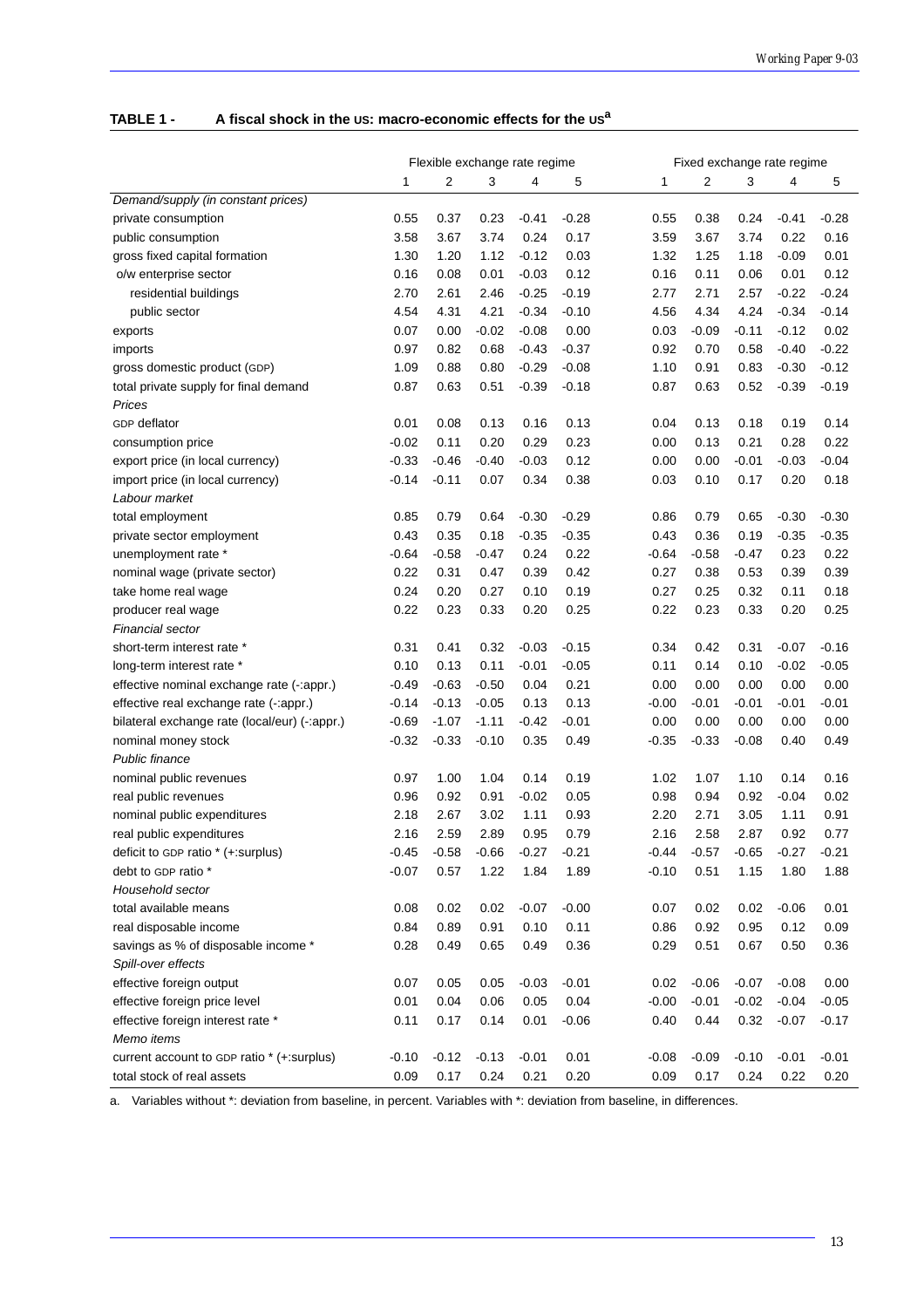| TABLE 2 - | A fiscal shock in the US: macro-economic spill-over effects on the euro area <sup>a</sup> |
|-----------|-------------------------------------------------------------------------------------------|
|-----------|-------------------------------------------------------------------------------------------|

| 2<br>$\overline{2}$<br>1<br>3<br>4<br>5<br>1<br>3<br>4<br>5<br>Demand/supply (in constant prices)<br>$-0.01$<br>$-0.02$<br>$-0.03$<br>$-0.01$<br>$-0.24$<br>private consumption<br>0.01<br>-0.09<br>$-0.23$<br>$-0.09$<br>0.09<br>0.01<br>0.00<br>$-0.07$<br>public consumption<br>0.01<br>$-0.01$<br>$-0.01$<br>$-0.00$<br>$-0.03$<br>$-0.09$<br>$-0.06$<br>$-0.52$<br>gross fixed capital formation<br>0.01<br>$-0.01$<br>0.01<br>0.03<br>0.07<br>$-0.24$<br>$-0.53$<br>$-0.26$<br>0.04<br>$-0.79$<br>o/w enterprise sector<br>$-0.01$<br>$-0.05$<br>$-0.02$<br>0.02<br>0.09<br>$-0.34$<br>$-0.75$<br>$-0.43$<br>0.01<br>residential buildings<br>0.03<br>0.06<br>0.08<br>0.07<br>0.05<br>$-0.09$<br>$-0.15$<br>$-0.13$<br>0.02<br>0.15<br>0.02<br>0.00<br>$-0.07$<br>0.02<br>0.02<br>$-0.00$<br>$-0.02$<br>$-0.06$<br>$-0.04$<br>0.01<br>public sector<br>0.25<br>0.23<br>0.23<br>$-0.03$<br>$-0.01$<br>0.15<br>0.01<br>$-0.04$<br>$-0.19$<br>$-0.05$<br>exports<br>0.04<br>0.00<br>$-0.02$<br>$-0.08$<br>$-0.03$<br>$-0.04$<br>$-0.14$<br>$-0.16$<br>$-0.13$<br>$-0.04$<br>imports<br>$-0.22$<br>$-0.24$<br>0.07<br>0.06<br>0.06<br>$-0.01$<br>0.01<br>$-0.06$<br>$-0.14$<br>0.06<br>gross domestic product (GDP)<br>0.05<br>$-0.23$<br>$-0.24$<br>total private supply for final demand<br>0.07<br>0.05<br>$-0.02$<br>0.00<br>$-0.06$<br>$-0.13$<br>0.06<br>Prices<br><b>GDP</b> deflator<br>0.03<br>0.09<br>0.15<br>0.11<br>0.00<br>$-0.01$<br>$-0.08$<br>$-0.15$<br>$-0.21$<br>0.14<br>$-0.12$<br>0.01<br>0.04<br>0.07<br>0.08<br>0.06<br>0.00<br>$-0.03$<br>$-0.22$<br>$-0.28$<br>consumption price<br>0.01<br>0.18<br>0.39<br>0.53<br>0.24<br>0.01<br>0.01<br>$-0.01$<br>$-0.02$<br>export price (in local currency)<br>0.41<br>$-0.02$<br>0.08<br>0.19<br>0.26<br>0.19<br>0.08<br>0.00<br>$-0.00$<br>$-0.04$<br>$-0.08$<br>import price (in local currency)<br>Labour market<br>0.02<br>0.02<br>0.02<br>$-0.01$<br>$-0.01$<br>$-0.02$<br>$-0.08$<br>$-0.07$<br>0.08<br>total employment<br>$-0.01$<br>0.02<br>0.02<br>$-0.09$<br>0.03<br>$-0.01$<br>$-0.01$<br>$-0.03$<br>$-0.09$<br>$-0.01$<br>0.09<br>private sector employment<br>$-0.02$<br>unemployment rate *<br>$-0.02$<br>$-0.01$<br>0.01<br>0.01<br>0.02<br>0.07<br>0.06<br>0.01<br>$-0.07$<br>0.11<br>0.04<br>0.16<br>0.16<br>0.12<br>$-0.01$<br>$-0.05$<br>$-0.17$<br>$-0.26$<br>$-0.30$<br>nominal wage (private sector)<br>0.06<br>$-0.05$<br>0.03<br>0.09<br>0.08<br>0.06<br>$-0.01$<br>$-0.03$<br>$-0.05$<br>$-0.02$<br>take home real wage<br>$-0.00$<br>0.01<br>$-0.04$<br>$-0.09$<br>$-0.11$<br>$-0.00$<br>$-0.00$<br>0.00<br>$-0.01$<br>$-0.13$<br>producer real wage<br><b>Financial sector</b><br>short-term interest rate *<br>0.05<br>0.08<br>0.06<br>0.01<br>$-0.03$<br>0.39<br>0.32<br>$-0.07$<br>$-0.17$<br>0.44<br>0.18<br>0.03<br>0.05<br>0.04<br>0.01<br>$-0.02$<br>0.22<br>0.24<br>$-0.04$<br>$-0.09$<br>long-term interest rate *<br>0.26<br>0.52<br>0.66<br>0.18<br>0.00<br>0.00<br>0.00<br>0.00<br>0.00<br>effective nominal exchange rate (-:appr.)<br>0.44<br>0.09<br>0.17<br>0.20<br>0.10<br>$-0.01$<br>$-0.00$<br>$-0.00$<br>$-0.01$<br>$-0.01$<br>$-0.01$<br>effective real exchange rate (-:appr.)<br>0.00<br>0.00<br>0.00<br>0.00<br>0.00<br>0.00<br>0.00<br>0.00<br>0.00<br>0.00<br>bilateral exchange rate (local/eur) (-:appr.)<br>$-0.02$<br>0.11<br>$-0.05$<br>$-0.08$<br>0.06<br>$-0.83$<br>$-1.16$<br>$-1.15$<br>$-0.43$<br>$-0.03$<br>nominal money stock<br>Public finance<br>0.06<br>0.13<br>0.17<br>0.14<br>0.11<br>$-0.03$<br>$-0.13$<br>$-0.24$<br>$-0.28$<br>$-0.23$<br>nominal public revenues<br>0.03<br>0.03<br>0.03<br>$-0.01$<br>$-0.03$<br>$-0.13$<br>$-0.17$<br>$-0.13$<br>$-0.02$<br>real public revenues<br>$-0.01$<br>nominal public expenditures<br>0.00<br>0.08<br>0.13<br>0.14<br>0.08<br>0.01<br>0.11<br>0.00<br>$-0.16$<br>$-0.35$<br>$-0.01$<br>0.08<br>$-0.14$<br>$-0.02$<br>$-0.01$<br>$-0.01$<br>$-0.03$<br>0.01<br>0.12<br>$-0.01$<br>real public expenditures<br>0.02<br>$-0.11$<br>deficit to GDP ratio * (+:surplus)<br>0.03<br>0.02<br>0.00<br>0.01<br>$-0.02$<br>$-0.11$<br>$-0.06$<br>0.05<br>$-0.14$<br>$-0.18$<br>0.05<br>0.27<br>0.42<br>debt to GDP ratio *<br>$-0.08$<br>$-0.15$<br>$-0.14$<br>0.44<br>0.28<br>Household sector<br>total available means<br>$-0.01$<br>$-0.03$<br>$-0.02$<br>$-0.01$<br>0.01<br>$-0.13$<br>$-0.07$<br>0.12<br>$-0.12$<br>0.07<br>0.04<br>0.06<br>$-0.04$<br>$-0.04$<br>real disposable income<br>0.02<br>0.05<br>0.04<br>$-0.01$<br>0.01<br>0.07<br>0.17<br>savings as % of disposable income *<br>0.01<br>0.04<br>0.06<br>0.06<br>0.04<br>0.07<br>0.16<br>0.08<br>$-0.01$<br>Spill-over effects<br>effective foreign output<br>0.16<br>0.11<br>0.09<br>$-0.07$<br>$-0.03$<br>0.10<br>0.00<br>$-0.03$<br>$-0.13$<br>$-0.03$<br>0.01<br>0.05<br>0.07<br>0.06<br>$-0.00$<br>effective foreign price level<br>0.08<br>0.00<br>0.01<br>$-0.02$<br>$-0.04$<br>effective foreign interest rate *<br>0.13<br>0.19<br>0.16<br>$-0.00$<br>$-0.07$<br>0.39<br>0.44<br>0.32<br>$-0.07$<br>$-0.17$<br>Memo items<br>current account to GDP ratio * (+:surplus)<br>0.07<br>0.10<br>0.12<br>0.06<br>0.04<br>0.04<br>0.04<br>0.04<br>0.00<br>0.02 |                            |         |         | Flexible exchange rate regime |         |         | Fixed exchange rate regime |         |         |         |         |  |
|-------------------------------------------------------------------------------------------------------------------------------------------------------------------------------------------------------------------------------------------------------------------------------------------------------------------------------------------------------------------------------------------------------------------------------------------------------------------------------------------------------------------------------------------------------------------------------------------------------------------------------------------------------------------------------------------------------------------------------------------------------------------------------------------------------------------------------------------------------------------------------------------------------------------------------------------------------------------------------------------------------------------------------------------------------------------------------------------------------------------------------------------------------------------------------------------------------------------------------------------------------------------------------------------------------------------------------------------------------------------------------------------------------------------------------------------------------------------------------------------------------------------------------------------------------------------------------------------------------------------------------------------------------------------------------------------------------------------------------------------------------------------------------------------------------------------------------------------------------------------------------------------------------------------------------------------------------------------------------------------------------------------------------------------------------------------------------------------------------------------------------------------------------------------------------------------------------------------------------------------------------------------------------------------------------------------------------------------------------------------------------------------------------------------------------------------------------------------------------------------------------------------------------------------------------------------------------------------------------------------------------------------------------------------------------------------------------------------------------------------------------------------------------------------------------------------------------------------------------------------------------------------------------------------------------------------------------------------------------------------------------------------------------------------------------------------------------------------------------------------------------------------------------------------------------------------------------------------------------------------------------------------------------------------------------------------------------------------------------------------------------------------------------------------------------------------------------------------------------------------------------------------------------------------------------------------------------------------------------------------------------------------------------------------------------------------------------------------------------------------------------------------------------------------------------------------------------------------------------------------------------------------------------------------------------------------------------------------------------------------------------------------------------------------------------------------------------------------------------------------------------------------------------------------------------------------------------------------------------------------------------------------------------------------------------------------------------------------------------------------------------------------------------------------------------------------------------------------------------------------------------------------------------------------------------------------------------------------------------------------------------------------------------------------------------------------------------------------------------------------------------------------------------------------------------------------------------------------------------------------------------------------------------------------------------------------------------------------------------------------------------------------------------------------------------------------------------------------------------------------------------------------------------------------------------------------------------------------|----------------------------|---------|---------|-------------------------------|---------|---------|----------------------------|---------|---------|---------|---------|--|
|                                                                                                                                                                                                                                                                                                                                                                                                                                                                                                                                                                                                                                                                                                                                                                                                                                                                                                                                                                                                                                                                                                                                                                                                                                                                                                                                                                                                                                                                                                                                                                                                                                                                                                                                                                                                                                                                                                                                                                                                                                                                                                                                                                                                                                                                                                                                                                                                                                                                                                                                                                                                                                                                                                                                                                                                                                                                                                                                                                                                                                                                                                                                                                                                                                                                                                                                                                                                                                                                                                                                                                                                                                                                                                                                                                                                                                                                                                                                                                                                                                                                                                                                                                                                                                                                                                                                                                                                                                                                                                                                                                                                                                                                                                                                                                                                                                                                                                                                                                                                                                                                                                                                                                                                                   |                            |         |         |                               |         |         |                            |         |         |         |         |  |
|                                                                                                                                                                                                                                                                                                                                                                                                                                                                                                                                                                                                                                                                                                                                                                                                                                                                                                                                                                                                                                                                                                                                                                                                                                                                                                                                                                                                                                                                                                                                                                                                                                                                                                                                                                                                                                                                                                                                                                                                                                                                                                                                                                                                                                                                                                                                                                                                                                                                                                                                                                                                                                                                                                                                                                                                                                                                                                                                                                                                                                                                                                                                                                                                                                                                                                                                                                                                                                                                                                                                                                                                                                                                                                                                                                                                                                                                                                                                                                                                                                                                                                                                                                                                                                                                                                                                                                                                                                                                                                                                                                                                                                                                                                                                                                                                                                                                                                                                                                                                                                                                                                                                                                                                                   |                            |         |         |                               |         |         |                            |         |         |         |         |  |
|                                                                                                                                                                                                                                                                                                                                                                                                                                                                                                                                                                                                                                                                                                                                                                                                                                                                                                                                                                                                                                                                                                                                                                                                                                                                                                                                                                                                                                                                                                                                                                                                                                                                                                                                                                                                                                                                                                                                                                                                                                                                                                                                                                                                                                                                                                                                                                                                                                                                                                                                                                                                                                                                                                                                                                                                                                                                                                                                                                                                                                                                                                                                                                                                                                                                                                                                                                                                                                                                                                                                                                                                                                                                                                                                                                                                                                                                                                                                                                                                                                                                                                                                                                                                                                                                                                                                                                                                                                                                                                                                                                                                                                                                                                                                                                                                                                                                                                                                                                                                                                                                                                                                                                                                                   |                            |         |         |                               |         |         |                            |         |         |         |         |  |
|                                                                                                                                                                                                                                                                                                                                                                                                                                                                                                                                                                                                                                                                                                                                                                                                                                                                                                                                                                                                                                                                                                                                                                                                                                                                                                                                                                                                                                                                                                                                                                                                                                                                                                                                                                                                                                                                                                                                                                                                                                                                                                                                                                                                                                                                                                                                                                                                                                                                                                                                                                                                                                                                                                                                                                                                                                                                                                                                                                                                                                                                                                                                                                                                                                                                                                                                                                                                                                                                                                                                                                                                                                                                                                                                                                                                                                                                                                                                                                                                                                                                                                                                                                                                                                                                                                                                                                                                                                                                                                                                                                                                                                                                                                                                                                                                                                                                                                                                                                                                                                                                                                                                                                                                                   |                            |         |         |                               |         |         |                            |         |         |         |         |  |
|                                                                                                                                                                                                                                                                                                                                                                                                                                                                                                                                                                                                                                                                                                                                                                                                                                                                                                                                                                                                                                                                                                                                                                                                                                                                                                                                                                                                                                                                                                                                                                                                                                                                                                                                                                                                                                                                                                                                                                                                                                                                                                                                                                                                                                                                                                                                                                                                                                                                                                                                                                                                                                                                                                                                                                                                                                                                                                                                                                                                                                                                                                                                                                                                                                                                                                                                                                                                                                                                                                                                                                                                                                                                                                                                                                                                                                                                                                                                                                                                                                                                                                                                                                                                                                                                                                                                                                                                                                                                                                                                                                                                                                                                                                                                                                                                                                                                                                                                                                                                                                                                                                                                                                                                                   |                            |         |         |                               |         |         |                            |         |         |         |         |  |
|                                                                                                                                                                                                                                                                                                                                                                                                                                                                                                                                                                                                                                                                                                                                                                                                                                                                                                                                                                                                                                                                                                                                                                                                                                                                                                                                                                                                                                                                                                                                                                                                                                                                                                                                                                                                                                                                                                                                                                                                                                                                                                                                                                                                                                                                                                                                                                                                                                                                                                                                                                                                                                                                                                                                                                                                                                                                                                                                                                                                                                                                                                                                                                                                                                                                                                                                                                                                                                                                                                                                                                                                                                                                                                                                                                                                                                                                                                                                                                                                                                                                                                                                                                                                                                                                                                                                                                                                                                                                                                                                                                                                                                                                                                                                                                                                                                                                                                                                                                                                                                                                                                                                                                                                                   |                            |         |         |                               |         |         |                            |         |         |         |         |  |
|                                                                                                                                                                                                                                                                                                                                                                                                                                                                                                                                                                                                                                                                                                                                                                                                                                                                                                                                                                                                                                                                                                                                                                                                                                                                                                                                                                                                                                                                                                                                                                                                                                                                                                                                                                                                                                                                                                                                                                                                                                                                                                                                                                                                                                                                                                                                                                                                                                                                                                                                                                                                                                                                                                                                                                                                                                                                                                                                                                                                                                                                                                                                                                                                                                                                                                                                                                                                                                                                                                                                                                                                                                                                                                                                                                                                                                                                                                                                                                                                                                                                                                                                                                                                                                                                                                                                                                                                                                                                                                                                                                                                                                                                                                                                                                                                                                                                                                                                                                                                                                                                                                                                                                                                                   |                            |         |         |                               |         |         |                            |         |         |         |         |  |
|                                                                                                                                                                                                                                                                                                                                                                                                                                                                                                                                                                                                                                                                                                                                                                                                                                                                                                                                                                                                                                                                                                                                                                                                                                                                                                                                                                                                                                                                                                                                                                                                                                                                                                                                                                                                                                                                                                                                                                                                                                                                                                                                                                                                                                                                                                                                                                                                                                                                                                                                                                                                                                                                                                                                                                                                                                                                                                                                                                                                                                                                                                                                                                                                                                                                                                                                                                                                                                                                                                                                                                                                                                                                                                                                                                                                                                                                                                                                                                                                                                                                                                                                                                                                                                                                                                                                                                                                                                                                                                                                                                                                                                                                                                                                                                                                                                                                                                                                                                                                                                                                                                                                                                                                                   |                            |         |         |                               |         |         |                            |         |         |         |         |  |
|                                                                                                                                                                                                                                                                                                                                                                                                                                                                                                                                                                                                                                                                                                                                                                                                                                                                                                                                                                                                                                                                                                                                                                                                                                                                                                                                                                                                                                                                                                                                                                                                                                                                                                                                                                                                                                                                                                                                                                                                                                                                                                                                                                                                                                                                                                                                                                                                                                                                                                                                                                                                                                                                                                                                                                                                                                                                                                                                                                                                                                                                                                                                                                                                                                                                                                                                                                                                                                                                                                                                                                                                                                                                                                                                                                                                                                                                                                                                                                                                                                                                                                                                                                                                                                                                                                                                                                                                                                                                                                                                                                                                                                                                                                                                                                                                                                                                                                                                                                                                                                                                                                                                                                                                                   |                            |         |         |                               |         |         |                            |         |         |         |         |  |
|                                                                                                                                                                                                                                                                                                                                                                                                                                                                                                                                                                                                                                                                                                                                                                                                                                                                                                                                                                                                                                                                                                                                                                                                                                                                                                                                                                                                                                                                                                                                                                                                                                                                                                                                                                                                                                                                                                                                                                                                                                                                                                                                                                                                                                                                                                                                                                                                                                                                                                                                                                                                                                                                                                                                                                                                                                                                                                                                                                                                                                                                                                                                                                                                                                                                                                                                                                                                                                                                                                                                                                                                                                                                                                                                                                                                                                                                                                                                                                                                                                                                                                                                                                                                                                                                                                                                                                                                                                                                                                                                                                                                                                                                                                                                                                                                                                                                                                                                                                                                                                                                                                                                                                                                                   |                            |         |         |                               |         |         |                            |         |         |         |         |  |
|                                                                                                                                                                                                                                                                                                                                                                                                                                                                                                                                                                                                                                                                                                                                                                                                                                                                                                                                                                                                                                                                                                                                                                                                                                                                                                                                                                                                                                                                                                                                                                                                                                                                                                                                                                                                                                                                                                                                                                                                                                                                                                                                                                                                                                                                                                                                                                                                                                                                                                                                                                                                                                                                                                                                                                                                                                                                                                                                                                                                                                                                                                                                                                                                                                                                                                                                                                                                                                                                                                                                                                                                                                                                                                                                                                                                                                                                                                                                                                                                                                                                                                                                                                                                                                                                                                                                                                                                                                                                                                                                                                                                                                                                                                                                                                                                                                                                                                                                                                                                                                                                                                                                                                                                                   |                            |         |         |                               |         |         |                            |         |         |         |         |  |
|                                                                                                                                                                                                                                                                                                                                                                                                                                                                                                                                                                                                                                                                                                                                                                                                                                                                                                                                                                                                                                                                                                                                                                                                                                                                                                                                                                                                                                                                                                                                                                                                                                                                                                                                                                                                                                                                                                                                                                                                                                                                                                                                                                                                                                                                                                                                                                                                                                                                                                                                                                                                                                                                                                                                                                                                                                                                                                                                                                                                                                                                                                                                                                                                                                                                                                                                                                                                                                                                                                                                                                                                                                                                                                                                                                                                                                                                                                                                                                                                                                                                                                                                                                                                                                                                                                                                                                                                                                                                                                                                                                                                                                                                                                                                                                                                                                                                                                                                                                                                                                                                                                                                                                                                                   |                            |         |         |                               |         |         |                            |         |         |         |         |  |
|                                                                                                                                                                                                                                                                                                                                                                                                                                                                                                                                                                                                                                                                                                                                                                                                                                                                                                                                                                                                                                                                                                                                                                                                                                                                                                                                                                                                                                                                                                                                                                                                                                                                                                                                                                                                                                                                                                                                                                                                                                                                                                                                                                                                                                                                                                                                                                                                                                                                                                                                                                                                                                                                                                                                                                                                                                                                                                                                                                                                                                                                                                                                                                                                                                                                                                                                                                                                                                                                                                                                                                                                                                                                                                                                                                                                                                                                                                                                                                                                                                                                                                                                                                                                                                                                                                                                                                                                                                                                                                                                                                                                                                                                                                                                                                                                                                                                                                                                                                                                                                                                                                                                                                                                                   |                            |         |         |                               |         |         |                            |         |         |         |         |  |
|                                                                                                                                                                                                                                                                                                                                                                                                                                                                                                                                                                                                                                                                                                                                                                                                                                                                                                                                                                                                                                                                                                                                                                                                                                                                                                                                                                                                                                                                                                                                                                                                                                                                                                                                                                                                                                                                                                                                                                                                                                                                                                                                                                                                                                                                                                                                                                                                                                                                                                                                                                                                                                                                                                                                                                                                                                                                                                                                                                                                                                                                                                                                                                                                                                                                                                                                                                                                                                                                                                                                                                                                                                                                                                                                                                                                                                                                                                                                                                                                                                                                                                                                                                                                                                                                                                                                                                                                                                                                                                                                                                                                                                                                                                                                                                                                                                                                                                                                                                                                                                                                                                                                                                                                                   |                            |         |         |                               |         |         |                            |         |         |         |         |  |
|                                                                                                                                                                                                                                                                                                                                                                                                                                                                                                                                                                                                                                                                                                                                                                                                                                                                                                                                                                                                                                                                                                                                                                                                                                                                                                                                                                                                                                                                                                                                                                                                                                                                                                                                                                                                                                                                                                                                                                                                                                                                                                                                                                                                                                                                                                                                                                                                                                                                                                                                                                                                                                                                                                                                                                                                                                                                                                                                                                                                                                                                                                                                                                                                                                                                                                                                                                                                                                                                                                                                                                                                                                                                                                                                                                                                                                                                                                                                                                                                                                                                                                                                                                                                                                                                                                                                                                                                                                                                                                                                                                                                                                                                                                                                                                                                                                                                                                                                                                                                                                                                                                                                                                                                                   |                            |         |         |                               |         |         |                            |         |         |         |         |  |
|                                                                                                                                                                                                                                                                                                                                                                                                                                                                                                                                                                                                                                                                                                                                                                                                                                                                                                                                                                                                                                                                                                                                                                                                                                                                                                                                                                                                                                                                                                                                                                                                                                                                                                                                                                                                                                                                                                                                                                                                                                                                                                                                                                                                                                                                                                                                                                                                                                                                                                                                                                                                                                                                                                                                                                                                                                                                                                                                                                                                                                                                                                                                                                                                                                                                                                                                                                                                                                                                                                                                                                                                                                                                                                                                                                                                                                                                                                                                                                                                                                                                                                                                                                                                                                                                                                                                                                                                                                                                                                                                                                                                                                                                                                                                                                                                                                                                                                                                                                                                                                                                                                                                                                                                                   |                            |         |         |                               |         |         |                            |         |         |         |         |  |
|                                                                                                                                                                                                                                                                                                                                                                                                                                                                                                                                                                                                                                                                                                                                                                                                                                                                                                                                                                                                                                                                                                                                                                                                                                                                                                                                                                                                                                                                                                                                                                                                                                                                                                                                                                                                                                                                                                                                                                                                                                                                                                                                                                                                                                                                                                                                                                                                                                                                                                                                                                                                                                                                                                                                                                                                                                                                                                                                                                                                                                                                                                                                                                                                                                                                                                                                                                                                                                                                                                                                                                                                                                                                                                                                                                                                                                                                                                                                                                                                                                                                                                                                                                                                                                                                                                                                                                                                                                                                                                                                                                                                                                                                                                                                                                                                                                                                                                                                                                                                                                                                                                                                                                                                                   |                            |         |         |                               |         |         |                            |         |         |         |         |  |
|                                                                                                                                                                                                                                                                                                                                                                                                                                                                                                                                                                                                                                                                                                                                                                                                                                                                                                                                                                                                                                                                                                                                                                                                                                                                                                                                                                                                                                                                                                                                                                                                                                                                                                                                                                                                                                                                                                                                                                                                                                                                                                                                                                                                                                                                                                                                                                                                                                                                                                                                                                                                                                                                                                                                                                                                                                                                                                                                                                                                                                                                                                                                                                                                                                                                                                                                                                                                                                                                                                                                                                                                                                                                                                                                                                                                                                                                                                                                                                                                                                                                                                                                                                                                                                                                                                                                                                                                                                                                                                                                                                                                                                                                                                                                                                                                                                                                                                                                                                                                                                                                                                                                                                                                                   |                            |         |         |                               |         |         |                            |         |         |         |         |  |
|                                                                                                                                                                                                                                                                                                                                                                                                                                                                                                                                                                                                                                                                                                                                                                                                                                                                                                                                                                                                                                                                                                                                                                                                                                                                                                                                                                                                                                                                                                                                                                                                                                                                                                                                                                                                                                                                                                                                                                                                                                                                                                                                                                                                                                                                                                                                                                                                                                                                                                                                                                                                                                                                                                                                                                                                                                                                                                                                                                                                                                                                                                                                                                                                                                                                                                                                                                                                                                                                                                                                                                                                                                                                                                                                                                                                                                                                                                                                                                                                                                                                                                                                                                                                                                                                                                                                                                                                                                                                                                                                                                                                                                                                                                                                                                                                                                                                                                                                                                                                                                                                                                                                                                                                                   |                            |         |         |                               |         |         |                            |         |         |         |         |  |
|                                                                                                                                                                                                                                                                                                                                                                                                                                                                                                                                                                                                                                                                                                                                                                                                                                                                                                                                                                                                                                                                                                                                                                                                                                                                                                                                                                                                                                                                                                                                                                                                                                                                                                                                                                                                                                                                                                                                                                                                                                                                                                                                                                                                                                                                                                                                                                                                                                                                                                                                                                                                                                                                                                                                                                                                                                                                                                                                                                                                                                                                                                                                                                                                                                                                                                                                                                                                                                                                                                                                                                                                                                                                                                                                                                                                                                                                                                                                                                                                                                                                                                                                                                                                                                                                                                                                                                                                                                                                                                                                                                                                                                                                                                                                                                                                                                                                                                                                                                                                                                                                                                                                                                                                                   |                            |         |         |                               |         |         |                            |         |         |         |         |  |
|                                                                                                                                                                                                                                                                                                                                                                                                                                                                                                                                                                                                                                                                                                                                                                                                                                                                                                                                                                                                                                                                                                                                                                                                                                                                                                                                                                                                                                                                                                                                                                                                                                                                                                                                                                                                                                                                                                                                                                                                                                                                                                                                                                                                                                                                                                                                                                                                                                                                                                                                                                                                                                                                                                                                                                                                                                                                                                                                                                                                                                                                                                                                                                                                                                                                                                                                                                                                                                                                                                                                                                                                                                                                                                                                                                                                                                                                                                                                                                                                                                                                                                                                                                                                                                                                                                                                                                                                                                                                                                                                                                                                                                                                                                                                                                                                                                                                                                                                                                                                                                                                                                                                                                                                                   |                            |         |         |                               |         |         |                            |         |         |         |         |  |
|                                                                                                                                                                                                                                                                                                                                                                                                                                                                                                                                                                                                                                                                                                                                                                                                                                                                                                                                                                                                                                                                                                                                                                                                                                                                                                                                                                                                                                                                                                                                                                                                                                                                                                                                                                                                                                                                                                                                                                                                                                                                                                                                                                                                                                                                                                                                                                                                                                                                                                                                                                                                                                                                                                                                                                                                                                                                                                                                                                                                                                                                                                                                                                                                                                                                                                                                                                                                                                                                                                                                                                                                                                                                                                                                                                                                                                                                                                                                                                                                                                                                                                                                                                                                                                                                                                                                                                                                                                                                                                                                                                                                                                                                                                                                                                                                                                                                                                                                                                                                                                                                                                                                                                                                                   |                            |         |         |                               |         |         |                            |         |         |         |         |  |
|                                                                                                                                                                                                                                                                                                                                                                                                                                                                                                                                                                                                                                                                                                                                                                                                                                                                                                                                                                                                                                                                                                                                                                                                                                                                                                                                                                                                                                                                                                                                                                                                                                                                                                                                                                                                                                                                                                                                                                                                                                                                                                                                                                                                                                                                                                                                                                                                                                                                                                                                                                                                                                                                                                                                                                                                                                                                                                                                                                                                                                                                                                                                                                                                                                                                                                                                                                                                                                                                                                                                                                                                                                                                                                                                                                                                                                                                                                                                                                                                                                                                                                                                                                                                                                                                                                                                                                                                                                                                                                                                                                                                                                                                                                                                                                                                                                                                                                                                                                                                                                                                                                                                                                                                                   |                            |         |         |                               |         |         |                            |         |         |         |         |  |
|                                                                                                                                                                                                                                                                                                                                                                                                                                                                                                                                                                                                                                                                                                                                                                                                                                                                                                                                                                                                                                                                                                                                                                                                                                                                                                                                                                                                                                                                                                                                                                                                                                                                                                                                                                                                                                                                                                                                                                                                                                                                                                                                                                                                                                                                                                                                                                                                                                                                                                                                                                                                                                                                                                                                                                                                                                                                                                                                                                                                                                                                                                                                                                                                                                                                                                                                                                                                                                                                                                                                                                                                                                                                                                                                                                                                                                                                                                                                                                                                                                                                                                                                                                                                                                                                                                                                                                                                                                                                                                                                                                                                                                                                                                                                                                                                                                                                                                                                                                                                                                                                                                                                                                                                                   |                            |         |         |                               |         |         |                            |         |         |         |         |  |
|                                                                                                                                                                                                                                                                                                                                                                                                                                                                                                                                                                                                                                                                                                                                                                                                                                                                                                                                                                                                                                                                                                                                                                                                                                                                                                                                                                                                                                                                                                                                                                                                                                                                                                                                                                                                                                                                                                                                                                                                                                                                                                                                                                                                                                                                                                                                                                                                                                                                                                                                                                                                                                                                                                                                                                                                                                                                                                                                                                                                                                                                                                                                                                                                                                                                                                                                                                                                                                                                                                                                                                                                                                                                                                                                                                                                                                                                                                                                                                                                                                                                                                                                                                                                                                                                                                                                                                                                                                                                                                                                                                                                                                                                                                                                                                                                                                                                                                                                                                                                                                                                                                                                                                                                                   |                            |         |         |                               |         |         |                            |         |         |         |         |  |
|                                                                                                                                                                                                                                                                                                                                                                                                                                                                                                                                                                                                                                                                                                                                                                                                                                                                                                                                                                                                                                                                                                                                                                                                                                                                                                                                                                                                                                                                                                                                                                                                                                                                                                                                                                                                                                                                                                                                                                                                                                                                                                                                                                                                                                                                                                                                                                                                                                                                                                                                                                                                                                                                                                                                                                                                                                                                                                                                                                                                                                                                                                                                                                                                                                                                                                                                                                                                                                                                                                                                                                                                                                                                                                                                                                                                                                                                                                                                                                                                                                                                                                                                                                                                                                                                                                                                                                                                                                                                                                                                                                                                                                                                                                                                                                                                                                                                                                                                                                                                                                                                                                                                                                                                                   |                            |         |         |                               |         |         |                            |         |         |         |         |  |
|                                                                                                                                                                                                                                                                                                                                                                                                                                                                                                                                                                                                                                                                                                                                                                                                                                                                                                                                                                                                                                                                                                                                                                                                                                                                                                                                                                                                                                                                                                                                                                                                                                                                                                                                                                                                                                                                                                                                                                                                                                                                                                                                                                                                                                                                                                                                                                                                                                                                                                                                                                                                                                                                                                                                                                                                                                                                                                                                                                                                                                                                                                                                                                                                                                                                                                                                                                                                                                                                                                                                                                                                                                                                                                                                                                                                                                                                                                                                                                                                                                                                                                                                                                                                                                                                                                                                                                                                                                                                                                                                                                                                                                                                                                                                                                                                                                                                                                                                                                                                                                                                                                                                                                                                                   |                            |         |         |                               |         |         |                            |         |         |         |         |  |
|                                                                                                                                                                                                                                                                                                                                                                                                                                                                                                                                                                                                                                                                                                                                                                                                                                                                                                                                                                                                                                                                                                                                                                                                                                                                                                                                                                                                                                                                                                                                                                                                                                                                                                                                                                                                                                                                                                                                                                                                                                                                                                                                                                                                                                                                                                                                                                                                                                                                                                                                                                                                                                                                                                                                                                                                                                                                                                                                                                                                                                                                                                                                                                                                                                                                                                                                                                                                                                                                                                                                                                                                                                                                                                                                                                                                                                                                                                                                                                                                                                                                                                                                                                                                                                                                                                                                                                                                                                                                                                                                                                                                                                                                                                                                                                                                                                                                                                                                                                                                                                                                                                                                                                                                                   |                            |         |         |                               |         |         |                            |         |         |         |         |  |
|                                                                                                                                                                                                                                                                                                                                                                                                                                                                                                                                                                                                                                                                                                                                                                                                                                                                                                                                                                                                                                                                                                                                                                                                                                                                                                                                                                                                                                                                                                                                                                                                                                                                                                                                                                                                                                                                                                                                                                                                                                                                                                                                                                                                                                                                                                                                                                                                                                                                                                                                                                                                                                                                                                                                                                                                                                                                                                                                                                                                                                                                                                                                                                                                                                                                                                                                                                                                                                                                                                                                                                                                                                                                                                                                                                                                                                                                                                                                                                                                                                                                                                                                                                                                                                                                                                                                                                                                                                                                                                                                                                                                                                                                                                                                                                                                                                                                                                                                                                                                                                                                                                                                                                                                                   |                            |         |         |                               |         |         |                            |         |         |         |         |  |
|                                                                                                                                                                                                                                                                                                                                                                                                                                                                                                                                                                                                                                                                                                                                                                                                                                                                                                                                                                                                                                                                                                                                                                                                                                                                                                                                                                                                                                                                                                                                                                                                                                                                                                                                                                                                                                                                                                                                                                                                                                                                                                                                                                                                                                                                                                                                                                                                                                                                                                                                                                                                                                                                                                                                                                                                                                                                                                                                                                                                                                                                                                                                                                                                                                                                                                                                                                                                                                                                                                                                                                                                                                                                                                                                                                                                                                                                                                                                                                                                                                                                                                                                                                                                                                                                                                                                                                                                                                                                                                                                                                                                                                                                                                                                                                                                                                                                                                                                                                                                                                                                                                                                                                                                                   |                            |         |         |                               |         |         |                            |         |         |         |         |  |
|                                                                                                                                                                                                                                                                                                                                                                                                                                                                                                                                                                                                                                                                                                                                                                                                                                                                                                                                                                                                                                                                                                                                                                                                                                                                                                                                                                                                                                                                                                                                                                                                                                                                                                                                                                                                                                                                                                                                                                                                                                                                                                                                                                                                                                                                                                                                                                                                                                                                                                                                                                                                                                                                                                                                                                                                                                                                                                                                                                                                                                                                                                                                                                                                                                                                                                                                                                                                                                                                                                                                                                                                                                                                                                                                                                                                                                                                                                                                                                                                                                                                                                                                                                                                                                                                                                                                                                                                                                                                                                                                                                                                                                                                                                                                                                                                                                                                                                                                                                                                                                                                                                                                                                                                                   |                            |         |         |                               |         |         |                            |         |         |         |         |  |
|                                                                                                                                                                                                                                                                                                                                                                                                                                                                                                                                                                                                                                                                                                                                                                                                                                                                                                                                                                                                                                                                                                                                                                                                                                                                                                                                                                                                                                                                                                                                                                                                                                                                                                                                                                                                                                                                                                                                                                                                                                                                                                                                                                                                                                                                                                                                                                                                                                                                                                                                                                                                                                                                                                                                                                                                                                                                                                                                                                                                                                                                                                                                                                                                                                                                                                                                                                                                                                                                                                                                                                                                                                                                                                                                                                                                                                                                                                                                                                                                                                                                                                                                                                                                                                                                                                                                                                                                                                                                                                                                                                                                                                                                                                                                                                                                                                                                                                                                                                                                                                                                                                                                                                                                                   |                            |         |         |                               |         |         |                            |         |         |         |         |  |
|                                                                                                                                                                                                                                                                                                                                                                                                                                                                                                                                                                                                                                                                                                                                                                                                                                                                                                                                                                                                                                                                                                                                                                                                                                                                                                                                                                                                                                                                                                                                                                                                                                                                                                                                                                                                                                                                                                                                                                                                                                                                                                                                                                                                                                                                                                                                                                                                                                                                                                                                                                                                                                                                                                                                                                                                                                                                                                                                                                                                                                                                                                                                                                                                                                                                                                                                                                                                                                                                                                                                                                                                                                                                                                                                                                                                                                                                                                                                                                                                                                                                                                                                                                                                                                                                                                                                                                                                                                                                                                                                                                                                                                                                                                                                                                                                                                                                                                                                                                                                                                                                                                                                                                                                                   |                            |         |         |                               |         |         |                            |         |         |         |         |  |
|                                                                                                                                                                                                                                                                                                                                                                                                                                                                                                                                                                                                                                                                                                                                                                                                                                                                                                                                                                                                                                                                                                                                                                                                                                                                                                                                                                                                                                                                                                                                                                                                                                                                                                                                                                                                                                                                                                                                                                                                                                                                                                                                                                                                                                                                                                                                                                                                                                                                                                                                                                                                                                                                                                                                                                                                                                                                                                                                                                                                                                                                                                                                                                                                                                                                                                                                                                                                                                                                                                                                                                                                                                                                                                                                                                                                                                                                                                                                                                                                                                                                                                                                                                                                                                                                                                                                                                                                                                                                                                                                                                                                                                                                                                                                                                                                                                                                                                                                                                                                                                                                                                                                                                                                                   |                            |         |         |                               |         |         |                            |         |         |         |         |  |
|                                                                                                                                                                                                                                                                                                                                                                                                                                                                                                                                                                                                                                                                                                                                                                                                                                                                                                                                                                                                                                                                                                                                                                                                                                                                                                                                                                                                                                                                                                                                                                                                                                                                                                                                                                                                                                                                                                                                                                                                                                                                                                                                                                                                                                                                                                                                                                                                                                                                                                                                                                                                                                                                                                                                                                                                                                                                                                                                                                                                                                                                                                                                                                                                                                                                                                                                                                                                                                                                                                                                                                                                                                                                                                                                                                                                                                                                                                                                                                                                                                                                                                                                                                                                                                                                                                                                                                                                                                                                                                                                                                                                                                                                                                                                                                                                                                                                                                                                                                                                                                                                                                                                                                                                                   |                            |         |         |                               |         |         |                            |         |         |         |         |  |
|                                                                                                                                                                                                                                                                                                                                                                                                                                                                                                                                                                                                                                                                                                                                                                                                                                                                                                                                                                                                                                                                                                                                                                                                                                                                                                                                                                                                                                                                                                                                                                                                                                                                                                                                                                                                                                                                                                                                                                                                                                                                                                                                                                                                                                                                                                                                                                                                                                                                                                                                                                                                                                                                                                                                                                                                                                                                                                                                                                                                                                                                                                                                                                                                                                                                                                                                                                                                                                                                                                                                                                                                                                                                                                                                                                                                                                                                                                                                                                                                                                                                                                                                                                                                                                                                                                                                                                                                                                                                                                                                                                                                                                                                                                                                                                                                                                                                                                                                                                                                                                                                                                                                                                                                                   |                            |         |         |                               |         |         |                            |         |         |         |         |  |
|                                                                                                                                                                                                                                                                                                                                                                                                                                                                                                                                                                                                                                                                                                                                                                                                                                                                                                                                                                                                                                                                                                                                                                                                                                                                                                                                                                                                                                                                                                                                                                                                                                                                                                                                                                                                                                                                                                                                                                                                                                                                                                                                                                                                                                                                                                                                                                                                                                                                                                                                                                                                                                                                                                                                                                                                                                                                                                                                                                                                                                                                                                                                                                                                                                                                                                                                                                                                                                                                                                                                                                                                                                                                                                                                                                                                                                                                                                                                                                                                                                                                                                                                                                                                                                                                                                                                                                                                                                                                                                                                                                                                                                                                                                                                                                                                                                                                                                                                                                                                                                                                                                                                                                                                                   |                            |         |         |                               |         |         |                            |         |         |         |         |  |
|                                                                                                                                                                                                                                                                                                                                                                                                                                                                                                                                                                                                                                                                                                                                                                                                                                                                                                                                                                                                                                                                                                                                                                                                                                                                                                                                                                                                                                                                                                                                                                                                                                                                                                                                                                                                                                                                                                                                                                                                                                                                                                                                                                                                                                                                                                                                                                                                                                                                                                                                                                                                                                                                                                                                                                                                                                                                                                                                                                                                                                                                                                                                                                                                                                                                                                                                                                                                                                                                                                                                                                                                                                                                                                                                                                                                                                                                                                                                                                                                                                                                                                                                                                                                                                                                                                                                                                                                                                                                                                                                                                                                                                                                                                                                                                                                                                                                                                                                                                                                                                                                                                                                                                                                                   |                            |         |         |                               |         |         |                            |         |         |         |         |  |
|                                                                                                                                                                                                                                                                                                                                                                                                                                                                                                                                                                                                                                                                                                                                                                                                                                                                                                                                                                                                                                                                                                                                                                                                                                                                                                                                                                                                                                                                                                                                                                                                                                                                                                                                                                                                                                                                                                                                                                                                                                                                                                                                                                                                                                                                                                                                                                                                                                                                                                                                                                                                                                                                                                                                                                                                                                                                                                                                                                                                                                                                                                                                                                                                                                                                                                                                                                                                                                                                                                                                                                                                                                                                                                                                                                                                                                                                                                                                                                                                                                                                                                                                                                                                                                                                                                                                                                                                                                                                                                                                                                                                                                                                                                                                                                                                                                                                                                                                                                                                                                                                                                                                                                                                                   |                            |         |         |                               |         |         |                            |         |         |         |         |  |
|                                                                                                                                                                                                                                                                                                                                                                                                                                                                                                                                                                                                                                                                                                                                                                                                                                                                                                                                                                                                                                                                                                                                                                                                                                                                                                                                                                                                                                                                                                                                                                                                                                                                                                                                                                                                                                                                                                                                                                                                                                                                                                                                                                                                                                                                                                                                                                                                                                                                                                                                                                                                                                                                                                                                                                                                                                                                                                                                                                                                                                                                                                                                                                                                                                                                                                                                                                                                                                                                                                                                                                                                                                                                                                                                                                                                                                                                                                                                                                                                                                                                                                                                                                                                                                                                                                                                                                                                                                                                                                                                                                                                                                                                                                                                                                                                                                                                                                                                                                                                                                                                                                                                                                                                                   |                            |         |         |                               |         |         |                            |         |         |         |         |  |
|                                                                                                                                                                                                                                                                                                                                                                                                                                                                                                                                                                                                                                                                                                                                                                                                                                                                                                                                                                                                                                                                                                                                                                                                                                                                                                                                                                                                                                                                                                                                                                                                                                                                                                                                                                                                                                                                                                                                                                                                                                                                                                                                                                                                                                                                                                                                                                                                                                                                                                                                                                                                                                                                                                                                                                                                                                                                                                                                                                                                                                                                                                                                                                                                                                                                                                                                                                                                                                                                                                                                                                                                                                                                                                                                                                                                                                                                                                                                                                                                                                                                                                                                                                                                                                                                                                                                                                                                                                                                                                                                                                                                                                                                                                                                                                                                                                                                                                                                                                                                                                                                                                                                                                                                                   |                            |         |         |                               |         |         |                            |         |         |         |         |  |
|                                                                                                                                                                                                                                                                                                                                                                                                                                                                                                                                                                                                                                                                                                                                                                                                                                                                                                                                                                                                                                                                                                                                                                                                                                                                                                                                                                                                                                                                                                                                                                                                                                                                                                                                                                                                                                                                                                                                                                                                                                                                                                                                                                                                                                                                                                                                                                                                                                                                                                                                                                                                                                                                                                                                                                                                                                                                                                                                                                                                                                                                                                                                                                                                                                                                                                                                                                                                                                                                                                                                                                                                                                                                                                                                                                                                                                                                                                                                                                                                                                                                                                                                                                                                                                                                                                                                                                                                                                                                                                                                                                                                                                                                                                                                                                                                                                                                                                                                                                                                                                                                                                                                                                                                                   |                            |         |         |                               |         |         |                            |         |         |         |         |  |
|                                                                                                                                                                                                                                                                                                                                                                                                                                                                                                                                                                                                                                                                                                                                                                                                                                                                                                                                                                                                                                                                                                                                                                                                                                                                                                                                                                                                                                                                                                                                                                                                                                                                                                                                                                                                                                                                                                                                                                                                                                                                                                                                                                                                                                                                                                                                                                                                                                                                                                                                                                                                                                                                                                                                                                                                                                                                                                                                                                                                                                                                                                                                                                                                                                                                                                                                                                                                                                                                                                                                                                                                                                                                                                                                                                                                                                                                                                                                                                                                                                                                                                                                                                                                                                                                                                                                                                                                                                                                                                                                                                                                                                                                                                                                                                                                                                                                                                                                                                                                                                                                                                                                                                                                                   |                            |         |         |                               |         |         |                            |         |         |         |         |  |
|                                                                                                                                                                                                                                                                                                                                                                                                                                                                                                                                                                                                                                                                                                                                                                                                                                                                                                                                                                                                                                                                                                                                                                                                                                                                                                                                                                                                                                                                                                                                                                                                                                                                                                                                                                                                                                                                                                                                                                                                                                                                                                                                                                                                                                                                                                                                                                                                                                                                                                                                                                                                                                                                                                                                                                                                                                                                                                                                                                                                                                                                                                                                                                                                                                                                                                                                                                                                                                                                                                                                                                                                                                                                                                                                                                                                                                                                                                                                                                                                                                                                                                                                                                                                                                                                                                                                                                                                                                                                                                                                                                                                                                                                                                                                                                                                                                                                                                                                                                                                                                                                                                                                                                                                                   |                            |         |         |                               |         |         |                            |         |         |         |         |  |
|                                                                                                                                                                                                                                                                                                                                                                                                                                                                                                                                                                                                                                                                                                                                                                                                                                                                                                                                                                                                                                                                                                                                                                                                                                                                                                                                                                                                                                                                                                                                                                                                                                                                                                                                                                                                                                                                                                                                                                                                                                                                                                                                                                                                                                                                                                                                                                                                                                                                                                                                                                                                                                                                                                                                                                                                                                                                                                                                                                                                                                                                                                                                                                                                                                                                                                                                                                                                                                                                                                                                                                                                                                                                                                                                                                                                                                                                                                                                                                                                                                                                                                                                                                                                                                                                                                                                                                                                                                                                                                                                                                                                                                                                                                                                                                                                                                                                                                                                                                                                                                                                                                                                                                                                                   |                            |         |         |                               |         |         |                            |         |         |         |         |  |
|                                                                                                                                                                                                                                                                                                                                                                                                                                                                                                                                                                                                                                                                                                                                                                                                                                                                                                                                                                                                                                                                                                                                                                                                                                                                                                                                                                                                                                                                                                                                                                                                                                                                                                                                                                                                                                                                                                                                                                                                                                                                                                                                                                                                                                                                                                                                                                                                                                                                                                                                                                                                                                                                                                                                                                                                                                                                                                                                                                                                                                                                                                                                                                                                                                                                                                                                                                                                                                                                                                                                                                                                                                                                                                                                                                                                                                                                                                                                                                                                                                                                                                                                                                                                                                                                                                                                                                                                                                                                                                                                                                                                                                                                                                                                                                                                                                                                                                                                                                                                                                                                                                                                                                                                                   |                            |         |         |                               |         |         |                            |         |         |         |         |  |
|                                                                                                                                                                                                                                                                                                                                                                                                                                                                                                                                                                                                                                                                                                                                                                                                                                                                                                                                                                                                                                                                                                                                                                                                                                                                                                                                                                                                                                                                                                                                                                                                                                                                                                                                                                                                                                                                                                                                                                                                                                                                                                                                                                                                                                                                                                                                                                                                                                                                                                                                                                                                                                                                                                                                                                                                                                                                                                                                                                                                                                                                                                                                                                                                                                                                                                                                                                                                                                                                                                                                                                                                                                                                                                                                                                                                                                                                                                                                                                                                                                                                                                                                                                                                                                                                                                                                                                                                                                                                                                                                                                                                                                                                                                                                                                                                                                                                                                                                                                                                                                                                                                                                                                                                                   |                            |         |         |                               |         |         |                            |         |         |         |         |  |
|                                                                                                                                                                                                                                                                                                                                                                                                                                                                                                                                                                                                                                                                                                                                                                                                                                                                                                                                                                                                                                                                                                                                                                                                                                                                                                                                                                                                                                                                                                                                                                                                                                                                                                                                                                                                                                                                                                                                                                                                                                                                                                                                                                                                                                                                                                                                                                                                                                                                                                                                                                                                                                                                                                                                                                                                                                                                                                                                                                                                                                                                                                                                                                                                                                                                                                                                                                                                                                                                                                                                                                                                                                                                                                                                                                                                                                                                                                                                                                                                                                                                                                                                                                                                                                                                                                                                                                                                                                                                                                                                                                                                                                                                                                                                                                                                                                                                                                                                                                                                                                                                                                                                                                                                                   |                            |         |         |                               |         |         |                            |         |         |         |         |  |
|                                                                                                                                                                                                                                                                                                                                                                                                                                                                                                                                                                                                                                                                                                                                                                                                                                                                                                                                                                                                                                                                                                                                                                                                                                                                                                                                                                                                                                                                                                                                                                                                                                                                                                                                                                                                                                                                                                                                                                                                                                                                                                                                                                                                                                                                                                                                                                                                                                                                                                                                                                                                                                                                                                                                                                                                                                                                                                                                                                                                                                                                                                                                                                                                                                                                                                                                                                                                                                                                                                                                                                                                                                                                                                                                                                                                                                                                                                                                                                                                                                                                                                                                                                                                                                                                                                                                                                                                                                                                                                                                                                                                                                                                                                                                                                                                                                                                                                                                                                                                                                                                                                                                                                                                                   | total stock of real assets | $-0.00$ | $-0.01$ | $-0.01$                       | $-0.01$ | $-0.01$ | $-0.01$                    | $-0.04$ | $-0.06$ | $-0.06$ | $-0.06$ |  |

a. Variables without \*: deviation from baseline, in percent. Variables with \*: deviation from baseline, in differences.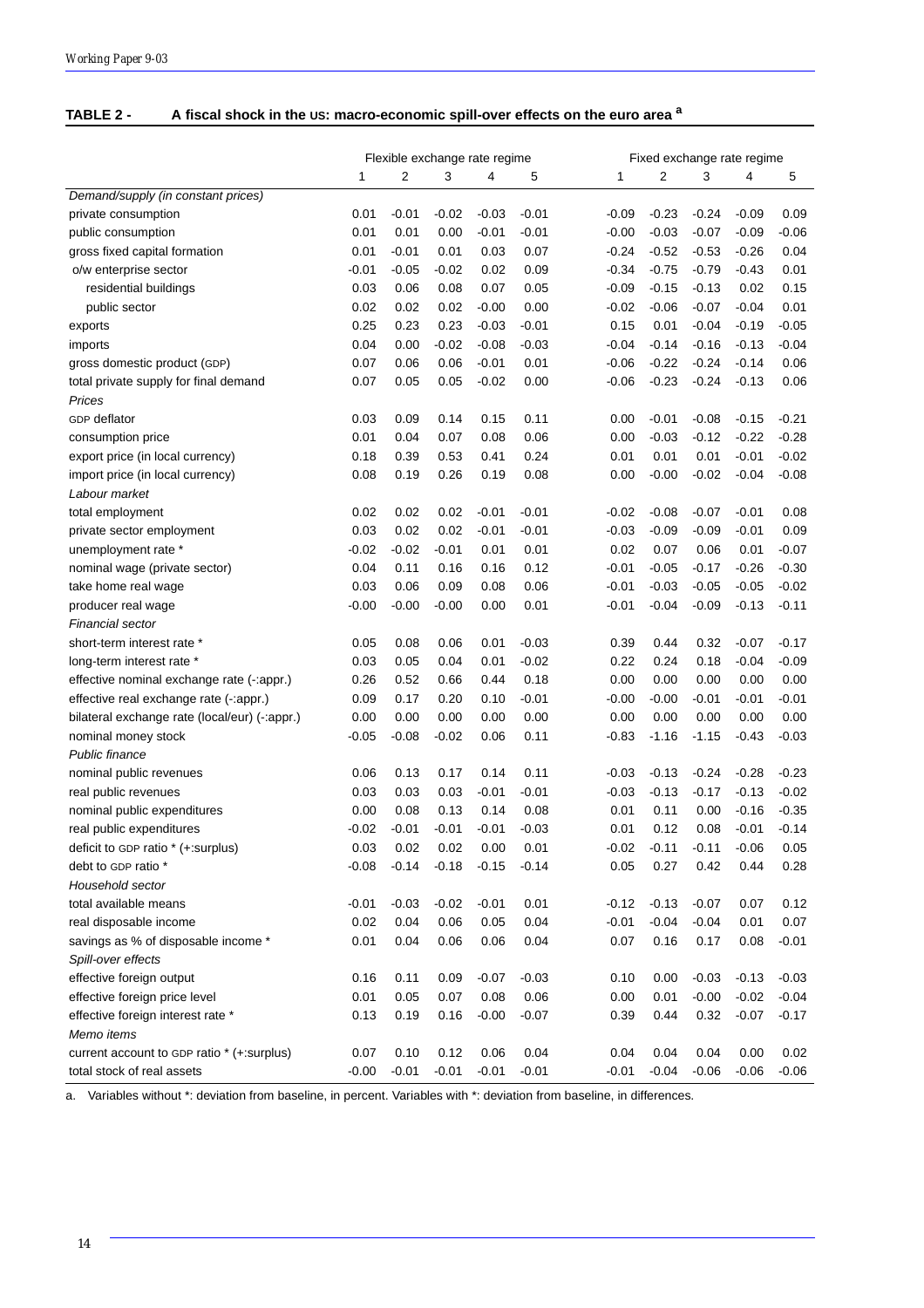## **IV The spill-over effects of a supply shock in the US**

#### **A. Introduction and summary of the spill-over effects**

In this variant, we examine the spill-over effects of a permanent 1 percent increase in total factor productivity in the US. Here, there are not only the earlier discussed trade and financial spill-over effects, but also the (expected) spill-over effects on the trend productivity of the other country blocks. Indeed, as the shock hits the US economy, it is expected that (after some time) this increase in trend productivity will spill-over to the rest of the world, raising trend productivity in the other country blocks. Economic agents will act immediately upon this expectation<sup>1</sup> and adjust their contemporaneous expenditures. We simulated this supply shock under a flexible and a fixed exchange rate regime.

Briefly summarised, this shock causes the following (spill-over) effects. When the shock hits the US economy, potential output increases by 1 percent, while aggregate demand increases by less than 1 percent because rigidities prevent agents implementing their expenditure plans immediately. As a consequence, the output gap will increase and the US monetary authorities will take a more accommodative stance. The main spill-over effects of this shock are as follows for the euro area. Under a flexible exchange rate regime, real GDP of the euro area increases by 0.37 percent in the first year, followed by further increases as the rise in trend productivity of the euro area materialises, i.e., 0.87 percent in the second year and 1.09 percent in the third year. This strong initial jump in real GDP is to a large extent explained by the increase in private consumption which increases by 0.53 percent in the first year, reflecting higher expected future household income. Under a fixed exchange rate regime, real GDP of the euro area increases by 0.49 percent in the first year, followed by further increases. Once again, the initial jump in private consumption is largest and it increases by 0.62 percent in the first year. This extra increase in private consumption is largely due to a lower interest rate, i.e., 0.05 percentage points below the baseline under a fixed exchange rate regime, compared to 0.11 percent above the baseline under a flexible exchange rate regime. Under both exchange rate regimes, the price level of the euro area increases as of the second year and shows a high degree of persistence thereafter. The initial price increases are a result of the excess demand that arises in the first year when demand increases and the increase in potential output has not yet materialised, while the persistence of the deviation is due to menu costs and backward looking behaviour in price setting. Under a flexible exchange rate regime, the fiscal stance of the euro area improves because the automatic fiscal

<sup>1.</sup> I.e., the expected future increase in trend productivity will generate a higher real wage in the future.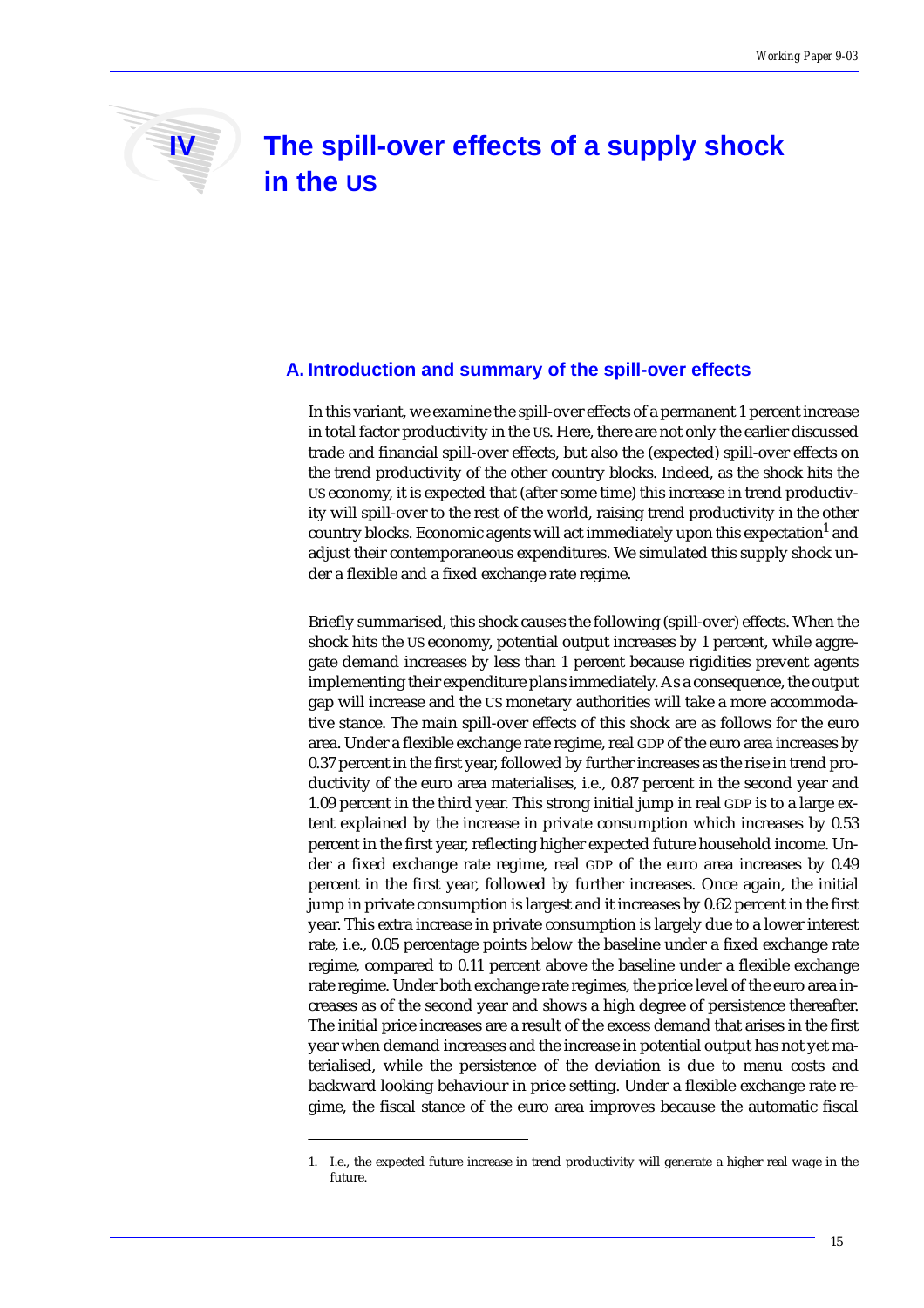stabilisers are free to operate. The public sector runs a surplus equal to 0.25 percent of GDP in the second year, but this surplus starts to decline thereafter reaching 0.04 percent of GDP in the fifth year. Lower outlays for unemployment benefits and higher tax revenue explain these fiscal developments. Under a fixed exchange rate, the fiscal surpluses are somewhat higher, due to the higher economic activity.

Before we have a closer look at the simulation results, we will discuss briefly how we modelled technology diffusion in the NIME model. We postulate a diffusion mechanism whereby the US is the leading innovator, and whereby it takes one year for the other country blocks to absorb these innovations. Furthermore, we assume that when the productivity shock occurs in the US, the economic agents anticipate a spill-over of trend productivity to the other country blocks the following year. This implies that in the first year of the simulation, when trend productivity increases in the US, but has not yet materialised in the other country blocks, the expected future income in the other country blocks increases immediately. Moreover, we assume that the monetary authorities revise immediately their reference value for output in their Taylor rule when potential output increases. Since trend productivity of the other country blocks only rises in the second year, the reference value for output in the Taylor rule of the other country blocks will only be revised as of the second year.

#### **B. A flexible exchange rate regime**

We start with a discussion of the results for the US under a flexible exchange rate regime. These results are shown in the first five columns of Table 3. Next, we discuss the results for the euro area.

#### 1. The effects for the US economy

Before we have a closer look at the simulation results, it may be useful to remind the most important steady state implications of this permanent supply shock $^1$  in the NIME model. In the new steady state, the employment level, the level of the capital stock of the enterprise sector, the general price level, the unemployment rate, the interest rate will be unaffected<sup>2</sup>. At the same time, the real wage rate and the price of enterprise capital will increase by 1 percent. The results shown in the first five columns of Table 3 describe the first five years of the adjustment process towards the new steady state.

The productivity shock increases the production capacity of the US economy. However, not all new production capacity will be utilised immediately. Indeed, although expenditure plans may increase in line with the increase in factor productivity, rigidities prevent an immediate implementation of these plans<sup>3</sup>. As a consequence, output will be below potential output and there will be some room to lower the nominal interest rate. This nominal interest rate cut will decrease the

<sup>1.</sup> I.e., a simultaneous increase in trend productivity of labour and capital. Although intermediary imports are also a production factor, their trend productivity is not affected by the shock.

<sup>2.</sup> See Section III of Meyermans and Van Brusselen (2001).

<sup>3.</sup> These rigidities are captured by the error correction mechanisms and partial adjustment schemes described in Meyermans and Van Brusselen (2001) and Appendix A of this paper.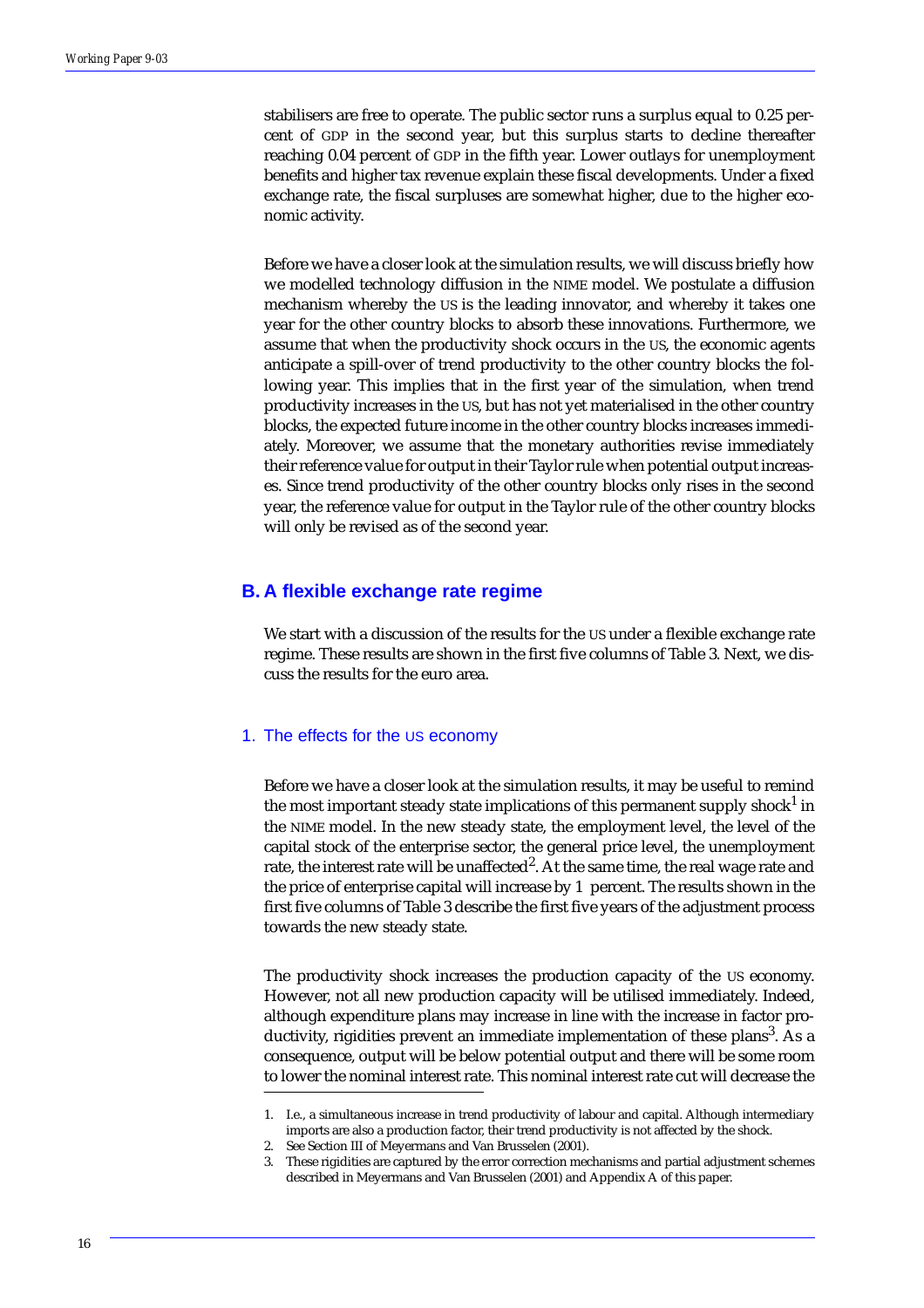real interest rate and the user cost of capital, and it will also increase the financial wealth of households and depreciate the nominal exchange rate. Let us now investigate how these effects affect the different components of demand.

In the first year, the higher expected future income, increased economic activity, and lower interest rates increase private consumption and total gross fixed capital formation by, respectively, 0.77 and 1.14 percent. Although gross fixed capital formation remains high in subsequent years, it should be noted that as total factor productivity increases, the new steady state stock of enterprise capital will be at the same level as in the baseline, while the price of enterprise capital will increase by 1 percent. However, the stock of residential buildings and the public capital stock will increase in the long run, because the productivity shock only affects the capital stock of the enterprise sector.

The prices of the domestic goods remain subdued during the simulation period, while export and import prices, denominated in local currency, increase by up to 0.29 and 0.15 percent, respectively. The prices of imports and exports follow to a large extent the movement of the effective exchange rate. The effective US dollar exchange rate depreciates initially by 0.42 percent because the US interest rate falls and the effective foreign interest rate increases<sup>1</sup>. However, as the interest rates in the different country blocks follow different paths, the effective US dollar exchange rate hovers around its baseline level in subsequent years.

Imports increase in line with domestic output, i.e., they are 0.84 percent above the baseline in the first year, and continue to rise in subsequent years, reaching 1.13 percent in the third year. Exports increase by 0.30 percent in the first year, and increase further in subsequent years reaching 1.66 percent in the third year. Exports are to a large extent determined by the effective foreign output level which increases by 0.17 percent in the first year, and reaches a level of about 1 percent above the baseline in the second year, i.e., the period the diffusion of productivity materialises.

Private sector employment increases in the first year, because the real producer wage falls relative to trend productivity. However, as real wages catch up, employment stabilises at its baseline level. The fiscal stance improves as the public sector runs a surplus, and the debt to GDP ratio falls by 0.56 percentage points in the first year, followed by some further improvements in subsequent years. However, as public outlays are indexed to productivity growth with a lag, the real public expenditures will catch up and fiscal balance will be restored.

#### 2. The spill-over effects on the euro area

The productivity shock is not only transmitted from the US to the other country blocks through the traditional trade and financial channels, but also through the diffusion of technology and the expectations. First, the higher demand in the US will increase exports to the US - even though that this increase will be somewhat tempered by the depreciation of the US dollar. Second, as soon as the households

<sup>1.</sup> Note that the downward pressure on the exchange rate is reinforced by the fact that a higher potential output level will induce a higher import volume, requiring a depreciation of the exchange rate in order to maintain long run equilibrium in the current account.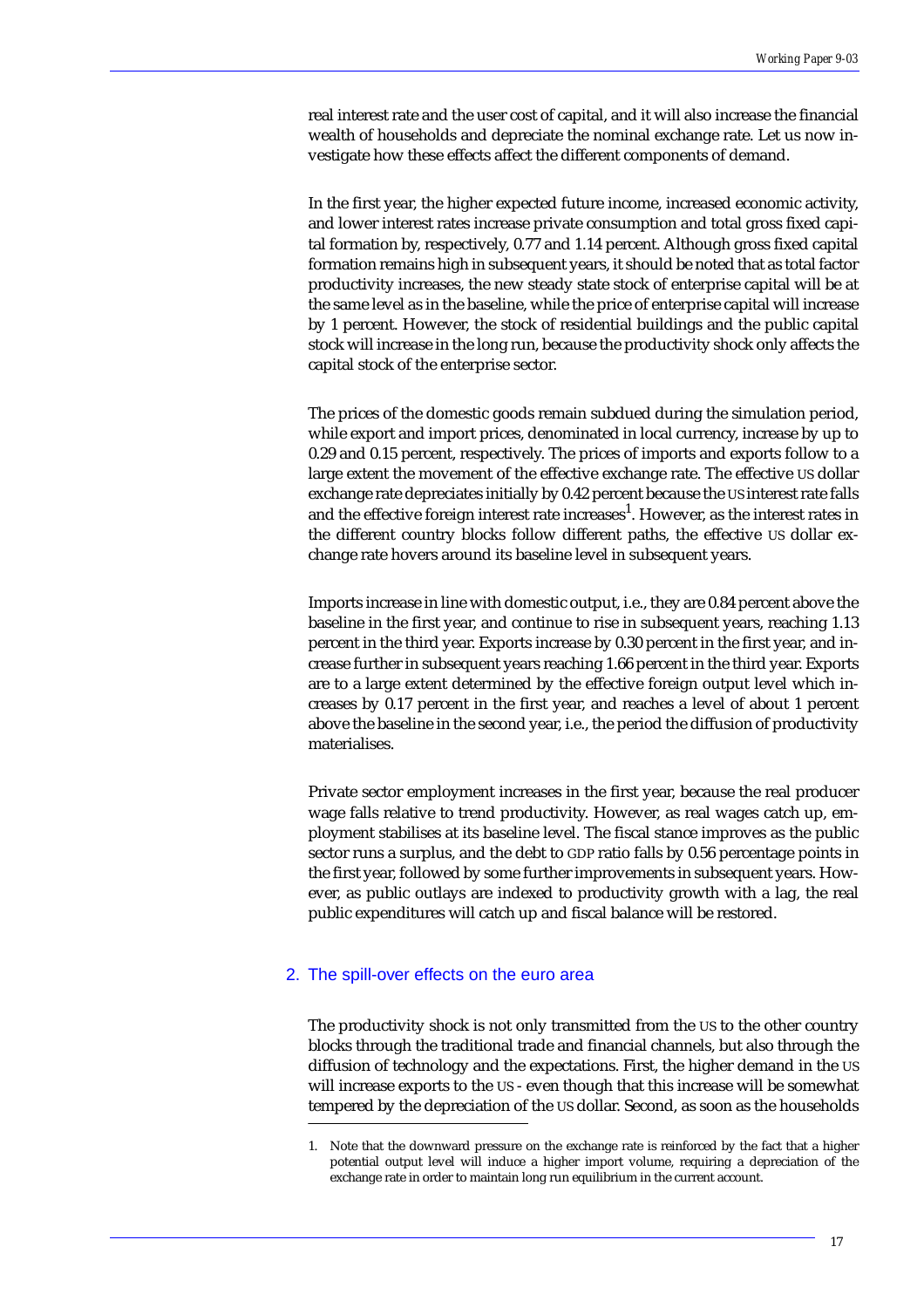of the other country blocks expect that their future income will increase, they will anticipate on these future increases and increase their contemporaneous spending. Third, since in the first year potential output does not change, inflationary pressures will arise and the monetary authorities will increase the short-term interest rate by 0.18 percent. However, as of the second year, when trend productivity effectively increases and aggregate demand lags behind the productivity gains, the monetary authorities take a more accommodative stance as they revise their reference value for potential output<sup>1</sup>.

The first five columns of Table 4 show that in the euro area, private consumption increases by 0.53 percent in the first year. In the second year, private consumption gets an additional boost as the interest rates start to fall and the real take home wage and employment increase by, respectively, 0.55 and 0.27 percent, followed by further increases in the real wage in subsequent years. Total gross fixed capital formation remains almost unaffected because the impact of increased economic activity and higher interest rates cancel each other out. As of the second year, investments increase by 0.43 percent and continue to increase until the fifth year, in line with economic activity.

The changes in the overall price level of the euro area remain modest. However, the prices of imports and exports, denominated in euro, fall immediately by, respectively, 0.08 and 0.16 percent, reflecting the 0.23 percent appreciation of the effective nominal euro exchange rate. In subsequent years, prices will fall back to their baseline level as the exchange rate starts to depreciate.

Exports and imports of the euro area get an immediate boost, due to increased domestic and foreign economic activity and the fall in prices. In subsequent years, exports and imports increase even further as they have to catch up with their new equilibrium level. All in all, after an initial deficit, the current account balance to GDP ratio reaches a surplus of 0.17 percentage points in the second year, falling only gradually thereafter.

Private sector employment of the euro area increases by 0.13 percent in the first year, because output increases while trend labour productivity has not yet adjusted. In the second year, employment increases even further because the real producer wage is slow to adjust and employment responds faster to changes in output than to changes in real wages. However, once real wages have caught up to productivity increases, employment falls back to its baseline level.

The fiscal stance in the euro area improves, because the automatic fiscal stabilisers are free to operate. The public sector runs a surplus equal to 0.25 percent of GDP in the second year, but this surplus declines thereafter reaching 0.04 percent of GDP in the fifth year. At the same time, the debt to GDP ratio falls to 1.21 percentage points below the baseline in the fourth year, but starts to rise again thereafter. Initially, lower outlays for unemployment benefits and higher tax revenue explain the initial improvement. However, as outlays are indexed to productivity growth with a lag, real public expenditures will increase, and the fiscal balance will be restored.

<sup>1.</sup> See Meyermans (2002.b) for a discussion of the revision of the reference value of potential output in a Taylor rule.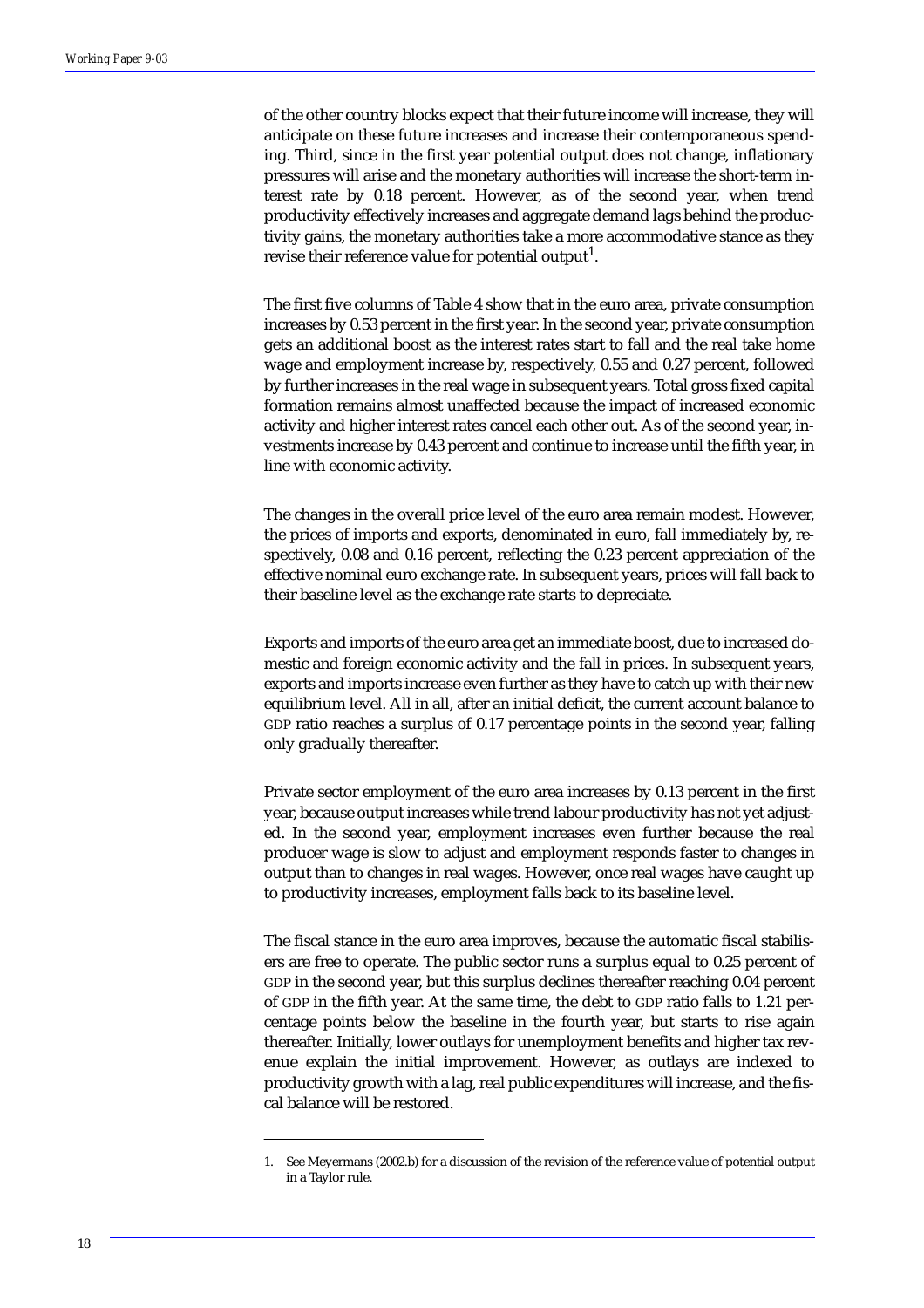#### **C. A fixed exchange rate regime**

The results shown in columns 6 to 10 of Table 3 indicate that economic activity in the US is only moderately affected by the nature of the exchange rate regime. This is to a large extent explained by the behaviour of the domestic interest rate, which does not differ much across exchange rate regimes.

The spill-over effects to the euro area are shown in the last five columns of Table 4. Here, the behaviour of the interest rate is of some importance<sup>1</sup>. In the euro area, the short-term interest rate decreases by 0.09 percentage points under a fixed exchange rate regime in the first year, compared to a 0.18 percentage points increase under a flexible exchange rate regime. Under a flexible exchange rate regime, the domestic interest rate was raised to temper the inflationary pressures caused by higher domestic demand. Under the fixed exchange rate regime, the domestic interest rate is linked to the US interest rate and the latter falls because US effective demand increases initially by less than US potential output. This lower euro interest rate gives an additional boost to domestic demand. As a consequence, private consumption and gross fixed capital formation are respectively, 0.62 and 0.22 percent above the baseline in the first year, compared to, respectively, 0.53 and 0.0 percent under a flexible exchange rate regime. In the second year, private consumption and gross fixed capital formation are still higher under a fixed exchange rate regime than under a flexible exchange rate regime, partly because of a lagged reaction to the initial interest rate adjustments. As of the third year, they show a similar pattern under both regimes.

Under a fixed exchange rate regime, the general price level is almost unaffected in the first year. However, as of the second year, the GDP deflator is higher under a fixed exchange rate regime than under a flexible exchange rate regime, reaching 0.18 percent compared to 0.09 percent in the fifth year, because under a flexible exchange rate regime the initial appreciation of the effective exchange rate has a moderating effect on prices.

Exports and imports are somewhat higher under a fixed exchange rate regime than under a flexible exchange rate regime, because under a fixed exchange rate regime world wide economic activity is higher due to the world-wide cut in interest rates.

As the output effects are larger under a fixed exchange rate regime than under a flexible exchange rate regime, the employment effects will also be somewhat higher, i.e., total employment is up by 0.33 percent in the second year, compared to 0.27 percent under a flexible exchange rate regime. Finally, note that now the surpluses on the public account are somewhat higher under a fixed exchange rate regime than under a flexible exchange rate regime, mainly due to the higher economic activity and lower unemployment.

<sup>1.</sup> Remember that we consider only unsterilised interventions in the foreign exchange market.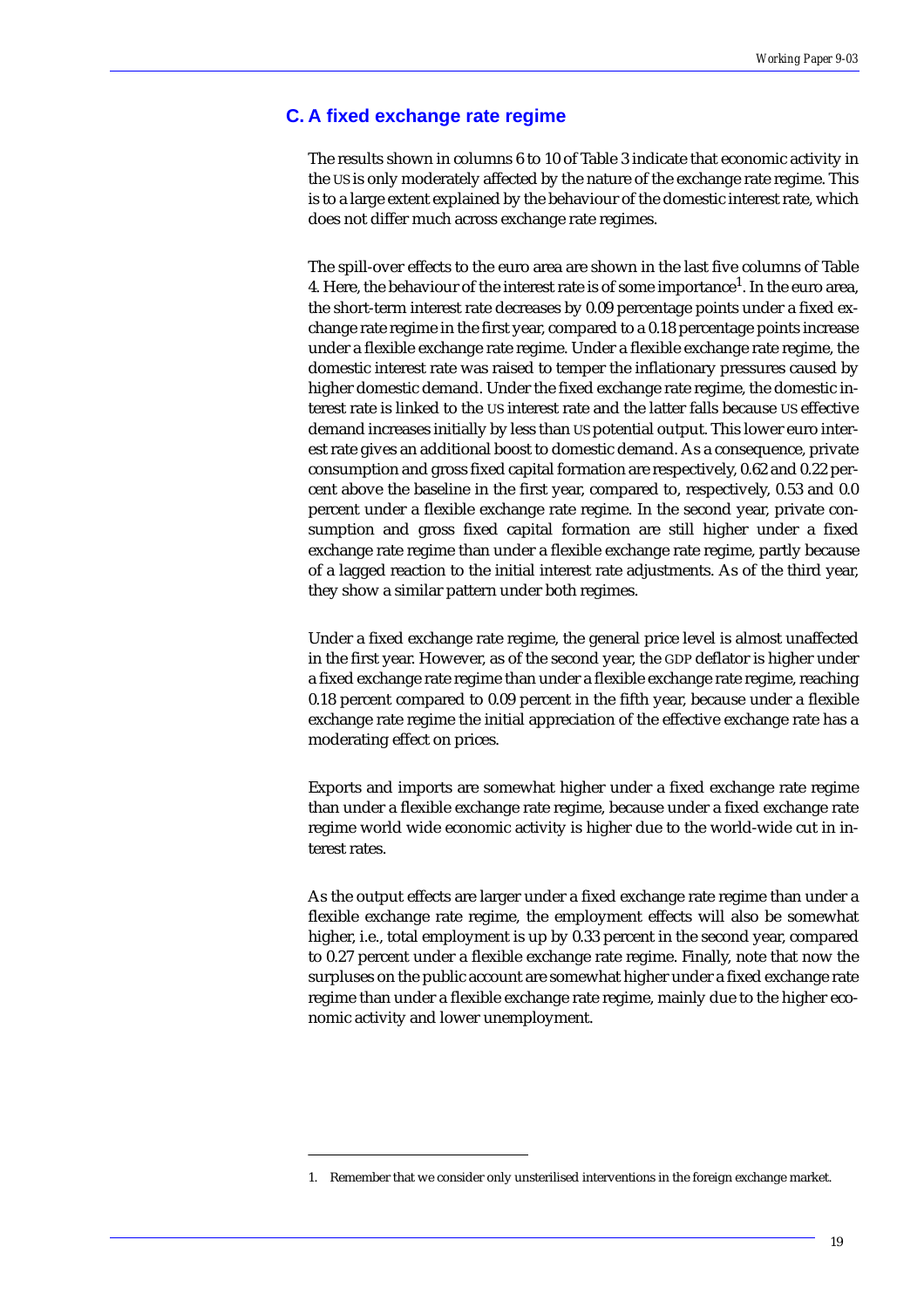#### **TABLE 3 - A productivity shock in the US: macro-economic effects for the USa**

|                                               | Flexible exchange rate regime |         |         |         |         |         | Fixed exchange rate regime |         |         |         |  |  |
|-----------------------------------------------|-------------------------------|---------|---------|---------|---------|---------|----------------------------|---------|---------|---------|--|--|
|                                               | 1                             | 2       | 3       | 4       | 5       | 1       | 2                          | 3       | 4       | 5       |  |  |
| Demand/supply (in constant prices)            |                               |         |         |         |         |         |                            |         |         |         |  |  |
| private consumption                           | 0.77                          | 0.97    | 0.88    | 0.83    | 0.81    | 0.76    | 0.97                       | 0.88    | 0.82    | 0.81    |  |  |
| public consumption                            | 0.41                          | 0.86    | 0.89    | 0.93    | 0.93    | 0.40    | 0.87                       | 0.90    | 0.92    | 0.92    |  |  |
| gross fixed capital formation                 | 1.14                          | 1.58    | 1.17    | 0.99    | 0.88    | 1.12    | 1.56                       | 1.16    | 0.99    | 0.88    |  |  |
| o/w enterprise sector                         | 0.89                          | 1.21    | 0.74    | 0.55    | 0.45    | 0.88    | 1.19                       | 0.72    | 0.56    | 0.46    |  |  |
| residential buildings                         | 2.16                          | 3.01    | 2.65    | 2.39    | 2.19    | 2.11    | 2.98                       | 2.66    | 2.37    | 2.17    |  |  |
| public sector                                 | 0.88                          | 1.28    | 1.07    | 0.97    | 0.93    | 0.87    | 1.26                       | 1.08    | 0.98    | 0.93    |  |  |
| exports                                       | 0.30                          | 1.57    | 1.65    | 1.45    | 1.22    | 0.35    | 1.62                       | 1.66    | 1.46    | 1.26    |  |  |
| imports                                       | 0.84                          | 1.22    | 1.13    | 1.10    | 0.95    | 0.89    | 1.31                       | 1.10    | 1.01    | 0.94    |  |  |
| gross domestic product (GDP)                  | 0.81                          | 1.18    | 1.00    | 0.91    | 0.87    | 0.80    | 1.17                       | 1.00    | 0.92    | 0.88    |  |  |
| total private supply for final demand         | 0.84                          | 1.23    | 1.05    | 0.95    | 0.89    | 0.84    | 1.24                       | 1.04    | 0.95    | 0.89    |  |  |
| Prices                                        |                               |         |         |         |         |         |                            |         |         |         |  |  |
| GDP deflator                                  | 0.04                          | 0.00    | 0.02    | 0.06    | 0.06    | 0.01    | $-0.01$                    | 0.03    | 0.05    | 0.06    |  |  |
| consumption price                             | 0.01                          | $-0.02$ | 0.01    | 0.03    | 0.04    | 0.00    | $-0.03$                    | 0.02    | 0.03    | 0.03    |  |  |
| export price (in local currency)              | 0.29                          | 0.18    | $-0.12$ | 0.10    | 0.16    | 0.00    | 0.03                       | 0.05    | 0.06    | 0.08    |  |  |
| import price (in local currency)              | 0.15                          | 0.05    | $-0.14$ | 0.00    | 0.10    | 0.00    | $-0.01$                    | 0.01    | 0.03    | 0.05    |  |  |
| Labour market                                 |                               |         |         |         |         |         |                            |         |         |         |  |  |
| total employment                              | 0.01                          | 0.11    | 0.06    | $-0.00$ | $-0.04$ | 0.01    | 0.11                       | 0.06    | $-0.01$ | $-0.04$ |  |  |
| private sector employment                     | 0.05                          | 0.16    | 0.09    | 0.01    | $-0.04$ | 0.05    | 0.16                       | 0.09    | 0.01    | $-0.04$ |  |  |
| unemployment rate *                           | $-0.01$                       | $-0.08$ | $-0.04$ | 0.00    | 0.03    | $-0.01$ | $-0.08$                    | $-0.04$ | 0.01    | 0.03    |  |  |
| nominal wage (private sector)                 | 0.88                          | 0.98    | 0.93    | 0.98    | 1.00    | 0.84    | 0.96                       | 0.95    | 0.97    | 0.98    |  |  |
| take home real wage                           | 0.86                          | 1.00    | 0.92    | 0.95    | 0.96    | 0.84    | 0.98                       | 0.93    | 0.94    | 0.95    |  |  |
| producer real wage                            | 0.83                          | 0.97    | 0.93    | 0.93    | 0.93    | 0.83    | 0.98                       | 0.93    | 0.93    | 0.93    |  |  |
| Financial sector                              |                               |         |         |         |         |         |                            |         |         |         |  |  |
| short-term interest rate *                    | $-0.05$                       | 0.07    | 0.07    | 0.03    | $-0.03$ | $-0.07$ | 0.08                       | 0.10    | 0.01    | $-0.04$ |  |  |
| long-term interest rate *                     | $-0.02$                       | 0.02    | 0.02    | 0.01    | $-0.01$ | $-0.02$ | 0.03                       | 0.03    | 0.00    | $-0.01$ |  |  |
| effective nominal exchange rate (-:appr.)     | 0.42                          | 0.18    | $-0.26$ | 0.08    | 0.14    | 0.00    | 0.00                       | 0.00    | 0.00    | 0.00    |  |  |
| effective real exchange rate (-: appr.)       | 0.12                          | 0.02    | $-0.11$ | 0.03    | 0.04    | 0.00    | 0.01                       | 0.01    | 0.01    | 0.02    |  |  |
| bilateral exchange rate (local/eur) (-:appr.) | 0.60                          | 0.43    | $-0.17$ | 0.07    | 0.09    | 0.00    | 0.00                       | 0.00    | 0.00    | 0.00    |  |  |
| nominal money stock                           | 0.83                          | 0.63    | 0.65    | 0.74    | 0.84    | 0.85    | 0.60                       | 0.62    | 0.78    | 0.86    |  |  |
| Public finance                                |                               |         |         |         |         |         |                            |         |         |         |  |  |
| nominal public revenues                       | 0.80                          | 1.07    | 1.00    | 0.99    | 0.97    | 0.76    | 1.06                       | 1.02    | 0.97    | 0.95    |  |  |
| real public revenues                          | 0.76                          | 1.07    | 0.97    | 0.93    | 0.91    | 0.75    | 1.07                       | 0.99    | 0.93    | 0.90    |  |  |
| nominal public expenditures                   | 0.23                          | 0.61    | 0.78    | 0.84    | 0.88    | 0.21    | 0.60                       | 0.80    | 0.84    | 0.88    |  |  |
| real public expenditures                      | 0.20                          | 0.61    | 0.76    | 0.78    | 0.82    | 0.20    | 0.61                       | 0.77    | 0.80    | 0.82    |  |  |
| deficit to GDP ratio * (+:surplus)            | 0.16                          | 0.12    | 0.06    | 0.04    | 0.03    | 0.16    | 0.13                       | 0.06    | 0.03    | 0.02    |  |  |
| debt to GDP ratio *                           | $-0.56$                       | $-0.80$ | $-0.76$ | $-0.75$ | $-0.73$ | $-0.54$ | $-0.79$                    | $-0.76$ | $-0.73$ | $-0.70$ |  |  |
| Household sector                              |                               |         |         |         |         |         |                            |         |         |         |  |  |
| total available means                         | 0.74                          | 0.75    | 0.73    | 0.74    | 0.76    | 0.75    | 0.74                       | 0.72    | 0.74    | 0.77    |  |  |
| real disposable income                        | 0.66                          | 1.00    | 0.97    | 0.95    | 0.94    | 0.65    | 0.99                       | 0.97    | 0.94    | 0.93    |  |  |
| savings as % of disposable income *           | $-0.10$                       | 0.03    | 0.08    | 0.12    | 0.13    | $-0.11$ | 0.02                       | 0.09    | 0.12    | 0.12    |  |  |
| Spill-over effects                            |                               |         |         |         |         |         |                            |         |         |         |  |  |
| effective foreign output                      | 0.17                          | 0.98    | 1.08    | 1.06    | 1.02    | 0.22    | 1.04                       | 1.09    | 1.07    | 1.04    |  |  |
| effective foreign price level                 | $-0.01$                       | 0.02    | 0.03    | 0.04    | 0.05    | 0.00    | 0.05                       | 0.06    | 0.08    | 0.09    |  |  |
| effective foreign interest rate *             | 0.13                          | 0.12    | $-0.04$ | 0.08    | 0.03    | $-0.09$ | 0.09                       | 0.10    | $-0.00$ | $-0.05$ |  |  |
| Memo items                                    |                               |         |         |         |         |         |                            |         |         |         |  |  |
| current account to GDP ratio * (+:surplus)    | $-0.04$                       | 0.05    | 0.06    | 0.05    | 0.04    | $-0.06$ | 0.04                       | 0.07    | 0.06    | 0.04    |  |  |
| total stock of real assets                    | 0.07                          | 0.18    | 0.25    | 0.31    | 0.35    | 0.07    | 0.18                       | 0.25    | 0.30    | 0.35    |  |  |

a. Variables without \*: deviation from baseline, in percent. Variables with \*: deviation from baseline, in differences.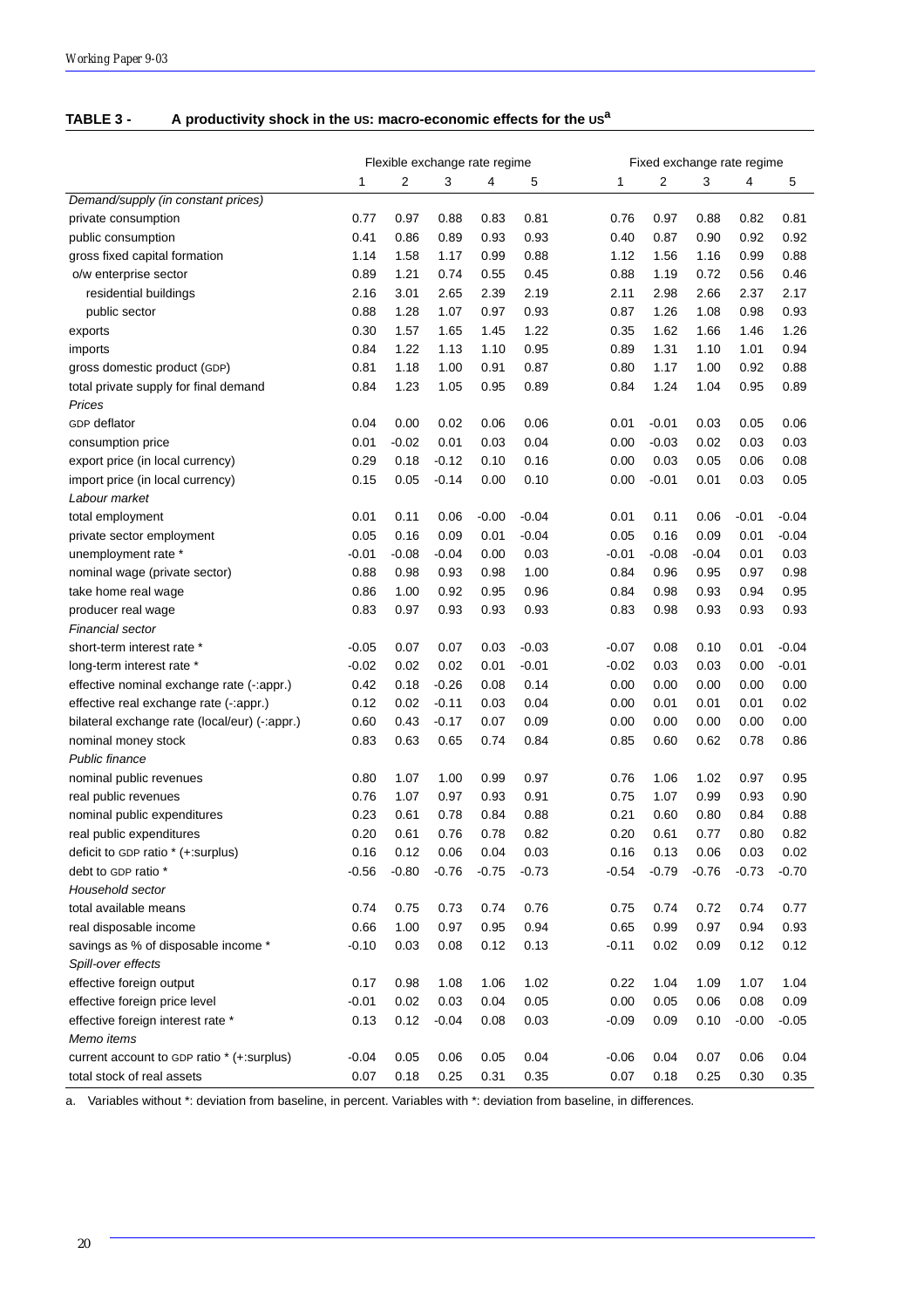#### **TABLE 4 - A productivity shock in the US: macro-economic spill-over effects on the euro area a**

|                                               |         |         | Flexible exchange rate regime |         |         | Fixed exchange rate regime |         |         |         |         |
|-----------------------------------------------|---------|---------|-------------------------------|---------|---------|----------------------------|---------|---------|---------|---------|
|                                               | 1       | 2       | 3                             | 4       | 5       | 1                          | 2       | 3       | 4       | 5       |
| Demand/supply (in constant prices)            |         |         |                               |         |         |                            |         |         |         |         |
| private consumption                           | 0.53    | 0.70    | 0.76                          | 0.77    | 0.73    | 0.62                       | 0.82    | 0.76    | 0.74    | 0.75    |
| public consumption                            | 0.03    | 0.39    | 0.95                          | 0.99    | 0.98    | 0.04                       | 0.42    | 0.99    | 1.02    | 1.00    |
| gross fixed capital formation                 | 0.00    | 0.43    | 0.85                          | 0.89    | 0.81    | 0.22                       | 0.70    | 0.88    | 0.93    | 0.96    |
| o/w enterprise sector                         | $-0.05$ | 0.29    | 0.82                          | 0.84    | 0.72    | 0.25                       | 0.68    | 0.86    | 0.90    | 0.94    |
| residential buildings                         | 0.07    | 0.83    | 1.19                          | 1.29    | 1.27    | 0.19                       | 0.94    | 1.18    | 1.28    | 1.29    |
| public sector                                 | 0.10    | 0.25    | 0.33                          | 0.34    | 0.33    | 0.14                       | 0.30    | 0.34    | 0.34    | 0.34    |
| exports                                       | 0.31    | 1.43    | 1.54                          | 1.48    | 1.38    | 0.41                       | 1.56    | 1.59    | 1.50    | 1.42    |
| imports                                       | 0.24    | 0.55    | 0.74                          | 0.70    | 0.67    | 0.32                       | 0.63    | 0.74    | 0.74    | 0.76    |
| gross domestic product (GDP)                  | 0.37    | 0.87    | 1.09                          | 1.08    | 1.00    | 0.49                       | 1.03    | 1.10    | 1.07    | 1.04    |
| total private supply for final demand         | 0.38    | 0.83    | 1.05                          | 1.03    | 0.95    | 0.51                       | 0.99    | 1.06    | 1.02    | 1.00    |
| Prices                                        |         |         |                               |         |         |                            |         |         |         |         |
| GDP deflator                                  | $-0.05$ | 0.01    | 0.01                          | 0.05    | 0.09    | $-0.02$                    | 0.08    | 0.11    | 0.16    | 0.18    |
| consumption price                             | $-0.01$ | 0.15    | 0.08                          | 0.11    | 0.13    | $-0.00$                    | 0.21    | 0.20    | 0.23    | 0.24    |
| export price (in local currency)              | $-0.16$ | $-0.18$ | $-0.02$                       | 0.03    | 0.06    | 0.01                       | 0.03    | 0.05    | 0.07    | 0.09    |
| import price (in local currency)              | $-0.08$ | $-0.10$ | $-0.00$                       | 0.05    | 0.08    | $-0.00$                    | 0.01    | 0.04    | 0.07    | 0.10    |
| Labour market                                 |         |         |                               |         |         |                            |         |         |         |         |
| total employment                              | 0.13    | 0.27    | 0.12                          | 0.01    | $-0.05$ | 0.17                       | 0.33    | 0.11    | $-0.02$ | $-0.06$ |
| private sector employment                     | 0.16    | 0.34    | 0.15                          | 0.02    | $-0.05$ | 0.21                       | 0.40    | 0.14    | $-0.01$ | $-0.07$ |
| unemployment rate *                           | $-0.11$ | $-0.23$ | $-0.09$                       | 0.00    | 0.05    | $-0.15$                    | $-0.28$ | $-0.08$ | 0.03    | 0.06    |
| nominal wage (private sector)                 | 0.01    | 0.69    | 0.91                          | 1.03    | 1.06    | 0.05                       | 0.81    | 1.07    | 1.18    | 1.19    |
| take home real wage                           | 0.02    | 0.55    | 0.83                          | 0.92    | 0.93    | 0.05                       | 0.61    | 0.87    | 0.95    | 0.95    |
| producer real wage                            | 0.06    | 0.69    | 0.90                          | 0.97    | 0.96    | 0.07                       | 0.73    | 0.96    | 1.03    | 1.01    |
| Financial sector                              |         |         |                               |         |         |                            |         |         |         |         |
| short-term interest rate *                    | 0.18    | 0.15    | $-0.07$                       | 0.06    | 0.01    | $-0.09$                    | 0.09    | 0.10    | $-0.00$ | $-0.05$ |
| long-term interest rate *                     | 0.10    | 0.09    | $-0.04$                       | 0.03    | 0.01    | $-0.05$                    | 0.05    | 0.05    | $-0.00$ | $-0.03$ |
| effective nominal exchange rate (-: appr.)    | $-0.23$ | $-0.26$ | $-0.00$                       | 0.04    | 0.06    | 0.00                       | 0.00    | 0.00    | 0.01    | 0.01    |
| effective real exchange rate (-: appr.)       | $-0.08$ | $-0.07$ | 0.03                          | 0.05    | 0.05    | 0.00                       | 0.01    | 0.02    | 0.02    | 0.02    |
| bilateral exchange rate (local/eur) (-:appr.) | 0.00    | 0.00    | 0.00                          | 0.00    | 0.00    | 0.00                       | 0.00    | 0.00    | 0.00    | 0.00    |
| nominal money stock                           | 0.51    | 0.56    | 0.92                          | 0.75    | 0.83    | 1.17                       | 0.98    | 0.84    | 1.02    | 1.15    |
| Public finance                                |         |         |                               |         |         |                            |         |         |         |         |
| nominal public revenues                       | 0.15    | 0.73    | 0.94                          | 1.05    | 1.06    | 0.24                       | 0.91    | 1.09    | 1.17    | 1.20    |
| real public revenues                          | 0.19    | 0.72    | 0.94                          | 1.00    | 0.97    | 0.26                       | 0.83    | 0.98    | 1.02    | 1.01    |
| nominal public expenditures                   | $-0.10$ | 0.18    | 0.64                          | 0.87    | 1.00    | $-0.11$                    | 0.17    | 0.78    | 1.05    | 1.11    |
| real public expenditures                      | $-0.05$ | 0.17    | 0.64                          | 0.82    | 0.92    | $-0.09$                    | 0.09    | 0.66    | 0.89    | 0.93    |
| deficit to GDP ratio * (+:surplus)            | 0.11    | 0.25    | 0.15                          | 0.10    | 0.04    | 0.16                       | 0.34    | 0.16    | 0.08    | 0.06    |
| debt to GDP ratio *                           | $-0.31$ | $-0.90$ | $-1.14$                       | $-1.21$ | $-1.18$ | $-0.46$                    | $-1.17$ | $-1.35$ | $-1.37$ | $-1.37$ |
| Household sector                              |         |         |                               |         |         |                            |         |         |         |         |
| total available means                         | 0.66    | 0.64    | 0.74                          | 0.71    | 0.73    | 0.75                       | 0.66    | 0.67    | 0.71    | 0.73    |
| real disposable income                        | 0.05    | 0.65    | 0.89                          | 0.98    | 0.98    | 0.09                       | 0.71    | 0.90    | 0.98    | 0.99    |
| savings as % of disposable income *           | $-0.41$ | $-0.04$ | 0.11                          | 0.19    | 0.22    | $-0.45$                    | $-0.10$ | 0.12    | 0.20    | 0.20    |
| Spill-over effects                            |         |         |                               |         |         |                            |         |         |         |         |
| effective foreign output                      | 0.24    | 1.04    | 1.11                          | 1.07    | 1.02    | 0.29                       | 1.11    | 1.13    | 1.09    | 1.06    |
| effective foreign price level                 | $-0.01$ | 0.01    | 0.02                          | 0.04    | 0.05    | 0.00                       | 0.04    | 0.06    | 0.08    | 0.10    |
| effective foreign interest rate *             | 0.11    | 0.12    | $-0.01$                       | 0.07    | 0.02    | $-0.09$                    | 0.09    | 0.10    | $-0.00$ | $-0.05$ |
| Memo items                                    |         |         |                               |         |         |                            |         |         |         |         |
| current account to GDP ratio * (+:surplus)    | $-0.01$ | 0.17    | 0.17                          | 0.16    | 0.15    | 0.02                       | 0.20    | 0.18    | 0.16    | 0.14    |
| total stock of real assets                    | 0.00    | 0.02    | 0.06                          | 0.11    | 0.14    | 0.01                       | 0.04    | 0.08    | 0.12    | 0.17    |

a. Variables without \*: deviation from baseline, in percent. Variables with \*: deviation from baseline, in differences.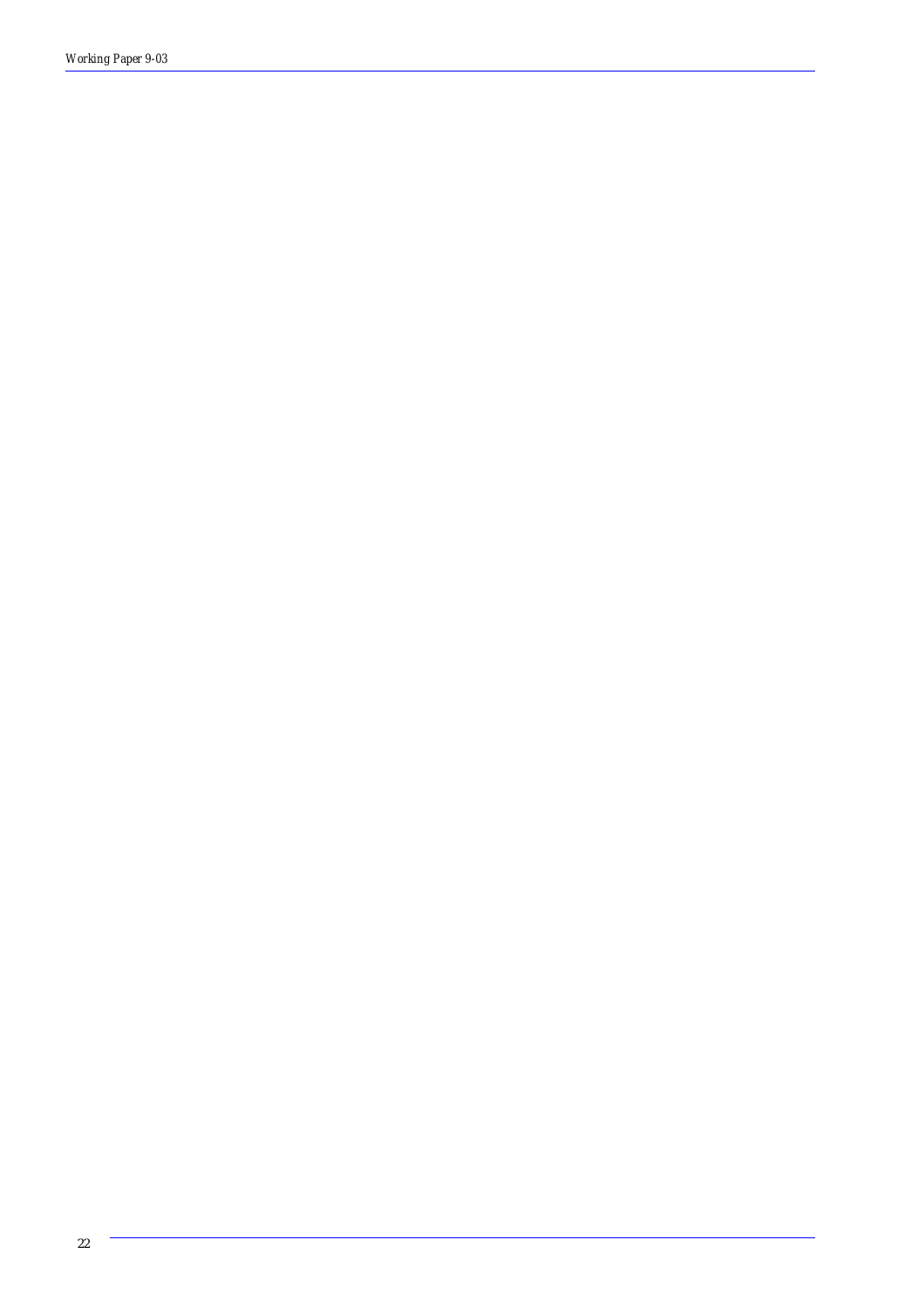

## **V The spill-over effects of a stock market shock in the US**

#### **A. Introduction and summary of the spill-over effects**

In this variant, we examine the effects of a 1 percentage point increase in the risk premium in the US equity market, while there is not a similar shock in the other country blocks<sup>1</sup>. In the current version of the NIME model, an increase in this risk premium lowers household financial wealth and it increases the user cost of enterprise capital, thereby reducing private consumption and gross fixed capital formation in the enterprise sector. Here, it is assumed that this increase in the risk premium in the US stock market does not spill-over to the other country blocks. We simulated this financial shock under a flexible and a fixed exchange rate regime.

Briefly summarised, this financial shock reduces demand in the US and triggers a cut in US interest rates. The spill-over effects of this shock are as follows. Under a flexible exchange rate regime, real GDP of the euro area falls by about 0.1 percent in the medium term, mainly because exports fall by 0.3 percent. The fall in exports is caused by the appreciation of the effective euro exchange rate and the decrease in the effective foreign output level. Under a fixed exchange rate regime the euro interest rate is set in accordance with the US interest rate, which falls by about 0.3 percentage points in the first year, so that the euro interest rate is also reduced by about 0.3 percentage points in the first year. As a consequence, all components of demand in the euro area get a boost and real GDP of the euro area increases by 0.2 percent. Furthermore, note how the behaviour of the general price level is affected by the nature of the exchange rate regime. Under the flexible exchange rate regime, the price level of the euro area falls by 0.3 percent, compared to a 0.2 percent rise under a fixed exchange rate regime. Under a flexible exchange rate regime, the price level falls because aggregate demand falls and the effective nominal exchange rate appreciates, while under a fixed exchange rate regime prices increase because aggregate demand increases. Finally, with the automatic fiscal stabilisers free to operate, the fiscal stance of the euro area improves under a fixed exchange rate regime, and the deficit to GDP ratio falls by 10 basis points during the first few years, compared to a modest worsening under a flexible exchange rate regime.

<sup>1.</sup> This is a technical assumption. See Meyermans and Van Brusselen (2003) for a world-wide stock market correction.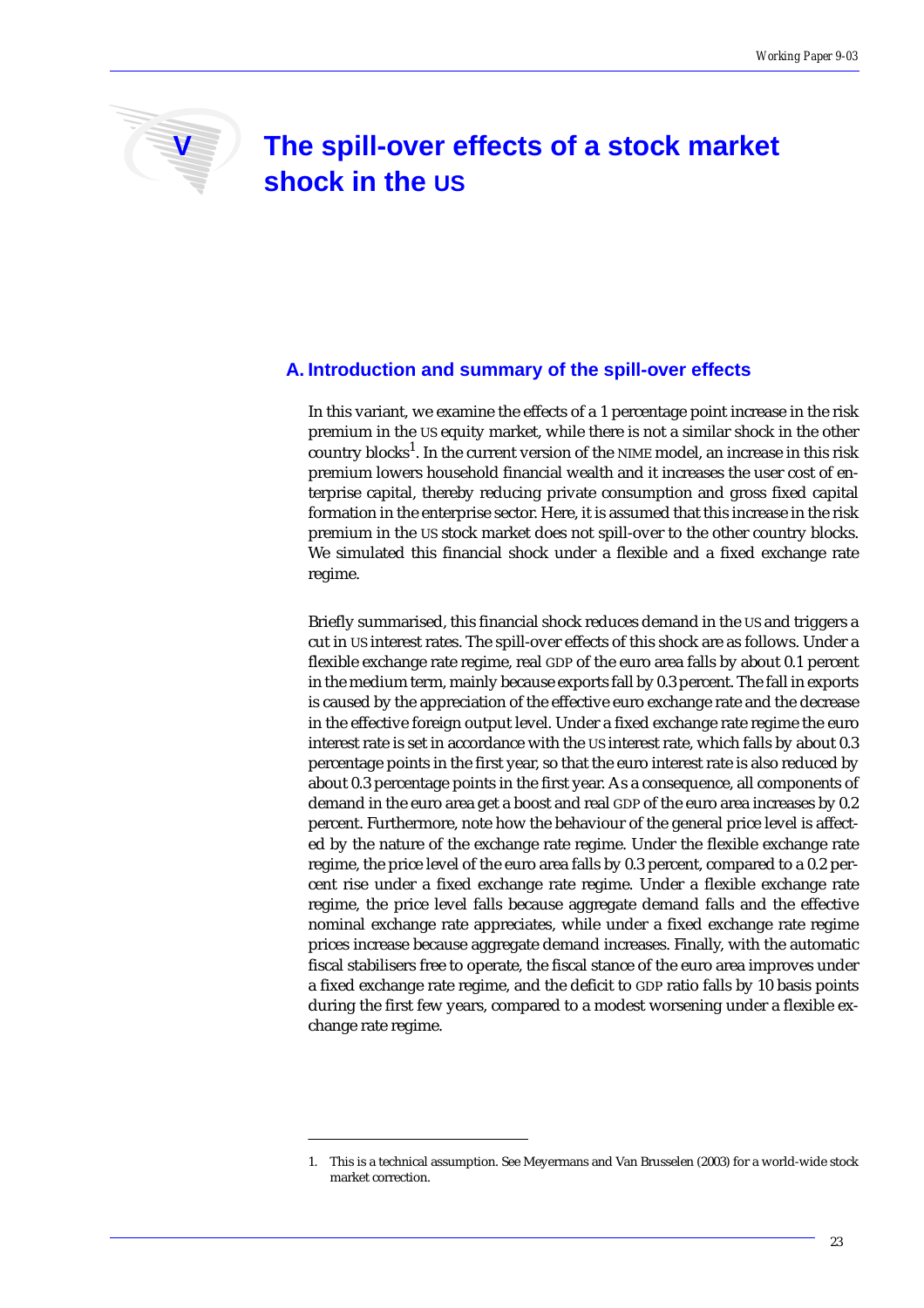#### **B. The risk premium in the NIME model**

Before we present the simulation results, we will recall briefly how this increase in the risk premium affects economic activity in the NIME model.

In the current version of the NIME model, we make a distinction between the bond market and the equity market. In the bond market the long-term interest rate, LI, is determined by the contemporaneous and expected future short-term interest rates<sup>1</sup>. In the equity market, the price of equity is equal to the discounted flow of future profits, with the discount rate, LIP, equal to the interest rate, LI, plus a risk premium. In Appendix A, Section F, we present some analytical results for the relationship between the risk premium, the user cost of capital and the price of capital. There it is shown that, given the assumptions of the NIME model, a permanent increase in the risk premium will reduce the price of capital in the long run, but that it will not affect the user cost of capital in the long run<sup>2</sup>. Indeed, as the discount rate increases, the present value of future returns on capital declines thereby triggering a drop in the price of capital. The user cost of capital tends to increase as the financing cost increases. However, this increase will be tempered by the fall in the price of capital goods. In the steady state the latter effect is equal to the former, so that in the steady state the user cost of capital will not be affected by the risk premium shock. Moreover, since the user cost of capital is not affected in the long run, the demand for capital will also not be affected in the long run. Finally, it should be noted that, in the short run, the user cost of capital will change as the speed of adjustment of its different components differs.

#### **C. A flexible exchange rate regime**

#### 1. The effects for the US economy

The first five columns of Table 5 show the simulation results for the US economy. In the first year, US real GDP falls by 0.57 percent, followed by further decreases in the second year and a rebound as of the third year. Apart from the increase in the risk premium, another driving force of the adjustment process is the short-term interest rate.

In the current version of the NIME model, an increase in this risk premium lowers household financial wealth and it increases the user cost of capital (on impact), thereby reducing private consumption and gross fixed capital formation. As a consequence, economic activity and prices fall so that the monetary authorities will have some room to cut the short-term interest rate. This interest rate cut will reduce the long-term interest rate and the discount rate in the equity markets<sup>3</sup>. Table 5 shows that in the first year, the short-term interest rate is cut by 0.29 percentage points, while the long-term interest rate falls by 0.10 percentage points. In subsequent years, the interest rates fall even further and remain below their baseline level throughout the simulation period.

<sup>1.</sup> See equation (IV.6) of Meyermans and Van Brusselen (2001).

<sup>2.</sup> Remember that the user cost of capital is determined by the interest rate (augmented by the risk premium), the rate of depreciation (which is assumed constant), the expected change in the price of capital, and the price of capital.

<sup>3.</sup> Discount rate in equity markets = long run interest rate in bond market + risk premium.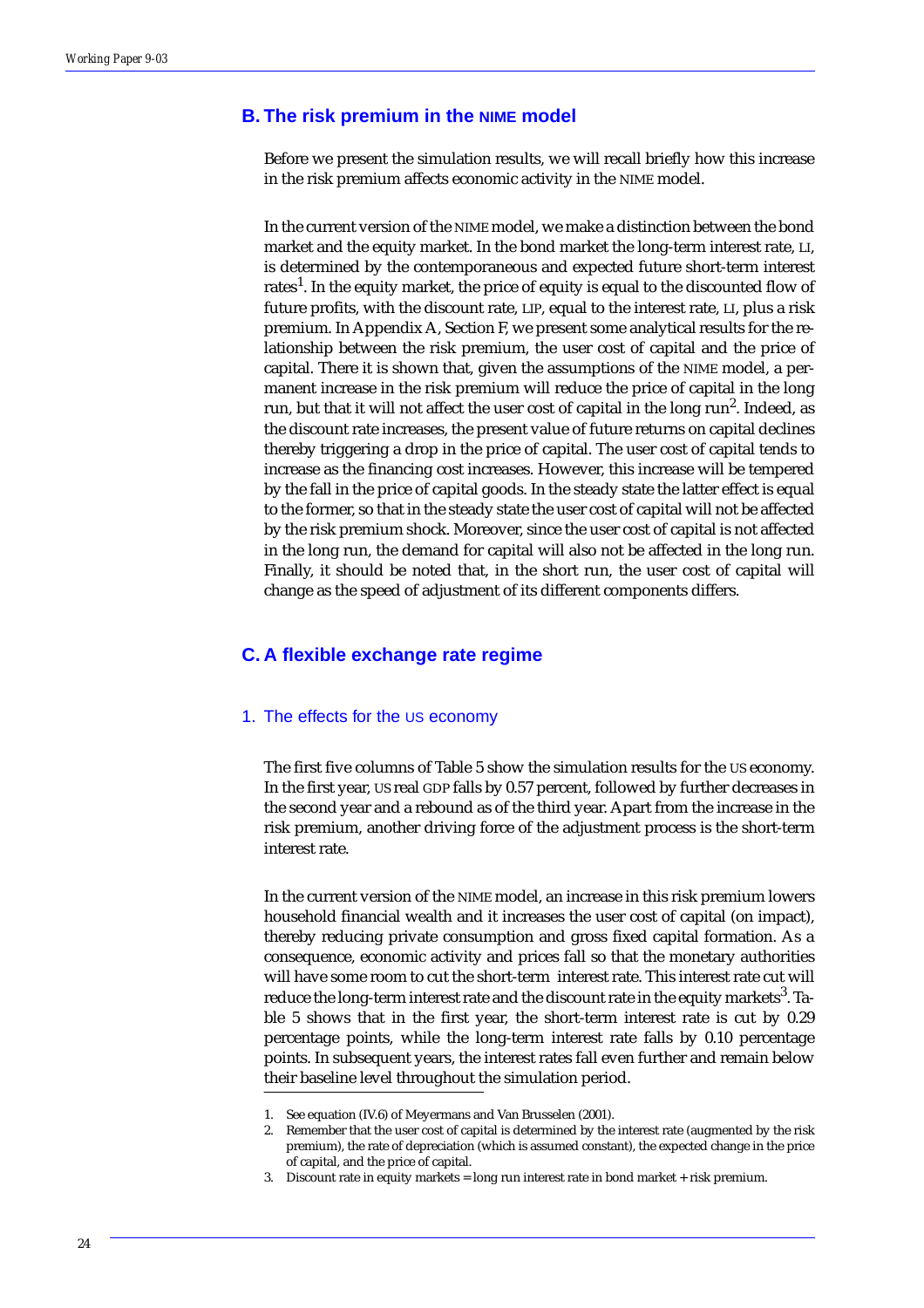Private consumption falls by 0.46 percent in the first year, and it stays below its baseline level for some time. This fall in private consumption is primarily caused by the drop in financial wealth $^{\rm 1}$  and disposable income $^{\rm 2}$ , but it is somewhat tempered by the fall in interest rates. Total gross fixed capital formation falls by 1.33 percent in the first year. Enterprise investment is hardest hit as it falls by 1.72 percent in the first year and 2.17 percent in the second year. At the same time, investments in residential buildings fall by 0.56 percent in the first year and 1.22 percent in the second year. Enterprise investments fall by more because the risk premium only affects the user cost of investments in enterprise capital. Nevertheless, investments in residential buildings fall also because the overall cut in interest rates can not compensate for the fall in overall economic activity.

Prices are almost unaffected in the first year, and only the price of exports and imports rise in line with the exchange rate depreciation. As of the second year, the price level falls in a (lagged) response to the excess capacity (of the previous year), but this price fall is somewhat tempered by the depreciation of the effective nominal exchange rate. As long as the output gap persists, the downward pressure on prices continues and the GDP deflator falls to 0.34 percent below the baseline in the fifth year.

Imports fall by 0.67 percent in the first year, mainly reflecting the fall in domestic activity. The fall in exports is much smaller, i.e. 0.07 percent, because the drop in foreign activity is rather limited and the effective real exchange rate does not change much. As a consequence, the US current account balance improves by almost 0.1 percent of GDP.

Private sector employment falls by 0.27 percent in the first year, due to the fall in contemporaneous output and the lagged response of labour demand to changes in the real producer wage. The real producer wage falls by 0.18 percent, due to the drop in contemporaneous productivity. As of the second year, the real wage shows a high degree of persistence.

The fiscal stance deteriorates as the automatic fiscal stabilisers are free to operate. After five years the debt-to-GDP ratio has increased by 0.8 percentage points, while the deficit-to-GDP ratio is 0.06 percentage points below the baseline, falling from 0.14 percentage points in the first year.

#### 2. The spill-over effects on the euro area

Let us now have a closer look at the spill-over effects for the euro area, which are shown in the first five columns of Table 6.

Real GDP of the euro area falls by about 0.1 percent after the first year, mainly due to the fall in exports. Exports of the euro area fall by about 0.3 percent as of the second year. This fall in exports is caused by the appreciation of the effective

<sup>1.</sup> The risk premium is 4 percent in the baseline, see Ibotson and Chen (2001). A 1 percent increase in the risk premium causes a 16.6 percent drop in equity value.

In the NIME model, the household sector is liquidity constrained in the short term, so that disposable income is an important short term determinant of private consumption. See Meyermans and Van Brusselen (2001) and Appendix A of this paper.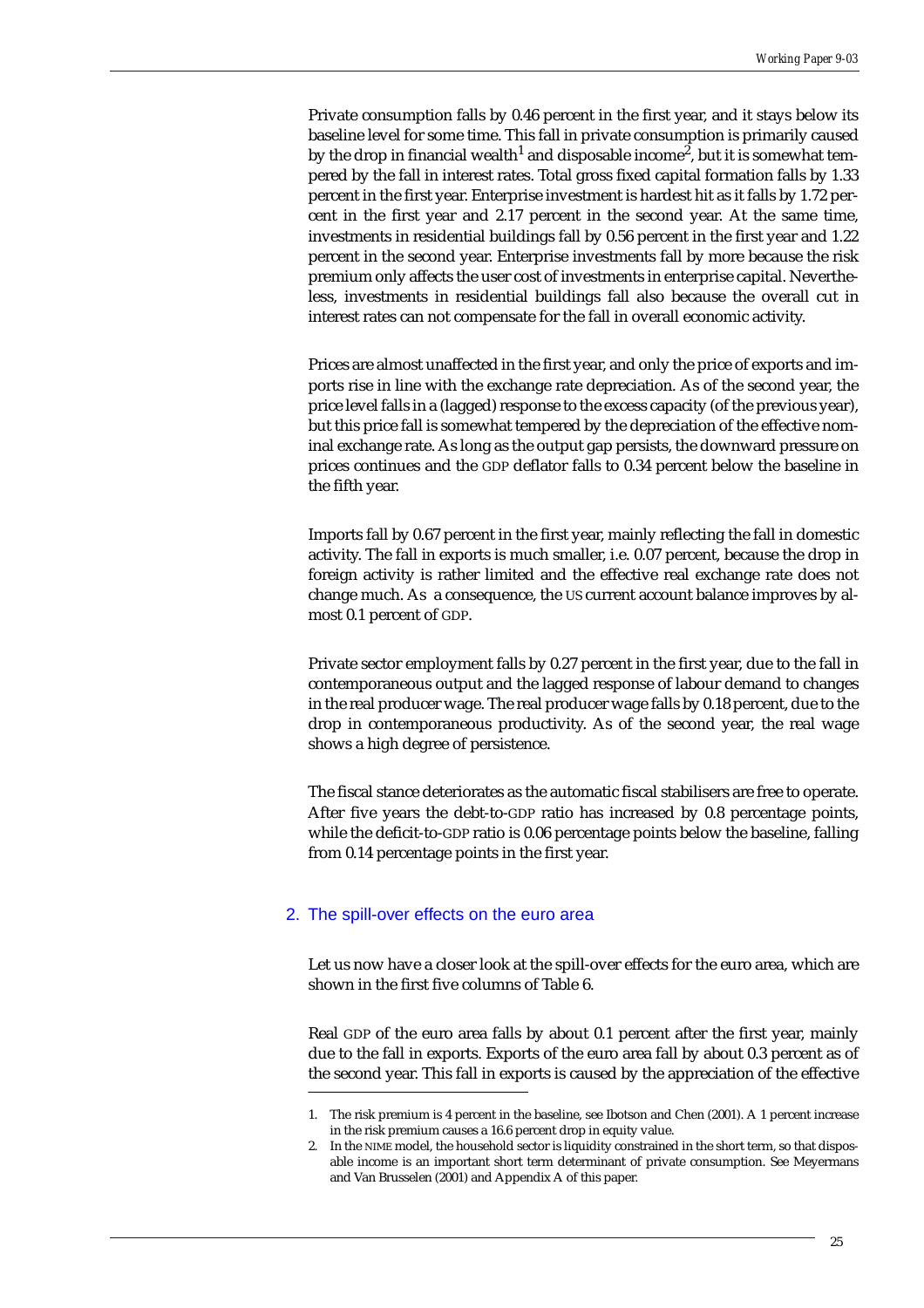real euro exchange rate and the more than 0.1 percent fall in the effective foreign output level. The latter is due to the decline in economic activity in the US, while the former is due to the appreciation of the effective nominal exchange rate. Indeed, the effective nominal exchange rate appreciates by 0.23 percent in the first year, and continues to appreciate in subsequent years. At the same time, the prices of exports and imports, denominated in euro, fall to compensate for the exchange rate appreciation. However, this price adjustment is not sufficient to keep price competitiveness at its baseline level. All in all, the deficit on the current account amounts to a deficit increase of more than 0.20 percent of GDP in the fifth year.

The other components of total demand remain almost unchanged, partly because the fall in external demand is compensated by small cuts in the domestic interest rate. Private sector employment in the euro area remains almost unaffected, because the changes in private supply and the real wage are small. As the automatic fiscal stabilisers start to work, the deficit to GDP ratio deteriorates by less than 0.05 percentage points throughout the simulation period, and the debt to GDP ratio increases up to 0.35 percentage points above the baseline in the fifth year. Finally, note that the general price level falls by less than 0.1 percent, reflecting lower aggregate demand and the exchange rate appreciation.

#### **D. A fixed exchange rate regime**

#### 1. The effects for the US economy

Under a fixed exchange rate regime, the responses of the domestic components of total demand in the US are very similar to the ones under a flexible exchange rate regime. Although it concerns only small differences, we want to mention the following results regarding international trade of the US.

In the first year, US exports fall by 0.02 percent compared to 0.07 percent under a flexible exchange rate regime. However, as of the second year, exports rise above the baseline reaching about 0.1 percent in the third year, compared to 0.07 percent below the baseline under a flexible exchange rate regime. This difference is almost entirely explained by the different behaviour of the effective foreign output level. Indeed, under a flexible exchange rate regime the effective foreign output level falls by more than 0.05 percent throughout the simulation, while it rises up to 0.06 percent above the baseline under a fixed exchange rate regime<sup>1</sup>. The imports of the US are not much affected by the nature of the exchange rate regime, because changes in imports are determined by changes in domestic output and the real import prices, denominated in local currency, and these variables do not differ much across exchange rate regimes. During the first few years, export prices, denominated in US dollar, remain close to their baseline level because the exchange rate does not change, and exporters want to stay competitive. However, as the output gaps widens and the other prices start to fall in the second year, import prices, denominated in US dollar, also fall because imports have to stay competitive with domestic supply.

<sup>1.</sup> See the discussion below.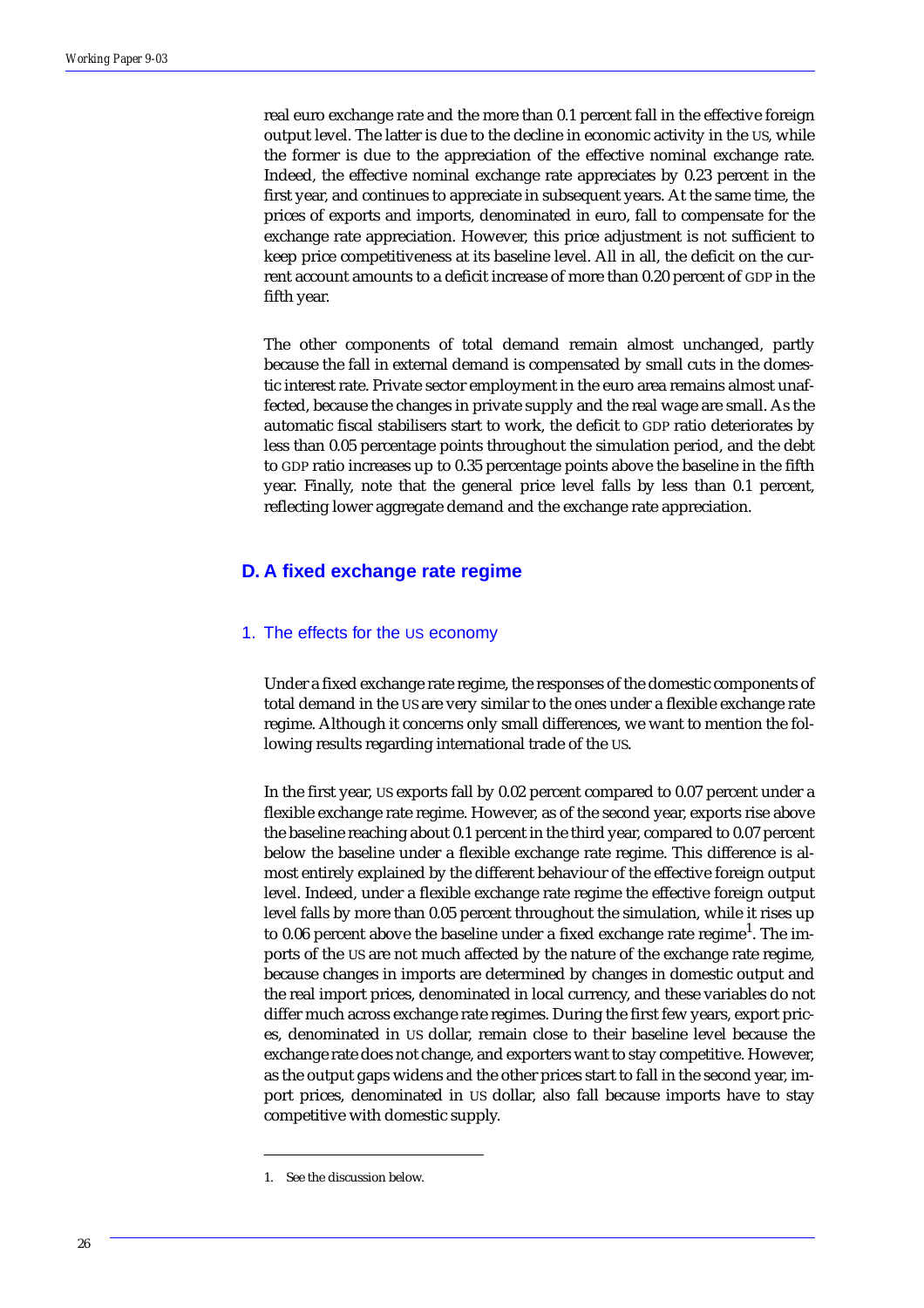#### 2. The spill-over effects on the euro area

Let us now have a closer look at the spill-over effects of this shock under a fixed exchange rate regime. See the last five columns of Table 6. Here, it is important to remember that the risk premium shock induces a cut in the US short-term interest rates. However, since we are now considering a fixed exchange rate regime, the monetary authorities of the other country blocks also have to cut their interest rate, and these interest rate cuts will stimulate demand<sup>1</sup>.

In the euro area, private consumption and total gross fixed capital formation increase by, respectively, 0.07 and 0.16 percent in the first year, followed by further increases, reaching, respectively, 0.25 and 0.43 percent in the third year, and falling only gradually to their baseline afterwards.

Prices increase in line with the increase in aggregate demand, i.e., the GDP deflator and the private consumer price are, respectively, 0.20 and 0.16 percent above the baseline in the fifth year. However, the prices of exports and imports change little, primarily because the nominal exchange rate is fixed.

The exports of the euro area fall by 0.1 percent in the first year, compared to 0.19 percent under a flexible exchange rate regime. However, in the third year, exports are back to their baseline level, compared to 0.30 percent below the baseline under a flexible exchange rate regime. These differences can be explained by the fact that under a fixed exchange rate regime world demand is supported by the world-wide cut in interest rates, so that while the effective foreign output level falls 0.10 below the baseline under a flexible exchange rate regime, it stays close to its baseline level under a fixed exchange rate regime. Moreover, under a fixed exchange rate regime the effective real exchange rate is almost unaffected, while it appreciates by more than 0.3 percent under a flexible exchange rate regime.

The imports of the euro area are barely affected in the first year, but increase by 0.11 percent in the second year and stay above the baseline in subsequent years. Remember that under a flexible exchange rate regime, imports started to increase only as of the third year. Under the fixed exchange rate regime it is primarily the rise in domestic activity which triggers the rise in imports, while the effect of price changes is negligible. Under the flexible exchange rate regime, it is primarily the decline in import prices that triggers the rise in imports, while the modest decline in output tempered the price effect<sup>2</sup>.

Finally, remember that the automatic fiscal stabilisers are free to operate. As a consequence, the fiscal stance improves under a fixed exchange rate regime, and the deficit to GDP ratio falls by 10 basis points during the first few years, compared to a modest worsening under a flexible exchange rate regime.

<sup>1.</sup> Remember that we consider only unsterilised interventions in the foreign exchange market.

<sup>2.</sup> The difference in the time lag is due to the fact that output elasticities are much higher than the impact price elasticities.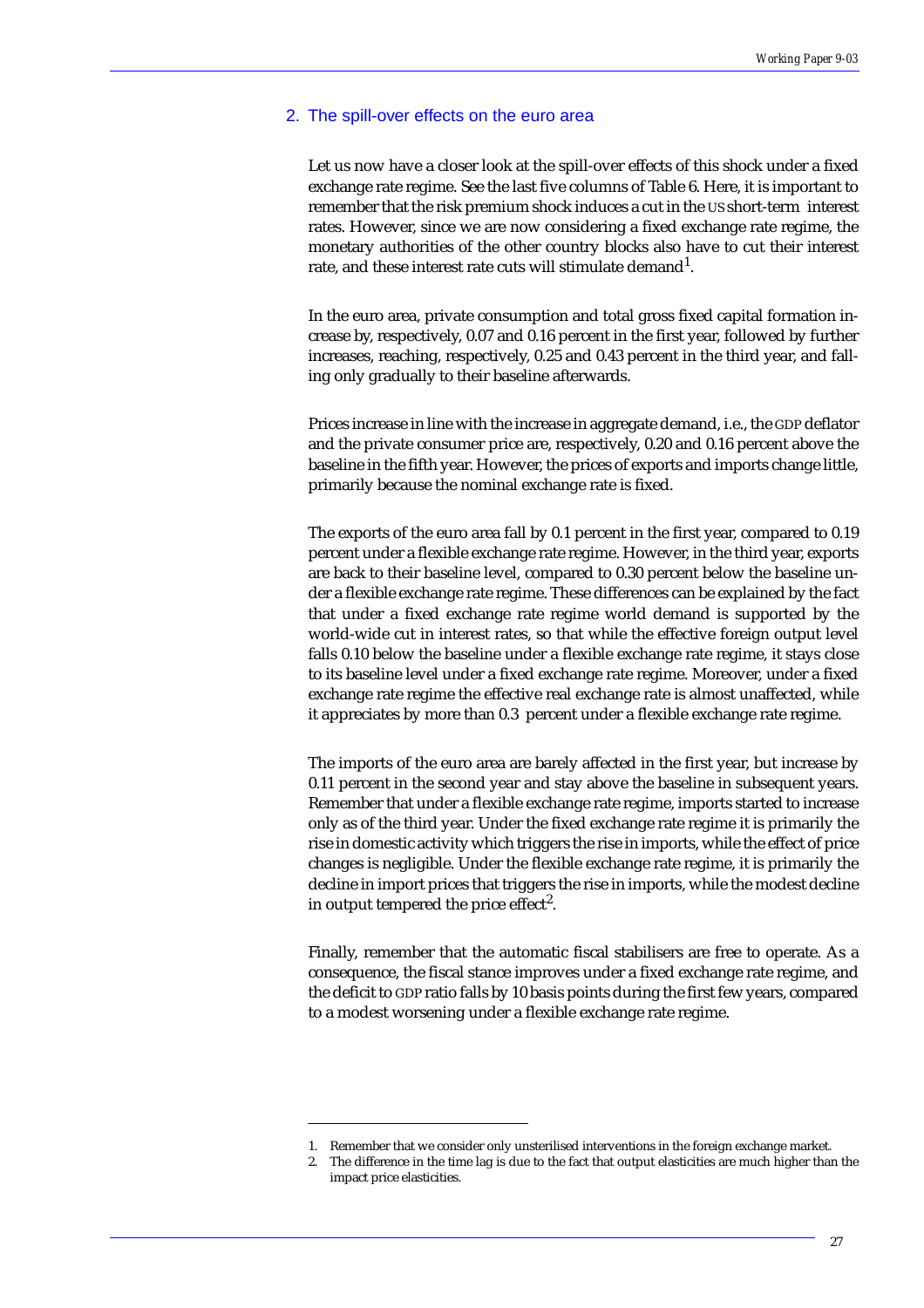#### **TABLE 5 - A stock market shock in the US: macro-economic effects for the USa**

|                                                | Flexible exchange rate regime |                |         |         |         | Fixed exchange rate regime |                |         |         |         |
|------------------------------------------------|-------------------------------|----------------|---------|---------|---------|----------------------------|----------------|---------|---------|---------|
|                                                | 1                             | $\overline{2}$ | 3       | 4       | 5       | 1                          | $\overline{2}$ | 3       | 4       | 5       |
| Demand/supply (in constant prices)             |                               |                |         |         |         |                            |                |         |         |         |
| private consumption                            | $-0.46$                       | $-0.59$        | $-0.49$ | $-0.44$ | $-0.40$ | $-0.47$                    | $-0.59$        | $-0.49$ | $-0.44$ | $-0.41$ |
| public consumption                             | $-0.09$                       | $-0.19$        | $-0.24$ | $-0.26$ | $-0.25$ | $-0.10$                    | $-0.19$        | $-0.23$ | $-0.25$ | $-0.24$ |
| gross fixed capital formation                  | $-1.33$                       | $-1.84$        | $-1.28$ | $-1.17$ | $-1.04$ | $-1.34$                    | $-1.85$        | $-1.29$ | $-1.17$ | $-1.03$ |
| o/w enterprise sector                          | $-1.72$                       | $-2.27$        | $-1.52$ | $-1.38$ | $-1.21$ | $-1.72$                    | $-2.27$        | $-1.52$ | $-1.38$ | $-1.19$ |
| residential buildings                          | $-0.56$                       | $-1.22$        | $-1.05$ | $-0.98$ | $-0.94$ | $-0.59$                    | $-1.24$        | $-1.05$ | $-0.98$ | $-0.92$ |
| public sector                                  | $-0.62$                       | $-0.75$        | $-0.54$ | $-0.50$ | $-0.47$ | $-0.62$                    | $-0.75$        | $-0.53$ | $-0.49$ | $-0.44$ |
| exports                                        | $-0.07$                       | $-0.09$        | $-0.07$ | $-0.07$ | $-0.08$ | $-0.02$                    | 0.04           | 0.09    | 0.07    | 0.04    |
| imports                                        | $-0.67$                       | $-0.86$        | $-0.67$ | $-0.57$ | $-0.46$ | $-0.66$                    | $-0.81$        | $-0.61$ | $-0.56$ | $-0.49$ |
| gross domestic product (GDP)                   | $-0.57$                       | $-0.70$        | $-0.51$ | $-0.47$ | $-0.44$ | $-0.57$                    | $-0.69$        | $-0.50$ | $-0.46$ | $-0.42$ |
| total private supply for final demand          | $-0.63$                       | $-0.77$        | $-0.55$ | $-0.50$ | $-0.45$ | $-0.63$                    | $-0.75$        | $-0.53$ | $-0.48$ | $-0.44$ |
| Prices                                         |                               |                |         |         |         |                            |                |         |         |         |
| GDP deflator                                   | 0.02                          | $-0.05$        | $-0.17$ | $-0.25$ | $-0.34$ | 0.02                       | $-0.07$        | $-0.18$ | $-0.25$ | $-0.32$ |
| consumption price                              | 0.01                          | $-0.10$        | $-0.24$ | $-0.35$ | $-0.45$ | 0.00                       | $-0.11$        | $-0.24$ | $-0.34$ | $-0.43$ |
| export price (in local currency)               | 0.09                          | 0.15           | 0.08    | $-0.02$ | $-0.10$ | 0.00                       | 0.01           | 0.01    | 0.03    | 0.05    |
| import price (in local currency)               | 0.06                          | 0.05           | $-0.09$ | $-0.25$ | $-0.37$ | 0.01                       | $-0.03$        | $-0.11$ | $-0.21$ | $-0.30$ |
| Labour market                                  |                               |                |         |         |         |                            |                |         |         |         |
| total employment                               | $-0.22$                       | $-0.31$        | $-0.20$ | $-0.12$ | $-0.06$ | $-0.22$                    | $-0.30$        | $-0.20$ | $-0.11$ | $-0.06$ |
| private sector employment                      | $-0.27$                       | $-0.37$        | $-0.24$ | $-0.14$ | $-0.07$ | $-0.27$                    | $-0.36$        | $-0.23$ | $-0.13$ | $-0.07$ |
| unemployment rate *                            | 0.17                          | 0.23           | 0.15    | 0.09    | 0.04    | 0.17                       | 0.23           | 0.14    | 0.08    | 0.04    |
| nominal wage (private sector)                  | $-0.15$                       | $-0.27$        | $-0.38$ | $-0.52$ | $-0.63$ | $-0.16$                    | $-0.29$        | $-0.39$ | $-0.51$ | $-0.60$ |
| take home real wage                            | $-0.16$                       | $-0.17$        | $-0.14$ | $-0.17$ | $-0.18$ | $-0.16$                    | $-0.18$        | $-0.15$ | $-0.16$ | $-0.16$ |
| producer real wage                             | $-0.18$                       | $-0.23$        | $-0.22$ | $-0.26$ | $-0.28$ | $-0.18$                    | $-0.23$        | $-0.21$ | $-0.26$ | $-0.28$ |
| Financial sector                               |                               |                |         |         |         |                            |                |         |         |         |
| short-term interest rate *                     | $-0.29$                       | $-0.53$        | $-0.48$ | $-0.41$ | $-0.38$ | $-0.30$                    | $-0.53$        | $-0.46$ | $-0.39$ | $-0.36$ |
| long-term interest rate *                      | $-0.10$                       | $-0.17$        | $-0.16$ | $-0.13$ | $-0.12$ | $-0.10$                    | $-0.17$        | $-0.15$ | $-0.13$ | $-0.12$ |
| effective nominal exchange rate (-:appr.)      | 0.13                          | 0.23           | 0.14    | 0.03    | $-0.06$ | 0.00                       | 0.00           | 0.00    | 0.00    | 0.00    |
| effective real exchange rate (-: appr.)        | 0.03                          | 0.04           | $-0.01$ | $-0.04$ | $-0.06$ | 0.00                       | 0.00           | 0.00    | 0.01    | 0.01    |
| bilateral exchange rate (local/eur) (-: appr.) | 0.34                          | 0.82           | 1.02    | 1.08    | 1.09    | 0.00                       | 0.00           | 0.00    | 0.00    | 0.00    |
| nominal money stock                            | $-0.43$                       | $-0.15$        | $-0.34$ | $-0.53$ | $-0.65$ | $-0.42$                    | $-0.16$        | $-0.37$ | $-0.55$ | $-0.65$ |
| Public finance                                 |                               |                |         |         |         |                            |                |         |         |         |
| nominal public revenues                        | $-0.35$                       | $-0.55$        | $-0.57$ | $-0.64$ | $-0.71$ | $-0.36$                    | $-0.57$        | $-0.57$ | $-0.63$ | $-0.69$ |
| real public revenues                           | $-0.37$                       | $-0.50$        | $-0.41$ | $-0.39$ | $-0.38$ | $-0.38$                    | $-0.50$        | $-0.40$ | $-0.38$ | $-0.36$ |
| nominal public expenditures                    | 0.19                          | 0.04           | $-0.20$ | $-0.33$ | $-0.48$ | 0.18                       | 0.02           | $-0.20$ | $-0.32$ | $-0.46$ |
| real public expenditures                       | 0.17                          | 0.09           | $-0.03$ | $-0.08$ | $-0.14$ | 0.17                       | 0.09           | $-0.03$ | $-0.07$ | $-0.14$ |
| deficit to GDP ratio * (+:surplus)             | $-0.14$                       | $-0.16$        | $-0.11$ | $-0.09$ | $-0.06$ | $-0.15$                    | $-0.16$        | $-0.10$ | $-0.09$ | $-0.06$ |
| debt to GDP ratio *                            | 0.40                          | 0.63           | 0.68    | 0.75    | 0.79    | 0.41                       | 0.65           | 0.68    | 0.75    | 0.79    |
| Household sector                               |                               |                |         |         |         |                            |                |         |         |         |
| total available means                          | $-0.83$                       | $-0.73$        | $-0.66$ | $-0.61$ | $-0.58$ | $-0.82$                    | $-0.72$        | $-0.66$ | $-0.62$ | $-0.59$ |
| real disposable income                         | $-0.18$                       | $-0.40$        | $-0.38$ | $-0.39$ | $-0.40$ | $-0.19$                    | $-0.41$        | $-0.38$ | $-0.39$ | $-0.39$ |
| savings as % of disposable income *            | 0.27                          | 0.17           | 0.10    | 0.04    | 0.00    | 0.27                       | 0.17           | 0.10    | 0.05    | 0.01    |
| Spill-over effects                             |                               |                |         |         |         |                            |                |         |         |         |
| effective foreign output                       | $-0.05$                       | $-0.07$        | $-0.06$ | $-0.06$ | $-0.05$ | $-0.02$                    | 0.02           | 0.06    | 0.05    | 0.03    |
| effective foreign price level                  | $-0.01$                       | $-0.04$        | $-0.07$ | $-0.09$ | $-0.11$ | 0.00                       | 0.01           | 0.02    | 0.04    | 0.05    |
| effective foreign interest rate *              | $-0.09$                       | $-0.20$        | $-0.21$ | $-0.19$ | $-0.18$ | $-0.30$                    | $-0.49$        | $-0.41$ | $-0.33$ | $-0.30$ |
| Memo items                                     |                               |                |         |         |         |                            |                |         |         |         |
| current account to GDP ratio * (+:surplus)     | 0.07                          | 0.10           | 0.09    | 0.09    | 0.09    | 0.07                       | 0.10           | 0.11    | 0.12    | 0.13    |
| total stock of real assets                     | $-0.08$                       | $-0.19$        | $-0.26$ | $-0.31$ | $-0.35$ | $-0.08$                    | $-0.19$        | $-0.25$ | $-0.31$ | $-0.35$ |

a. Variables without \*: deviation from baseline, in percent. Variables with \*: deviation from baseline, in differences.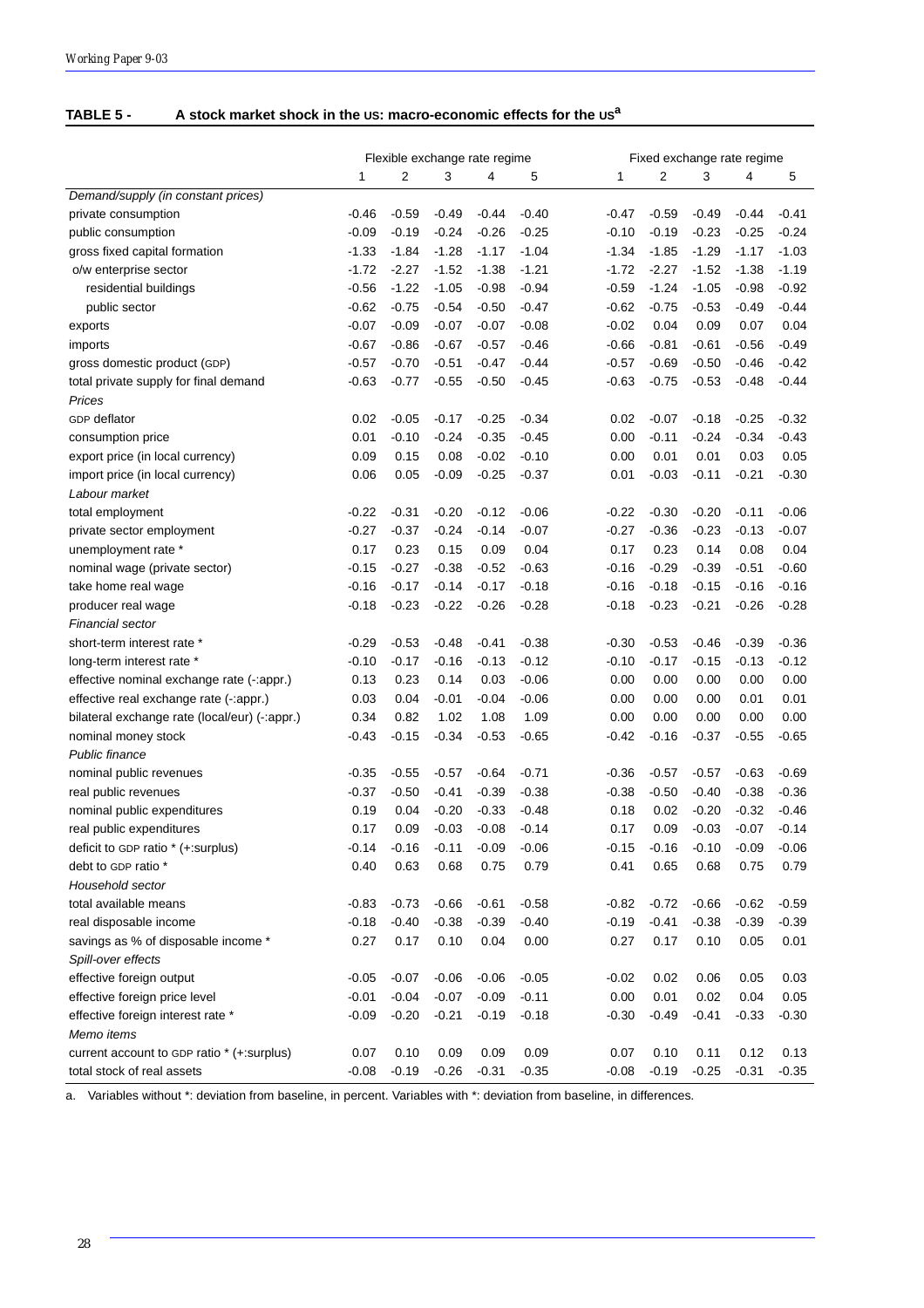|                                                | Flexible exchange rate regime |                |                    |                    |                    |                 | Fixed exchange rate regime |                 |         |              |
|------------------------------------------------|-------------------------------|----------------|--------------------|--------------------|--------------------|-----------------|----------------------------|-----------------|---------|--------------|
|                                                | 1                             | $\overline{2}$ | 3                  | 4                  | 5                  | 1               | 2                          | 3               | 4       | 5            |
| Demand/supply (in constant prices)             |                               |                |                    |                    |                    |                 |                            |                 |         |              |
| private consumption                            | $-0.01$                       | $-0.00$        | 0.01               | 0.02               | 0.02               | 0.07            | 0.19                       | 0.25            | 0.21    | 0.14         |
| public consumption                             | $-0.00$                       | $-0.01$        | $-0.00$            | 0.01               | 0.01               | 0.00            | 0.02                       | 0.06            | 0.08    | 0.08         |
| gross fixed capital formation                  | $-0.01$                       | $-0.01$        | $-0.02$            | $-0.06$            | $-0.09$            | 0.16            | 0.39                       | 0.43            | 0.34    | 0.25         |
| o/w enterprise sector                          | $-0.00$                       | 0.02           | 0.01               | $-0.04$            | $-0.08$            | 0.22            | 0.56                       | 0.62            | 0.50    | 0.39         |
| residential buildings                          | -0.02                         | $-0.06$        | $-0.10$            | $-0.13$            | $-0.15$            | 0.07            | 0.16                       | 0.15            | 0.09    | 0.01         |
| public sector                                  | $-0.01$                       | $-0.02$        | $-0.02$            | $-0.03$            | $-0.03$            | 0.01            | 0.05                       | 0.07            | 0.06    | 0.04         |
| exports                                        | $-0.19$                       | $-0.28$        | $-0.28$            | $-0.29$            | $-0.29$            | $-0.11$         | $-0.07$                    | 0.02            | 0.02    | 0.01         |
| imports                                        | $-0.03$                       | $-0.01$        | 0.03               | 0.05               | 0.05               | 0.03            | 0.11                       | 0.15            | 0.15    | 0.14         |
| gross domestic product (GDP)                   | $-0.05$                       | $-0.08$        | $-0.08$            | $-0.09$            | $-0.10$            | 0.04            | 0.17                       | 0.22            | 0.18    | 0.11         |
| total private supply for final demand          | $-0.05$                       | $-0.07$        | $-0.07$            | $-0.07$            | $-0.08$            | 0.05            | 0.17                       | 0.22            | 0.17    | 0.12         |
| Prices                                         |                               |                |                    |                    |                    |                 |                            |                 |         |              |
| GDP deflator                                   | $-0.02$                       | $-0.09$        | $-0.17$            | $-0.23$            | $-0.29$            | 0.00            | 0.01                       | 0.06            | 0.14    | 0.20         |
| consumption price                              | $-0.01$                       | $-0.04$        | $-0.08$            | $-0.11$            | $-0.14$            | 0.00            | 0.02                       | 0.09            | 0.18    | 0.26         |
| export price (in local currency)               | $-0.16$                       | $-0.46$        | $-0.70$            | $-0.86$            | $-0.97$            | 0.00            | 0.00                       | 0.00            | 0.01    | 0.02         |
| import price (in local currency)               | $-0.07$                       | $-0.22$        | $-0.34$            | $-0.41$            | $-0.43$            | 0.00            | 0.00                       | 0.02            | 0.04    | 0.08         |
| Labour market                                  |                               |                |                    |                    |                    |                 |                            |                 |         |              |
| total employment                               | $-0.02$                       | $-0.03$        | $-0.03$            | $-0.03$            | $-0.02$            | 0.02            | 0.06                       | 0.07            | 0.03    | $-0.01$      |
| private sector employment                      | $-0.02$                       | $-0.03$        | $-0.03$            | $-0.03$            | $-0.03$            | 0.02            | 0.07                       | 0.08            | 0.04    | $-0.01$      |
| unemployment rate *                            | 0.01                          | 0.02           | 0.02               | 0.02               | 0.02               | $-0.01$         | $-0.05$                    | $-0.06$         | $-0.03$ | 0.01         |
| nominal wage (private sector)                  | $-0.03$                       | $-0.11$        | $-0.19$            | $-0.26$            | $-0.31$            | 0.01            | 0.05                       | 0.14            | 0.24    | 0.31         |
| take home real wage                            | $-0.02$                       | $-0.07$        | $-0.12$            | $-0.15$            | $-0.17$            | 0.01            | 0.03                       | 0.04            | 0.06    | 0.05         |
| producer real wage                             | 0.00                          | 0.01           | 0.01               | 0.00               | $-0.00$            | 0.00            | 0.03                       | 0.08            | 0.11    | 0.13         |
| Financial sector                               |                               |                |                    |                    |                    |                 |                            |                 |         |              |
| short-term interest rate *                     | $-0.03$                       | $-0.09$        | $-0.10$            | $-0.09$            | $-0.08$            | $-0.29$         | $-0.47$                    | $-0.39$         | $-0.31$ | $-0.28$      |
| long-term interest rate *                      | $-0.02$                       | $-0.05$        | $-0.05$            | $-0.05$            | $-0.05$            | $-0.16$         | $-0.26$                    | $-0.22$         | $-0.17$ | -0.16        |
| effective nominal exchange rate (-:appr.)      | $-0.23$                       | $-0.63$        | $-0.90$            | $-1.04$            | $-1.12$            | 0.00            | 0.00                       | $-0.00$         | 0.00    | $-0.00$      |
| effective real exchange rate (-: appr.)        | $-0.08$                       | $-0.22$        | $-0.29$            | $-0.31$            | $-0.31$            | 0.00            | $-0.00$                    | $-0.00$         | 0.00    | 0.00         |
| bilateral exchange rate (local/eur) (-: appr.) | 0.00                          | 0.00           | 0.00               | 0.00               | 0.00               | 0.00            | 0.00                       | 0.00            | 0.00    | 0.00         |
| nominal money stock                            | 0.03                          | 0.08           | 0.06               | 0.00               | $-0.03$            | 0.63            | 1.20                       | 1.24            | 1.18    | 1.13         |
| <b>Public finance</b>                          |                               |                |                    |                    |                    |                 |                            |                 |         |              |
| nominal public revenues                        | -0.04                         | $-0.13$        | $-0.21$            | $-0.27$            | $-0.32$            | 0.03            | 0.11                       | 0.21            | 0.28    | 0.32         |
| real public revenues                           | $-0.02$                       | $-0.04$        | $-0.04$            | $-0.04$            | $-0.03$            | 0.02            | 0.10                       | 0.15            | 0.14    | 0.12         |
| nominal public expenditures                    | $-0.00$                       | $-0.07$        | $-0.15$            | $-0.19$            | $-0.23$            | $-0.01$         | $-0.08$                    | $-0.05$         | 0.10    | 0.21         |
| real public expenditures                       | 0.02                          | 0.02           | 0.02               | 0.04               | 0.06               | $-0.01$         | $-0.10$                    | $-0.11$         | $-0.04$ | 0.01         |
| deficit to GDP ratio * (+:surplus)             | $-0.02$                       | $-0.03$        | $-0.03$            | $-0.04$            | $-0.04$            | 0.02            | 0.09                       | 0.12            | 0.09    | 0.06         |
| debt to GDP ratio *                            | 0.06                          | 0.15           | 0.22               | 0.29               | 0.35               | $-0.05$         | $-0.22$                    | $-0.39$         | $-0.48$ | $-0.52$      |
| Household sector                               |                               |                |                    |                    |                    |                 |                            |                 |         |              |
| total available means                          | 0.01                          | 0.02           | 0.03               | 0.03               | 0.02               | 0.09            | 0.15                       | 0.10            | 0.05    | 0.02         |
| real disposable income                         | $-0.01$                       | $-0.04$        | $-0.07$            | $-0.09$            | $-0.11$            | 0.01            | 0.04                       | 0.04            | 0.01    | $-0.03$      |
| savings as % of disposable income *            | $-0.01$                       | $-0.03$        | $-0.07$            | $-0.09$            | $-0.11$            | $-0.05$         | $-0.13$                    | $-0.18$         | $-0.17$ | $-0.14$      |
| Spill-over effects                             |                               |                |                    |                    |                    |                 |                            |                 |         |              |
|                                                |                               | $-0.15$        |                    |                    |                    |                 |                            |                 |         |              |
| effective foreign output                       | $-0.11$<br>$-0.01$            | $-0.05$        | $-0.11$<br>$-0.09$ | $-0.10$<br>$-0.13$ | $-0.10$<br>$-0.16$ | $-0.08$<br>0.01 | $-0.05$<br>0.00            | 0.01<br>$-0.00$ | 0.01    | 0.01<br>0.02 |
| effective foreign price level                  |                               |                |                    |                    |                    |                 |                            |                 | 0.01    |              |
| effective foreign interest rate *              | $-0.11$                       | $-0.24$        | $-0.24$            | $-0.21$            | $-0.19$            | $-0.30$         | $-0.49$                    | $-0.41$         | $-0.34$ | $-0.31$      |
| Memo items                                     |                               |                |                    |                    |                    |                 |                            |                 |         |              |
| current account to GDP ratio * (+:surplus)     | $-0.05$                       | $-0.11$        | $-0.15$            | $-0.18$            | $-0.21$            | $-0.03$         | $-0.04$                    | $-0.04$         | $-0.04$ | $-0.05$      |
| total stock of real assets                     | 0.00                          | 0.00           | 0.01               | 0.01               | 0.02               | 0.01            | 0.03                       | 0.04            | 0.06    | 0.06         |

# **TABLE 6 - A stock market shock in the US: macro-economic spill-over effects on the euro area <sup>a</sup>**

a. Variables without \*: deviation from baseline, in percent. Variables with \*: deviation from baseline, in differences.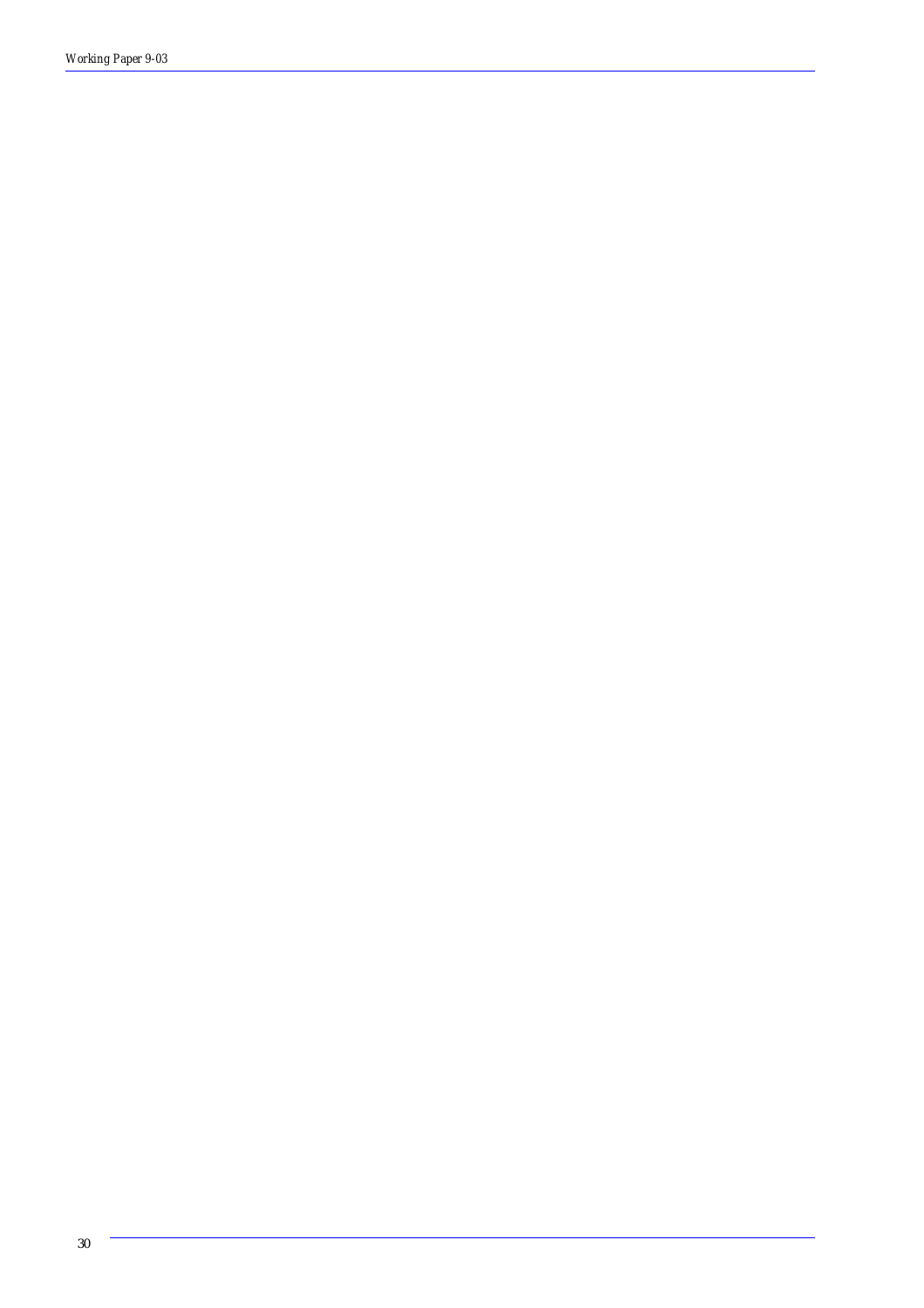# **VI The spill-over effects of a monetary shock in the US**

# **A. Introduction and summary of the spill-over effects**

In the last variant, we assume that the monetary authorities of the US increase the short-term interest rate by 1 percentage point in the first year, and that they follow a Taylor rule in subsequent years. We simulated this variant under a flexible and a fixed exchange rate regime.

Briefly summarised, this monetary shock causes the following (spill-over) effects. The interest rate hike in the US increases the user cost of capital and the real interest rate, it decreases the financial wealth of the household sector, and it appreciates the effective nominal exchange rate (under a flexible exchange rate regime). All these effects lower demand in the US, and US GDP falls by 0.64 percent in the first year. The simulation results show that the euro area can insulate itself to a fair degree from this shock if it lets its exchange rate depreciate. First, under a flexible exchange rate regime, real GDP of the euro area remains almost unaffected, compared to a 0.42 percent decrease under a fixed exchange rate regime. This difference in responses is almost entirely due to the 1 percentage point increase in the euro interest rate which is needed under a fixed exchange rate regime. Second, under a flexible exchange rate regime, the price level increases by up to 0.1 percent in the medium run, mainly due to the depreciation of the exchange rate, while under a fixed exchange rate regime the price level falls by up to 0.25 percent, mainly due to the fall in aggregate demand. Third, note that under a fixed exchange rate regime, the public deficit to GDP ratio increases by up to 21 basis points in the second year, while it remains very close to the baseline under a flexible exchange rate regime. This worsening fiscal stance under a fixed exchange rate regime is in line with the overall decline in economic activity.

# **B. A flexible exchange rate regime**

First, we examine the effects for the US economy, next we present the spill-over effects on the euro area.

### 1. The effects for the US economy

The first five columns of Table 7 show the main macro-economic effects for the US economy. Real GDP falls by 0.64 percent in the first year, and stays below the baseline in the second year even when the interest rate falls below baseline. However,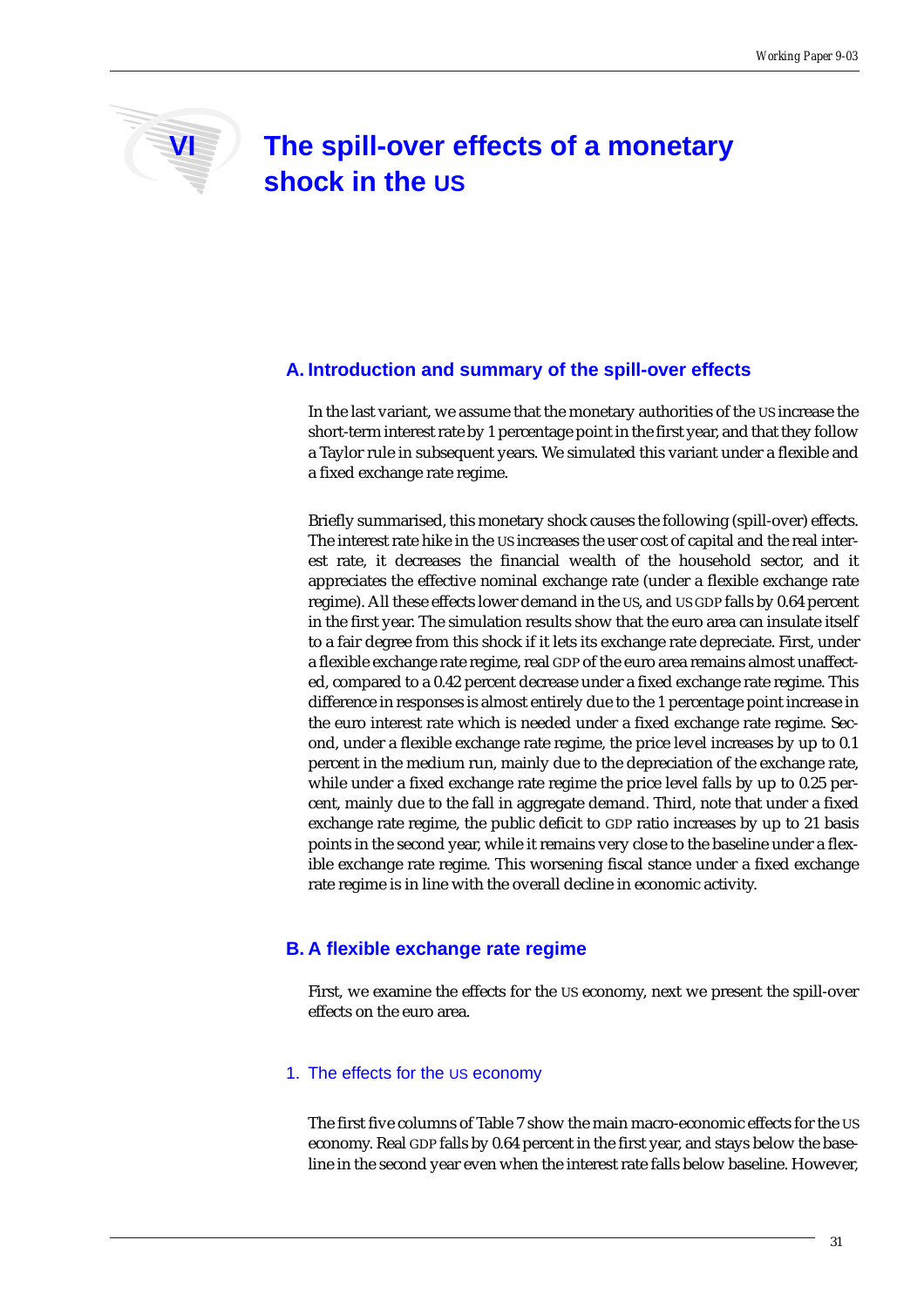as of the third year, real GDP is close to its baseline level. Let us now have a closer look at how the different components of demand are affected by the interest rate hike.

In the first year, private consumption in the US decreases by 0.59 percent because the interest rate hike decreases financial wealth of the household sector and it increases the real interest rate, thereby inducing the household sector to save more and consume less. In addition, real disposable income falls by 0.25 percent thereby limiting the purchases of the liquidity constrained households. Disposable income falls because the real wage rate and employment fall by 0.23 and 0.29 percent, respectively.

Total gross fixed capital formation decreases by 1 percent in the first year because the real user cost of capital increases, and economic activity slows down. The initial fall is largest for residential investment and lowest for public investment. Remember that public investment is determined by changes in real GDP and not by changes in the interest rate, while private investment is determined by the scale variable and the user cost of capital. In the case of investments in residential buildings, the scale effect is determined by disposable income and the total available means of the household sector, while in the case of investments by the enterprise sector, the scale effect is determined by private supply for final demand. As of the second year, when interest rates are cut and economic activity rebounds, gross fixed capital formation recovers, and it is close to its baseline level as of the fourth year.

Imports and exports are determined by a scale effect and a relative price effect. The interest rate hike decreases the domestic supply for final demand by 0.65 percent and appreciates the effective exchange rate by 1.77 percent, allowing for a reduction in import prices denominated in US dollars. The former effect decreases imports, while the latter effect increases imports. In the first year, the scale effect dominates the price effect and imports fall by 0.49 percent. After the first year, when the interest rates are lowered and economic activity increases, imports recover, and settle around their baseline level. Exports decrease by 0.19 percent in the first year, indicating a loss of competitiveness as the effective real exchange rate appreciates by 0.50 percent, while the movements in the effective foreign output level are too small to have any important impact on exports. As of the second year, when the interest rates are cut in the US, the effective US dollar nominal exchange rate depreciates and competitiveness is restored, allowing exports to recover.

Most prices remain almost unchanged in the first year. However, import and export prices, denominated in US dollars, fall by respectively 0.60 and 1.22 percent, due to the 1.77 percent appreciation of the effective nominal dollar exchange rate. The general price level responds with a one year lag to the output gap, as a consequence it starts to fall as of the second year, and the GDP deflator falls 0.1 percent below the baseline.

Private sector employment decreases by 0.28 percent in the first year, mainly due to the 0.65 percent decrease in private supply, but the fall in employment is somewhat tempered by the 0.18 percent fall in the real producer wage rate.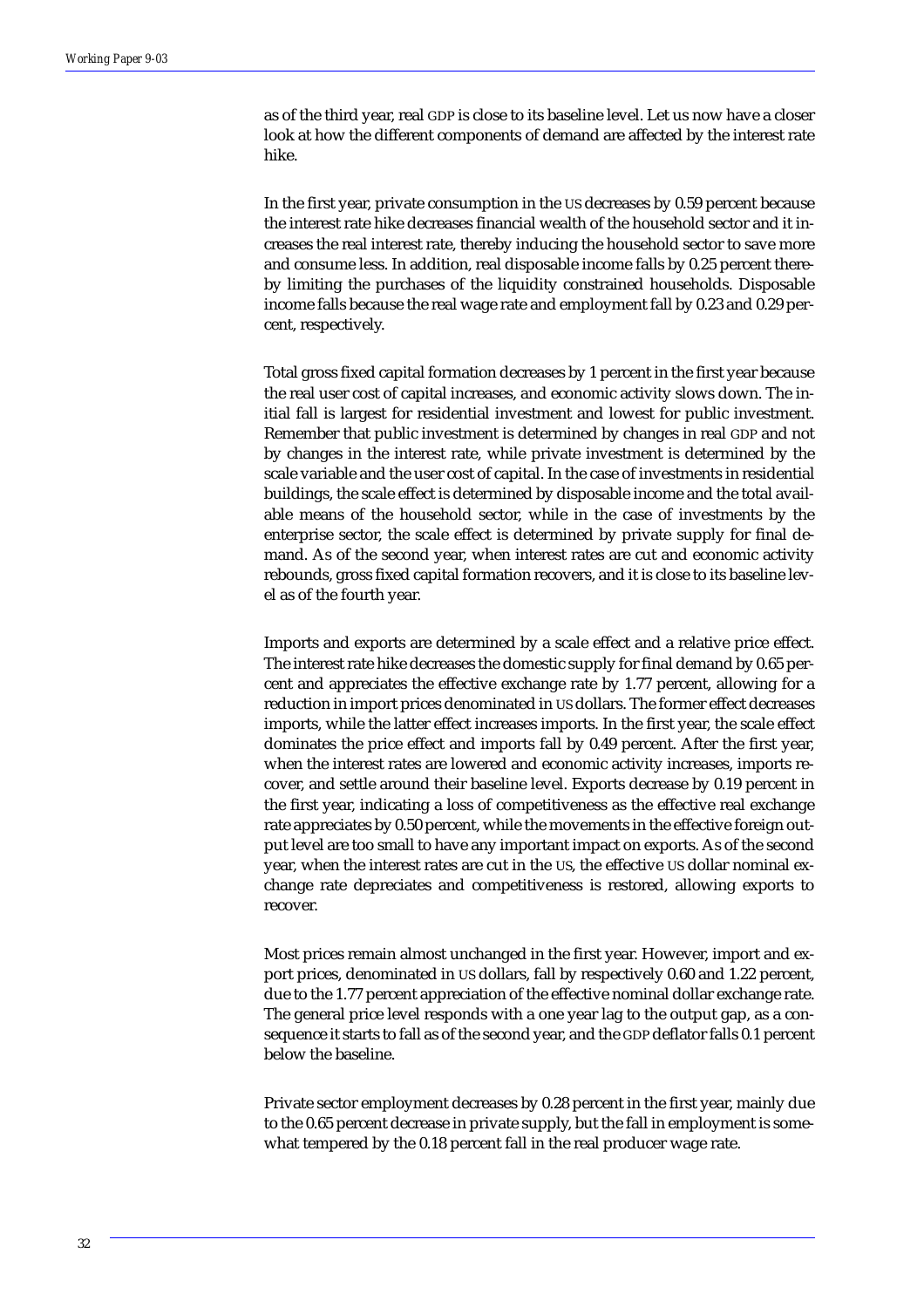The fiscal deficit to GDP ratio increases by 0.17 percentage point in the first year, while the debt to GDP ratio increases by 0.51 percentage point. However, as of the second year, when the monetary shock is reversed, economic activity increases and the fiscal stance of the US improves, converging back to its baseline level in due course.

#### 2. The spill-over effects on the euro area

The initial appreciation of the effective US dollar exchange rate and the decline in the US output level are the two major channels through which the US monetary tightening affects economic activity in the other country blocks. In this section, we limit ourselves to a brief discussion of the spill-over effects on the euro area.

The first five columns of Table 8 show that most components of aggregate demand of the euro area are not affected by the monetary shock in the US. Real GDP does not change in the first year, and does not increase by more than 0.05 percent in subsequent years. The spill-over effects are modest because the euro domestic interest rate effects are negligible and the international trade effects have a limited impact on overall economic activity in the euro area. Indeed, exports increase by about 0.10 percent, while imports decrease by about 0.06 percent in the second and third year.

Exports and imports are determined by the changes in the effective exchange rate and the foreign output level. In the first year, the effective foreign output level falls by 0.10 percent, while the effective nominal euro exchange rate depreciates by 0.86 percent. At the same time, export and import prices, denominated in local currency, increase immediately by, respectively, 0.6 an 0.3 percent, thereby reducing the gain in international price competitiveness. Moreover, this gain in competitiveness is insufficient to off-set the negative effect of the fall in the effective foreign output, and exports decrease by 0.05 percent in the first year. In subsequent years, exports increase 0.10 percent above the baseline, mainly reflecting a small improvement in the effective foreign output level and the effective real exchange rate. Imports are almost unaffected in the first year, because the domestic output remains almost unchanged, and despite the 0.29 percent increase in import prices. This reflects the fact that imports react with some delay to price changes. All in all, the results in Table 8 show that during the first five years the current account surplus to GDP ratio improves modestly, reaching 0.08 percent in the second and third year.

# **C. A fixed exchange rate regime**

Here, we investigate the effects of a 1 percentage point increase in US interest rate under a fixed exchange rate regime.

Let us start with a brief discussion the results for the US. Comparing the results under fixed and flexible exchange rate regimes, i.e., columns 6 until 10 of Table 7 with columns 1 until 5 of Table 7, we note that the domestic components of demand barely differ. However, exports fall by 0.33 percent under a fixed exchange rate regime, compared to a 0.19 percent drop under a flexible exchange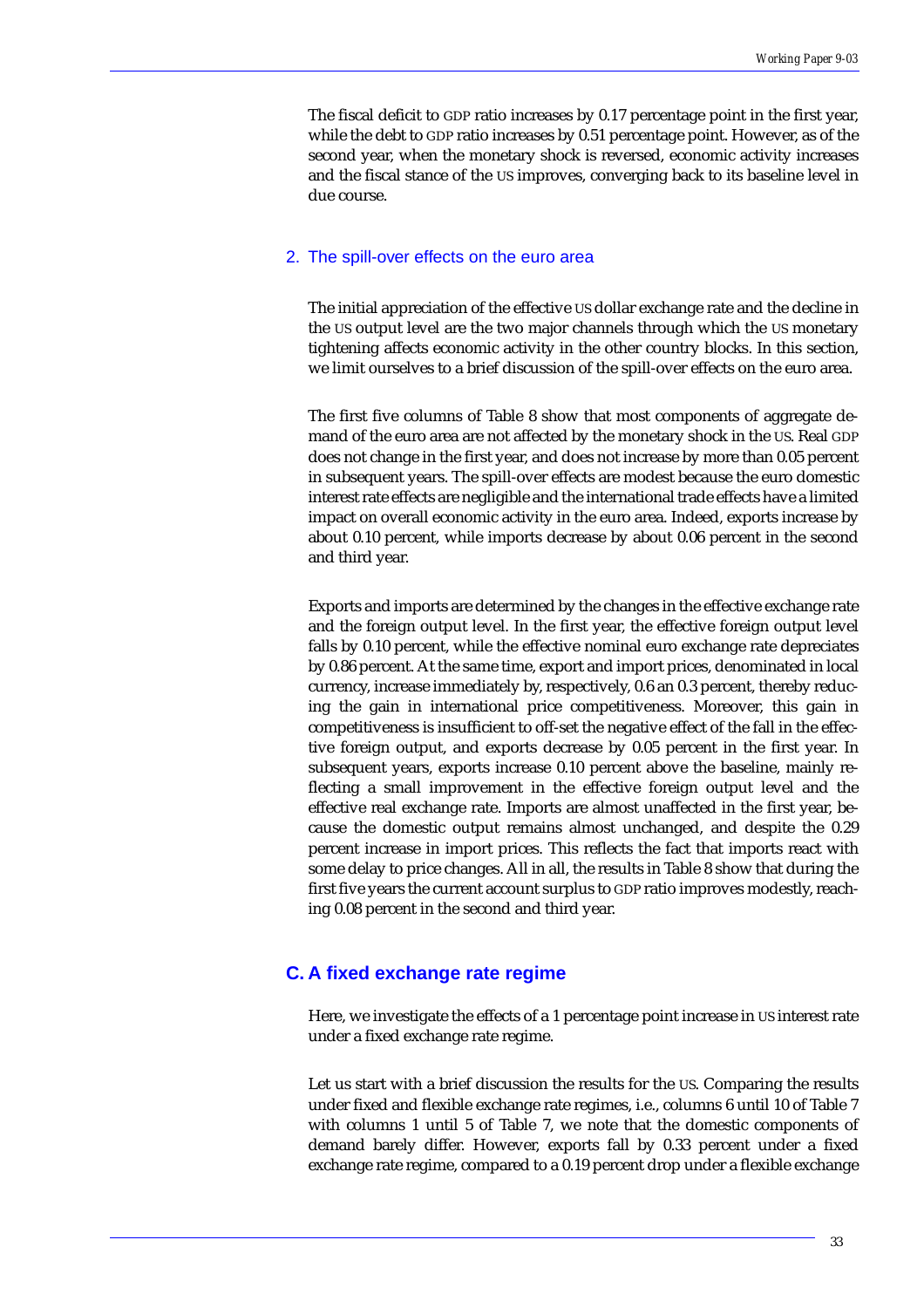rate regime. This worsening of exports is due to a 0.21 percent fall in effective foreign output under a fixed exchange rate regime, compared to a 0.03 percent fall under a flexible exchange rate regime. This difference in foreign output is explained by the behaviour of the interest rates in other country blocks. Under a fixed exchange rate regime, the interest rates of the other country blocks are tied to the US interest rate and increase by about 1 percentage point in the first year $^{\rm l}$ . Obviously, such a world-wide interest rate hike has important deflationary effects.

The results for the euro area are shown in the last five columns of Table 8. Under a fixed exchange rate regime, private consumption and total gross fixed capital formation decrease by, respectively, 0.33 and 0.73 percent in the first year, compared to very small increases of, respectively, 0.01 and 0.02 percent under a flexible exchange rate regime. Gross fixed capital formation by the enterprise sector falls by 1 percent, while investments in residential buildings and public investments fall, respectively, by 0.32 and 0.12 percent. These differences stem from the different pattern of their scale variable and the user cost. Enterprise investment is linked to private supply for final demand, which falls by 0.44 percent in the first year and 0.29 percent in the second year. Investment in residential buildings is linked to the change in disposable household income, which falls by 0.07 percent in the first year and 0.08 percent in the second year, and the total available means of the household sector. As can be seen from Table 8, the drop in these variables is less severe than the drop in private supply. Once the shock is reversed and the interest rates are cut, gross fixed capital formation recovers only gradually, because the user cost and economic activity affect enterprise investments with some delay.

Exports and imports of the euro area fall by, respectively, 0.39 and 0.28 percent in the first year, mainly reflecting important decreases in the scale variables, i.e., a 0.28 percent fall in the effective foreign output level and a 0.44 percent fall in private supply for final demand. Once the shock is reversed, exports and imports recover gradually, indicating that lagged price and quantity effects have an important impact on trade.

All in all, real GDP of the euro area falls by 0.42 percent in the first year, reaching the baseline level in the third year, while the general price level falls by about 0.25 percent in the medium term. The latter reflects the initial sharp drop in aggregate demand and the persistence of prices caused by menu costs and backward looking behaviour during price setting. Finally, note that under a fixed exchange rate regime, the fiscal deficit to GDP ratio increases by up to 21 basis points in the second year, while it remains very close to the baseline under a flexible exchange rate regime. At the same time, the debt to GDP ratio rises by up to 58 basis points in the second year. This worsening fiscal stance is caused by the higher outlays for unemployment benefits, and lower revenues from taxes, which both respond to the overall decline in economic activity. Once the shock is reversed, public finances of the euro area converge back to their baseline level.

<sup>1.</sup> Remember that we consider only unsterilised interventions in the foreign exchange market.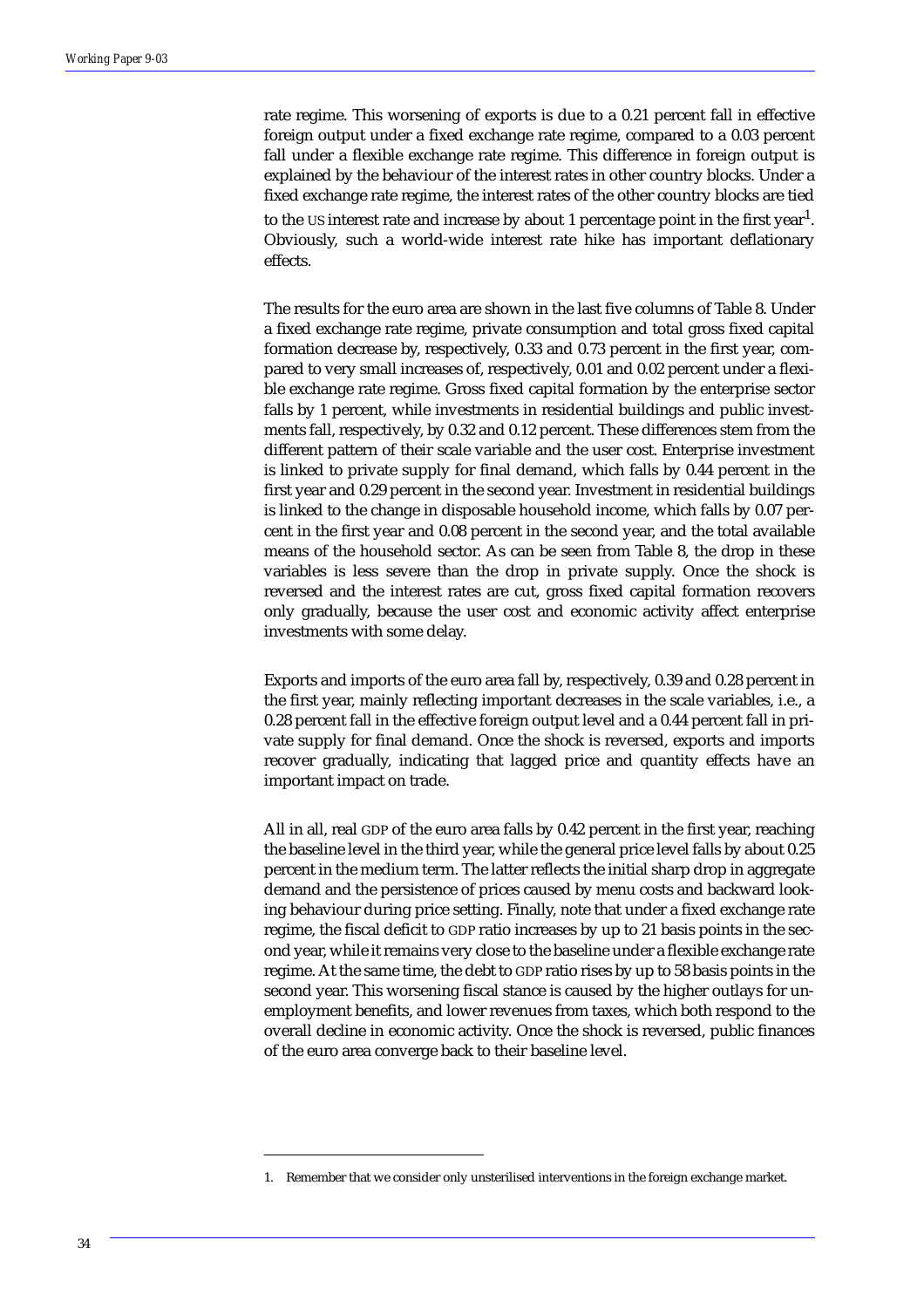# **TABLE 7 - A monetary shock in the US: macro-economic effects for the USa**

|                                               | Flexible exchange rate regime |         |         |         |         | Fixed exchange rate regime |         |         |         |         |
|-----------------------------------------------|-------------------------------|---------|---------|---------|---------|----------------------------|---------|---------|---------|---------|
|                                               | 1                             | 2       | 3       | 4       | 5       | 1                          | 2       | 3       | 4       | 5       |
| Demand/supply (in constant prices)            |                               |         |         |         |         |                            |         |         |         |         |
| private consumption                           | $-0.59$                       | $-0.12$ | 0.00    | 0.01    | 0.02    | $-0.54$                    | $-0.09$ | 0.02    | 0.00    | 0.01    |
| public consumption                            | $-0.13$                       | $-0.05$ | $-0.04$ | $-0.04$ | $-0.02$ | $-0.10$                    | $-0.08$ | $-0.06$ | $-0.04$ | $-0.01$ |
| gross fixed capital formation                 | $-1.00$                       | $-0.36$ | 0.20    | 0.02    | 0.06    | $-0.88$                    | $-0.26$ | 0.22    | $-0.01$ | 0.02    |
| o/w enterprise sector                         | $-1.04$                       | $-0.53$ | 0.16    | $-0.09$ | $-0.04$ | $-0.94$                    | $-0.41$ | 0.19    | $-0.11$ | $-0.06$ |
| residential buildings                         | $-1.12$                       | 0.04    | 0.42    | 0.37    | 0.36    | $-0.89$                    | 0.13    | 0.43    | 0.31    | 0.29    |
| public sector                                 | $-0.69$                       | $-0.16$ | 0.10    | 0.06    | 0.06    | $-0.61$                    | $-0.09$ | 0.08    | 0.01    | 0.02    |
| exports                                       | $-0.19$                       | $-0.07$ | 0.03    | 0.06    | 0.07    | $-0.33$                    | $-0.16$ | 0.03    | 0.05    | 0.06    |
| imports                                       | $-0.49$                       | 0.10    | $-0.07$ | $-0.18$ | $-0.07$ | $-0.65$                    | $-0.11$ | 0.06    | 0.00    | 0.04    |
| gross domestic product (GDP)                  | $-0.64$                       | $-0.15$ | 0.08    | 0.05    | 0.05    | $-0.56$                    | $-0.09$ | 0.07    | 0.00    | 0.02    |
| total private supply for final demand         | $-0.65$                       | $-0.12$ | 0.07    | 0.02    | 0.04    | $-0.62$                    | $-0.09$ | 0.08    | 0.01    | 0.03    |
| Prices                                        |                               |         |         |         |         |                            |         |         |         |         |
| GDP deflator                                  | $-0.09$                       | $-0.10$ | $-0.13$ | $-0.11$ | $-0.10$ | 0.01                       | $-0.07$ | $-0.10$ | $-0.09$ | $-0.09$ |
| consumption price                             | $-0.06$                       | $-0.11$ | $-0.11$ | $-0.11$ | $-0.12$ | 0.00                       | $-0.11$ | $-0.12$ | $-0.11$ | $-0.12$ |
| export price (in local currency)              | $-1.22$                       | $-0.11$ | $-0.05$ | $-0.01$ | 0.00    | 0.00                       | $-0.03$ | $-0.05$ | $-0.06$ | $-0.06$ |
| import price (in local currency)              | $-0.60$                       | 0.02    | 0.14    | 0.06    | $-0.05$ | 0.00                       | $-0.03$ | $-0.08$ | $-0.09$ | $-0.10$ |
| Labour market                                 |                               |         |         |         |         |                            |         |         |         |         |
| total employment                              | $-0.23$                       | $-0.08$ | 0.06    | 0.07    | 0.06    | $-0.22$                    | $-0.07$ | 0.06    | 0.06    | 0.05    |
| private sector employment                     | $-0.28$                       | $-0.09$ | 0.07    | 0.08    | 0.07    | $-0.26$                    | $-0.08$ | 0.07    | 0.07    | 0.06    |
| unemployment rate *                           | 0.17                          | 0.06    | $-0.05$ | $-0.05$ | $-0.05$ | 0.17                       | 0.05    | $-0.05$ | $-0.04$ | $-0.04$ |
| nominal wage (private sector)                 | $-0.34$                       | $-0.13$ | $-0.13$ | $-0.14$ | $-0.12$ | $-0.17$                    | $-0.10$ | $-0.12$ | $-0.14$ | $-0.12$ |
| take home real wage                           | $-0.29$                       | $-0.02$ | $-0.01$ | $-0.03$ | $-0.00$ | $-0.17$                    | 0.00    | 0.00    | $-0.03$ | $-0.01$ |
| producer real wage                            | $-0.18$                       | $-0.04$ | $-0.03$ | $-0.06$ | $-0.03$ | $-0.18$                    | $-0.03$ | $-0.03$ | $-0.05$ | $-0.03$ |
| Financial sector                              |                               |         |         |         |         |                            |         |         |         |         |
| short-term interest rate *                    | 1.00                          | $-0.13$ | 0.02    | 0.01    | $-0.00$ | 1.00                       | $-0.21$ | 0.01    | 0.01    | 0.00    |
| long-term interest rate *                     | 0.33                          | $-0.04$ | 0.01    | 0.00    | $-0.00$ | 0.33                       | $-0.07$ | 0.00    | 0.00    | 0.00    |
| effective nominal exchange rate (-: appr.)    | $-1.77$                       | 0.04    | 0.04    | 0.04    | 0.03    | 0.00                       | 0.00    | 0.00    | 0.00    | 0.00    |
| effective real exchange rate (-: appr.)       | $-0.50$                       | 0.19    | 0.12    | 0.08    | 0.05    | $-0.00$                    | $-0.01$ | $-0.02$ | $-0.01$ | $-0.01$ |
| bilateral exchange rate (local/eur) (-:appr.) | $-2.43$                       | $-0.44$ | $-0.33$ | $-0.23$ | $-0.16$ | 0.00                       | 0.00    | 0.00    | 0.00    | 0.00    |
| nominal money stock                           | $-2.01$                       | $-0.01$ | $-0.21$ | $-0.16$ | $-0.14$ | $-1.93$                    | 0.13    | $-0.19$ | $-0.17$ | $-0.14$ |
| <b>Public finance</b>                         |                               |         |         |         |         |                            |         |         |         |         |
| nominal public revenues                       | $-0.53$                       | $-0.20$ | $-0.08$ | $-0.10$ | $-0.08$ | $-0.37$                    | $-0.17$ | $-0.07$ | $-0.10$ | $-0.09$ |
| real public revenues                          | $-0.44$                       | $-0.11$ | 0.05    | 0.02    | 0.02    | $-0.37$                    | $-0.10$ | 0.02    | $-0.01$ | 0.00    |
| nominal public expenditures                   | 0.10                          | $-0.01$ | $-0.17$ | $-0.16$ | $-0.18$ | 0.18                       | 0.00    | $-0.18$ | $-0.15$ | $-0.17$ |
| real public expenditures                      | 0.19                          | 0.08    | $-0.04$ | $-0.04$ | $-0.08$ | 0.17                       | 0.07    | $-0.08$ | $-0.06$ | $-0.07$ |
| deficit to GDP ratio * (+:surplus)            | $-0.17$                       | $-0.05$ | 0.02    | 0.02    | 0.03    | $-0.15$                    | $-0.05$ | 0.03    | 0.01    | 0.02    |
| debt to GDP ratio *                           | 0.51                          | 0.32    | 0.20    | 0.18    | 0.13    | 0.41                       | 0.26    | 0.17    | 0.17    | 0.13    |
| Household sector                              |                               |         |         |         |         |                            |         |         |         |         |
| total available means                         | $-0.39$                       | 0.00    | 0.00    | 0.02    | 0.03    | $-0.40$                    | 0.04    | 0.02    | 0.02    | 0.03    |
| real disposable income                        | $-0.25$                       | $-0.02$ | 0.11    | 0.10    | 0.11    | $-0.19$                    | 0.02    | 0.12    | 0.09    | 0.09    |
| savings as % of disposable income *           | 0.32                          | 0.10    | 0.10    | 0.09    | 0.09    | 0.33                       | 0.10    | 0.10    | 0.08    | 0.08    |
| Spill-over effects                            |                               |         |         |         |         |                            |         |         |         |         |
| effective foreign output                      | $-0.03$                       | 0.02    | 0.03    | 0.01    | 0.01    | $-0.21$                    | $-0.10$ | $-0.00$ | 0.00    | 0.02    |
| effective foreign price level                 | 0.05                          | 0.04    | 0.03    | 0.03    | 0.03    | 0.00                       | $-0.04$ | $-0.06$ | $-0.07$ | $-0.07$ |
| effective foreign interest rate *             | 0.24                          | $-0.02$ | 0.03    | 0.02    | 0.01    | 1.13                       | $-0.21$ | 0.01    | 0.02    | 0.01    |
| Memo items                                    |                               |         |         |         |         |                            |         |         |         |         |
| current account to GDP ratio * (+:surplus)    | $-0.03$                       | $-0.05$ | $-0.02$ | 0.02    | 0.02    | 0.03                       | $-0.03$ | $-0.01$ | 0.00    | 0.00    |
| total stock of real assets                    | $-0.05$                       | $-0.07$ | $-0.05$ | $-0.04$ | $-0.04$ | $-0.06$                    | $-0.06$ | $-0.04$ | $-0.04$ | $-0.03$ |

a. Variables without \*: deviation from baseline, in percent. Variables with \*: deviation from baseline, in differences.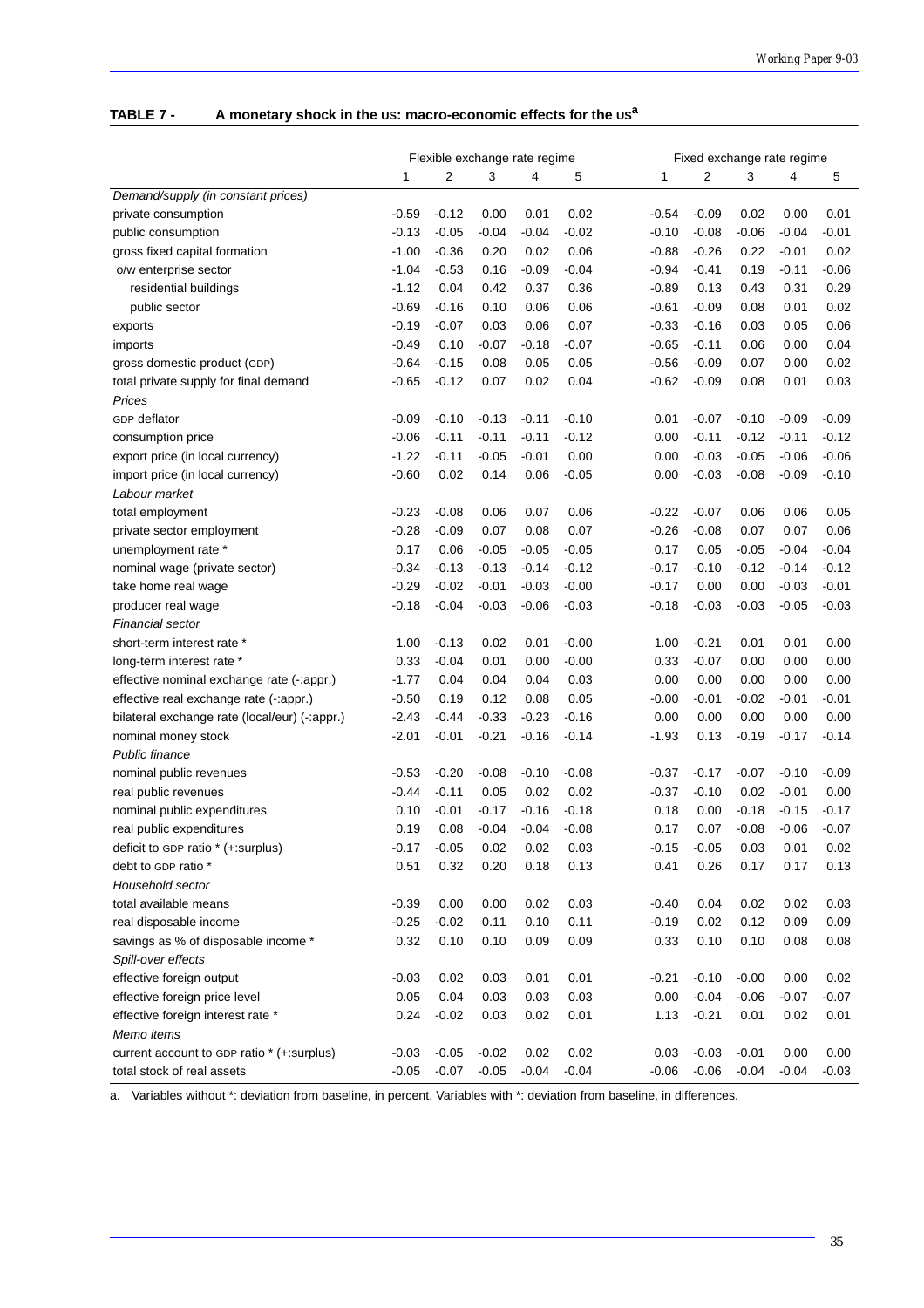| <b>TABLE 8 -</b> | A monetary shock in the US: macro-economic spill-over effects on the euro area a |
|------------------|----------------------------------------------------------------------------------|
|------------------|----------------------------------------------------------------------------------|

|                                               | Flexible exchange rate regime |         |         |         |         | Fixed exchange rate regime |                |         |         |         |
|-----------------------------------------------|-------------------------------|---------|---------|---------|---------|----------------------------|----------------|---------|---------|---------|
|                                               | 1                             | 2       | 3       | 4       | 5       | 1                          | $\overline{2}$ | 3       | 4       | 5       |
| Demand/supply (in constant prices)            |                               |         |         |         |         |                            |                |         |         |         |
| private consumption                           | 0.01                          | 0.00    | 0.00    | $-0.00$ | $-0.00$ | $-0.33$                    | $-0.26$        | 0.01    | 0.06    | 0.08    |
| public consumption                            | 0.00                          | $-0.03$ | $-0.01$ | 0.01    | 0.02    | $-0.03$                    | $-0.11$        | $-0.11$ | $-0.06$ | $-0.02$ |
| gross fixed capital formation                 | 0.02                          | 0.04    | 0.04    | 0.03    | 0.03    | $-0.73$                    | $-0.57$        | $-0.09$ | $-0.12$ | $-0.07$ |
| o/w enterprise sector                         | 0.01                          | 0.04    | 0.04    | 0.03    | 0.03    | $-1.01$                    | $-0.85$        | $-0.17$ | $-0.24$ | $-0.17$ |
| residential buildings                         | 0.07                          | 0.07    | 0.06    | 0.06    | 0.05    | $-0.32$                    | $-0.11$        | 0.05    | 0.10    | 0.14    |
| public sector                                 | 0.00                          | 0.01    | 0.01    | 0.01    | 0.01    | $-0.12$                    | $-0.09$        | $-0.01$ | 0.00    | 0.01    |
| exports                                       | $-0.05$                       | 0.10    | 0.10    | 0.06    | 0.04    | $-0.39$                    | $-0.17$        | $-0.02$ | $-0.01$ | 0.02    |
| imports                                       | $-0.00$                       | $-0.06$ | $-0.06$ | $-0.02$ | 0.01    | $-0.28$                    | $-0.18$        | $-0.07$ | $-0.10$ | $-0.07$ |
| gross domestic product (GDP)                  | 0.00                          | 0.05    | 0.05    | 0.03    | 0.01    | $-0.42$                    | $-0.30$        | $-0.00$ | 0.03    | 0.06    |
| total private supply for final demand         | 0.00                          | 0.04    | 0.03    | 0.02    | 0.01    | $-0.44$                    | $-0.29$        | 0.01    | 0.02    | 0.05    |
| Prices                                        |                               |         |         |         |         |                            |                |         |         |         |
| <b>GDP</b> deflator                           | 0.12                          | 0.09    | 0.09    | 0.09    | 0.08    | 0.03                       | $-0.12$        | $-0.23$ | $-0.24$ | $-0.24$ |
| consumption price                             | 0.02                          | 0.02    | 0.03    | 0.03    | 0.04    | 0.00                       | $-0.18$        | $-0.30$ | $-0.30$ | $-0.29$ |
| export price (in local currency)              | 0.60                          | 0.39    | 0.31    | 0.25    | 0.20    | 0.00                       | $-0.03$        | $-0.04$ | $-0.05$ | $-0.06$ |
| import price (in local currency)              | 0.29                          | 0.22    | 0.14    | 0.07    | 0.03    | 0.00                       | $-0.02$        | $-0.06$ | $-0.10$ | $-0.14$ |
| Labour market                                 |                               |         |         |         |         |                            |                |         |         |         |
| total employment                              | $-0.00$                       | 0.03    | 0.02    | 0.01    | $-0.00$ | $-0.15$                    | $-0.10$        | 0.05    | 0.09    | 0.08    |
| private sector employment                     | 0.00                          | 0.03    | 0.03    | 0.01    | $-0.00$ | $-0.18$                    | $-0.11$        | 0.06    | 0.11    | 0.10    |
| unemployment rate *                           | 0.00                          | $-0.02$ | $-0.02$ | $-0.00$ | 0.00    | 0.13                       | 0.08           | $-0.05$ | $-0.08$ | $-0.07$ |
| nominal wage (private sector)                 | 0.11                          | 0.08    | 0.09    | 0.10    | 0.10    | -0.04                      | $-0.24$        | $-0.36$ | $-0.34$ | $-0.28$ |
| take home real wage                           | 0.09                          | 0.06    | 0.07    | 0.07    | 0.06    | $-0.04$                    | $-0.06$        | $-0.06$ | $-0.04$ | 0.01    |
| producer real wage                            | $-0.04$                       | $-0.02$ | $-0.00$ | 0.01    | 0.02    | $-0.06$                    | $-0.14$        | $-0.16$ | $-0.12$ | $-0.07$ |
| contemporaneous productivity                  | 0.00                          | 0.00    | 0.01    | 0.01    | 0.02    | $-0.26$                    | $-0.17$        | $-0.06$ | $-0.08$ | $-0.05$ |
| Financial sector                              |                               |         |         |         |         |                            |                |         |         |         |
| short-term interest rate *                    | 0.04                          | 0.01    | 0.03    | 0.02    | 0.01    | 1.11                       | $-0.21$        | 0.01    | 0.02    | 0.01    |
| long-term interest rate *                     | 0.02                          | 0.01    | 0.02    | 0.01    | 0.01    | 0.62                       | $-0.12$        | 0.01    | 0.01    | 0.01    |
| effective nominal exchange rate (-:appr.)     | 0.86                          | 0.48    | 0.35    | 0.24    | 0.17    | 0.00                       | $-0.00$        | $-0.00$ | $-0.00$ | $-0.00$ |
| effective real exchange rate (-:appr.)        | 0.30                          | 0.13    | 0.06    | 0.02    | $-0.02$ | -0.00                      | $-0.02$        | $-0.02$ | $-0.02$ | $-0.02$ |
| bilateral exchange rate (local/eur) (-:appr.) | 0.00                          | 0.00    | 0.00    | 0.00    | 0.00    | 0.00                       | 0.00           | 0.00    | 0.00    | 0.00    |
| nominal money stock                           | $-0.04$                       | 0.01    | $-0.00$ | 0.01    | 0.03    | $-2.43$                    | $-0.40$        | $-0.58$ | $-0.41$ | $-0.29$ |
| Public finance                                |                               |         |         |         |         |                            |                |         |         |         |
| nominal public revenues                       | 0.12                          | 0.10    | 0.10    | 0.10    | 0.09    | $-0.20$                    | $-0.34$        | $-0.31$ | $-0.27$ | $-0.24$ |
| real public revenues                          | $-0.00$                       | 0.02    | 0.01    | 0.01    | 0.01    | $-0.22$                    | $-0.23$        | $-0.08$ | $-0.03$ | $-0.00$ |
| nominal public expenditures                   | 0.06                          | 0.05    | 0.05    | 0.06    | 0.06    | 0.09                       | 0.11           | $-0.42$ | $-0.34$ | $-0.33$ |
| real public expenditures                      | $-0.05$                       | $-0.03$ | $-0.04$ | $-0.03$ | $-0.02$ | 0.07                       | 0.23           | $-0.19$ | $-0.10$ | $-0.09$ |
| deficit to GDP ratio * (+:surplus)            | 0.02                          | 0.02    | 0.02    | 0.02    | 0.01    | $-0.13$                    | $-0.21$        | 0.04    | 0.03    | 0.04    |
| debt to GDP ratio *                           | $-0.10$                       | $-0.13$ | $-0.15$ | $-0.14$ | $-0.14$ | 0.38                       | 0.58           | 0.41    | 0.34    | 0.27    |
| Household sector                              |                               |         |         |         |         |                            |                |         |         |         |
| total available means                         | $-0.01$                       | 0.00    | $-0.00$ | $-0.00$ | $-0.00$ | $-0.32$                    | 0.09           | 0.07    | 0.07    | 0.07    |
| real disposable income                        | 0.04                          | 0.04    | 0.05    | 0.04    | 0.04    | $-0.07$                    | $-0.08$        | 0.03    | 0.06    | 0.08    |
| savings as % of disposable income *           | 0.02                          | 0.04    | 0.04    | 0.04    | 0.04    | 0.22                       | 0.16           | 0.02    | $-0.00$ | 0.00    |
| Spill-over effects                            |                               |         |         |         |         |                            |                |         |         |         |
| effective foreign output                      | $-0.10$                       | 0.01    | 0.03    | 0.01    | 0.01    | $-0.28$                    | $-0.12$        | $-0.02$ | $-0.01$ | 0.01    |
| effective foreign price level                 | 0.04                          | 0.03    | 0.03    | 0.03    | 0.02    | $-0.00$                    | $-0.04$        | $-0.07$ | $-0.07$ | $-0.08$ |
| effective foreign interest rate *             | 0.32                          | $-0.04$ | 0.03    | 0.02    | 0.01    | 1.10                       | $-0.21$        | 0.01    | 0.02    | 0.01    |
| Memo items                                    |                               |         |         |         |         |                            |                |         |         |         |
| current account to GDP ratio * (+:surplus)    | 0.06                          | 0.08    | 0.08    | 0.06    | 0.05    | $-0.02$                    | 0.01           | 0.02    | 0.03    | 0.04    |
| total stock of real assets                    | $-0.00$                       | $-0.00$ | $-0.00$ | $-0.00$ | $-0.00$ | $-0.04$                    | $-0.06$        | $-0.05$ | $-0.05$ | $-0.05$ |

a. Variables without \*: deviation from baseline, in percent. Variables with \*: deviation from baseline, in differences.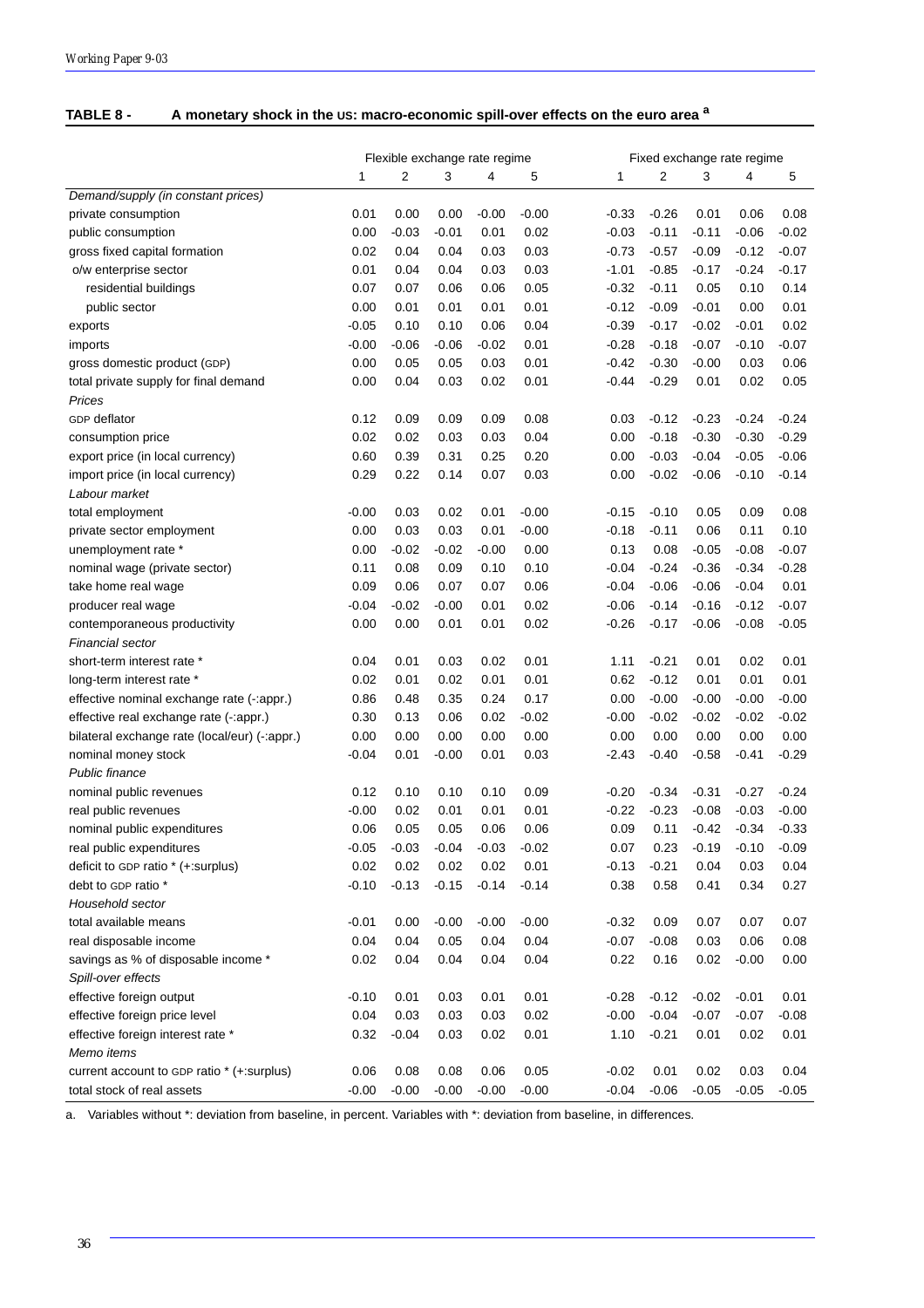

# **VII** Summary

This paper investigates the spill-over effects of different shocks in the US on the euro area, through the simulation of four variants with the NIME model. The simulation results are summarised in Table 9.

In the first variant, we examined the spill-over effects of a temporary ex ante increase by 3.5 percent in the public expenditures of the US under a flexible and a fixed exchange rate regime. The higher public expenditures increase aggregate demand in the US without changing potential output, while the US short-term interest rate is raised by up to 40 basis points to reduce the emerging inflationary pressures. The spill-over effects to the euro area depend on the nature of the exchange rate regime. Under a flexible exchange rate regime, real GDP of the euro area increases initially by less than 0.1 percent and falls quickly back to the baseline after the initial shock. This increase in real GDP can almost completely be attributed to a 0.25 percent increase in exports. Exports increase because the effective euro exchange rate depreciates and the effective foreign output level increases. Under a fixed exchange rate regime, real GDP of the euro area falls by 0.06 percent in the first year, and by about 0.25 percent in the third year. This is much more than under a flexible exchange rate regime because under a fixed exchange rate regime, the domestic interest rate is increased by up to 0.4 percentage point, compared to less than 0.1 percentage point under a flexible exchange rate regime. Under a flexible exchange rate regime, the GDP deflator increases by up to 0.15 percent in the fourth year, compared to a 0.15 percent fall under a fixed exchange rate regime, reflecting an exchange rate depreciation and higher demand pressures under a flexible exchange rate regime. The fiscal accounts of the euro area show a very small surplus under a flexible exchange rate regime, while the debt to GDP ratio falls by 0.18 percentage points in the third year. Under a fixed exchange rate regime, economic activity falls and the public sector has a deficit to GDP ratio that is 0.10 percentage points higher than in the baseline, resulting in a 0.44 percentage point increase in the debt to GDP ratio after four years.

In the second variant, we examined the spill-over effects of a permanent 1 percent increase in total factor productivity in the US under a flexible and a fixed exchange rate regime. The spill-over effects to the euro area depend on the nature of the exchange rate regime. Under a fixed exchange rate regime, real GDP of the euro area increases by 0.37 percent in the first year, followed by further increases. This strong initial jump in real GDP is to a large extent explained by the increase in private consumption which increases by 0.53 percent in the first year, reflecting higher expected future household income. Under a fixed exchange rate regime, real GDP of the euro area increases by 0.49 percent in the first year, followed by further increases. The extra increase in private consumption under a fixed exchange rate regime is largely due to a lower interest rate. Under both exchange rate regimes, the price level of the euro area increases as of the second year and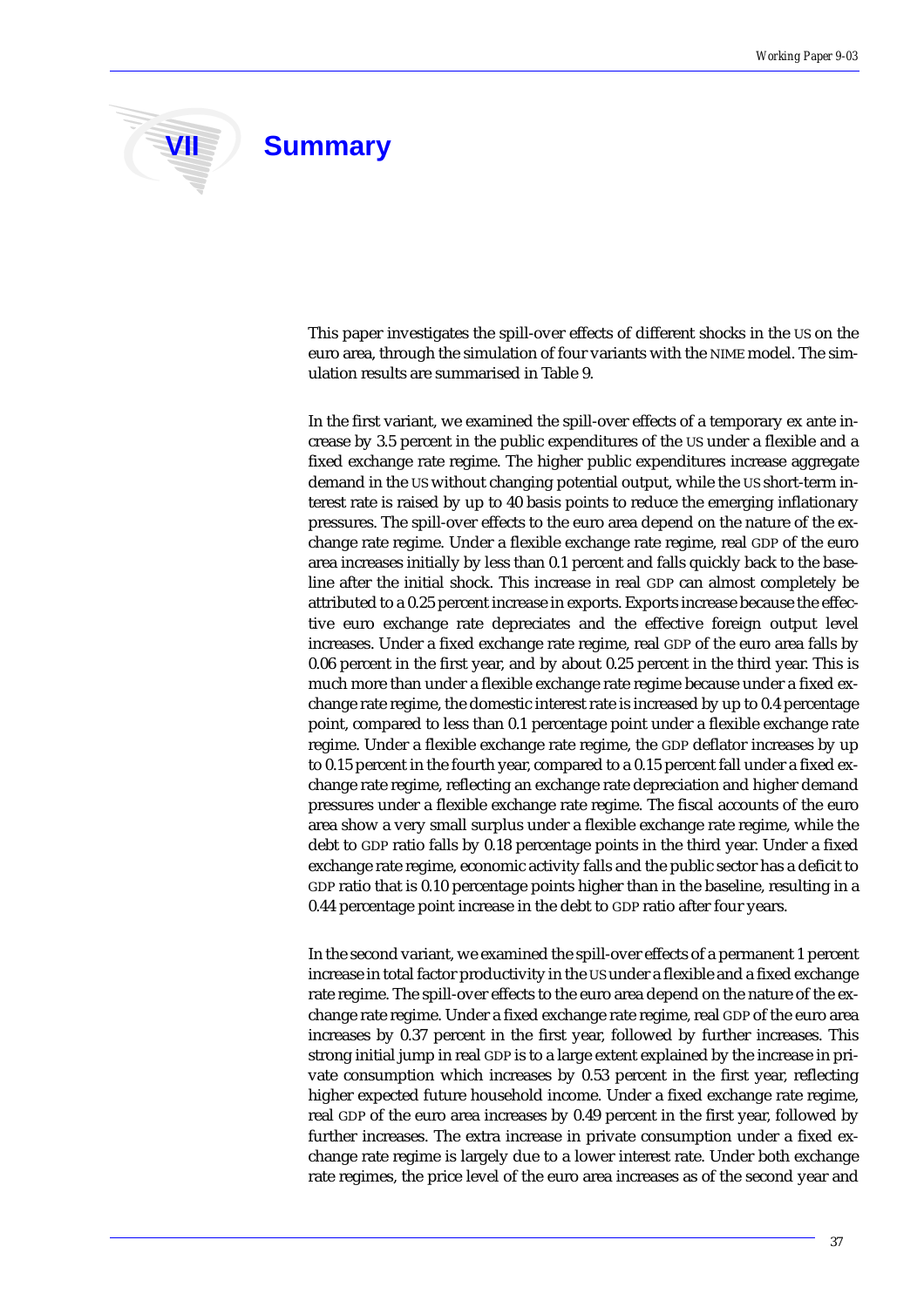shows some persistence thereafter. Under a flexible exchange rate regime, the fiscal balance improves by 0.25 percent of GDP in the second year, but starts to decline thereafter reaching 0.04 percentage points above the baseline in the fifth year. Lower outlays for unemployment benefits and higher tax revenue explain these fiscal developments. Under a fixed exchange rate, the fiscal surpluses are somewhat higher, due to the higher economic activity.

In the third variant, we examined the spill-over effects of a permanent 1 percentage point increase in the risk premium in the US stock market under a flexible and a fixed exchange rate regime. This shock reduces final demand in the US and triggers a cut in the US interest rate. The spill-over effects to the euro area depends on the nature of the exchange rate regime. Under a flexible exchange rate regime, real GDP of the euro area falls by about 0.1 percent, mainly because exports fall by 0.2 percent. The fall in exports is caused by the appreciation of the effective euro exchange rate and the decrease in the effective foreign output level. Under a fixed exchange rate regime the euro interest rate is set in line with the US interest rate which falls almost 0.3 percent in the first year. As a consequence, the euro interest rate is also cut by about 0.3 percentage points, so that all components of demand get a boost and real GDP of the euro area increases. Under the flexible exchange rate regime the price level of the euro area falls by 0.3 percent in the fifth year, compared to a 0.2 percent rise under a fixed exchange rate regime. Under a flexible exchange rate regime, prices fall because the exchange rate appreciates and aggregate demand falls, while under a fixed exchange rate regime prices increase because aggregate demand increases. The fiscal stance of the euro area improves under a fixed exchange rate regime, and the deficit to GDP ratio falls by 10 basis points during the first few years, compared to a modest worsening under a flexible exchange rate regime.

In the fourth variant, we examined the spill-over effects of a temporary 1 percentage point increase in the US short-term interest rate under a flexible and a fixed exchange rate regime. The simulation results show that the euro area can insulate itself to a fair degree from this shock if it lets its exchange rate depreciate. Indeed, real GDP of the euro area remains almost unaffected under a flexible exchange rate regime, compared to a 0.42 percent decrease in the first year under a fixed exchange rate regime. This difference in responses is almost entirely due to the 1 percentage point increase in the euro interest rate which is needed under a fixed exchange rate regime. Under a flexible exchange rate regime the price level of the euro area increases by up to 0.1 percent, mainly due to the depreciation of the exchange rate, while under a fixed exchange rate regime the price level of the euro area falls by up to 0.25 percent, because aggregate demand in the euro area falls. Finally, note that under a fixed exchange rate regime, the deficit to GDP ratio increases by up to 21 basis points in the second year, while it remains very close to the baseline under a flexible exchange rate regime.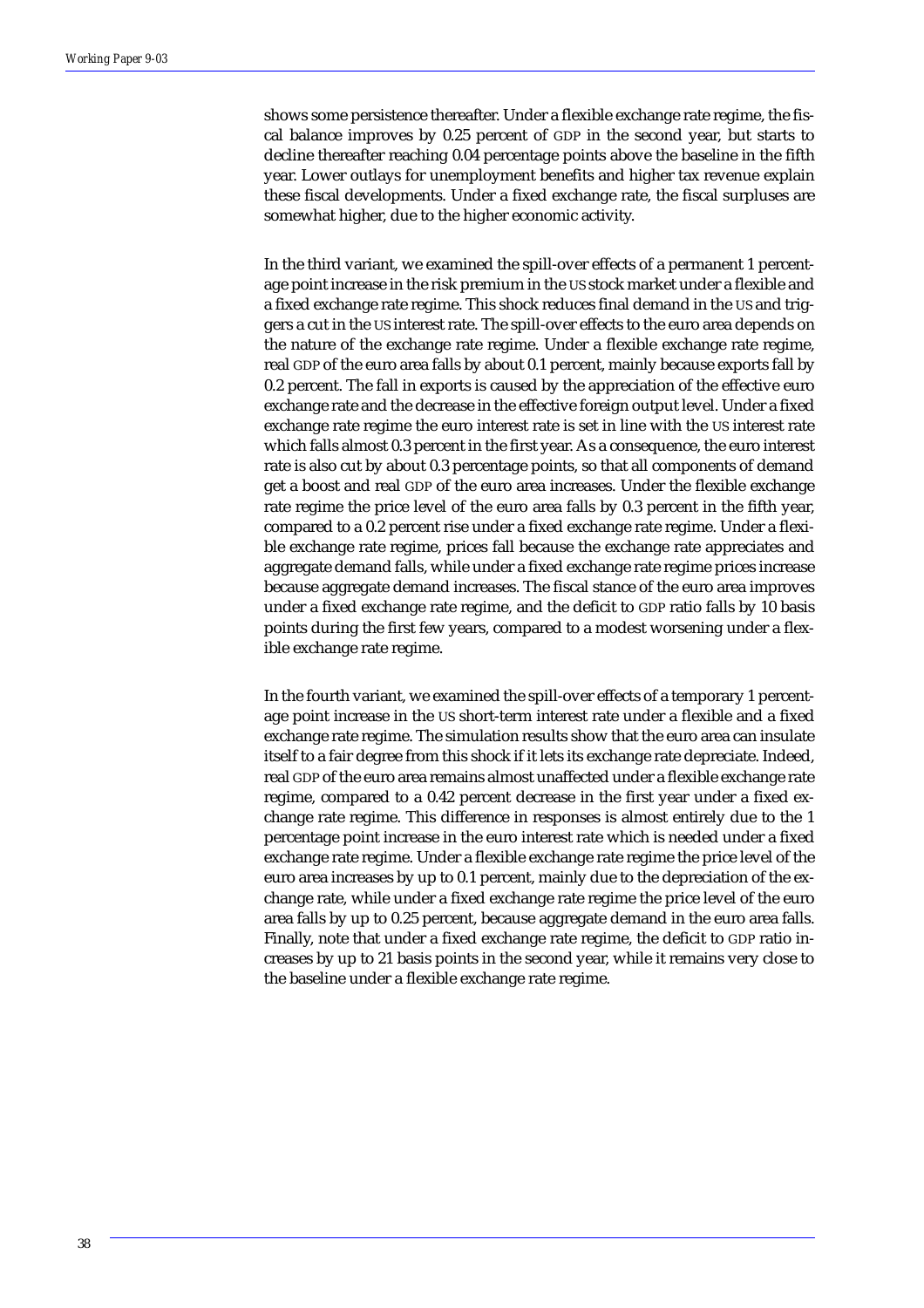# **TABLE 9 - Main macro-economic spill-over effects on the euro area: summary tablea**

|                                            | Flexible exchange rate regime |         |         |         |         |         | Fixed exchange rate regime |         |         |         |  |
|--------------------------------------------|-------------------------------|---------|---------|---------|---------|---------|----------------------------|---------|---------|---------|--|
|                                            | 1                             | 2       | 3       | 4       | 5       | 1       | 2                          | 3       | 4       | 5       |  |
| A fiscal shock in the US                   |                               |         |         |         |         |         |                            |         |         |         |  |
| gross domestic product (GDP)               | 0.07                          | 0.06    | 0.06    | $-0.01$ | 0.01    | -0.06   | $-0.22$                    | $-0.24$ | $-0.14$ | 0.06    |  |
| GDP deflator                               | 0.03                          | 0.09    | 0.14    | 0.15    | 0.11    | 0.00    | $-0.01$                    | $-0.08$ | $-0.15$ | $-0.21$ |  |
| unemployment rate *                        | $-0.02$                       | $-0.02$ | $-0.01$ | 0.01    | 0.01    | 0.02    | 0.07                       | 0.06    | 0.01    | $-0.07$ |  |
| short-term interest rate *                 | 0.05                          | 0.08    | 0.06    | 0.01    | $-0.03$ | 0.39    | 0.44                       | 0.32    | $-0.07$ | $-0.17$ |  |
| long-term interest rate *                  | 0.03                          | 0.05    | 0.04    | 0.01    | $-0.02$ | 0.22    | 0.24                       | 0.18    | $-0.04$ | $-0.09$ |  |
| effective nominal exchange rate (-:appr.)  | 0.26                          | 0.52    | 0.66    | 0.44    | 0.18    | 0.00    | 0.00                       | 0.00    | 0.00    | 0.00    |  |
| deficit to GDP ratio * (+:surplus)         | 0.03                          | 0.02    | 0.02    | 0.00    | 0.01    | $-0.02$ | $-0.11$                    | $-0.11$ | $-0.06$ | 0.05    |  |
| debt to GDP ratio *                        | $-0.08$                       | $-0.14$ | $-0.18$ | $-0.15$ | $-0.14$ | 0.05    | 0.27                       | 0.42    | 0.44    | 0.28    |  |
| current account to GDP ratio * (+:surplus) | 0.07                          | 0.10    | 0.12    | 0.06    | 0.04    | 0.04    | 0.04                       | 0.04    | 0.00    | 0.02    |  |
| A productivity shock in the us             |                               |         |         |         |         |         |                            |         |         |         |  |
| gross domestic product (GDP)               | 0.37                          | 0.87    | 1.09    | 1.08    | 1.00    | 0.49    | 1.03                       | 1.10    | 1.07    | 1.04    |  |
| GDP deflator                               | $-0.05$                       | 0.01    | 0.01    | 0.05    | 0.09    | $-0.02$ | 0.08                       | 0.11    | 0.16    | 0.18    |  |
| unemployment rate *                        | $-0.11$                       | $-0.23$ | $-0.09$ | 0.00    | 0.05    | $-0.15$ | $-0.28$                    | $-0.08$ | 0.03    | 0.06    |  |
| short-term interest rate *                 | 0.18                          | 0.15    | $-0.07$ | 0.06    | 0.01    | $-0.09$ | 0.09                       | 0.10    | $-0.00$ | $-0.05$ |  |
| long-term interest rate *                  | 0.10                          | 0.09    | $-0.04$ | 0.03    | 0.01    | $-0.05$ | 0.05                       | 0.05    | $-0.00$ | $-0.03$ |  |
| effective nominal exchange rate (-:appr.)  | $-0.23$                       | $-0.26$ | $-0.00$ | 0.04    | 0.06    | 0.00    | 0.00                       | 0.00    | 0.01    | 0.01    |  |
| deficit to GDP ratio * (+:surplus)         | 0.11                          | 0.25    | 0.15    | 0.10    | 0.04    | 0.16    | 0.34                       | 0.16    | 0.08    | 0.06    |  |
| debt to GDP ratio *                        | $-0.31$                       | $-0.90$ | $-1.14$ | $-1.21$ | $-1.18$ | $-0.46$ | $-1.17$                    | $-1.35$ | $-1.37$ | $-1.37$ |  |
| current account to GDP ratio * (+:surplus) | $-0.01$                       | 0.17    | 0.17    | 0.16    | 0.15    | 0.02    | 0.20                       | 0.18    | 0.16    | 0.14    |  |
| A stock market shock in the us             |                               |         |         |         |         |         |                            |         |         |         |  |
| gross domestic product (GDP)               | $-0.05$                       | $-0.08$ | $-0.08$ | $-0.09$ | $-0.10$ | 0.04    | 0.17                       | 0.22    | 0.18    | 0.11    |  |
| GDP deflator                               | $-0.02$                       | $-0.09$ | $-0.17$ | $-0.23$ | $-0.29$ | 0.00    | 0.01                       | 0.06    | 0.14    | 0.20    |  |
| unemployment rate *                        | 0.01                          | 0.02    | 0.02    | 0.02    | 0.02    | -0.01   | $-0.05$                    | $-0.06$ | $-0.03$ | 0.01    |  |
| short-term interest rate *                 | $-0.03$                       | $-0.09$ | $-0.10$ | $-0.09$ | $-0.08$ | -0.29   | $-0.47$                    | $-0.39$ | $-0.31$ | $-0.28$ |  |
| long-term interest rate *                  | $-0.02$                       | $-0.05$ | $-0.05$ | $-0.05$ | $-0.05$ | -0.16   | $-0.26$                    | $-0.22$ | $-0.17$ | $-0.16$ |  |
| effective nominal exchange rate (-:appr.)  | $-0.23$                       | $-0.63$ | $-0.90$ | $-1.04$ | $-1.12$ | 0.00    | 0.00                       | $-0.00$ | 0.00    | $-0.00$ |  |
| deficit to GDP ratio * (+:surplus)         | $-0.02$                       | $-0.03$ | $-0.03$ | $-0.04$ | $-0.04$ | 0.02    | 0.09                       | 0.12    | 0.09    | 0.06    |  |
| debt to GDP ratio *                        | 0.06                          | 0.15    | 0.22    | 0.29    | 0.35    | $-0.05$ | $-0.22$                    | $-0.39$ | $-0.48$ | $-0.52$ |  |
| current account to GDP ratio * (+:surplus) | $-0.05$                       | $-0.11$ | $-0.15$ | $-0.18$ | $-0.21$ | $-0.03$ | $-0.04$                    | $-0.04$ | $-0.04$ | $-0.05$ |  |
| A monetary shock in the us                 |                               |         |         |         |         |         |                            |         |         |         |  |
| gross domestic product (GDP)               | 0.00                          | 0.05    | 0.05    | 0.03    | 0.01    | -0.42   | $-0.30$                    | $-0.00$ | 0.03    | 0.06    |  |
| GDP deflator                               | 0.12                          | 0.09    | 0.09    | 0.09    | 0.08    | 0.03    | $-0.12$                    | $-0.23$ | $-0.24$ | -0.24   |  |
| unemployment rate *                        | 0.00                          | $-0.02$ | $-0.02$ | $-0.00$ | 0.00    | 0.13    | 0.08                       | $-0.05$ | $-0.08$ | $-0.07$ |  |
| short-term interest rate *                 | 0.04                          | 0.01    | 0.03    | 0.02    | 0.01    | 1.11    | $-0.21$                    | 0.01    | 0.02    | 0.01    |  |
| long-term interest rate *                  | 0.02                          | 0.01    | 0.02    | 0.01    | 0.01    | 0.62    | $-0.12$                    | 0.01    | 0.01    | 0.01    |  |
| effective nominal exchange rate (-: appr.) | 0.86                          | 0.48    | 0.35    | 0.24    | 0.17    | 0.00    | $-0.00$                    | $-0.00$ | $-0.00$ | $-0.00$ |  |
| current account to GDP ratio * (+:surplus) | 0.06                          | 0.08    | 0.08    | 0.06    | 0.05    | $-0.02$ | 0.01                       | 0.02    | 0.03    | 0.04    |  |

a. Variables without \*: deviation from baseline, in percent. Variables with \*: deviation from baseline, in differences.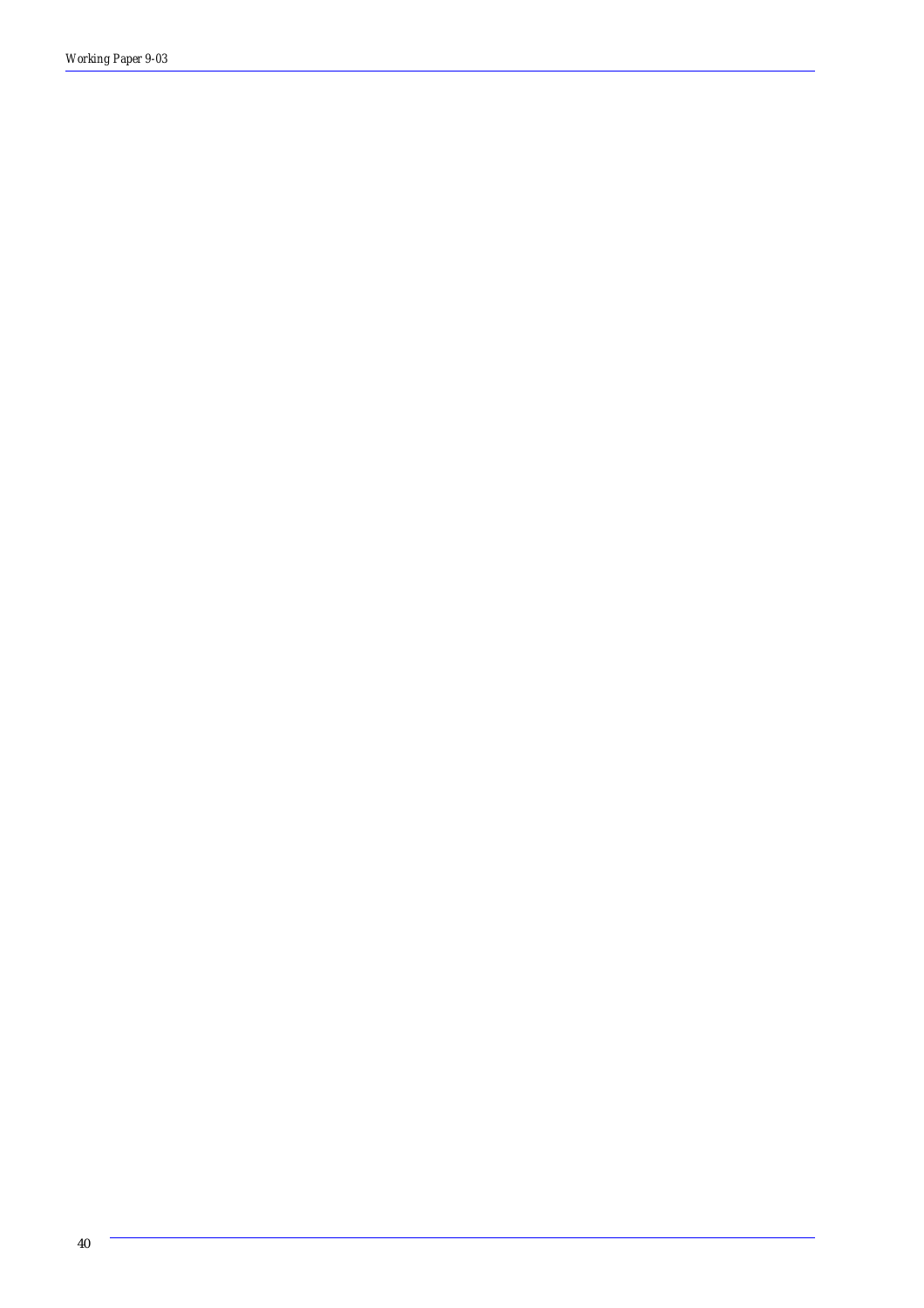# **VIII Appendix A: Modifications to the NIME model**

The main features of the NIME model can be found in Meyermans and Van Brusselen (2001). In this appendix, we describe some recent changes to the NIME model. In the first section, we discuss how we updated the stock of household assets on the basis of OECD data. In the previous version of the model the stock of residential buildings and other financial assets were equal to the cumulated net flows, conditional upon a carefully chosen starting point. In the second section, we present the estimation results of the behavioural equations of the household sector with the new household data. In the third section, we show estimation results for the error correction mechanism of factor demand with the short-run cross-price elasticities restricted to zero. In the previous version of the model, the short-run cross-price elasticities could be different from zero. Since this complicated sometimes the interpretation of the results, we simplified the model by assuming a priori that the cross-price elasticities are always equal to zero. However, in this new version, we allow for a richer dynamic structure of the own price effect. In the fourth section, the measurement of labour productivity growth in the wage equation of the private sector is changed. In the previous version of the model, it was assumed that the household sector and the enterprise sector negotiated over the wage growth with trend labour productivity growth as the reference. Here, we assume that the reference productivity growth rate is a weighted average of trend productivity growth and contemporaneous productivity growth, and we re-estimate subsequently the wage equation with the new productivity measure. In the fifth section, we present the new short-term interest rate equation. In this new equation the interest rate is function of the output gap and the deviation of the contemporaneous inflation rate from its target rate. In the previous version of the model, the short-term interest rate was function of the deviation between the contemporaneous unemployment rate and the natural unemployment rate, and of the deviation of contemporaneous inflation from its target. In the sixth section, we augment the user cost of enterprise capital with a risk premium and we derive the relationship between the risk premium and prices in the stock market. In the seventh section, we discuss how we interpolated some missing data.

# **A. The data**

Most of the data of the NIME model are described in Meyermans and Van Brusselen (2000.a, 2000.b, and 2001). Here, we describe how we updated some of the series.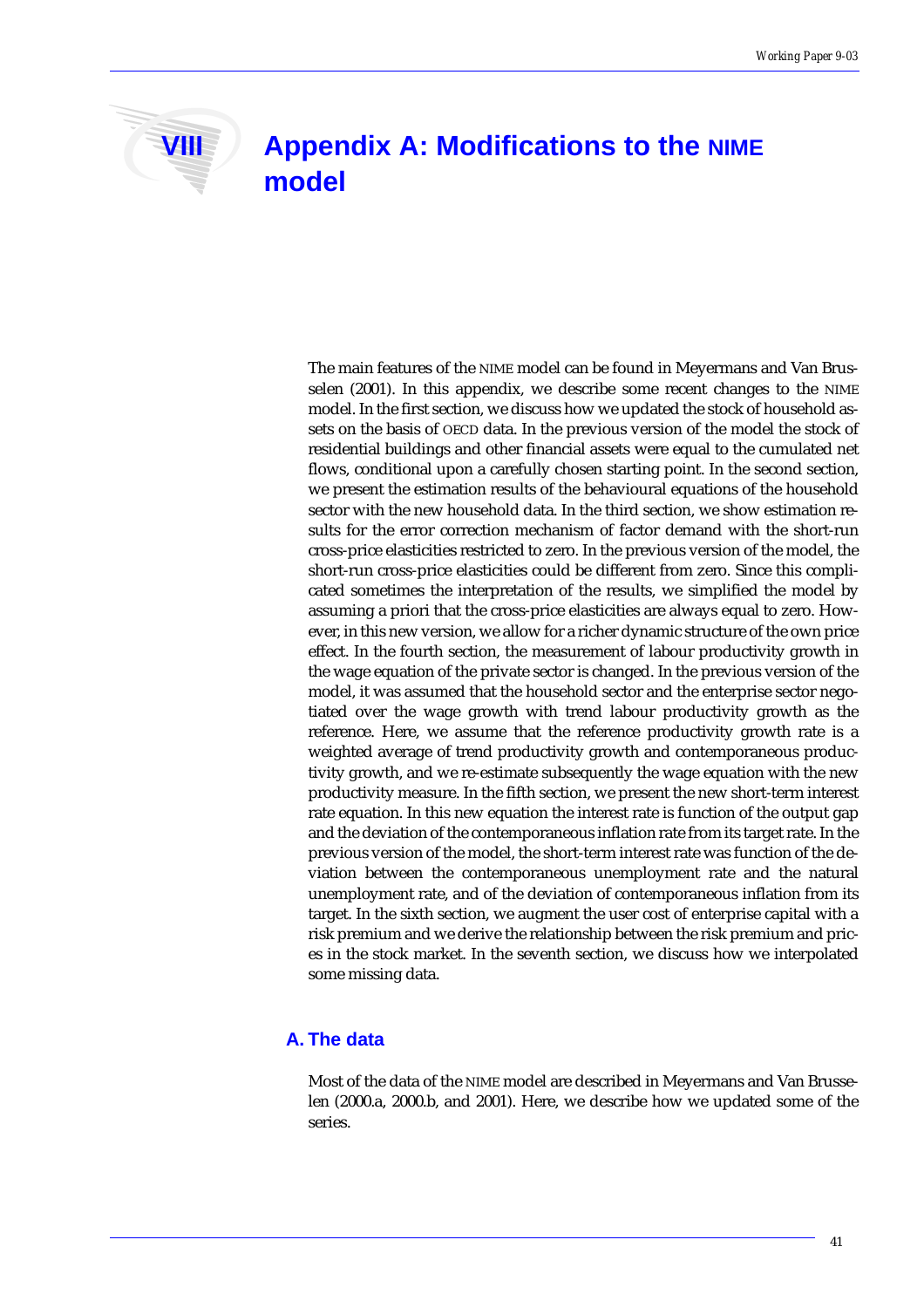#### 1. The assets of the household sector: new data

The assets of households consist of money (M), residential buildings (CIRU), inventories (INVHU) and other financial assets (CAOU). In the previous version of the model the stock of residential buildings and other financial assets were equal to the cumulated net flows, conditional upon a carefully chosen starting point. The data of these stocks are now refined using data published by the OECD.

#### 2. Stocks of financial assets

The NIME model data for net other financial assets of households (CAOU) are now based on OECD data sources<sup>1</sup>. The OECD gives historical data on ratios of total household net nominal financial assets to household disposable income, as well as ratios of household nominal equity holdings to household disposable income, for France, Germany, Italy, Japan, the UK and the US. These ratios are used in the following manner to generate the desired NIME series for household financial assets. In a first step, the total household net nominal financial asset ratios are multiplied by the household disposable income series available in NIME, to give series for total household net nominal financial assets, including money balances. Money balances are then subtracted from these data, so as to give the net other financial assets of households series (CAOU). In a second step, the household nominal equity ratios are multiplied by the NIME household disposable income series, to give series for household nominal equity stocks (CAOUE). In a third step, we define a residual variable that we call 'net bond holdings' (CAOUB), computed as the difference between total household net nominal financial assets and household nominal equity assets $^2$ .

#### 3. Stocks of residential buildings

The same OECD sources also allow us to construct series for stocks of residential buildings, giving also the ratios of stocks of non-financial assets to household disposable income. On multiplying these ratios by the NIME series for household disposable income, we define the nominal stock of residential buildings (CIRU).

#### 4. Some other data

The OECD does not publish all the data we need, so that it is still necessary to interpolate some missing series, e.g. the price and the stock of residential buildings in constant prices, and the price of the financial assets. In the last section of this appendix, we describe some of the procedures to interpolate the missing data.

<sup>1.</sup> OCDE, Perspectives économiques de l'OCDE, Tableau 6. "Epargne, patrimoine net et endettement des ménages", p.24, vol. n°50, décembre 1991; OCDE, Perspectives économiques de l'OCDE, Annexe, Tableau 56. "Patrimoine et endettement des ménages", p.300, vol. 2002/1, n°71, juin 2002.

<sup>2.</sup> Note that for the NIME model's EU block, the GDP-weighted asset ratio averages for France, Germany, and Italy are used. For the NE block, it is the UK asset ratios that are used.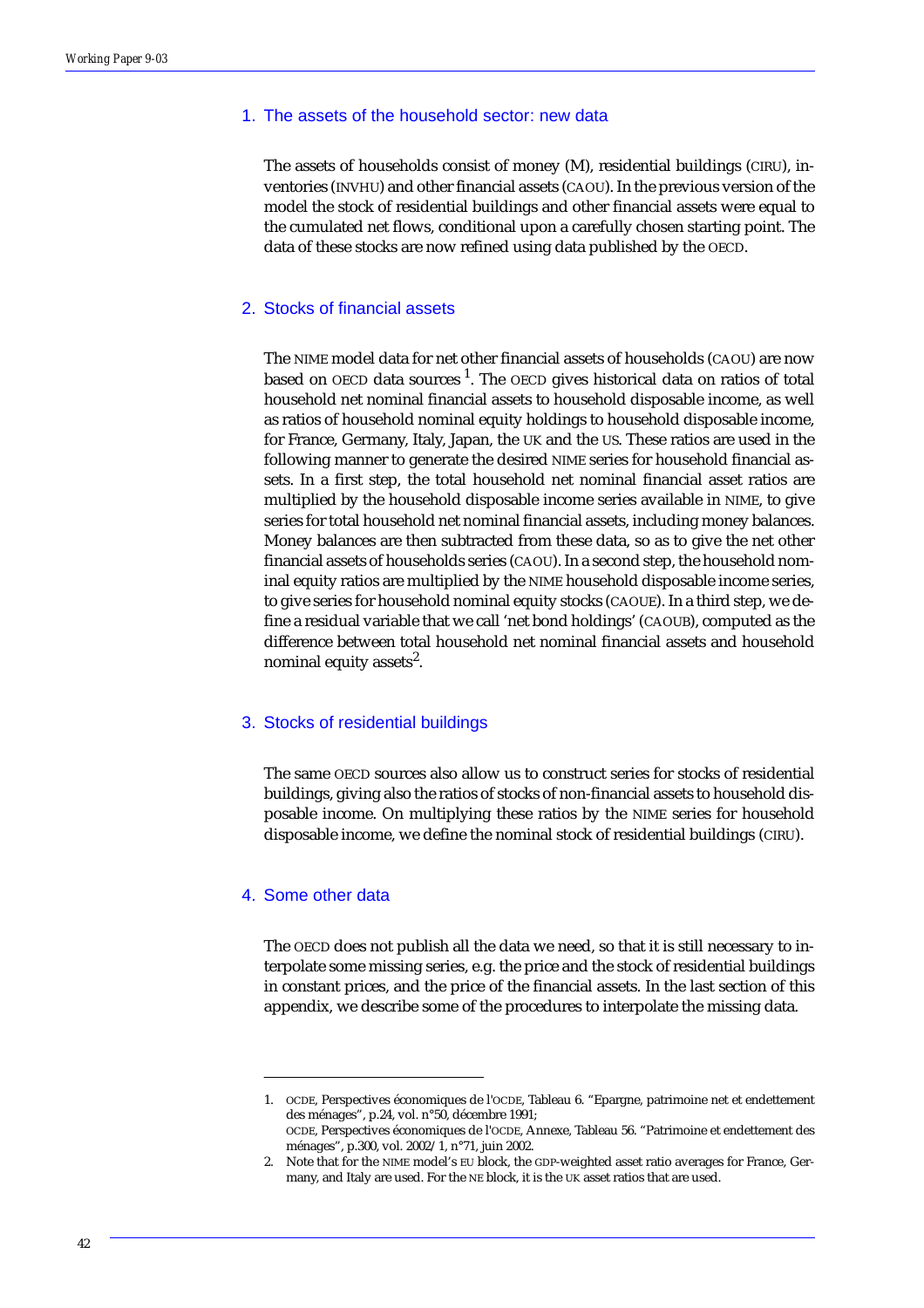# **B. The household demand equations**

Using the earlier described new data, we re-estimated the behavioural equations of the household sector as follows.

#### 1. Private consumption and money demand

We re-estimated the household demand equations with the Two-Step Engle-Granger estimator. The household equations are described in Chapter II of Meyermans and Van Brusselen (2001).

In a first step, we estimate the long run equation<sup>1</sup>:

(A.1) 
$$
\ln\left(\frac{Y_t}{NPO_t}\right) = y_10 + y_2 lb \ln\left(\frac{SCALEH_t}{NPO_t}\right) + y_12 ln\left(\frac{LIC_t}{(1 + LIC_t)}\right) + y_212 ln\left(\frac{(1 + LIC_t) PCIR_t - PCIR_{t+1}(1 - gir_th)}{(1 + LIC_t) PCH_t}\right) + y_213 ln\left(\frac{(1 + LIC_t) PCH_t}{(1 + LIC_t) PCH_t}\right) - y_14 ln\left(\frac{(1 + LIC_t) PCH_t}{PCH_{t+1}}\right)
$$

+ y\_l\_05 DUMGE*t* + y\_l\_06 UKBUILD*t* + y\_l\_07 DUMEMS*<sup>t</sup>*

for  $Y_t = CPO_t$ ,  $M_t/PCR_t$ ,  $y = cp$ , m, and with CPO private consumption, M money, LIC the interest rate of the household sector, SCALEH total available means of the household sector deflated by the price of private consumption, PCH price of private consumption, PCIR the price of residential buildings, and NPO total population. The scale variable, SCALEH, is determined by the wealth inherited from the past, plus contemporaneous total income, plus the discounted stream of future non-asset income<sup>2</sup>. Dummies were added to the equation<sup>3</sup>. For more details see Chapter II of Meyermans and Van Brusselen (2001). The estimation results for the long run are shown in Table A.1 and Table A.2.

<sup>1.</sup> See Appendix A of Meyermans and Van Brusselen (2001) for a list of symbols.

<sup>2.</sup> I.e., 30 years forward looking. Future real non-asset income calculated as HP filtered trend of real non-asset income, discounted at a constant rate.

<sup>3.</sup> Including, DUMGE is a dummy to capture the effect of German re-unification, while UKBUILD is a dummy to capture the shift in the UK money data which was due to the inclusion of deposits of the building societies in the monetary aggregates as of 1987. DUMEMS is a dummy to capture the EMS crisis in 1992-1993.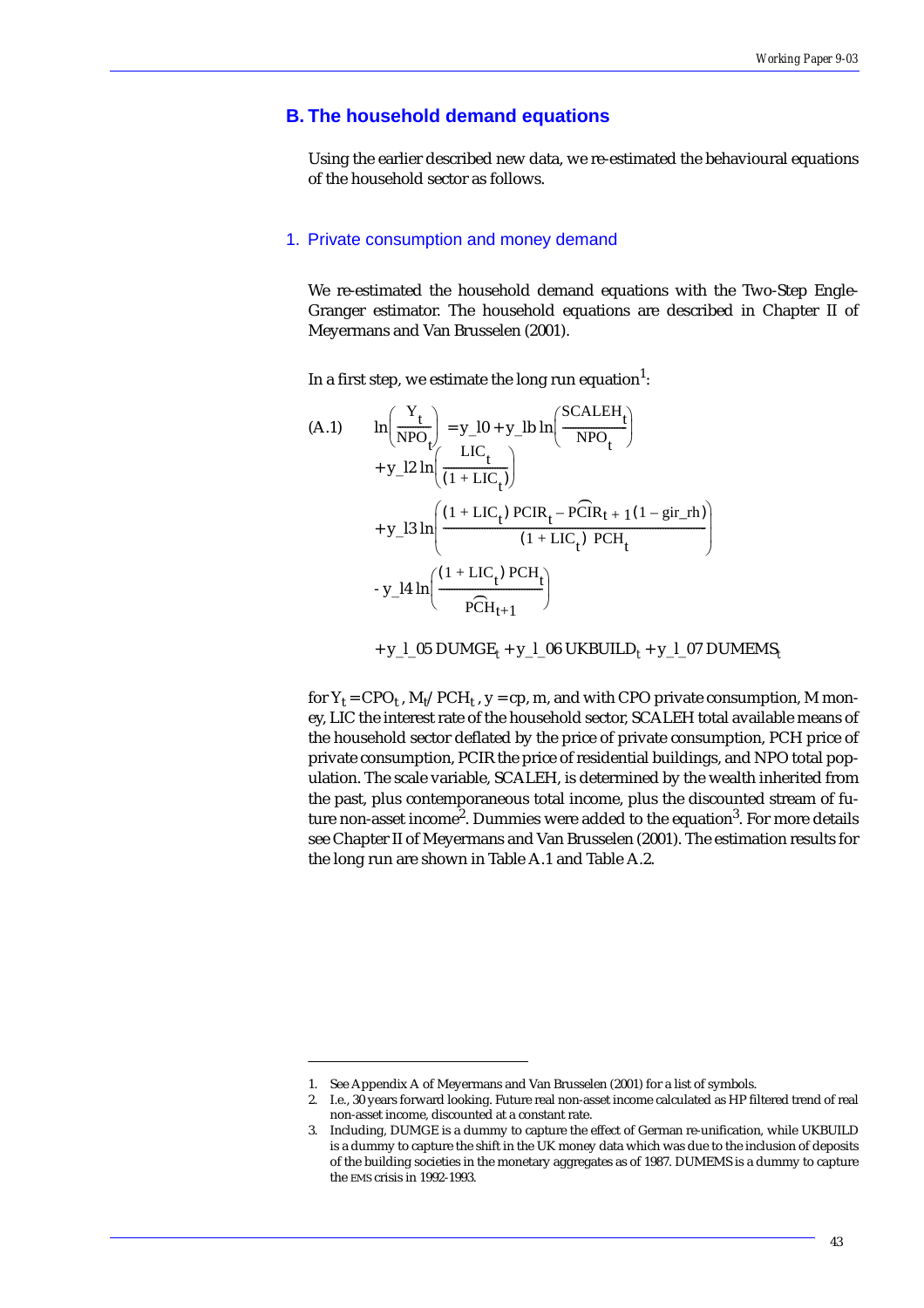|                                   | EU      | <b>NE</b> | US.     | JP      |
|-----------------------------------|---------|-----------|---------|---------|
| $cp_$ $10$                        | $-3.15$ | $-3.47$   | $-3.07$ | $-3.63$ |
| cp_lb                             | 1.00    | 1.00      | 1.00    | 1.00    |
| $cp_12$                           | 0.00    | $-0.03$   | $-0.05$ | 0.00    |
| $cp_13$                           | 0.02    | 0.00      | 0.07    | $-0.01$ |
| $-cp_$  4                         | $-0.66$ | $-0.82$   | $-1.29$ | $-0.22$ |
| Implicit interest semi-elasticity | $-0.38$ | $-0.99$   | $-0.73$ | $-0.30$ |
| <b>Diagnostic statistics</b>      |         |           |         |         |
| R2-adjusted                       | 1.00    | 0.99      | 0.99    | 0.99    |
| Dickey Fuller                     | $-3.72$ | $-3.66$   | $-4.18$ | $-2.41$ |
| <b>Augmented Dickey Fuller</b>    | $-3.66$ | $-3.62$   | $-4.11$ | $-2.37$ |

# **Table A.1 - Private consumption: long run (semi-)elasticities**

# **Table A.2 - Money demand: long run (semi-)elasticities**

|                                   | <b>EU</b> | <b>NE</b> | <b>US</b> | JP      |
|-----------------------------------|-----------|-----------|-----------|---------|
| $m_l$ $0$                         | $-3.97$   | $-4.78$   | $-4.58$   | $-4.58$ |
| $m_l$                             | 1.00      | 1.00      | 1.00      | 1.00    |
| $m_l$  2                          | $-0.05$   | $-0.37$   | $-0.04$   | $-0.16$ |
| $m_l$ 3                           | 0.02      | 0.11      | 0.00      | 0.00    |
| $-m_1$                            | $-2.47$   | $-4.02$   | $-1.80$   | $-3.03$ |
| Implicit interest semi-elasticity | $-2.49$   | $-4.64$   | $-1.98$   | $-4.22$ |
| <b>Diagnostic statistics</b>      |           |           |           |         |
| R2-adjusted                       | 0.95      | 0.96      | 0.62      | 0.94    |
| Dickey Fuller                     | $-2.72$   | $-3.25$   | $-2.56$   | $-1.06$ |
| <b>Augmented Dickey Fuller</b>    | $-2.65$   | $-3.19$   | $-2.37$   | $-0.98$ |

In a second step, we estimate the short run adjustment mechanism:

(A.2) 
$$
\Delta \ln \left( \frac{Y_t}{NPO_t} \right) =
$$
  
\ny\_s b { y\_s b w  $\Delta \ln \left( \frac{SCALEH_t}{NPO_t} \right) + (1-y_s b w) \Delta \ln \left( \frac{GDH_t}{PCH_t NPO_t} \right)$   
\n+ y\_s2  $\Delta \ln \left( \frac{LIC_t}{1 + LIC_t} \right)$   
\n+ y\_s3  $\Delta \ln \left( \frac{(1 + LIC_t) PCIR_t - PCIR_t + 1(1 - gir_r h)}{(1 + LIC_t) PCH_t} \right)$   
\n- y\_s4  $\Delta \ln \left( \frac{(1 + LIC_t) PCH_t}{PCH_{t+1}} \right)$   
\n+ y\_sI ECM<sub>t-1</sub>,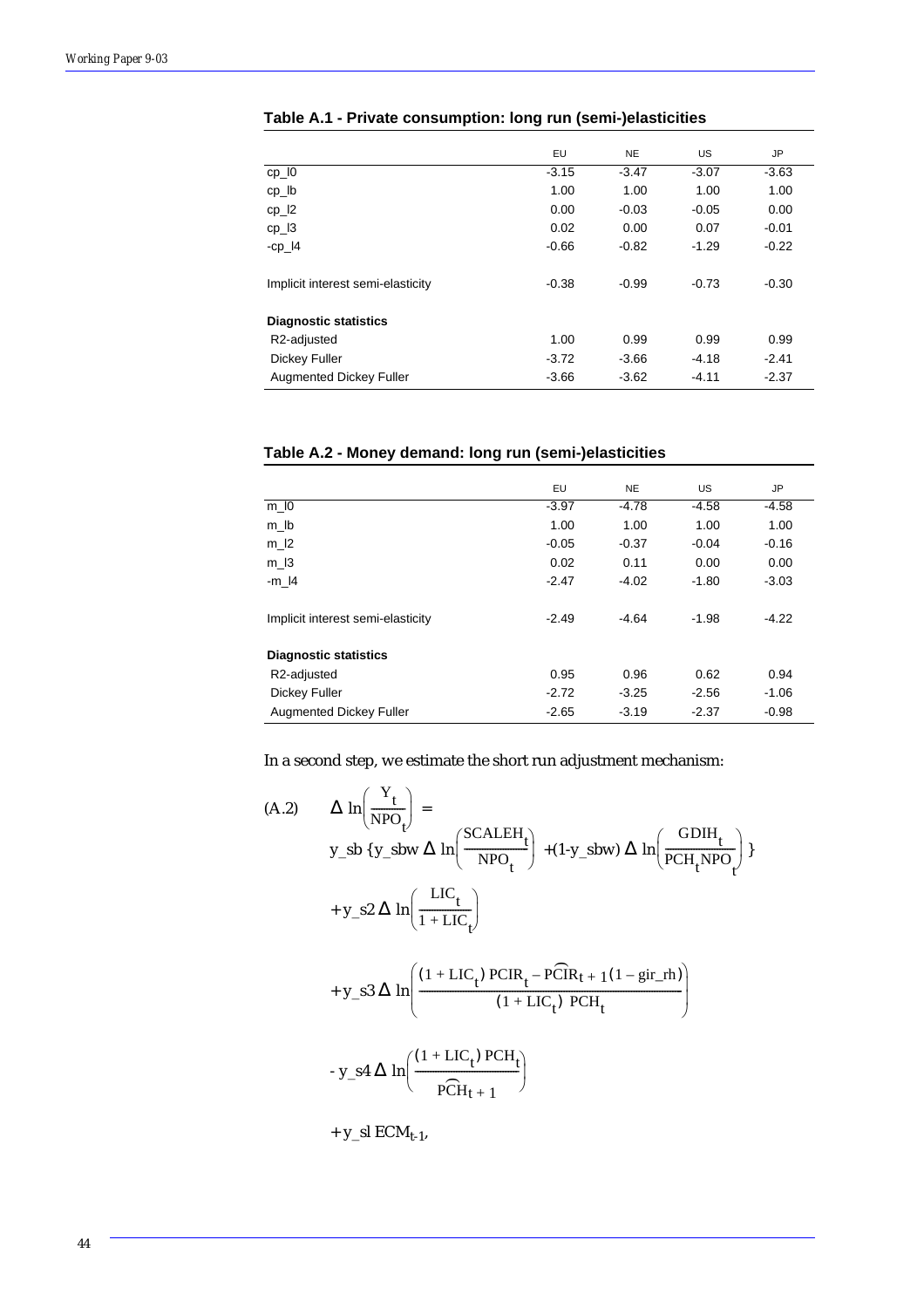for  $Y_t = CPO_t$ ,  $M_t/P_t$ ,  $y = cp$ , m, and where ECM is the error correction term derived from equation (A.1), and GDIH disposable household income in current prices.

The estimation results for these equations are reported in Table A.3 and Table A.4. See Chapter II of Meyermans and Van Brusselen (2001), for an interpretation of these results.

|                                   | EU      | <b>NE</b> | US      | <b>JP</b> |
|-----------------------------------|---------|-----------|---------|-----------|
| $cp\_sb$                          | 0.97    | 0.99      | 1.11    | 0.95      |
|                                   | (0.05)  | (0.08)    | (0.07)  | (0.06)    |
| cp_sbw                            | 0.72    | 0.42      | 0.41    | 0.36      |
|                                   | (0.09)  | (0.13)    | (0.09)  | (0.11)    |
| $cp$ <sub>_</sub> s2              | 0.02    | 0.02      | $-0.00$ | $-0.01$   |
|                                   | (0.01)  | (0.02)    | (0.01)  | (0.01)    |
| $cp$ <sub>_S</sub> 3              | 0.01    | 0.00      | 0.01    | 0.02      |
|                                   | (0.01)  | (0.01)    | (0.01)  | (0.01)    |
| $-cp$ _s4                         | $-0.51$ | $-0.36$   | $-0.44$ | $-0.42$   |
|                                   | (0.18)  | (0.23)    | (0.30)  | (0.20)    |
|                                   |         |           |         |           |
| $cp$ <sub>_Sl</sub>               | $-0.64$ | $-0.28$   | $-0.26$ | $-0.21$   |
|                                   | (0.16)  | (0.13)    | (0.09)  | (0.08)    |
| Implicit interest semi-elasticity | $-0.15$ | $-0.10$   | $-0.30$ | $-0.24$   |
| <b>Diagnostic statistics</b>      |         |           |         |           |
| R2-adjusted                       | 0.87    | 0.73      | 0.83    | 0.78      |
| Durbin Watson                     | 1.87    | 1.43      | 2.07    | 1.44      |

**Table A.3 - Private consumption: short run (semi-)elasticitiesa**

a. Standard errors between brackets.

#### **Table A.4 - Money demand: short run (semi-)elasticitiesa**

|                                   | <b>EU</b>       | <b>NE</b>       | <b>US</b>       | <b>JP</b>       |
|-----------------------------------|-----------------|-----------------|-----------------|-----------------|
| m_sb                              | 1.00            | 1.00            | 1.00            | 1.00            |
|                                   | $\sim$ , $\sim$ | $\sim$ , $\sim$ | $\sim$ , $\sim$ | $\sim$ , $\sim$ |
| m_sbw                             | 1.00            | 1.00            | 1.00            | 1.00            |
|                                   | $\sim$ , $\sim$ | $\sim$ . $\sim$ | -.-             | -.-             |
| $m$ _s2                           | $-0.08$         | $-0.11$         | $-0.09$         | $-0.17$         |
|                                   | (0.05)          | (0.08)          | (0.06)          | (0.03)          |
| $m$ _s3                           | 0.00            | 0.00            | 0.00            | 0.00            |
|                                   | $\sim$ $\sim$   | $\sim$ , $\sim$ | $\sim$ , $\sim$ | -.-             |
| $-m$ <sub>_</sub> s4              | $-1.07$         | $-0.64$         | $-0.56$         | $-1.31$         |
|                                   | (0.56)          | (0.85)          | (0.81)          | (0.61)          |
|                                   |                 |                 |                 |                 |
| m_sl                              | $-0.55$         | $-0.37$         | $-0.20$         | $-0.24$         |
|                                   | (0.17)          | (0.17)          | (0.25)          | (0.11)          |
| Implicit interest semi-elasticity | $-1.66$         | $-1.61$         | $-1.34$         | $-2.74$         |
| <b>Diagnostic statistics</b>      |                 |                 |                 |                 |
| R2-adjusted                       | 0.55            | 0.34            | 0.32            | 0.54            |
| Durbin Watson                     | 1.43            | 1.44            | 1.15            | 1.43            |

a. Standard errors between brackets.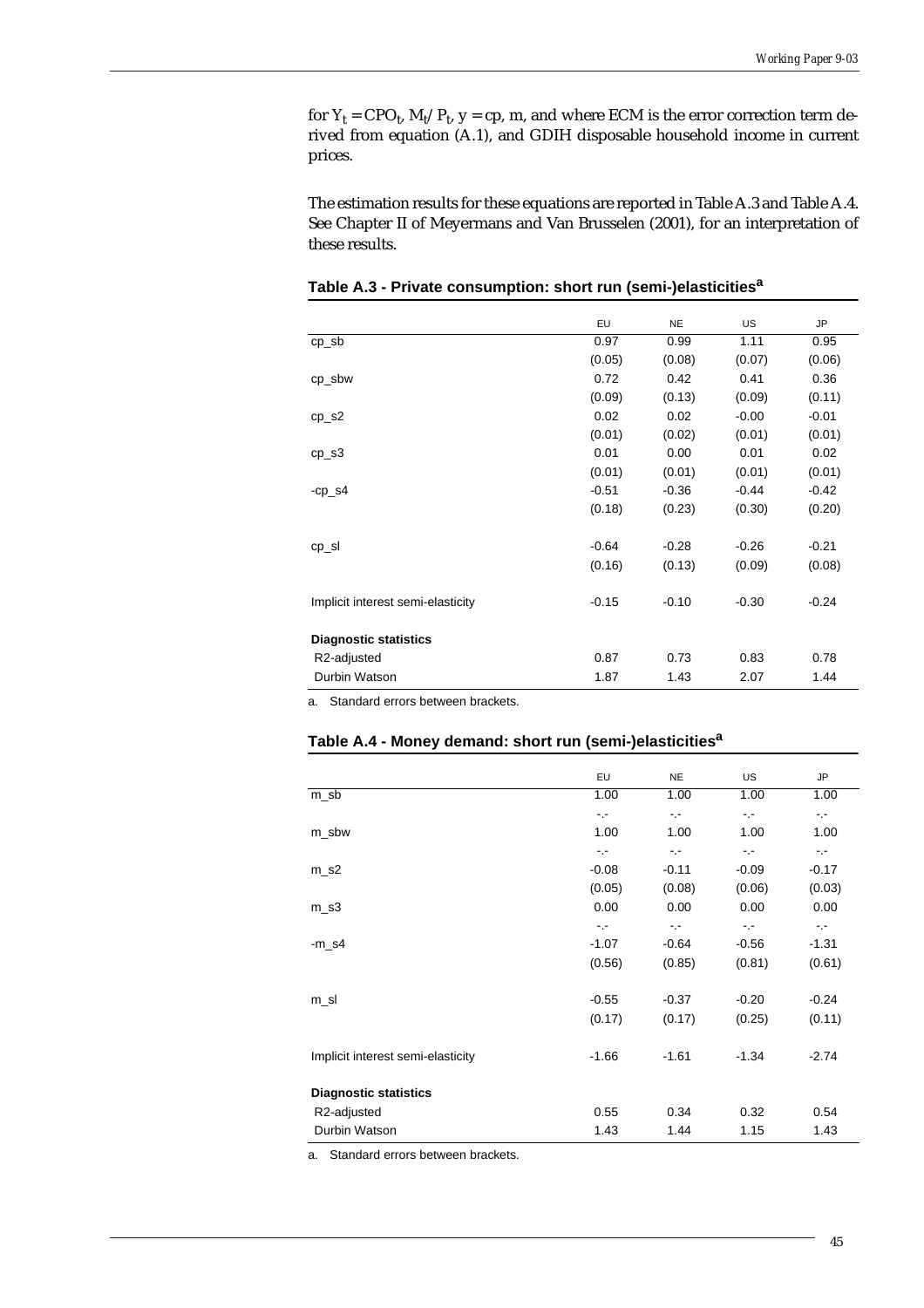# 2. Gross fixed capital formation in residential buildings

Gross fixed capital formation in residential buildings, GIRO, is estimated as:

(A.3) 
$$
\frac{\text{GIRO}_{t}}{\text{NPO}_{t}} = \text{gir\_lo gir\_sl gir\_rh}
$$
  
\n+gir\\_sl gir\\_lb gir\\_lbw{ $\left(\frac{\text{GDIH}_{t}}{\text{PCH}_{t} \text{NPO}_{t}}\right)$   
\n- $(1 - \text{gir\_rh}) \left(\frac{\text{GDIH}_{t-1}}{\text{PCH}_{t-1} \text{NPO}_{t-1}}\right)$ }  
\n+gir\\_sl gir\\_lb (1-gir\\_lbw) { $\left(\frac{\text{SCALEH}_{t}}{\text{NPO}_{t}}\right)$  -  $(1 - \text{gir\_rh}) \left(\frac{\text{SCALEH}_{t-1}}{\text{NPO}_{t-1}}\right)$ }  
\n+ gir\\_sl gir\\_l1 {ln $\left(\frac{\text{USERIR}_{t}}{\text{PCH}_{t}}\right)$  -  $(1 - \text{gir\_rh}) \ln \left(\frac{\text{USERIR}_{t-1}}{\text{PCH}_{t-1}}\right)$ }  
\n+  $(1 - \text{gir\_sl}) \frac{\text{GIRO}_{t-1}}{\text{NPO}_{t-1}}$ ,

with GIRO gross fixed capital formation in residential buildings, and USERIR the user cost of residential buildings. See equation (II.10) of Meyermans and Van Brusselen (2001), where we added a scale effect with a weight:

$$
0 \leq \text{gir\_lbw } \leq 1.
$$

The estimation results for this equation are reported in Table A.5. See also Meyermans and Van Brusselen (2001), Chapter II for an interpretation of these results.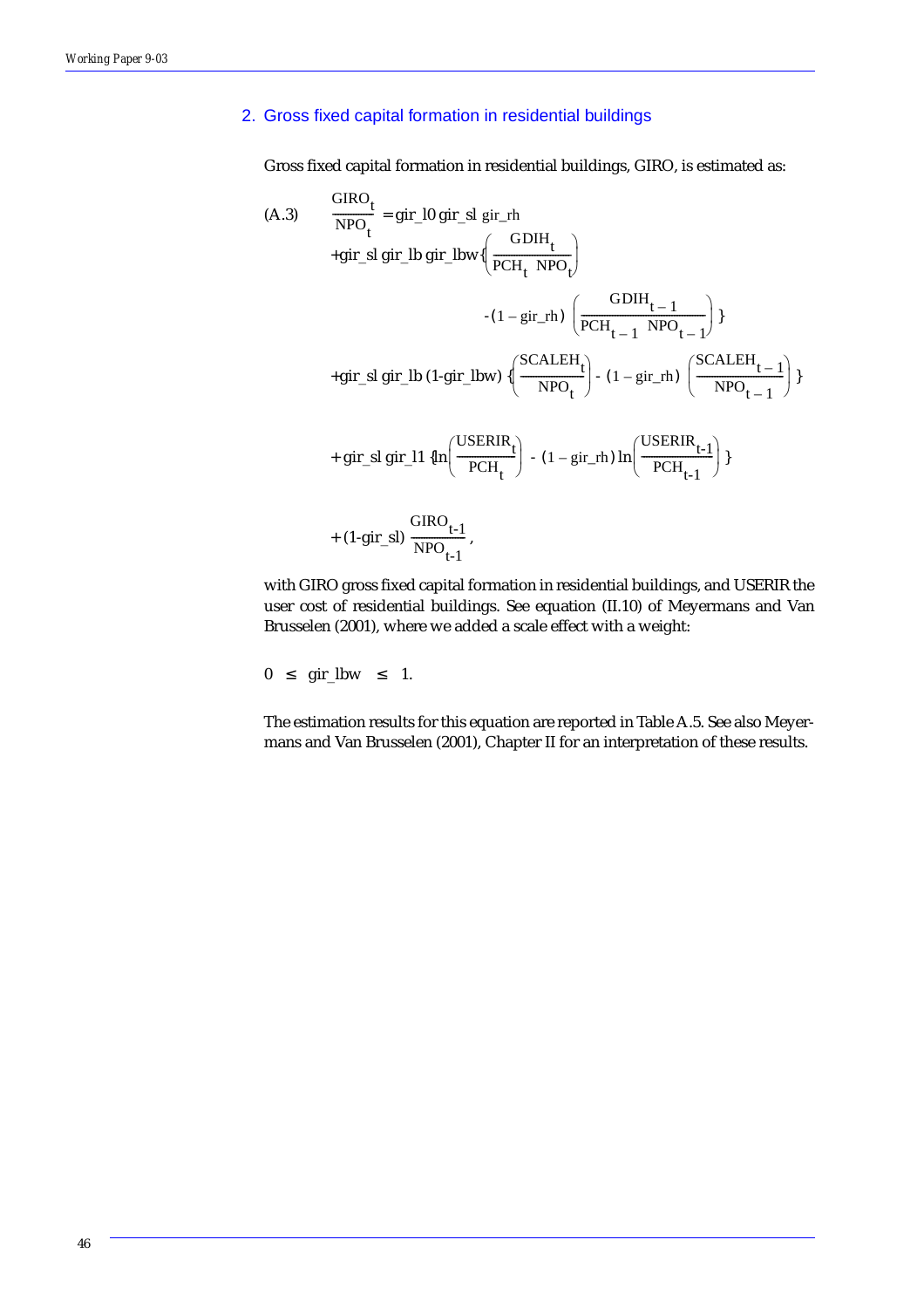|                               | EU            | <b>NE</b>       | US              | <b>JP</b>       |
|-------------------------------|---------------|-----------------|-----------------|-----------------|
| <b>Short run elasticities</b> |               |                 |                 |                 |
| Scale                         | 1.35          | 1.47            | 3.32            | 2.33            |
| User cost of res. building    | $-0.37$       | $-0.47$         | $-0.64$         | $-1.13$         |
| Long run elasticities         |               |                 |                 |                 |
| Scale                         | 0.70          | 0.17            | 0.61            | 0.20            |
| User cost of res. building    | $-0.19$       | $-0.05$         | $-0.12$         | $-0.10$         |
| <b>Coefficients</b>           |               |                 |                 |                 |
| gir_sl                        | 0.06          | 0.12            | 0.10            | 0.15            |
|                               | (0.02)        | (0.02)          | $\sim$ , $\sim$ | (0.02)          |
| gir_rh                        | 0.03          | 0.01            | 0.02            | 0.01            |
|                               | $\sim$ $\sim$ | $\sim$ , $\sim$ | -.-             | $\sim$ , $\sim$ |
| gir_lb                        | 2.04          | 0.69            | 1.92            | 1.23            |
|                               | (0.19)        | (0.26)          | (0.19)          | (0.32)          |
| gir_lbw                       | 1.00          | 0.96            | 1.00            | 0.97            |
|                               | -.-           | (0.03)          | $\sim$ . $\sim$ | (0.02)          |
| gir_l1                        | $-0.28$       | $-0.64$         | $-0.29$         | $-38.07$        |
|                               | (0.38)        | (0.91)          | (0.43)          | (30.47)         |
| <b>Diagnostic statistics</b>  |               |                 |                 |                 |
| R2-adjusted                   | 0.90          | 0.80            | 0.78            | 0.86            |
| Durbin Watson                 | 1.39          | 1.56            | 1.53            | 2.07            |
| Durbin h                      | 1.70          | 1.23            | 1.31            | $-0.19$         |

#### **Table A.5 - Gross fixed capital formation of residential buildings: semielasticities<sup>a</sup>**

a. Standard errors between brackets; dummies were added.

# **C. The factor demand equations**

We re-estimated the error correction mechanism for factor demand by imposing the restriction that the short run cross-price elasticities are equal to zero.

# 1. Labour

Consider equation (III.17) of Meyermans and Van Brusselen (2001), i.e., the errorcorrection mechanism for labour demand:

(A.4) 
$$
\Delta \ln(NP_t) = np_s b \Delta \ln(ASPO_t)
$$

$$
+ np_s 1 \Delta \ln \left( \frac{WRP_t}{(1 - NITR_t) PASP_t} \right)
$$

$$
+ np_s 2 \Delta \ln \left( \frac{USERIP_t}{(1 - NITR_t) PASP_t} \right)
$$

$$
+ (-np_s b - np_s 1 - np_s 2) \Delta \ln \left( \frac{PMT_t}{(1 - NITR_t) PASP_t} \right)
$$

$$
+ np_s 1 ECM_N P_{t-1}
$$

$$
+ (1 - np_s b) G_L S_t,
$$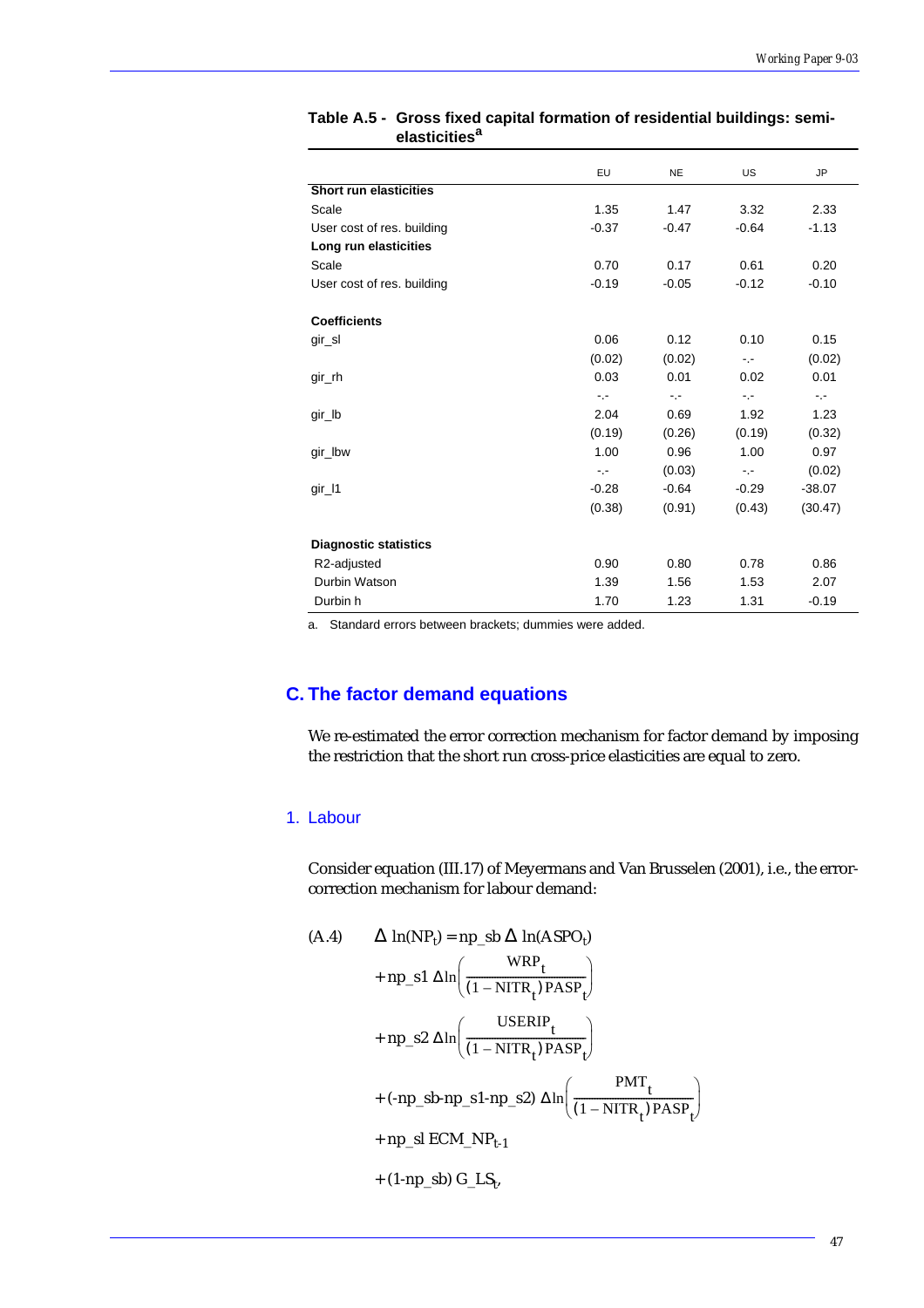with ASPO private supply for final demand, in constant prices, NITR the net indirect tax rate, PASP the price of goods and services supplied by the enterprise sector, PMT the price of imports denominated in local currency, WRP the nominal wage in the private sector, G\_LS the growth rate of labour supply, and with the error correction term, ECM\_NP, defined as:

$$
ECM\_NP_{t-1} = \ln(NP_{t-1}) - \ln\left(\frac{\text{asp\_11} \text{ ASPO}_{t-1} \text{PASP}_{t-1} (1 - NITR_{t-1})}{WRP_{t-1}}\right).
$$

Here, we restrict the short run interactions by imposing the condition that np\_s1  $=$  - np\_sb and np\_s2 = 0. Furthermore, we introduce also a lag on output and the wage rate, so that we estimate as the new error correction mechanism for labour:

(A.5) 
$$
\Delta \ln(NP_t) =
$$
  
\nnp\_s b [np\_sbw1  $\Delta \ln(ASPO_t) + (1-np_sbw1) \Delta \ln(ASPO_{t-1})]$   
\n-np\_s b [np\_sbw2  $\Delta \ln \left( \frac{WRP_t}{(1 - NITR_t) PASP_t} \right)$   
\n+ (1-np\_sbw2)  $\Delta \ln \left( \frac{WRP_{t-1}}{(1 - NITR_{t-1}) PASP_{t-1}} \right)$ ]  
\n+ np\_s l ECM\_NP\_{t-1}  
\n+ (1-np\_sb) G\_LS\_t,  
\nwith  $0 \le np_sbw1, np_sbw2 \le 1$ .

The estimation results for the above equation are shown in Table A.6. Remember that, due to the Cobb Douglas production function with constant returns to scale, the long run own elasticity is equal to unity, while the long run cross-elasticities are equal to zero.

|                              | EU      | <b>NE</b> | <b>US</b> | JP      |
|------------------------------|---------|-----------|-----------|---------|
| $np\_sb$                     | 0.45    | 0.50      | 0.66      | 0.11    |
|                              | (0.12)  | (0.11)    | (0.12)    | (0.03)  |
| np_sbw1                      | 0.90    | 0.60      | 0.82      | 1.00    |
|                              | (0.18)  | (0.15)    | (0.10)    | -.-     |
| np_sbw2                      | 0.00    | 0.47      | 0.74      | 0.59    |
|                              | -.-     | (0.16)    | (0.21)    | (0.18)  |
| np_sl                        | $-0.09$ | $-0.10$   | $-0.07$   | $-0.27$ |
|                              | -.-     | (0.17)    | (0.15)    | (0.16)  |
| <b>Diagnostic statistics</b> |         |           |           |         |
| Adj. R2                      | 0.86    | 0.63      | 0.83      | 0.91    |
| Durbin Watson                | 0.93    | 0.83      | 1.53      | 1.25    |

| Table A.6 - Labour demand: error correction mechanism <sup>a</sup> |  |  |  |  |
|--------------------------------------------------------------------|--|--|--|--|
|--------------------------------------------------------------------|--|--|--|--|

a. Standard errors between brackets; error correction term with lag of two periods; dummies were added.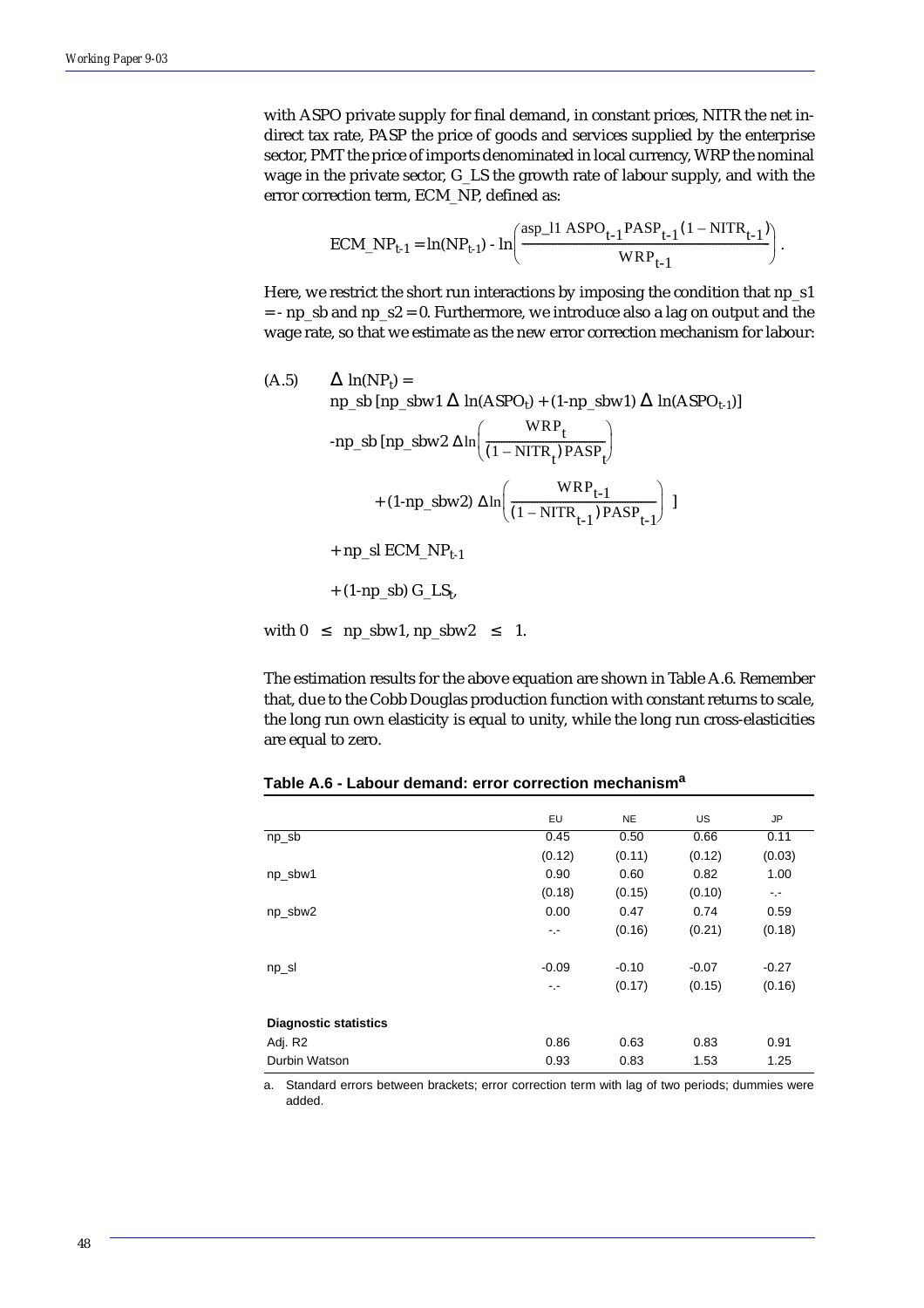#### 2. Imports

In a way similar to the one described in the previous section, we re-specified the equation for imports, i.e., equation (III.21) of Meyermans and Van Brusselen (2001), as:

(A.6)  $\Delta \ln(MTO_t) = mt_s0$ 

mt\_s (mt\_sbw1 
$$
\triangle
$$
 ln(ASPO<sub>t</sub>) + (1-mt\_sbw1)  $\triangle$  ln(ASPO<sub>t</sub>))  
\n-mt\_s b [mt\_sbw2  $\triangle$  ln $\left(\frac{PMT_t}{(1 - NITR_t)PASP_t}\right)$   
\n+ (1-mt\_sbw2)  $\triangle$  ln $\left(\frac{PMT_{t-1}}{(1 - NITR_{t-1})PASP_{t-1}}\right)$ ]  
\n+ mt\_s l ECM\_MTO<sub>t-1</sub>  
\n+ (1-mt\_sb) G\_LS<sub>t</sub>.

with  $0 \leq m \leq 1$ ,  $m \leq m$ ,  $m \leq 1$ , and ECM\_MTO is the error correction term, with MTO (intermediary) imports in constant prices, and PMT the price of imports, measured in local currency.

Here, we restricted the short run interactions of equation (III.21) of Meyermans and Van Brusselen (2001) by imposing the condition that  $mt_s1 = mt_s2 = 0$ . Furthermore, we introduce also a lag on the import price<sup>1</sup> and added a constant term, mt\_s0. Table A.7 shows the estimation results for the error correction mechanism of imports.

|                              | EU      | <b>NE</b> | US      | JP      |
|------------------------------|---------|-----------|---------|---------|
| $mt\_s0$                     | 0.03    | 0.01      | 0.02    | 0.02    |
|                              | (0.01)  | (0.01)    | (0.01)  | (0.01)  |
| mt_sb                        | 0.63    | 0.91      | 1.06    | 0.42    |
|                              | (0.12)  | (0.16)    | (0.12)  | (0.10)  |
| mt_sbw1                      | 1.00    | 1.00      | 1.00    | 1.00    |
|                              | $\sim$  | $\sim$    | $\sim$  | -.-     |
| mt sbw2                      | 0.06    | 0.36      | 0.42    | 0.03    |
|                              | (0.16)  | (0.11)    | (0.10)  | (0.21)  |
| mt_sl                        | $-0.07$ | $-0.10$   | $-0.07$ | $-0.13$ |
|                              | (0.05)  | (0.07)    | (0.03)  | (0.05)  |
| <b>Diagnostic statistics</b> |         |           |         |         |
| Adj. R2                      | 0.76    | 0.75      | 0.79    | 0.55    |
| Durbin Watson                | 1.62    | 2.09      | 2.17    | 2.03    |

#### **Table A.7 - Imports: error correction mechanism<sup>a</sup>**

a. Standard errors between brackets; error correction term with lag of two periods; dummies were added.

<sup>1.</sup> No lags on output are used, because the free estimation of the weight of contemporaneous output was larger than one.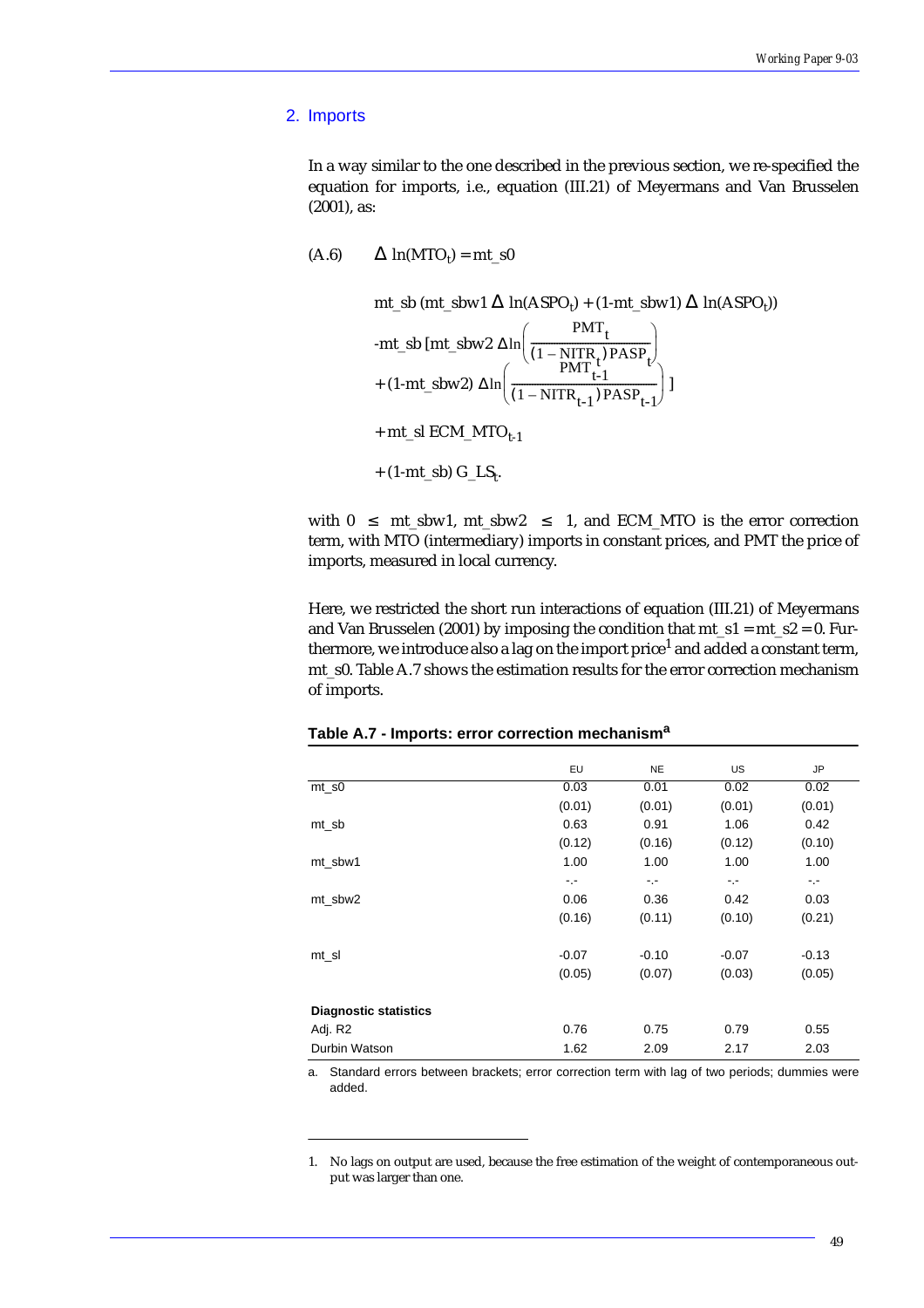# 3. Gross fixed capital formation

Here, we repeat equation (37.a) of Meyermans and Van Brusselen (2000.b):

$$
(A.7) \frac{GIPO_t}{NPO_t} = gip_l \left( \frac{CPOL_t}{NPO_t} - (1-gip_r h) \frac{CIPOL_{t-1}}{NPO_{t-1}} \right) + (1 - gip_l) \frac{GIPO_{t-1}}{NPO_{t-1}}
$$
\n
$$
+ gip_s b \left[ \Delta \ln \left( \frac{ASPO_t}{NPO_t} \right) - (1-gip_r h) \Delta \ln \left( \frac{ASPO_{t-1}}{NPO_{t-1}} \right) \right]
$$
\n
$$
+ gip_s l \left[ \Delta \ln \left( \frac{WRP_t}{(1 - NITR_t)^PASP_t} \right) \right]
$$
\n
$$
- (1-gip_r h) \Delta \ln \left( \frac{WRP_t}{(1 - NITR_{t-1})^PASP_{t-1}} \right) \right]
$$
\n
$$
+ gip_s 2 \left[ \Delta \ln \left( \frac{USERIP_t}{(1 - NITR_t)^PASP_t} \right) \right]
$$
\n
$$
- (1-gip_r h) \Delta \ln \left( \frac{USERIP_{t-1}}{(1 - NITR_{t-1})^PASP_{t-1}} \right) \right]
$$
\n
$$
+ (-gip_s b - gip_s 1 - gip_s 2) \left[ \Delta \ln \left( \frac{PMT_t}{(1 - NITR_t)^PASP_t} \right) \right]
$$
\n
$$
- (1-gip_r h) \Delta \ln \left( \frac{PMT_{t-1}}{(1 - NITR_{t-1})^PASP_{t-1}} \right) \right].
$$

with the equilibrium capital stock, CIPOL, defined as:

(A.8) 
$$
\ln(\text{CIPOL}_{t}) = \ln(\text{asp}\_12) + \ln(\text{ASPO}_{t}) - \ln\left(\frac{\text{USERIP}_{t}}{(1 - \text{NITR}_{t}) \text{PASP}_{t}}\right).
$$

Here, we impose the restriction that gip\_s1 = 0 and that gip\_s2 = -gip\_sb<sup>1</sup>, and we allow for a lag on the short run impact variables, so that we get:

$$
(A.9) \frac{GIPO_t}{NPO_t} = gip_l \left(\frac{CPOL_t}{NPO_t} - (1-gip_rh) \frac{CIPOL_{t-1}}{NPO_{t-1}}\right) + (1 - gip_l) \frac{GIPO_{t-1}}{NPO_{t-1}}
$$
\n
$$
+ gip_s b \{gip_s bwl \} \left[\Delta \ln \left(\frac{ASPO_t}{NPO_t}\right) - (1-gip_rh) \Delta \ln \left(\frac{ASPO_{t-1}}{NPO_{t-1}}\right)\right]
$$
\n
$$
+ (1-gip_s bwl) \left[\Delta \ln \left(\frac{ASPO_{t-1}}{NPO_{t-1}}\right) - (1-gip_rh) \Delta \ln \left(\frac{ASPO_{t-2}}{NPO_{t-2}}\right)\right]
$$
\n
$$
- gip_s b \{gib_s bwl \} \left[\Delta \ln \left(\frac{USERIP_t}{(1 - NITR_t)PASP_t}\right) - (1-gip_rh) \Delta \ln \left(\frac{USERIP_{t-1}}{(1 - NITR_t)PASP_{t-1}}\right)\right]
$$

<sup>1.</sup> The latter restriction guarantees long run homogeneity of technological progress, see Appendix G of Meyermans and Van Brusselen (2000.b).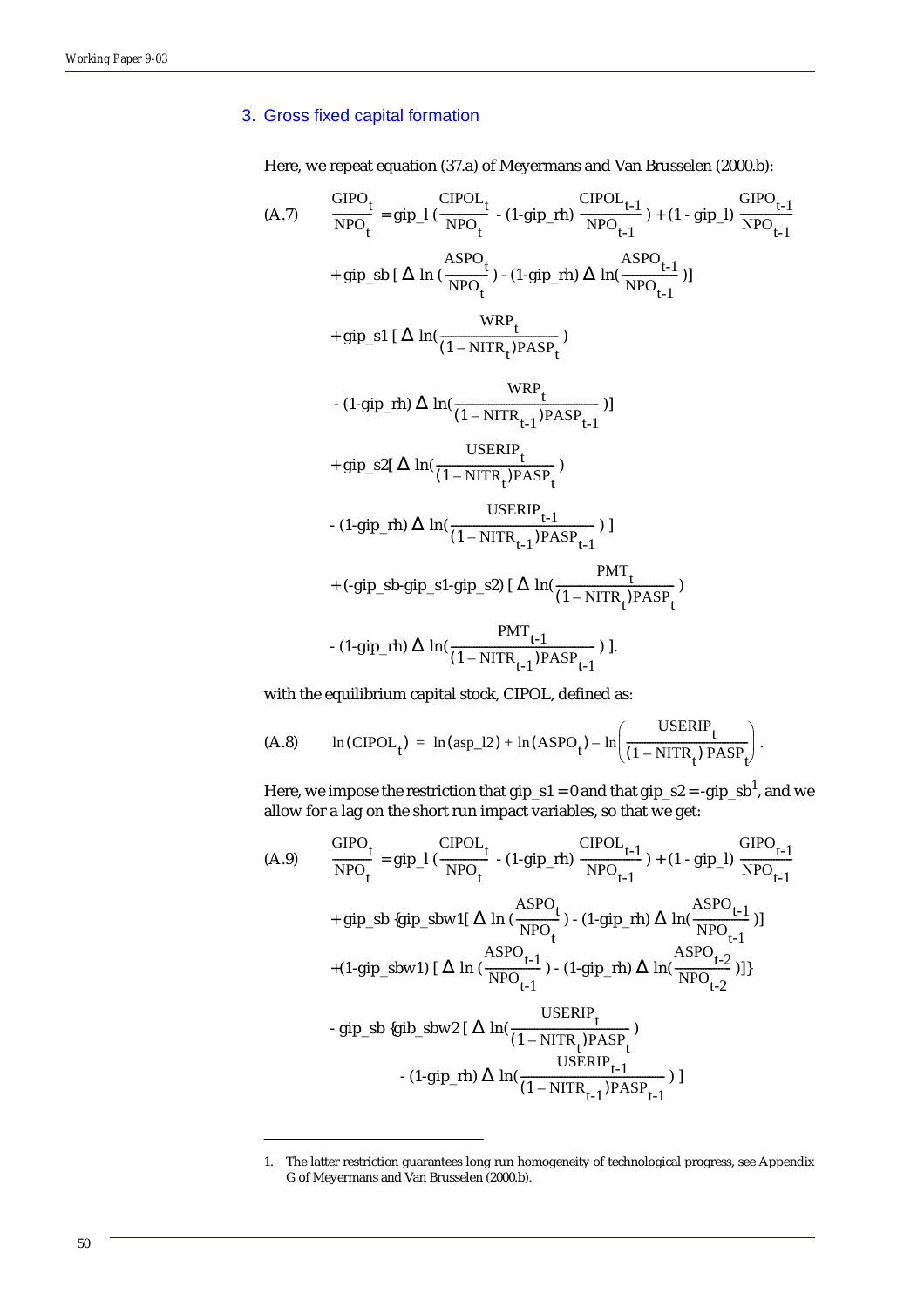+
$$
(1-gib\_sbw2)[\Delta ln(\frac{USERIP_{t-1}}{(1-NITR_{t-1})PASP_{t-1}})
$$

$$
-(1-gip\_rh)\Delta ln(\frac{USERIP_{t-2}}{(1-NITR_{t-2})PASP_{t-2}})]
$$

The estimation results for equation (A.9) are shown in Table A.8. For a derivation of the short run elasticities, see Appendix H of Meyermans and Van Brusselen (2000.b).

|  |  | Table A.8 - Gross fixed capital formation by enterprise sector <sup>a</sup> |  |  |
|--|--|-----------------------------------------------------------------------------|--|--|
|  |  |                                                                             |  |  |

|                               | EU      | <b>NE</b> | <b>US</b>       | <b>JP</b>       |
|-------------------------------|---------|-----------|-----------------|-----------------|
| <b>Impact elasticities</b>    |         |           |                 |                 |
| Output                        | 0.44    | 0.50      | 0.62            | 0.13            |
| Real user cost of capital     | $-0.33$ | $-0.50$   | $-0.62$         | $-0.13$         |
| <b>Technical coefficients</b> |         |           |                 |                 |
| gip_sl                        | 0.04    | 0.03      | 0.04            | 0.04            |
|                               | (0.01)  | (0.01)    | $\sim$ , $\sim$ | $\sim$ , $\sim$ |
| gip_rh                        | 0.07    | 0.09      | 0.09            | 0.13            |
|                               | (0.02)  | (0.03)    | (0.02)          | (0.05)          |
| gip_sb                        | $-0.54$ | $-0.48$   | 0.73            | $-151.34$       |
|                               | (0.34)  | (1.18)    | (0.26)          | (56.55)         |
| gip_sbw1                      | 0.63    | 0.00      | 0.00            | 1.00            |
|                               | (0.65)  | -.-       | $\sim$ $\sim$   | -.-             |
| gip_sbw2                      | 1.00    | 0.00      | 0.00            | 1.00            |
|                               | -.-     | -.-       | -.-             | -.-             |
| <b>Diagnostic statistics</b>  |         |           |                 |                 |
| Adj. R2                       | 0.97    | 0.98      | 0.98            | 0.92            |
| Durbin Watson                 | 1.38    | 1.82      | 1.73            | 1.10            |
| Durbin h                      | 1.73    | 0.51      | 0.75            | 2.51            |
|                               |         |           |                 |                 |

a. Standard errors between brackets; dummies were added. Elasticities evaluated for sample mean.

# **D. The wage equation**

In previous versions of the NIME model, see for example equation (III.14) of Meyermans and Van Brusselen (2001), we estimated a wage equation similar to:

(A.10)  $\Delta \ln(WRP_t) = \Delta \ln[(1-NITR_t) PASP_t]$ + (1-wrp\_l1)  $\Delta$  ln(asp\_l1 HP\_YNP<sub>t</sub>) - wrp\_l1  $\Delta$  ln(TAXWP<sub>t</sub>)  $+$  wrp\_sl1 U\_WRP<sub>t-1</sub>  $+$  wrp\_sl2 U\_UR<sub>t-1</sub>

with the error correction terms, U\_WRP and U\_UR, defined as:

(A.11a)  $U_WRP_t = ln[WRP_t/(PASP_t (1-NITR_t)] - ln(asp_l1 HP_YNP_t),$ (A.11b)  $U_UR_t = ln(UR_t) - ln(HP_UR_t)$ ,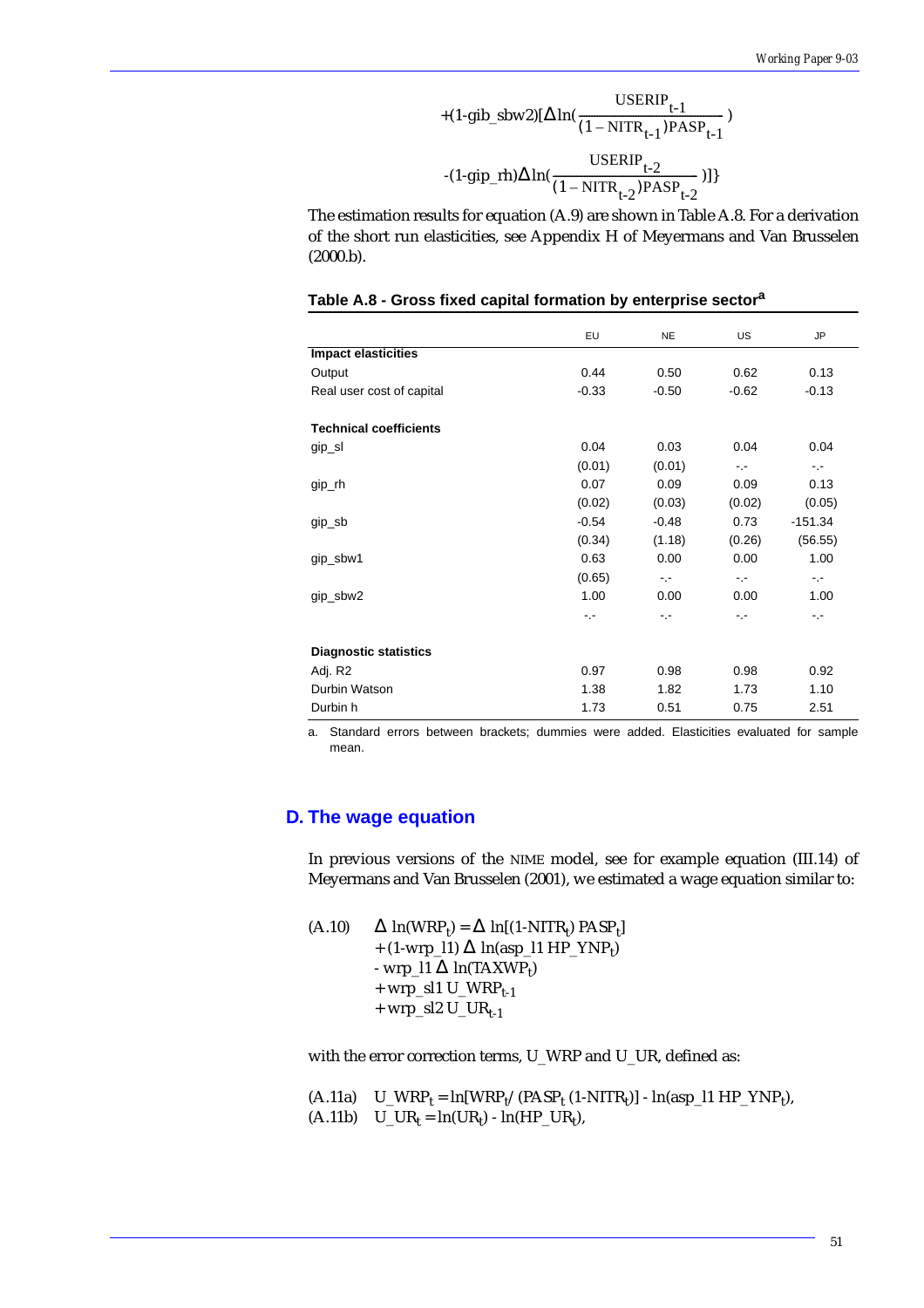and with the tax wedge defined as:

(A.11c) 
$$
TAXWP_t = (1 - NITR_t)(1 - DTHR_t)(1 - SSRHR_t) \frac{PASP_t}{PCH_t},
$$

and with  $0 \leq wrp\_l1 \leq 1$ , and wrp\_sl1,wrp\_sl2  $\leq 0$ .

Of particular importance is to note that in previous versions we measured productivity by trend productivity. In the new version we relax this assumption, and rewrite equation (A.10) as:

(A.12) 
$$
\Delta \ln(WRP_t) = \Delta \ln[(1-NITR_t) PASP_t] + (1-wrp_l1) [wrp_swynp \Delta \ln(asp_l1 HP_YNP_t) + (1-wrp_swynp) \Delta \ln(asp_l1 YNP_t)] - wrp_l1 \Delta \ln(TAXWP_t) + wrp_s11 U_WRP_{t-1} + wp_s12 U_UR_{t-1}
$$

with  $0 \leq wrp$ \_swynp  $\leq 1$ , and with HP\_YNP trend productivity and YNP contemporaneous productivity.

Equation (A.12) has now productivity growth as a weighted average of contemporaneous and trend productivity growth, with wrp\_swynp the weight. An interpretation of wrp\_swynp is that it measures the proportion of people that is informed about the steady state growth rates, and (1-wrp\_swynp) the proportion of people that uses the contemporaneous growth rate as a rule of thumb to approximate the trend growth rate.

The estimation results for equation (A.12) are shown in Table A.9.

|                                           | EU      | <b>NE</b> | <b>US</b> | <b>JP</b> |
|-------------------------------------------|---------|-----------|-----------|-----------|
| wrp_l1                                    | 0.30    | 0.43      | 0.05      | 0.58      |
|                                           | (0.12)  | (0.16)    | (0.14)    | (0.08)    |
| wrp_swynp                                 | 0.69    | 0.69      | 0.47      | 0.00      |
|                                           | (0.28)  | (0.39)    | (0.13)    | ۰.-       |
| wrp_sl1                                   | $-0.05$ | $-0.32$   | $-0.11$   | $-0.34$   |
|                                           | -.-     | (0.14)    | (0.06)    | (0.08)    |
| $wrp$ _sl2                                | $-0.05$ | $-0.01$   | $-0.01$   | $-0.01$   |
|                                           | (0.03)  | (0.03)    | -.-       | ۰.-       |
| implicit semi-elasticity for unemployment | $-0.59$ | $-0.14$   | $-0.14$   | $-0.24$   |
| <b>Diagnostic statistics</b>              |         |           |           |           |
| Adj. R2                                   | 0.90    | 0.84      | 0.82      | 0.96      |
| Durbin Watson                             | 1.33    | 1.62      | 2.16      | 1.69      |

#### **Table A.9 - The private sector wage rate<sup>a</sup>**

a. Standard errors between brackets; dummies were added.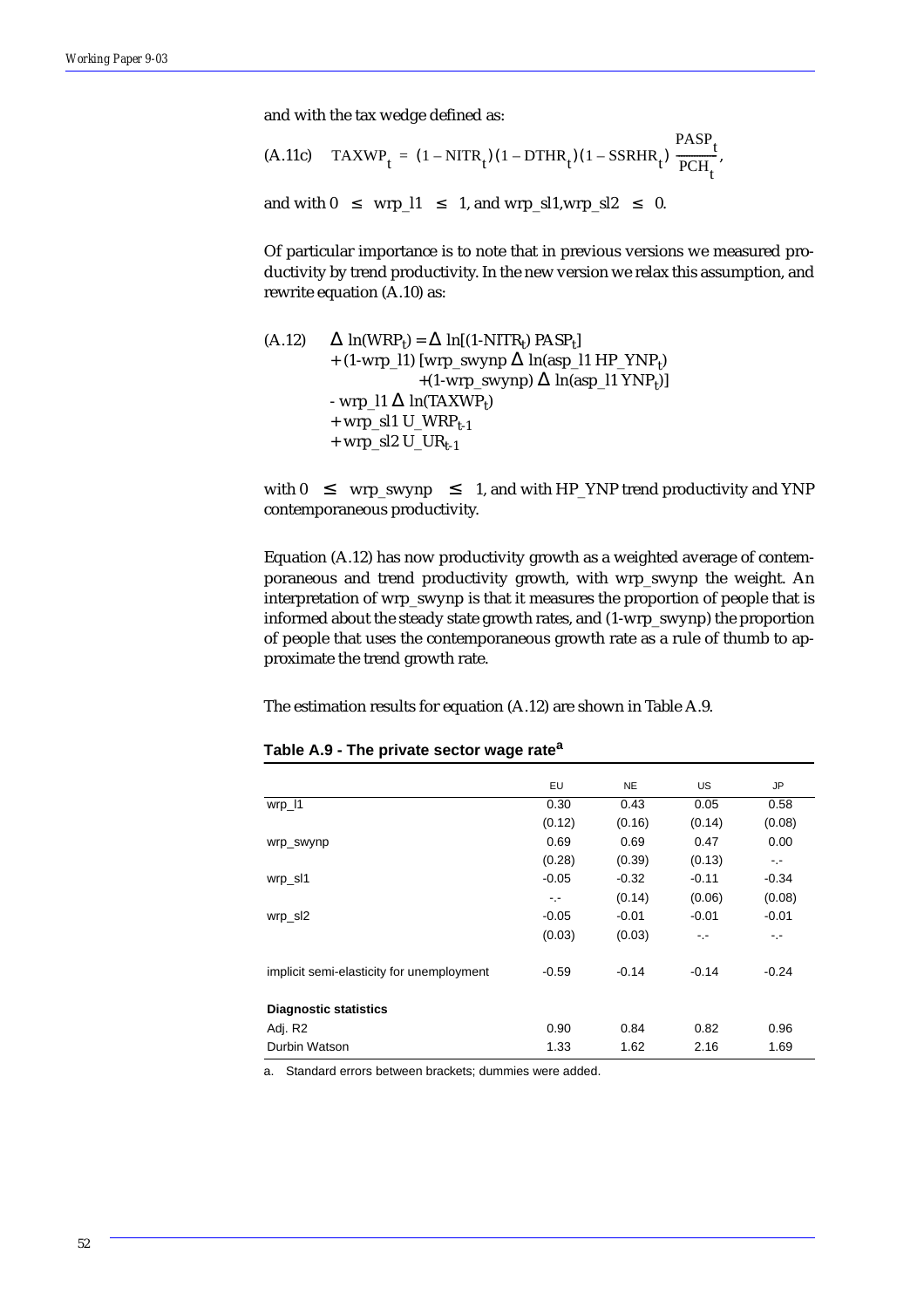# **E. The short-term interest rate**

The short-term interest rate rule has been changed in that the authorities now target the output gap instead of the deviation of the contemporaneous unemployment rate from its natural rate, i.e.:

 $(A.13)$  SI = HP\_RLI + G\_PCH + si\_s1 (INFL - G\_PCH) + si\_s2 ln(ASPO/HPASPO)

with SI the short term interest rate, HP\_RLI the steady state real interest rate, G\_PCH trend inflation (target), INFL contemporaneous (consumer price) inflation, and ASPO/HP\_ASPO the output gap.

The parameters have not been estimated, but restricted to si  $s1 = 1.5$  and si  $s2 =$ 0.5, which are the parameter values usually found in the literature $^1\!\!$ .

### **F. The stock market price and the risk premium**

Here, we model the relationship between the price of stock and the risk premium, as discussed in Section V of the main text.

#### 1. The analytical framework

We start from the hypothesis that the stock market price, STOCK, is equal to the discounted flow of nominal profits, PROF, i.e.:

$$
\text{(A.14)} \qquad \text{STOCK} = \sum_{i=0}^{\infty} \Bigl(\frac{1}{1 + \text{LIP}_i}\Bigr)^{i+1} \text{ PROF}_i,
$$

with LIP the discount rate in the equity market<sup>2</sup>.

Assuming that the nominal profits, PROF, grow each year at a rate (1+G\_PCH) (1+G\_YCP)-1, with G\_PCH inflation and G\_YCH real profits growth, and assuming a constant discount rate, we can rewrite equation (A.14) as:

∞

$$
STOCK = \frac{1}{1 + LIP} \text{ PROF } \sum_{i=0}^{\infty} \left(\frac{1}{1 + LIP}\right)^{i} ((1 + G\_PCH)(1 + G\_YCP))^{i},
$$

.

or

$$
(A.15) \quad \text{STOCK} = \frac{1}{1 + LIP} \text{ PROF} \sum_{i=0} R^i,
$$

with

$$
R = \frac{(1 + G_PCH)(1 + G_YCP)}{1 + LIP}
$$

1. See also Meyermans (2002.b), Section III.

2. Note that we assume that profits accrue at the end of the period.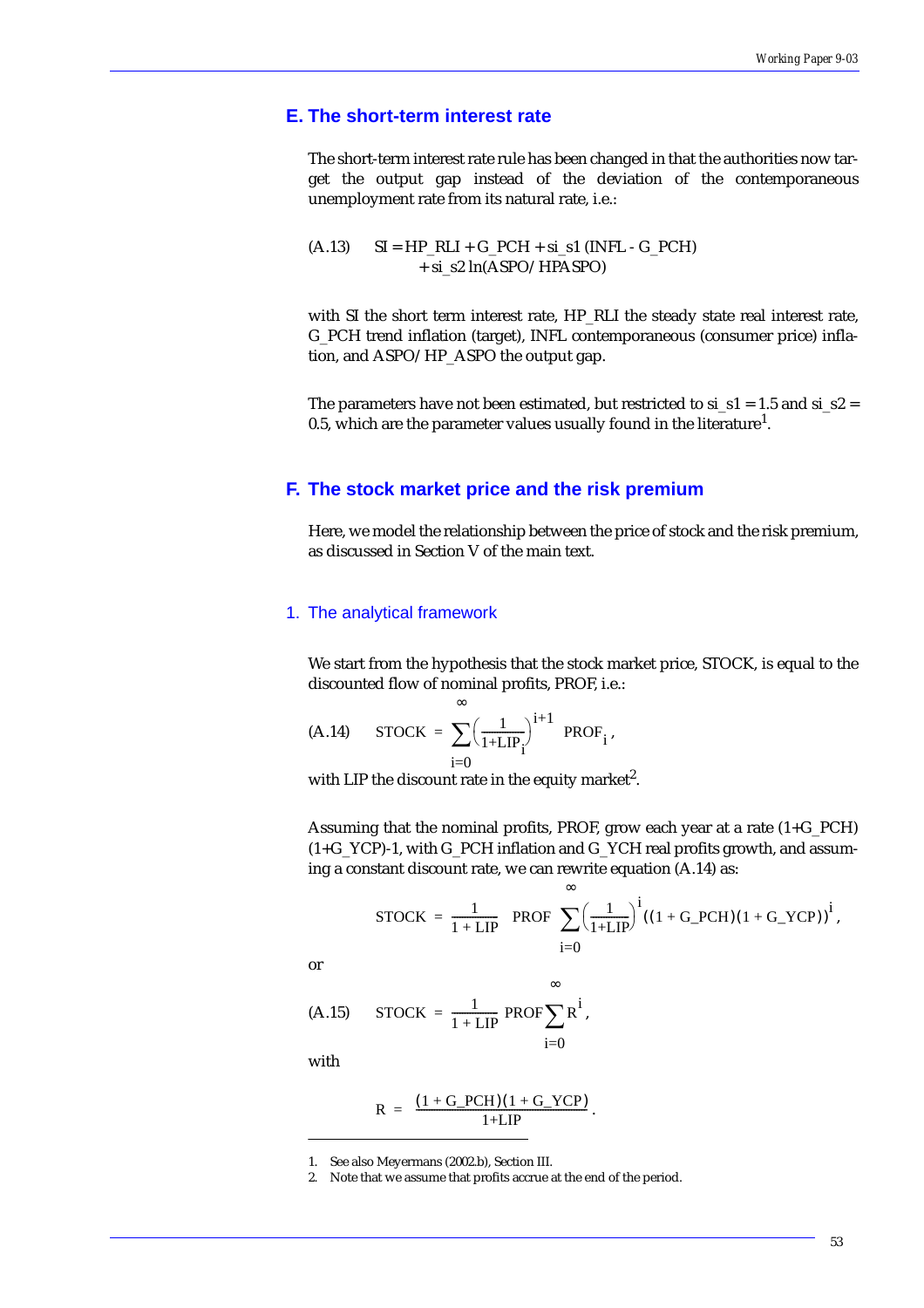It should be remembered that:<sup>1</sup>

$$
\sum_{i=0}^{\infty} R^i = \frac{1}{1-R} = \frac{1}{1 - \frac{(1 + G_PCH)(1 + G_YCP)}{1 + LIP}} = \frac{1 + LIP}{1 + LIP - (1 + G_PCH)(1 + G_YCP)}
$$

Inserting the latter result into equation (A.15), we get that:

$$
\text{(A.16)} \qquad \text{STOCK = PROF} \frac{1}{1 + \text{LIP} - (1 + \text{G\_PCH})(1 + \text{G\_YCP})}.
$$

#### 2. The changes in the risk premium

Using equation (A.16), the stock market price is determined in the baseline as:

$$
(A.17) \qquad \text{YSTOCK} = \text{YPROF} \frac{1}{1 + \text{YLIP} - (1 + \text{YG\_PCH})(1 + \text{YG\_YCP})},
$$

where we add the label Y in front of a variable to indicate that it is the baseline variable.

Subtracting equation (A.17) from equation (A.16), we get:

$$
\ln\left(\text{PROF}\frac{1}{1+\text{LIP}-(1+G\_PCH)(1+G\_YCP)}\right).
$$

$$
\ln\left(\text{YPROF}\frac{1}{1+\text{YLIP}-(1+\text{YG\_PCH})(1+\text{YG\_YCP})}\right) =
$$

$$
\ln(\text{STOCK}) - \ln(\text{YSTOCK}) = x,
$$

where x is the fall in equity value.

Assuming that profits, the long-term interest rate and trend growth rates do not change<sup>2</sup>, the previous equation can be rewritten as:

$$
\ln\left(\frac{1}{1 + LIP - (1 + YG_PCH)(1 + YG_YCP)}\right) - \ln\left(\frac{1}{1 + YLIP - (1 + YG_PCH)(1 + YG_YCP)}\right) = x,
$$

or,

 $(h.18)$   $\ln(1 + YLI + RISKPREM - (1 + YG_PCH)(1 + YG_YCP))$ 

 $-\ln(1 + YLI + YRISKPREM - (1 + YG_PCH)(1 + YG_YCP)) = x,$ 

<sup>1.</sup> Provided that 0<R<1.

<sup>2.</sup> I.e., PROF = YPROF, G\_PCH=YG\_PCH and G\_YCP = YG\_YCP.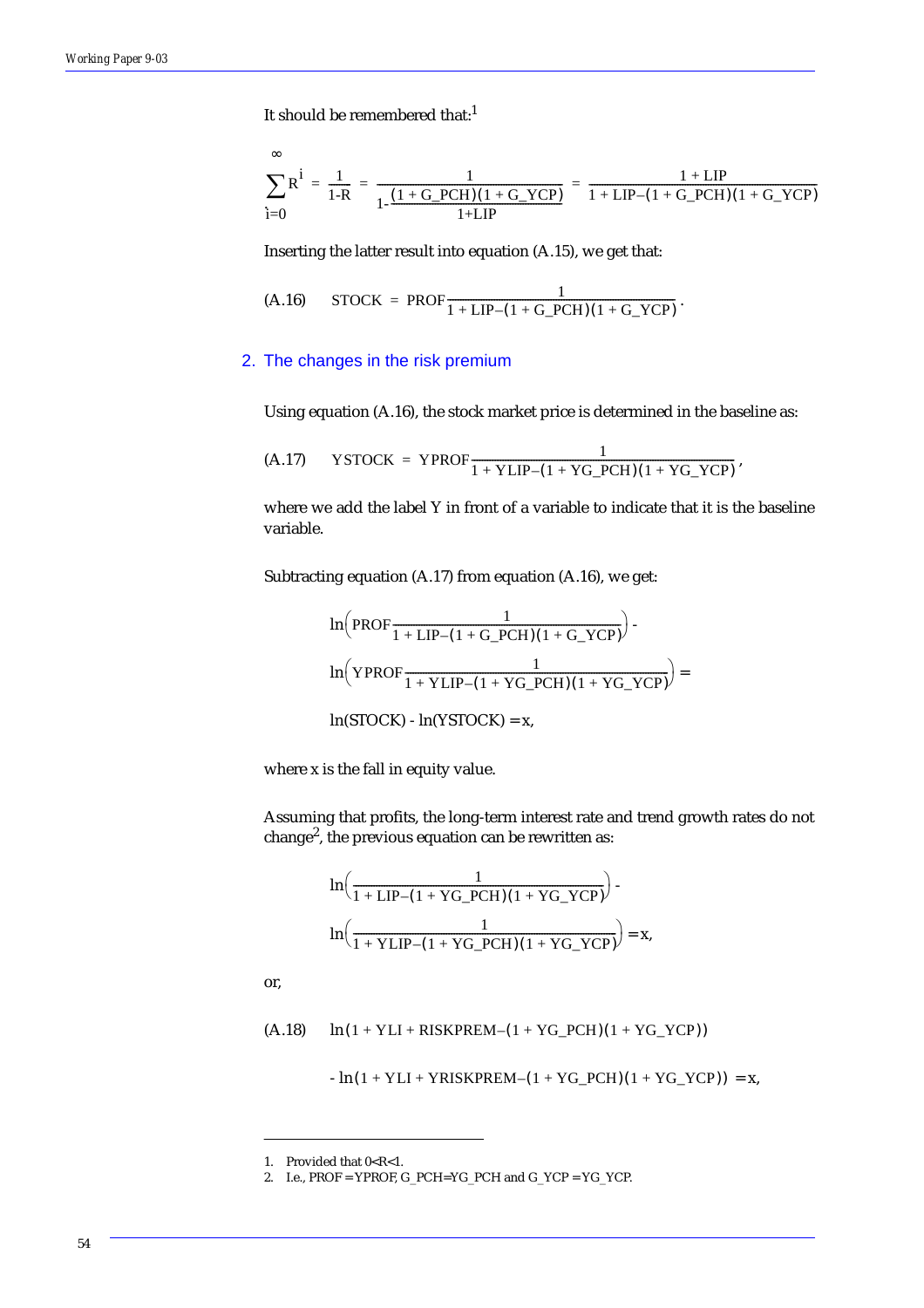where use has been made of  $YLIP = YLI + YRISKPREM$ , with RISKPREM the risk premium. Equation (A.18) shows by how much the stock market price change when one changes the risk premium, provided that the outlook for profits, inflation and growth does not change.

#### 3. Interest rate changes and the induced changes in bond value

Applying the same methodology as in the previous sections, we get that the price of a consol<sup>1</sup> is equal to<sup>2</sup>  $\frac{1}{L}$ , with LI the interest rate in the bond market. As a consequence, capital gains in the bond market, due to changes in the interest rate, are then equal to:  $\frac{1}{\text{LI}}$ 

#### $(A.19)$  ln  $(PCAOB/YPCAOB) = [ln(1/LI) - ln(1/YLI)]$  pcaob\_l1  $=$  [ln(YLI) - ln(LI)] pcaob\_l1,

with pcaob\_l1 the share of long-term bonds in the portfolio $^3$ .

#### 4. Some further analytical results for the steady state

Here, we investigate analytically how the changes in the risk premium affect the the price of capital and the user cost of capital in the long run. The results show that an increase in the risk premium causes the price of capital to *fall* in the long run. Indeed, as the discount rate increases, ceteris paribus, the present value of future returns on capital declines, thereby triggering a drop in the price of capital. The results show also that the user cost will *not change* in the long run as the drop in the price of capital matches exactly the increase in the financing cost caused by the increase in the discount rate. These are, however, long run results. In the short run, important changes in the user cost may arise as the speed of adjustment of the different prices and interest rates differ. In the NIME model, prices adjust at different speeds because of menu costs and information costs, see Meyermans and Van Brusselen (2000.b).

#### **a. The price of capital in the steady state**

We repeat here the equation that determines the price of capital, i.e. equation (III.8) of Meyermans and Van Brusselen (2001), and we assume that the future flows are discounted by  $LIP<sup>4</sup>$ :

$$
\frac{PCIP}{(1 - NITR)PASP}
$$
\n
$$
= \frac{\text{asp\_l2 } YCP}{(1 + LIP) - (1 - \text{gip\_rh})(1 + G\_PCH)(1 + G\_YCP)}.
$$
\n
$$
(1 + LIP)
$$

<sup>1.</sup> A consol is a bond that yields every year ad infinitum a nominal yield equal to LI.

<sup>2.</sup> This can be verified by assuming in equation  $(A.16)$  that PROF = 1 and  $G_PCH = G_YCH = 0$ .

<sup>3.</sup> See equation (A.36) below.

<sup>4.</sup> For notational convenience, the time subscripts have been suppressed.  $LIP = LI + risk$  premium.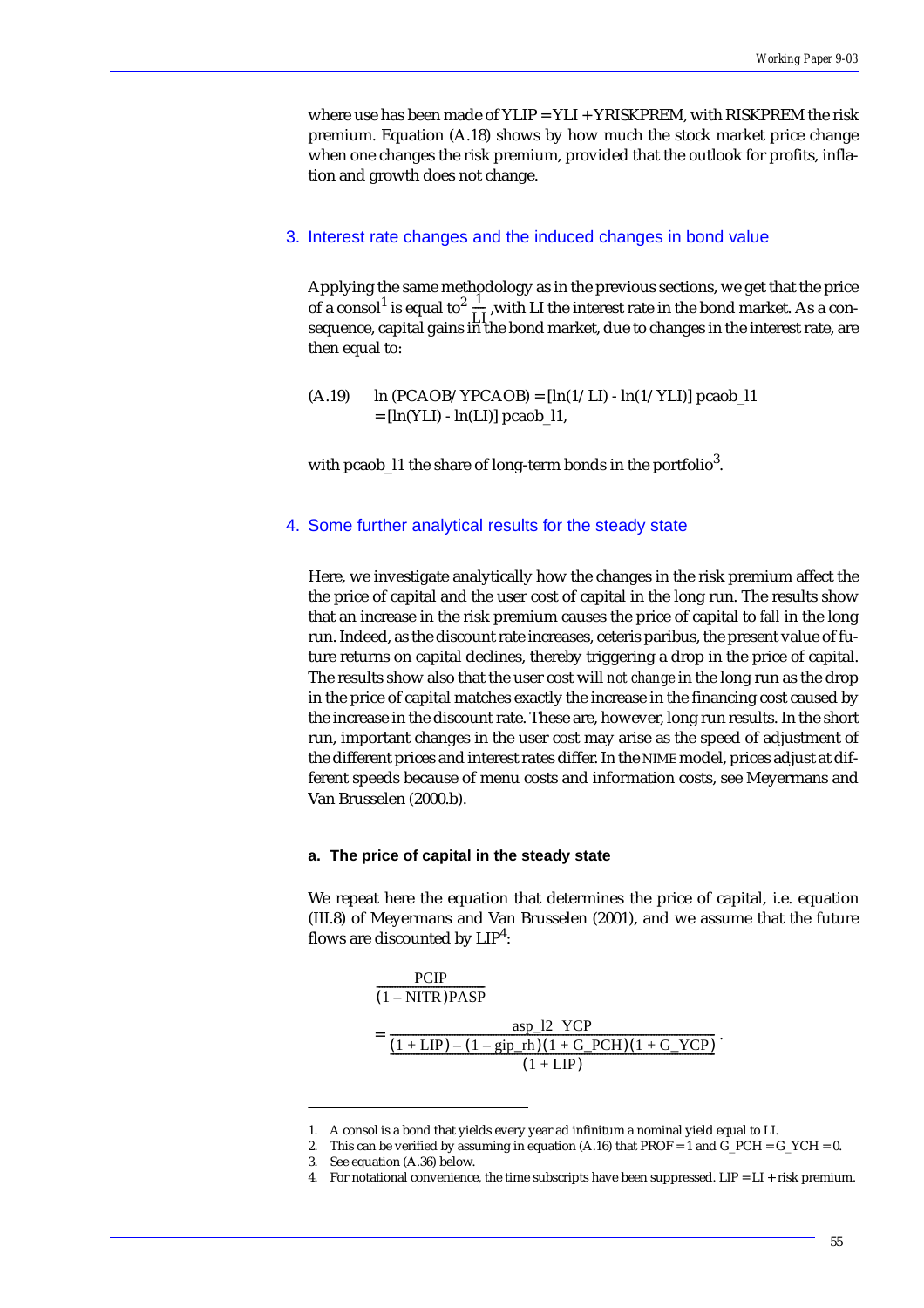or, in logarithm:

(A.20) 
$$
\ln \left( \frac{PCIP}{(1 - NITR)PASP} \right) = \ln(\text{asp}\_2 \text{ YCP})
$$
  
-  $\ln((1+LIP) - (1-\text{gip}\_rh) (1+G_PCH) (1+G_YCP))$   
+ $\ln(1+LIP)$ .

Differentiating the previous equation we get:

(A.21) 
$$
d \ln \left( \frac{PCIP}{(1 - NITR)PASP} \right) = d \ln (asp_1 2 YCP)
$$
  
-  $d \ln ((1+LIP) - (1-gip_r h) (1+G_PCH) (1+G_YCP))$   
+  $d \ln (1+LIP)$ ,

so that for a change in the discount rate LIP, we get:

$$
dln(PCIP) = -\frac{1}{(1 + LIP) - (1 - gip_rh) (1 + G_PCH)(1 + G_YCP)} dLIP
$$

$$
+ \frac{1}{1 + LIP} dLIP,
$$

or:

(A.22) 
$$
\dim(PCIP) = \frac{(1-\text{gip\_rh}) (1+G_PCH) (1+G_YCP)}{((1+LIP) - (1-\text{gip\_rh}) (1+G_PCH)(1+G_YCP))} d \ln(1+LIP).
$$

The previous result shows that an *increase* in the discount rate, *reduces* the price of capital<sup>1</sup>. Indeed, as the discount rate increases, ceteris paribus, the present value of future returns on capital declines, triggering a drop in the price of capital.

#### **b. The user cost of capital in the steady state**

We repeat here the equation that determines the user cost of capital, i.e. equation (III.3) of Meyermans and Van Brusselen (2001), and we assume that the discount rate in the capital market is  $LIP^2$ :

$$
USERIP = \frac{LIP + gip\_rh - \left(\frac{PCIP}{PCIP} + 1\right)(1 - gip\_rh)}{1 + LIP} PCIP
$$

whichcan be rewritten as:

$$
\text{(A.23)} \qquad \text{USERIP} = \frac{1 + \text{LIP} - \frac{\text{PCIP}}{\text{PCIP}} (1 - \text{gip\_rh})}{1 + \text{LIP}} \text{PCIP}.
$$

<sup>1.</sup> Note that  $0 < (1-\text{gip\_rh}) (1+G\_PCH) (1+G\_YCP) < 1+LIP$  has to be met in order to have long run convergence. See Meyermans and Van Brusselen (2000.b), Section II.E on this.

<sup>2.</sup> For notational convenience, the time subscripts are suppressed.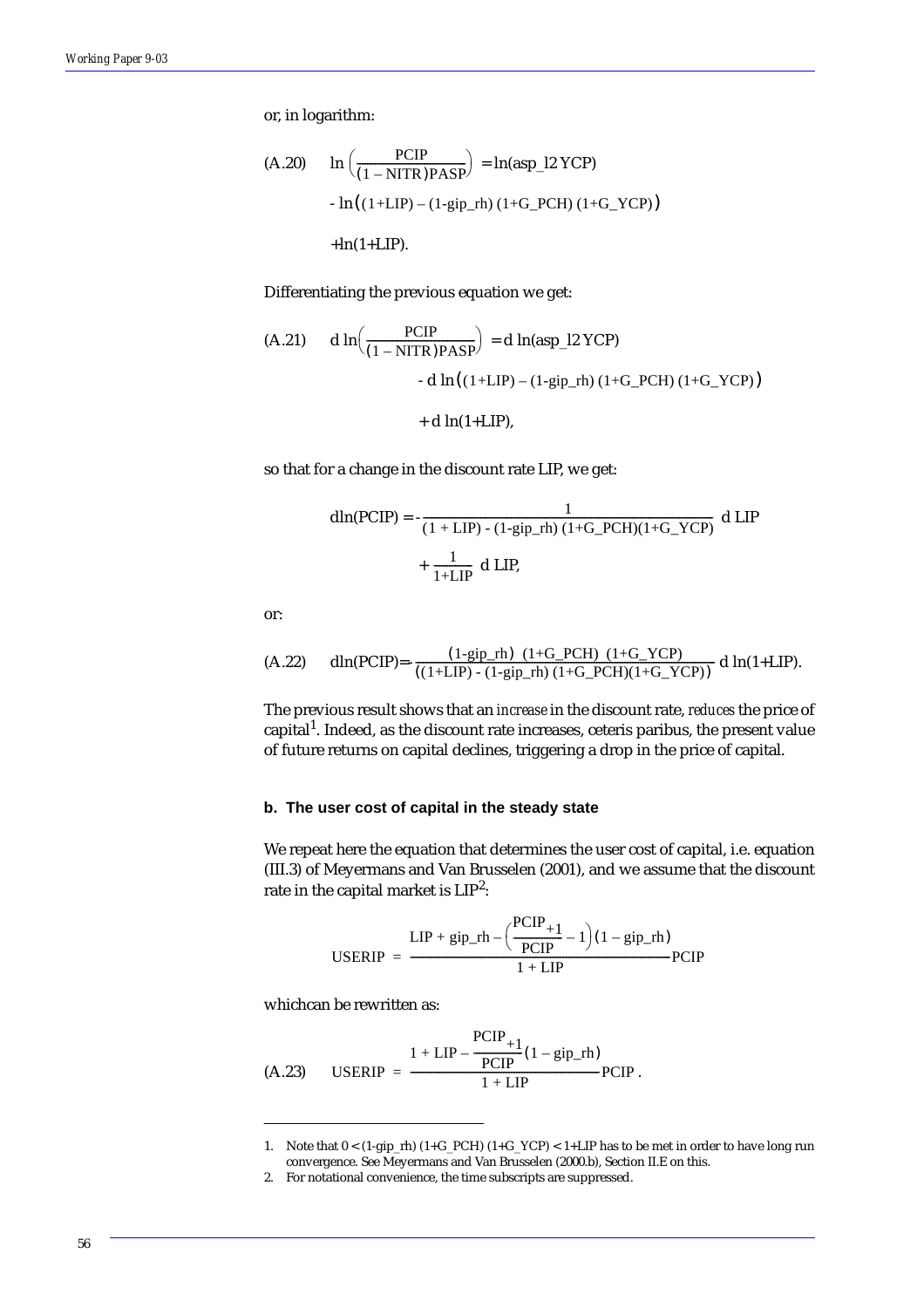Taking the logarithm of the latter we get:

$$
\ln(\text{USERIP}) = \ln\left(1 + \text{LIP} - \frac{\text{PCIP}}{\text{PCIP}}(1 - \text{gip\_rh})\right)
$$

$$
- \ln(1 + \text{LIP}) + \ln(\text{PCIP})
$$

which yields, after differentiating w.r.t LIP:

d ln(USERIP) = 
$$
\frac{1}{1 + LIP - \frac{PCIP_{+1}}{PCIP}(1 - \text{gip\_rh})}
$$
d LIP\n
$$
- \frac{1}{1 + LIP} d LIP + \frac{\partial}{\partial LIP},
$$

or

$$
\text{(A.24)} \quad \text{d} \ln(\text{USERIP}) = \frac{\frac{\text{PCIP}}{\text{PCIP}}(1 - \text{gip\_rh})}{\left(1 + \text{LIP} - \frac{\text{PCIP}}{\text{PCIP}}(1 - \text{gip\_rh})\right)(1 + \text{LIP})} \text{d} \text{LIP}
$$
\n
$$
+ \frac{\partial}{\partial \text{LIP}}
$$

Note that in the steady state<sup>1</sup>:

(A.25) 
$$
\frac{PCIP_{+1}}{PCIP} = (1+G_PCH) (1+G_YCP).
$$

Using result (A.22) and (A.25) in equation (A.24), we get:

(A.26) d InUSERIP = 
$$
\frac{(1-\text{gip_rh}) (1+G_PCH) (1+G_YCP)}{((1+LIP) - (1-\text{gip_rh}) (1+G_PCH)(1+G_YCP)) (1+LIP)}
$$
 d LIP
$$
-\frac{(1-\text{gip_rh}) (1+G_PCH) (1+G_YCP)}{((1+LIP) - (1-\text{gip_rh}) (1+G_PCH)(1+G_YCP)) (1+LIP)}
$$
 d LIP

 $= 0$  d LIP.

In other words, equation (A.26) shows that in the long run the user cost of capital will not change as the discount rate increases. This is because the increase in the financing cost is exactly matched by the fall in the price of capital induced by the increase in the discount rate. This implies also that the desired stock of capital does not change in the long run.

<sup>1.</sup> See Meyermans and Van Brusselen (2000.b), Section II.E.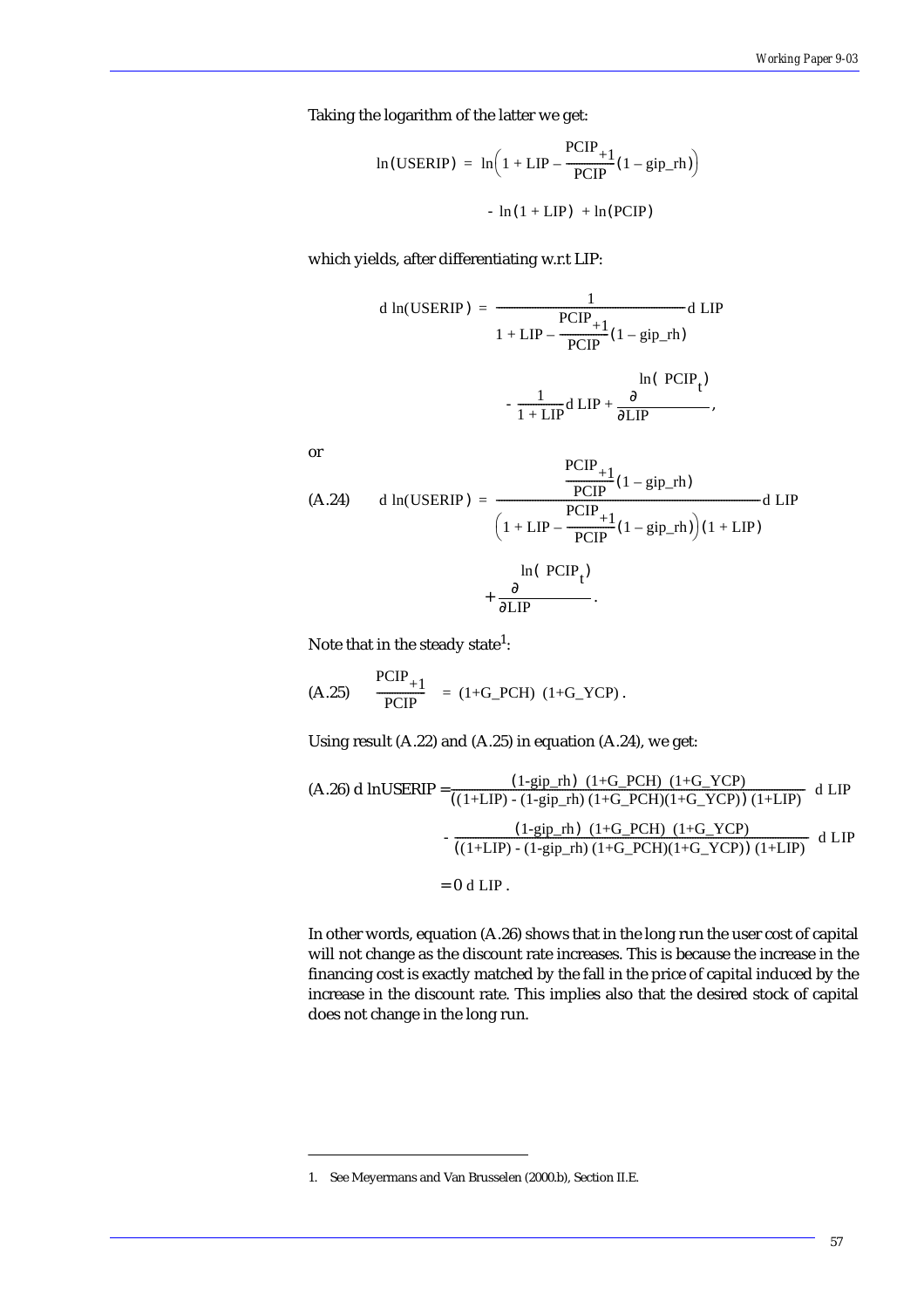# **G.Interpolation of missing data**

Not all the data we need are readily available. In this section, we describe how we interpolated some of the missing data, e.g., the price and the stock of residential buildings in constant prices.

#### 1. The accounting framework

Let CXU be the stock of asset X in current prices, and CXO be the stock of asset X in constant prices, PCX the price of the stock, and XU the net flow in current prices. Assume that we have observations for the stock in current prices, CXU, and net fixed investment in current and constant prices, XU and XO respectively. In order to construct a series for the price, PCX, and the stock in constant prices, CXO, we proceed as follows.

We start from the accounting identity that:

$$
(A.27) \qquad CXU_t = CXO_{t-1} PCX_t + XU_t,
$$

and,

 $(A.28)$   $CXU_t = CXO_t PCX_t.$ 

Inserting (A.28) in equation (A.27) yields:

 $(A.29)$   $CXU_t = [CXU_{t-1}/PCX_{t-1}] PCX_t + XU_t$ 

so that:

$$
(CXU_t - XU_t) PCX_{t-1} = CXU_{t-1} PCX_t,
$$

or:

(A.30)  $PCX_t = (CXU_t - XU_t) PCX_{t-1} / CXU_{t-1}$ .

Equation (A.30) describes how price PCX can be generated with the available series for CXU and XU, provided we have a starting value for PCX. A natural starting point would be to normalise the price PCX to 1 in 1995, the model's base year, and calculate PCX using equation (A.30) for time t beyond 1995.

For time t smaller than 1995, rewrite equation (A.30) as:

(A.31)  $PCX_{t-1} = CXU_{t-1} PCX_t / (CXU_t - XU_t)$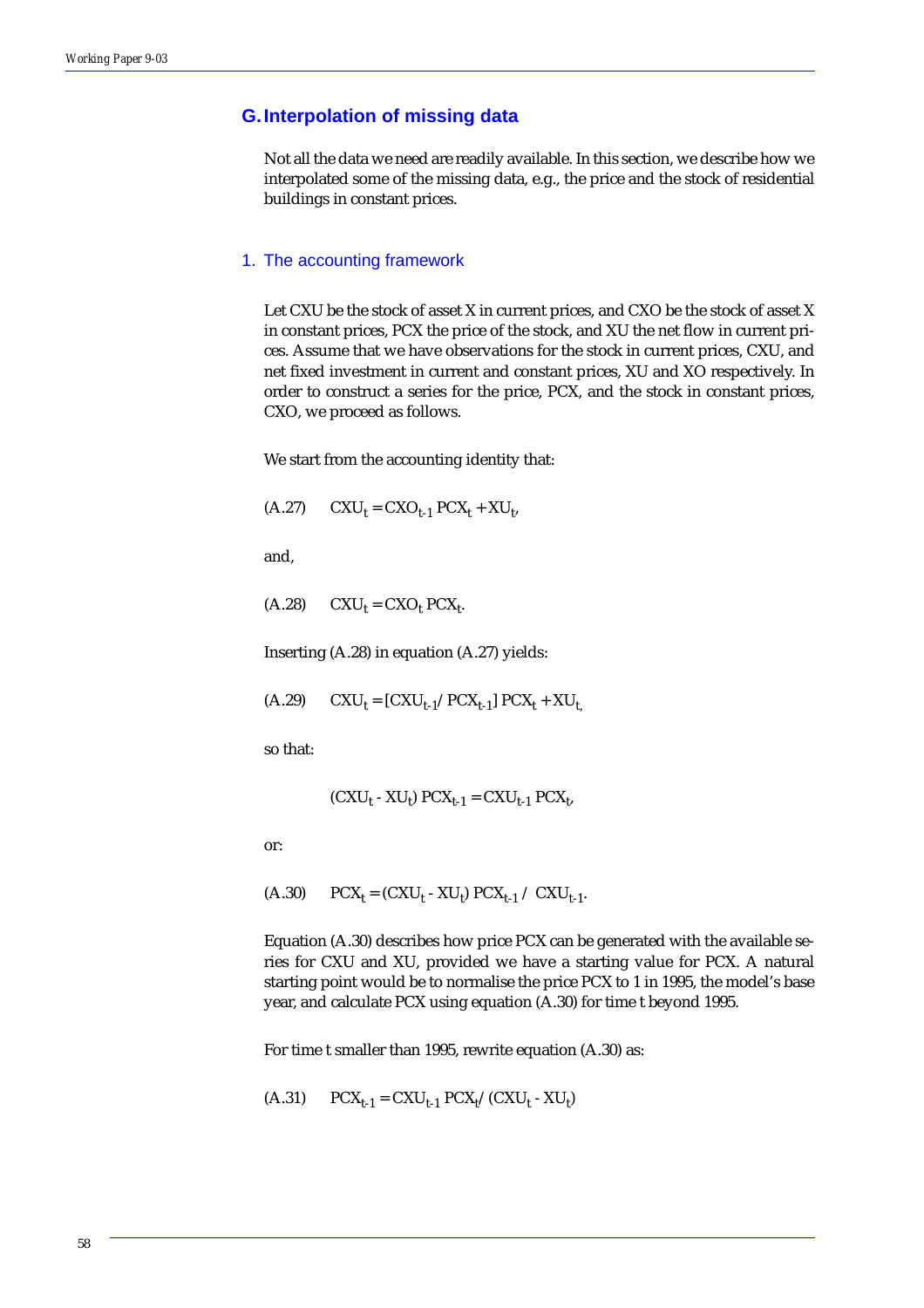or on shifting the time subscript one period:

$$
(A.32) \qquad PCX_t = CXU_t \, PCX_{t+1} / (CXU_{t+1} - XU_{t+1})
$$

Given the series generated by equation (A.30), we can now complete the series for the period before 1995 by means of equation (A.32).

The previous equations can be used to generate data for prices of residential buildings, PCIR, and financial assets, PCAO. Of course, these equations cannot be used as behavioural equations explaining PCAO or PCIR. Hence, once these prices are calculated, one has to specify a behavioural equation for these prices and estimate them. Let us start with the case of the price of residential buildings, PCIR.

#### 2. The price of residential buildings

Similar to the modelling strategy outlined in Appendix F of Meyermans and Van Brusselen (2000.b), we assume that there are menu costs and information costs when prices for residential buildings are set. In other words, we estimate the short-run adjustment scheme $^{\rm l}$ :

(A.33)  $\ln(PX_t) - \ln(PX_{t-1}) = (px_s-1) [\ln(PX_{t-1}) - \ln(PX_{t-1})]$ + (1-px\_sl)  $\lceil \ln(PXR_t) - \ln(PXR_{t-1}) \rceil$  $- (1-px_s) \, px_s w \, [\ln(PXR_t) - ln(PX_{t-1})]$ + (1-px\_sl) px\_sw [  $ln(UX_t) - ln(UX_{t-1})$  ],

with X = CIR and x=cir and  $0 \le px_s, px_sw \le 1$ , and where px sl is the fraction of the composite good for which the price is kept to its old price, and px\_sw the fraction of the price that is revised according to a rule of thumb.

The rational reset price, PCIRR, is defined as:

 $(A.34)$  ln(PCIRR) = pcir\_l0 + pcir\_l1 ln(PASP) + pcir\_l2 ln(STOCK),

with STOCK the stock market index and pcir\_l1 = 1.

Remember that cost push inflation is defined as  $2$ :

 $\Delta \ln(UX_t) = -\Delta \ln(1-NITR_t) + (asp_l1+asp_l2) \Delta \ln(PX_{t-1} (1-NITR_{t-1}))$ + asp\_l3  $\Delta$  ln(PMP<sub>t</sub>/HP\_YMP<sub>t-1</sub>),

Equation (A.33) describes how the price converges to its equilibrium, while equation (A.34) describes the equilibrium.

<sup>1.</sup> See equation (F.10) of Appendix F of Meyermans and Van Brusselen (2000.b).

<sup>2.</sup> See equation (F.7.a) of Appendix F of Meyermans and Van Brusselen (2000.b).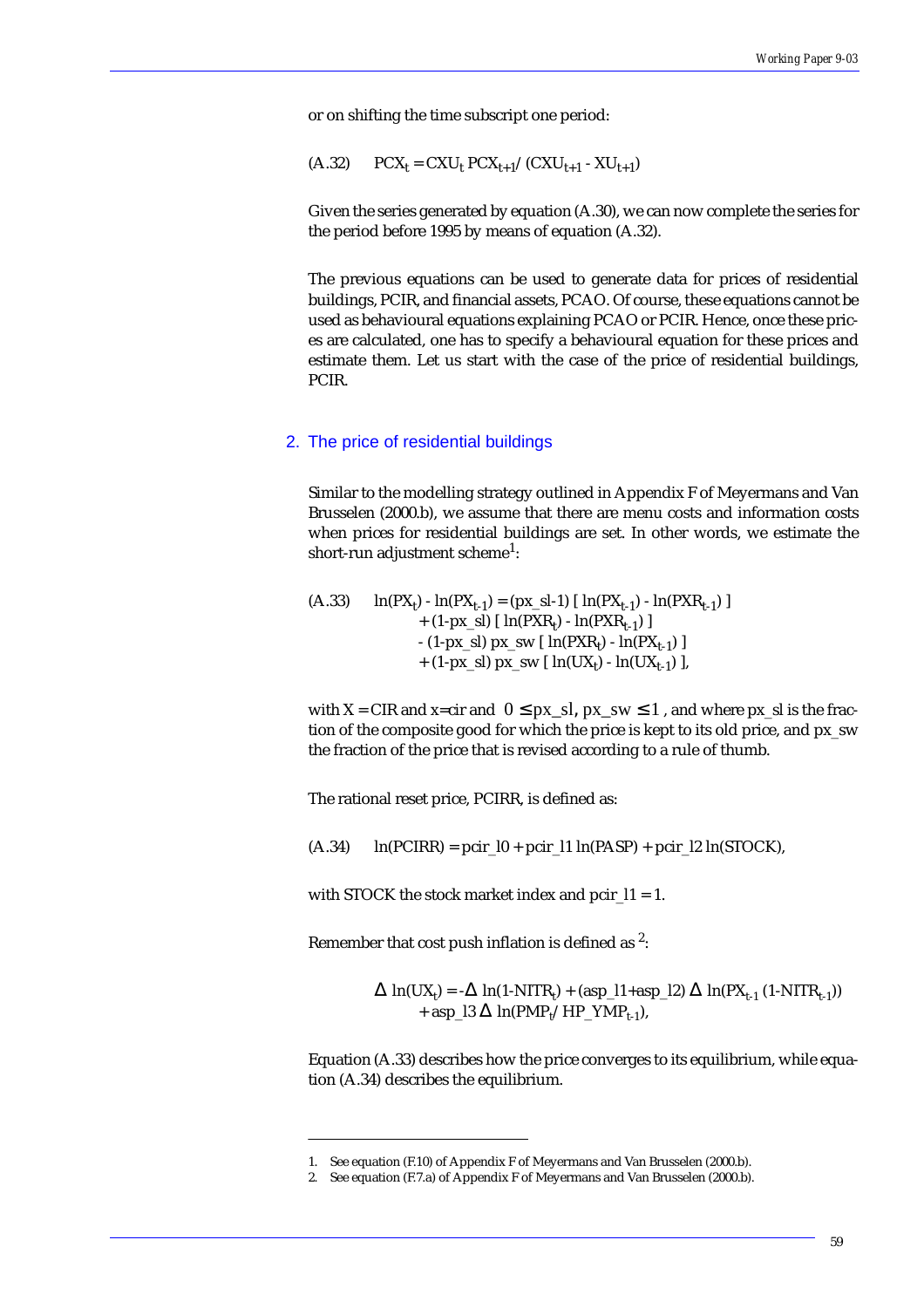The estimation results for PCIR are shown in Table A.10.

|                              | EU      | <b>NE</b> | <b>US</b> | <b>JP</b> |
|------------------------------|---------|-----------|-----------|-----------|
| pcir_sl                      | 0.00    | 0.00      | 0.00      | 0.14      |
|                              | -.-     | -.-       | ۰.-       | (0.08)    |
| pcir_sw                      | 0.93    | 0.77      | 0.81      | 0.78      |
|                              | (0.03)  | (0.07)    | (0.06)    | (0.06)    |
| error correction term        | $-1.00$ | $-1.00$   | $-1.00$   | $-0.86$   |
| partial adjustment term      | 0.93    | 0.77      | 0.81      | 0.67      |
| <b>Diagnostic statistics</b> |         |           |           |           |
| Adj. R2                      | 0.68    | 0.43      | 0.50      | 0.73      |
| Durbin Watson                | 2.16    | 2.44      | 2.42      | 2.04      |
| Durbin h                     | $-0.49$ | $-1.66$   | $-1.30$   | $-0.14$   |

|  |  | Table A.10 - Prices of residential buildings: short run elasticities <sup>a</sup> |  |  |  |
|--|--|-----------------------------------------------------------------------------------|--|--|--|
|  |  |                                                                                   |  |  |  |

a. Standard errors between brackets; dummies were added.

### 3. The price of financial assets

Here, we describe how the price of the financial assets of the household sector is determined in the NIME model.

The portfolio of the household sector, CAO, consists of equity and bonds. Accordingly, the price of the total portfolio, PCAO, may be determined as:

 $(h.35)$  ln(PCAO) = caoub ln(PCAOB) + (1-caoub) ln(PCAOE)

with PCAOB the unit price of the households' bond portfolio, PCAOE the unit price of the households' equity portfolio, and with the share of bonds in the portfolio satisfying the condition  $0 \leq \text{caoub } \leq 1^1$  $1^1$ .

In equilibrium, the price of the households' bond portfolio is determined by the price of long term bond, which is approximately equal to 1/LI, and the price of short term bills (one year), which is equal to  $1^{2}$ , .as:

 $(A.36)$  ln(PCAOB) = pcaob\_l0 + (1-pcaob\_l1) ln(1) + pcaob\_l1 ln(1/LI)

with the share of long term bonds satisfying the condition  $0 \leq \text{pcaob\_l1} \leq 1.$ 

In equilibrium, the price of the households' equity portfolio is valued as:

 $(A.37)$  ln(PCAOE) = pcaoe\_l0 + pcaoe\_l1 ln(STOCK).

<sup>1.</sup> For the moment, the parameter caoub is a constant in the NIME model.

<sup>2.</sup> See section F.3 of this appendix, and remember that  $ln(1)=0$ .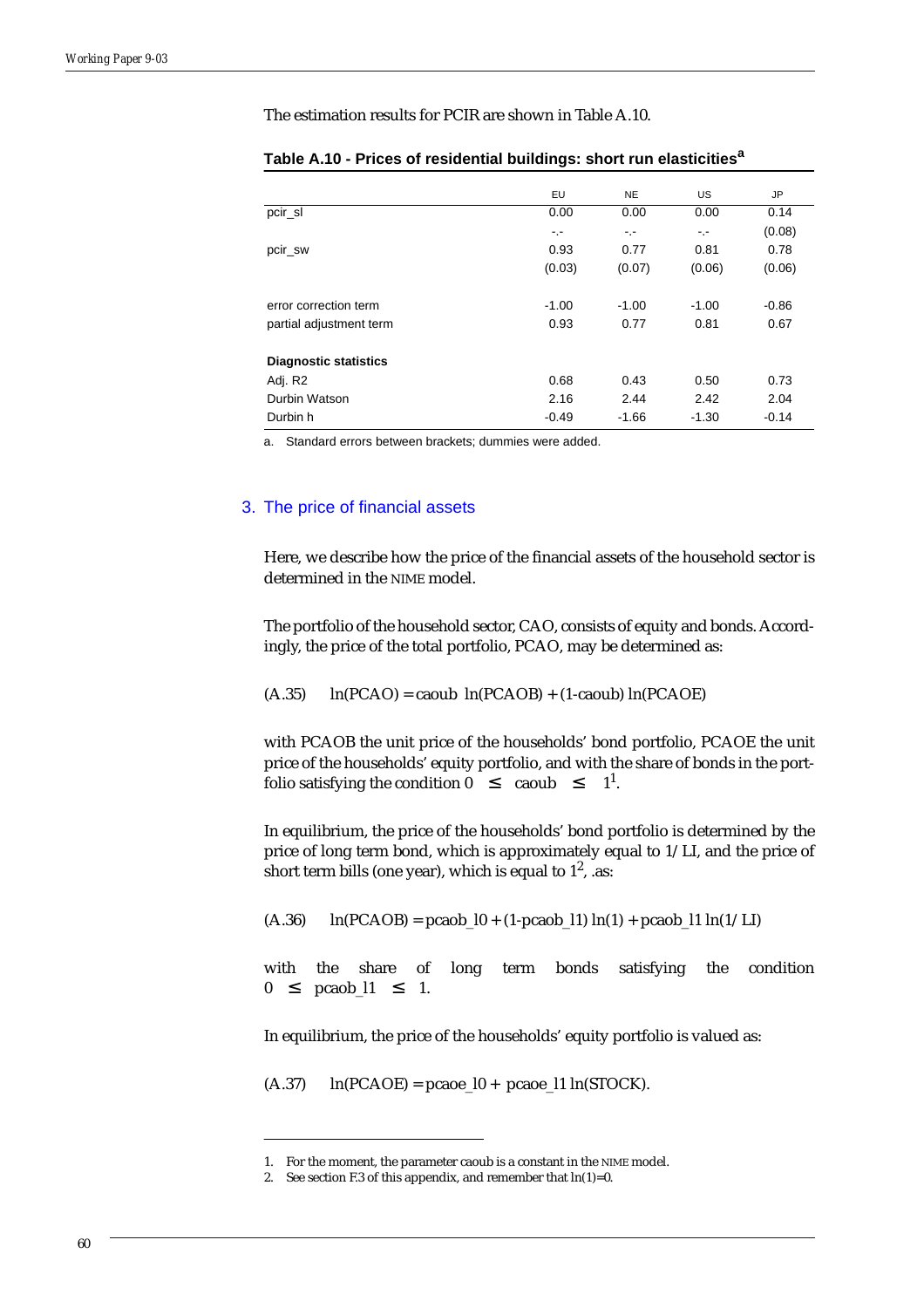Here, we assume that households do not take immediately full account of changes in asset prices when they assess their portfolio wealth. In empirical terms, a change in the stock market value has to be sustained for some time before it is considered to fully affect household wealth. Hence, we assume that in the short run, PCAOB and PCAOE are determined by an error correction mechanism, i.e.:

 $(A.38)$  d ln(PCAOB) = pcaob\_s1 d ln(1/LI) + pcaob\_sl  $[\ln(PCAOB_{-1})$  - pcaob\_l0 - pcaob\_l1  $\ln(1/LI_{-1})]$ ,

and

```
(A.39) d ln(PCAOE) = pcaoe_s1 d ln(STOCK)
            + pcaoe_sl [\ln(PCAOE_{-1}) - pcaoe_l0 - pcaoe_l1 \ln(STOK_{-1})],
```
with  $-1 \leq \text{pcaob}\_ \text{sl} \leq 0 \text{ and } 0 \leq \text{pcaob}\_ \text{sl}$ ,

and  $-1 \leq p \text{case}\_ \text{sl} \leq 0$  and  $0 \leq p \text{case}\_ \text{sl}$ ,

and where use has been made of equation (A.36) and (A.37) to define the equilibrium price.

Taking first differences of equation (A.35), i.e.:

 $(A.40)$  d ln(PCAO) = caoub d ln(PCAOB) + (1-caoub) d ln(PCAOE),

and inserting equations (A.38) and (A.39) into equation (A.40), yields:

```
d ln(PCAO) = caoub pcaob sl d ln(1/LI)+ caoub pcaob_sl [\ln(PCAOB_{-1}) - pcaob_l0 - pcaob_l1 \ln(1/LI_{-1})]+ (1-caoub) pcaoe_s1 d ln(STOCK) 
+ (1-caoub) pcaoe_sl
          [\ln(PCAOE_{-1})-pcaoe_l0-pcaoe_l1ln(STOCK<sub>-1</sub>)],
```
or on collecting terms:

d  $ln(PCAO) =$  caoub pcaob s1 d  $ln(1/LI)$ + (1-caoub) pcaoe\_s1 d ln(STOCK) + caoub pcaob\_sl  $ln(PCAOB_{-1})$ - caoub pcaob\_sl pcaob\_l1  $ln(1/LI_{-1})$  $+$  (1-caoub) pcaoe\_sl ln(PCAOE<sub>-1</sub>)  $-$  (1-caoub) pcaoe sl pcaoe l1 ln(STOCK<sub>1</sub>) - caoub pcaob\_sl pcaob\_l0 - (1-caoub) pcaoe\_sl pcaoe\_l0.

Imposing pcaob  $sl =$  pcaoe  $sl$  and using equation (A.35), we can further simplify:

```
(A.41) d ln(PCAO) = caoub pcao s1 d ln(1/LI)
         + (1-caoub) pcao_s2 d ln(STOCK) 
          + pcao_sl [\ln(PCAO_{-1}) - pcao_l0 - caoub pcao_l1 \ln(1/LI_{-1})]- (1-caoub) pcao_l2 ln(STOCK<sub>-1</sub>)]
```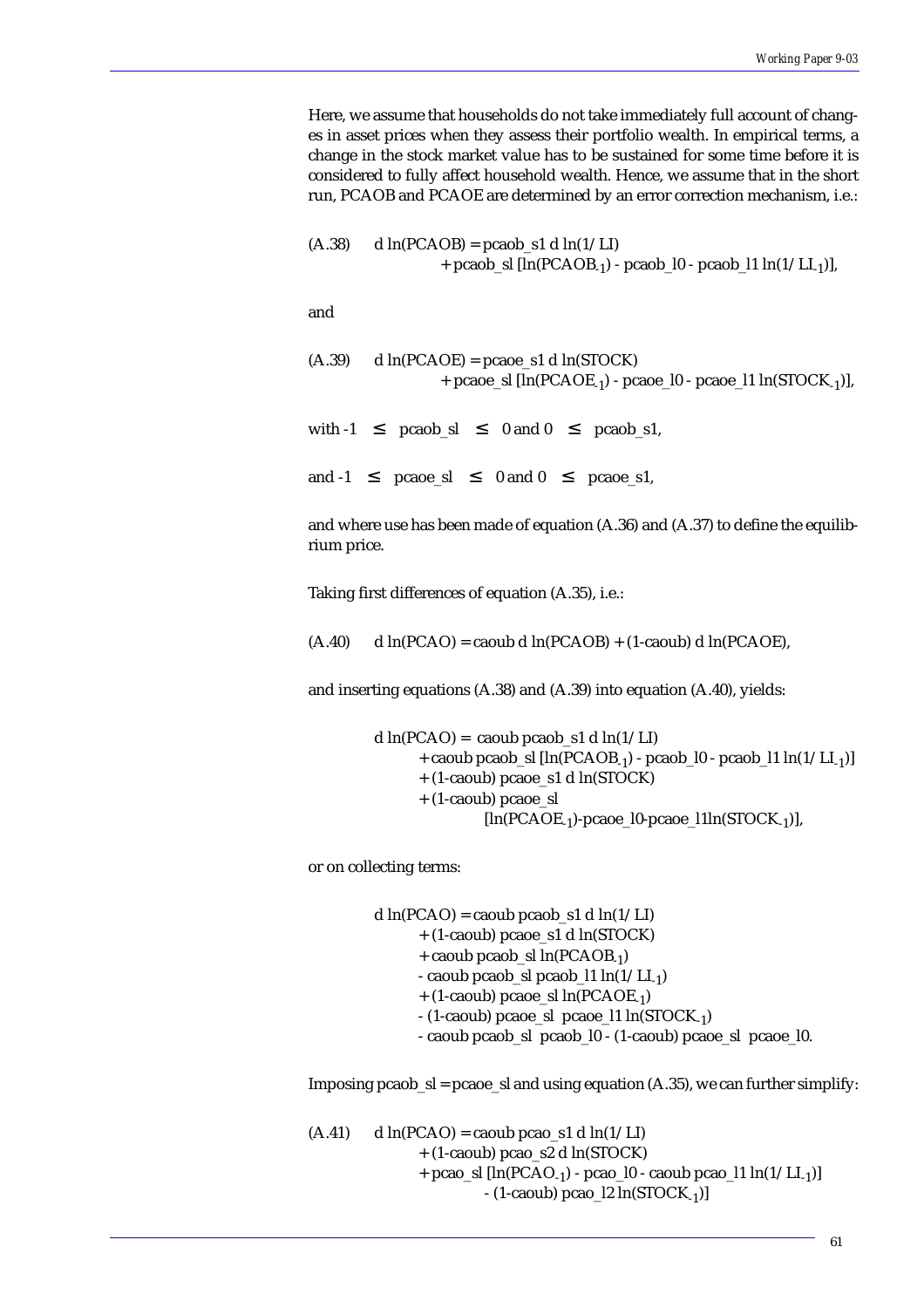with:

pcaob\_sl = pcaoe\_sl = pcao\_sl  $pcao_s1 = pcaob_s1$ pcao\_s2 = pcaoe\_s1 pcao\_ $l0 =$ caoub pcaob\_ $l0 + (1 -$ caoub) pcaoe\_ $l0$ ,  $pcao_l1 = pcaob_l1,$  $pcao_l2 = pcaoe_l1.$ 

Finally, note that long run homogeneity requires that pcao\_l2 = 1. Furthermore, it should hold that  $0 \leq$  pcao\_l1  $\leq$  1, and that  $-1 \leq$  pcao\_sl  $\leq$  0. Point estimates for equation (A.41) are reported in Table A.11.

|                              | EU      | <b>NE</b>       | US            | <b>JP</b>       |
|------------------------------|---------|-----------------|---------------|-----------------|
| pcao_s1                      | 0.23    | 0.48            | 0.09          | 0.12            |
|                              | (0.29)  | (0.20)          | (0.11)        | $\sim$ , $\sim$ |
| pcao_s2                      | 0.52    | 1.27            | 0.83          | 1.33            |
|                              | (0.11)  | (0.26)          | (0.13)        | (0.36)          |
| pcao_sl                      | $-0.06$ | $-0.09$         | $-0.15$       | $-0.10$         |
|                              | (0.03)  | (0.05)          | (0.13)        | $-1$            |
| $pcao_$                      | $-5.67$ | $-4.28$         | $-3.73$       | $-2.34$         |
|                              | (0.22)  | (2.11)          | (0.18)        | (0.72)          |
| pcao_l1                      | 0.83    | 0.96            | 0.79          | 0.28            |
|                              | -.-     | (1.18)          | - 15          | (0.27)          |
| $pcao_2$                     | 1.00    | 1.00            | 1.00          | 1.00            |
|                              | $-1$    | $\sim$ , $\sim$ | $\sim$ $\sim$ | $\sim$ , $\sim$ |
| caoub                        | 0.35    | 0.62            | 0.58          | 0.85            |
|                              | -.-     | -.-             | -.-           | -.-             |
| <b>Diagnostic statistics</b> |         |                 |               |                 |
| Adj. R2                      | 0.62    | 0.76            | 0.68          | 0.30            |
| Durbin Watson                | 2.65    | 3.14            | 2.63          | 1.33            |

**Table A.11 - Prices of residential buildings: short run elasticities<sup>a</sup>**

a. Standard errors between brackets; dummies were added.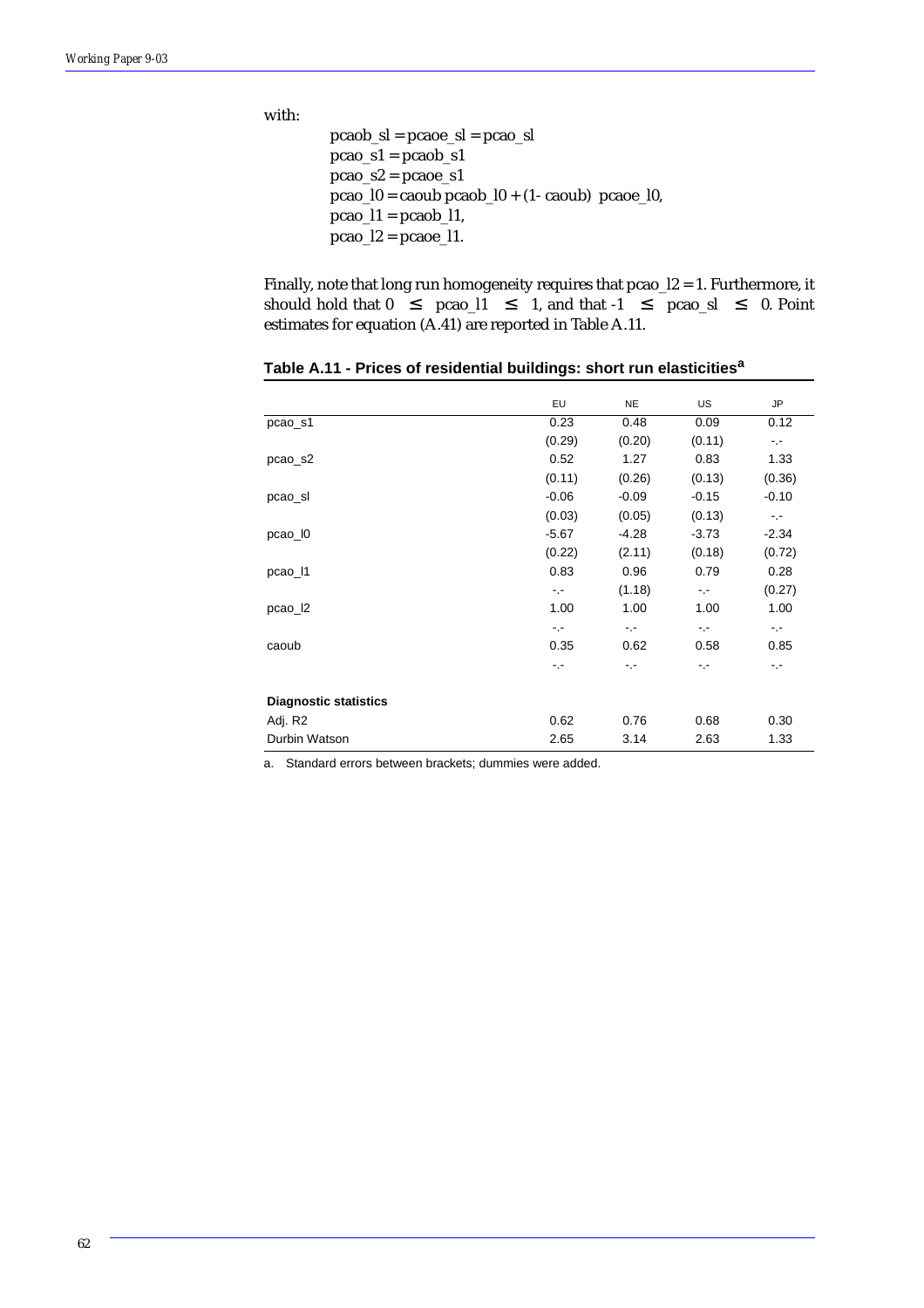# **IX Appendix B: Some additional simulation results**

### **Table B.1 - A fiscal shock in the US: macro-economic spill-over effects on the non-euro EU country block<sup>a</sup>**

|                                                                                                                         |         | Flexible exchange rate regime |         |         |         |         | Fixed exchange rate regime |         |         |         |  |
|-------------------------------------------------------------------------------------------------------------------------|---------|-------------------------------|---------|---------|---------|---------|----------------------------|---------|---------|---------|--|
|                                                                                                                         | 1       | 2                             | 3       | 4       | 5       | 1       | 2                          | 3       | 4       | 5       |  |
| Demand/supply (in constant prices)                                                                                      |         |                               |         |         |         |         |                            |         |         |         |  |
| private consumption                                                                                                     | 0.02    | 0.02                          | 0.01    | $-0.02$ | $-0.03$ | $-0.05$ | $-0.24$                    | $-0.37$ | $-0.35$ | $-0.17$ |  |
| public consumption                                                                                                      | 0.01    | 0.01                          | 0.01    | 0.01    | 0.02    | $-0.00$ | $-0.03$                    | $-0.06$ | $-0.08$ | $-0.07$ |  |
| gross fixed capital formation                                                                                           | 0.02    | 0.03                          | 0.08    | 0.10    | 0.12    | $-0.33$ | $-0.49$                    | $-0.49$ | $-0.18$ | 0.05    |  |
| o/w enterprise sector                                                                                                   | 0.01    | 0.02                          | 0.07    | 0.11    | 0.14    | $-0.31$ | $-0.47$                    | $-0.50$ | $-0.23$ | $-0.03$ |  |
| residential buildings                                                                                                   | $-0.00$ | 0.02                          | 0.09    | 0.13    | 0.13    | $-0.58$ | $-0.67$                    | $-0.46$ | 0.17    | 0.49    |  |
| public sector                                                                                                           | 0.13    | 0.11                          | 0.10    | $-0.03$ | $-0.02$ | $-0.06$ | $-0.33$                    | $-0.44$ | $-0.38$ | $-0.07$ |  |
| exports                                                                                                                 | 0.20    | 0.16                          | 0.14    | $-0.07$ | $-0.04$ | 0.11    | $-0.04$                    | $-0.07$ | $-0.16$ | 0.00    |  |
| imports                                                                                                                 | 0.06    | 0.04                          | 0.03    | $-0.03$ | $-0.00$ | $-0.03$ | $-0.19$                    | $-0.26$ | $-0.24$ | $-0.08$ |  |
| gross domestic product                                                                                                  | 0.07    | 0.07                          | 0.06    | $-0.01$ | $-0.00$ | $-0.04$ | $-0.19$                    | $-0.26$ | $-0.24$ | $-0.07$ |  |
| total private supply for final demand                                                                                   | 0.07    | 0.06                          | 0.06    | $-0.02$ | $-0.01$ | $-0.04$ | $-0.20$                    | $-0.27$ | $-0.24$ | $-0.06$ |  |
| Prices                                                                                                                  |         |                               |         |         |         |         |                            |         |         |         |  |
| <b>GDP</b> deflator                                                                                                     | 0.04    | 0.13                          | 0.19    | 0.19    | 0.14    | $-0.00$ | $-0.01$                    | $-0.07$ | $-0.13$ | $-0.18$ |  |
| consumption price                                                                                                       | 0.01    | 0.06                          | 0.09    | 0.10    | 0.07    | $-0.00$ | $-0.01$                    | $-0.09$ | $-0.18$ | $-0.27$ |  |
| export price (in local currency)                                                                                        | 0.16    | 0.36                          | 0.49    | 0.41    | 0.26    | 0.01    | 0.01                       | $-0.00$ | $-0.03$ | $-0.05$ |  |
| import price (in local currency)                                                                                        | 0.06    | 0.16                          | 0.22    | 0.19    | 0.12    | $-0.00$ | $-0.01$                    | $-0.05$ | $-0.10$ | $-0.16$ |  |
| Labour market                                                                                                           |         |                               |         |         |         |         |                            |         |         |         |  |
| total employment                                                                                                        | 0.02    | 0.04                          | 0.04    | 0.01    | $-0.01$ | $-0.01$ | $-0.06$                    | $-0.10$ | $-0.09$ | $-0.03$ |  |
| private sector employment                                                                                               | 0.03    | 0.05                          | 0.05    | 0.01    | $-0.01$ | $-0.01$ | $-0.07$                    | $-0.12$ | $-0.11$ | $-0.03$ |  |
| unemployment rate *                                                                                                     | $-0.02$ | $-0.03$                       | -0.03   | $-0.00$ | 0.01    | 0.01    | 0.04                       | 0.07    | 0.06    | 0.01    |  |
| nominal wage (private sector)                                                                                           | 0.04    | 0.11                          | 0.17    | 0.18    | 0.14    | $-0.01$ | $-0.04$                    | $-0.10$ | $-0.18$ | $-0.22$ |  |
| take home real wage                                                                                                     | 0.03    | 0.05                          | 0.09    | 0.08    | 0.07    | $-0.01$ | $-0.02$                    | $-0.02$ | 0.01    | 0.05    |  |
| producer real wage                                                                                                      | $-0.01$ | $-0.03$                       | -0.03   | $-0.01$ | 0.01    | $-0.00$ | $-0.02$                    | $-0.04$ | $-0.06$ | $-0.05$ |  |
| contemporaneous productivity                                                                                            | 0.05    | 0.02                          | 0.01    | $-0.03$ | 0.01    | $-0.03$ | $-0.13$                    | $-0.16$ | $-0.13$ | $-0.03$ |  |
| Financial sector                                                                                                        |         |                               |         |         |         |         |                            |         |         |         |  |
| short-term interest rate *                                                                                              | 0.06    | 0.09                          | 0.07    | 0.00    | $-0.04$ | 0.38    | 0.43                       | 0.32    | $-0.07$ | $-0.17$ |  |
| long-term interest rate *                                                                                               | 0.01    | 0.02                          | 0.02    | 0.00    | $-0.01$ | 0.10    | 0.11                       | 0.08    | $-0.02$ | $-0.04$ |  |
| effective nominal exchange rate (-: appr.)                                                                              | 0.17    | 0.35                          | 0.45    | 0.33    | 0.17    | 0.00    | 0.00                       | 0.00    | 0.00    | 0.00    |  |
| effective real exchange rate (-:appr.)                                                                                  | 0.02    | 0.04                          | 0.04    | 0.01    | $-0.02$ | $-0.01$ | $-0.01$                    | -0.01   | $-0.01$ | $-0.01$ |  |
| bilateral exchange rate (local/eur) (-:appr.)                                                                           | $-0.04$ | $-0.07$                       | -0.08   | $-0.03$ | 0.02    | 0.00    | 0.00                       | 0.00    | 0.00    | 0.00    |  |
| nominal money stock                                                                                                     | $-0.09$ | $-0.19$                       | $-0.20$ | $-0.09$ | 0.03    | $-0.93$ | $-1.67$                    | $-1.96$ | $-1.31$ | $-0.60$ |  |
| Public finance                                                                                                          |         |                               |         |         |         |         |                            |         |         |         |  |
| nominal public revenues                                                                                                 | 0.08    | 0.16                          | 0.21    | 0.17    | 0.13    | $-0.02$ | $-0.13$                    | $-0.24$ | $-0.29$ | $-0.25$ |  |
| real public revenues                                                                                                    | 0.04    | 0.03                          | 0.02    | $-0.02$ | $-0.01$ | $-0.02$ | $-0.11$                    | $-0.17$ | $-0.17$ | $-0.07$ |  |
| nominal public expenditures                                                                                             | 0.01    | 0.07                          | 0.11    | 0.14    | 0.11    | 0.01    | 0.05                       | $-0.01$ | $-0.12$ | $-0.26$ |  |
| real public expenditures                                                                                                | -0.04   | $-0.06$                       | $-0.08$ | $-0.05$ | $-0.03$ | 0.01    | 0.06                       | 0.05    | 0.01    | -0.07   |  |
| deficit to GDP ratio * (+:surplus)                                                                                      | 0.03    | 0.03                          | 0.04    | 0.01    | 0.01    | $-0.01$ | $-0.06$                    | $-0.08$ | $-0.06$ | 0.01    |  |
| debt to GDP ratio *                                                                                                     | $-0.07$ | $-0.12$                       | $-0.17$ | $-0.15$ | $-0.15$ | 0.02    | 0.13                       | 0.24    | 0.29    | 0.24    |  |
| Household sector                                                                                                        |         |                               |         |         |         |         |                            |         |         |         |  |
| total available means                                                                                                   | $-0.02$ | $-0.04$                       | $-0.02$ | 0.00    | 0.02    | $-0.18$ | $-0.20$                    | $-0.13$ | 0.05    | 0.12    |  |
| real disposable income                                                                                                  | 0.02    | 0.06                          | 0.08    | 0.07    | 0.06    | $-0.00$ | $-0.04$                    | $-0.06$ | $-0.03$ | 0.02    |  |
| savings as % of disposable income *                                                                                     | 0.00    | 0.03                          | 0.07    | 0.09    | 0.08    | 0.04    | 0.19                       | 0.30    | 0.30    | 0.18    |  |
| Spill-over effects                                                                                                      |         |                               |         |         |         |         |                            |         |         |         |  |
| effective foreign output                                                                                                | 0.15    | 0.11                          | 0.09    | $-0.06$ | $-0.02$ | 0.08    | $-0.03$                    | $-0.05$ | $-0.12$ | 0.00    |  |
| effective foreign price level                                                                                           | 0.01    | 0.05                          | 0.08    | 0.09    | 0.06    | 0.00    | 0.01                       | $-0.01$ | $-0.04$ | $-0.06$ |  |
| effective foreign interest rate *                                                                                       | 0.12    | 0.18                          | 0.15    | 0.00    | $-0.07$ | 0.39    | 0.44                       | 0.32    | $-0.07$ | $-0.17$ |  |
| Memo items                                                                                                              |         |                               |         |         |         |         |                            |         |         |         |  |
| current account to GDP ratio * (+:surplus)                                                                              | 0.08    | 0.10                          | 0.13    | 0.06    | 0.04    | 0.05    | 0.05                       | 0.07    | 0.04    | 0.06    |  |
| total stock of real assets                                                                                              | $-0.00$ | $-0.01$                       | $-0.01$ | $-0.01$ | $-0.01$ | $-0.02$ | $-0.04$                    | $-0.06$ | $-0.07$ | $-0.06$ |  |
|                                                                                                                         |         |                               |         |         |         |         |                            |         |         |         |  |
| a. Variables without *: deviation from baseline, in percent. Variables with *: deviation from baseline, in differences. |         |                               |         |         |         |         |                            |         |         |         |  |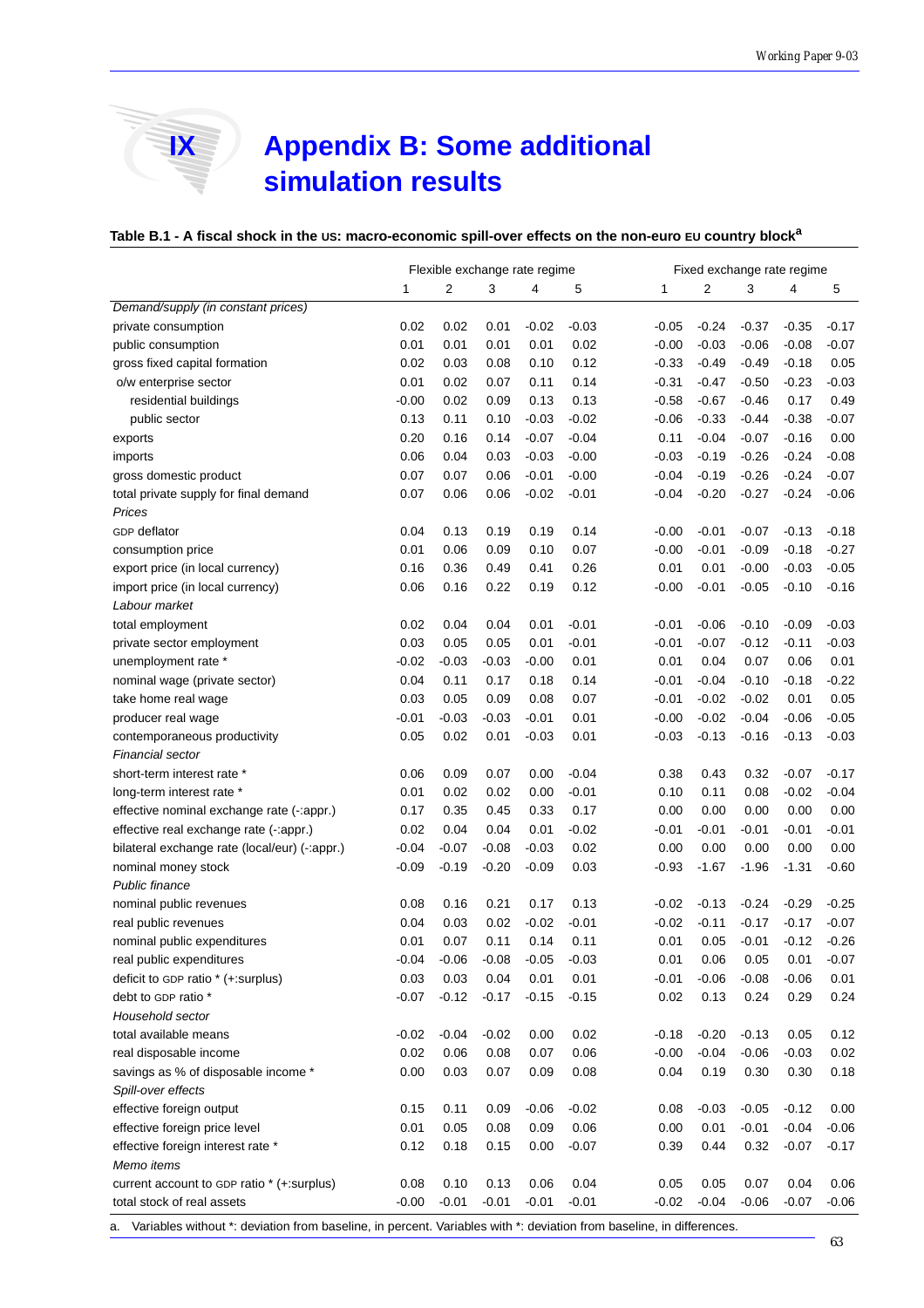# **Table B.2 - A fiscal shock in the US: macro-economic spill-over effects on Japan<sup>a</sup>**

|                                                |         | Flexible exchange rate regime |         |         |         |         | Fixed exchange rate regime |         |         |         |  |  |
|------------------------------------------------|---------|-------------------------------|---------|---------|---------|---------|----------------------------|---------|---------|---------|--|--|
|                                                | 1       | 2                             | 3       | 4       | 5       | 1       | $\overline{2}$             | 3       | 4       | 5       |  |  |
| Demand/supply (in constant prices)             |         |                               |         |         |         |         |                            |         |         |         |  |  |
| private consumption                            | 0.00    | 0.01                          | 0.02    | 0.00    | $-0.01$ | $-0.07$ | $-0.07$                    | $-0.06$ | $-0.02$ | 0.01    |  |  |
| public consumption                             | 0.01    | 0.01                          | 0.01    | 0.01    | 0.01    | $-0.00$ | $-0.02$                    | $-0.02$ | $-0.02$ | $-0.01$ |  |  |
| gross fixed capital formation                  | 0.04    | 0.05                          | 0.07    | 0.03    | 0.02    | $-0.13$ | $-0.23$                    | $-0.20$ | $-0.06$ | 0.09    |  |  |
| o/w enterprise sector                          | 0.01    | 0.02                          | 0.03    | 0.04    | 0.05    | $-0.09$ | $-0.23$                    | $-0.25$ | $-0.15$ | $-0.01$ |  |  |
| residential buildings                          | 0.10    | 0.11                          | 0.15    | 0.01    | $-0.03$ | $-0.46$ | $-0.46$                    | $-0.18$ | 0.35    | 0.60    |  |  |
| public sector                                  | 0.07    | 0.09                          | 0.11    | 0.01    | $-0.02$ | $-0.04$ | $-0.09$                    | $-0.08$ | $-0.05$ | 0.05    |  |  |
| exports                                        | 0.42    | 0.45                          | 0.46    | 0.00    | $-0.08$ | 0.33    | 0.20                       | 0.15    | $-0.18$ | $-0.06$ |  |  |
| imports                                        | 0.03    | $-0.02$                       | $-0.06$ | $-0.10$ | $-0.01$ | $-0.02$ | $-0.04$                    | $-0.04$ | $-0.04$ | $-0.01$ |  |  |
| gross domestic product                         | 0.06    | 0.08                          | 0.10    | 0.02    | $-0.01$ | $-0.04$ | $-0.08$                    | $-0.07$ | $-0.05$ | 0.03    |  |  |
| total private supply for final demand          | 0.07    | 0.08                          | 0.09    | 0.01    | $-0.01$ | $-0.04$ | $-0.08$                    | $-0.07$ | $-0.05$ | 0.03    |  |  |
| Prices                                         |         |                               |         |         |         |         |                            |         |         |         |  |  |
| GDP deflator                                   | 0.01    | 0.06                          | 0.11    | 0.14    | 0.14    | $-0.01$ | $-0.03$                    | $-0.06$ | $-0.08$ | $-0.10$ |  |  |
| consumption price                              | 0.00    | 0.04                          | 0.08    | 0.12    | 0.12    | $-0.00$ | $-0.02$                    | $-0.06$ | $-0.09$ | $-0.12$ |  |  |
| export price (in local currency)               | 0.16    | 0.35                          | 0.48    | 0.37    | 0.21    | 0.01    | 0.03                       | 0.04    | 0.04    | 0.03    |  |  |
| import price (in local currency)               | 0.16    | 0.30                          | 0.30    | 0.06    | $-0.13$ | $-0.00$ | $-0.01$                    | $-0.03$ | $-0.05$ | $-0.07$ |  |  |
| Labour market                                  |         |                               |         |         |         |         |                            |         |         |         |  |  |
| total employment                               | 0.01    | 0.01                          | 0.01    | $-0.01$ | $-0.01$ | $-0.00$ | $-0.01$                    | $-0.00$ | 0.00    | 0.02    |  |  |
| private sector employment                      | 0.01    | 0.01                          | 0.01    | $-0.01$ | $-0.02$ | $-0.01$ | $-0.01$                    | $-0.00$ | 0.00    | 0.02    |  |  |
| unemployment rate *                            | $-0.01$ | $-0.01$                       | $-0.00$ | 0.00    | 0.01    | 0.00    | 0.00                       | 0.00    | $-0.00$ | $-0.01$ |  |  |
| nominal wage (private sector)                  | 0.04    | 0.10                          | 0.16    | 0.16    | 0.14    | $-0.02$ | $-0.05$                    | $-0.10$ | $-0.12$ | $-0.12$ |  |  |
| take home real wage                            | 0.03    | 0.06                          | 0.08    | 0.05    | 0.03    | $-0.02$ | $-0.04$                    | $-0.04$ | $-0.03$ | 0.01    |  |  |
| producer real wage                             | 0.01    | 0.01                          | 0.03    | 0.03    | 0.03    | $-0.01$ | $-0.03$                    | $-0.04$ | $-0.04$ | $-0.02$ |  |  |
| contemporaneous productivity                   | 0.06    | 0.07                          | 0.08    | 0.02    | 0.00    | $-0.03$ | $-0.07$                    | $-0.06$ | $-0.05$ | 0.01    |  |  |
| Financial sector                               |         |                               |         |         |         |         |                            |         |         |         |  |  |
| short-term interest rate *                     | 0.04    | 0.09                          | 0.10    | 0.06    | $-0.00$ | 0.36    | 0.42                       | 0.31    | $-0.07$ | $-0.16$ |  |  |
| long-term interest rate *                      | 0.01    | 0.03                          | 0.03    | 0.02    | $-0.00$ | 0.10    | 0.11                       | 0.08    | $-0.02$ | $-0.04$ |  |  |
| effective nominal exchange rate (-: appr.)     | 0.41    | 0.69                          | 0.68    | 0.17    | $-0.16$ | 0.00    | $-0.00$                    | 0.00    | 0.00    | 0.00    |  |  |
| effective real exchange rate (-: appr.)        | 0.25    | 0.38                          | 0.28    | $-0.10$ | $-0.29$ | 0.00    | 0.02                       | 0.01    | 0.01    | $-0.01$ |  |  |
| bilateral exchange rate (local/eur) (-: appr.) | 0.03    | 0.01                          | $-0.10$ | $-0.26$ | $-0.29$ | 0.00    | 0.00                       | 0.00    | 0.00    | 0.00    |  |  |
| nominal money stock                            | $-0.15$ | $-0.26$                       | $-0.20$ | $-0.08$ | 0.10    | $-1.88$ | $-1.82$                    | $-1.33$ | $-0.12$ | 0.29    |  |  |
| Public finance                                 |         |                               |         |         |         |         |                            |         |         |         |  |  |
| nominal public revenues                        | 0.06    | 0.12                          | 0.18    | 0.16    | 0.12    | $-0.03$ | $-0.08$                    | $-0.11$ | $-0.13$ | $-0.09$ |  |  |
| real public revenues                           | 0.05    | 0.06                          | 0.07    | 0.01    | $-0.02$ | $-0.02$ | $-0.05$                    | $-0.05$ | $-0.04$ | 0.01    |  |  |
| nominal public expenditures                    | 0.01    | 0.07                          | 0.12    | 0.16    | 0.13    | $-0.00$ | $-0.00$                    | $-0.05$ | $-0.09$ | $-0.13$ |  |  |
| real public expenditures                       | $-0.01$ | 0.01                          | 0.01    | 0.02    | $-0.01$ | 0.01    | 0.03                       | 0.01    | $-0.00$ | $-0.03$ |  |  |
| deficit to GDP ratio * (+:surplus)             | 0.01    | 0.02                          | 0.02    | $-0.00$ | $-0.00$ | $-0.01$ | $-0.02$                    | $-0.02$ | $-0.01$ | 0.01    |  |  |
| debt to GDP ratio *                            | $-0.11$ | $-0.20$                       | $-0.30$ | $-0.23$ | $-0.18$ | 0.06    | 0.16                       | 0.20    | 0.22    | 0.11    |  |  |
| Household sector                               |         |                               |         |         |         |         |                            |         |         |         |  |  |
| total available means                          | 0.00    | $-0.01$                       | $-0.01$ | $-0.02$ | $-0.02$ | $-0.05$ | $-0.05$                    | $-0.02$ | 0.03    | 0.05    |  |  |
| real disposable income                         | 0.03    | 0.05                          | 0.07    | 0.05    | 0.02    | $-0.01$ | $-0.02$                    | 0.00    | 0.03    | 0.06    |  |  |
| savings as % of disposable income *            | 0.02    | 0.03                          | 0.04    | 0.04    | 0.03    | 0.05    | 0.05                       | 0.05    | 0.04    | 0.04    |  |  |
| Spill-over effects                             |         |                               |         |         |         |         |                            |         |         |         |  |  |
| effective foreign output                       | 0.36    | 0.26                          | 0.21    | $-0.16$ | $-0.07$ | 0.33    | 0.19                       | 0.13    | $-0.20$ | $-0.06$ |  |  |
| effective foreign price level                  | 0.00    | 0.04                          | 0.08    | 0.11    | 0.09    | 0.01    | 0.04                       | 0.05    | 0.04    | 0.01    |  |  |
| effective foreign interest rate *              | 0.18    | 0.26                          | 0.21    | $-0.01$ | $-0.10$ | 0.37    | 0.43                       | 0.32    | $-0.07$ | $-0.16$ |  |  |
| Memo items                                     |         |                               |         |         |         |         |                            |         |         |         |  |  |
| current account to GDP ratio * (+:surplus)     | 0.05    | 0.10                          | 0.14    | 0.11    | 0.06    | 0.04    | 0.09                       | 0.13    | 0.10    | 0.05    |  |  |
| total stock of real assets                     | 0.00    | 0.00                          | 0.00    | $-0.00$ | $-0.00$ | $-0.01$ | $-0.02$                    | $-0.03$ | $-0.04$ | $-0.03$ |  |  |
|                                                |         |                               |         |         |         |         |                            |         |         |         |  |  |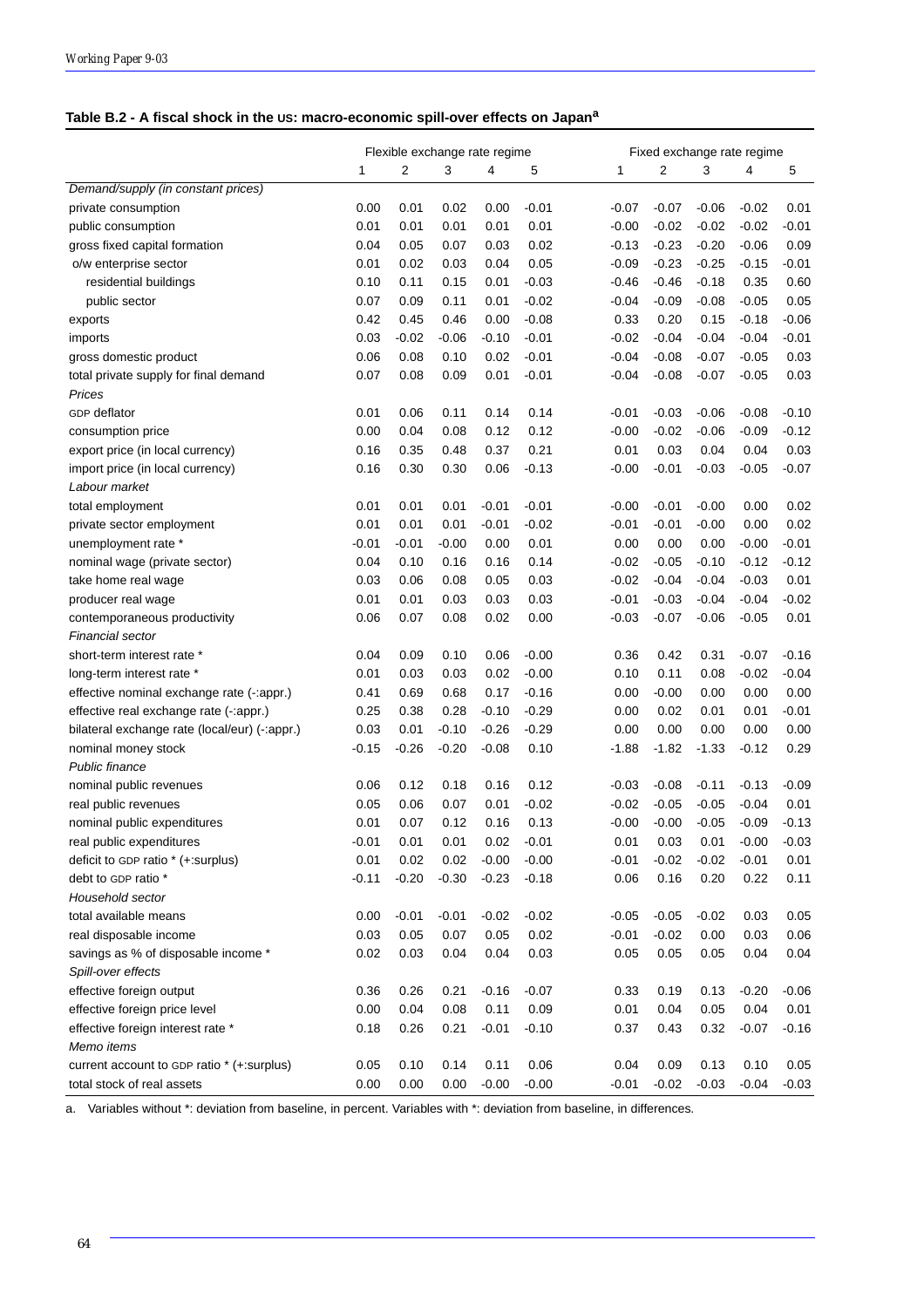| Table B.3 - A fiscal shock in the US: macro-economic spill-over effects on the rest of the world <sup>a</sup> |  |
|---------------------------------------------------------------------------------------------------------------|--|
|---------------------------------------------------------------------------------------------------------------|--|

|                                        |         | Flexible exchange rate regime |         |         |         | Fixed exchange rate regime |         |         |         |         |  |
|----------------------------------------|---------|-------------------------------|---------|---------|---------|----------------------------|---------|---------|---------|---------|--|
|                                        |         | 2                             | 3       | 4       | 5       |                            | 2       | 3       | 4       | 5       |  |
| 1. Output                              | 0.07    | 0.05                          | 0.04    | $-0.03$ | $-0.01$ | 0.06                       | 0.01    | 0.00    | $-0.05$ | $-0.01$ |  |
| 2. Short-term interest rate            | 0.14    | 0.21                          | 0.17    | $-0.00$ | $-0.08$ | 0.39                       | 0.44    | 0.32    | $-0.07$ | $-0.17$ |  |
| 3. Total exports                       | 0.67    | 0.48                          | 0.40    | $-0.30$ | $-0.14$ | 0.54                       | 0.19    | 0.09    | -0.45   | $-0.10$ |  |
| 4. Total imports                       | 0.26    | 0.14                          | 0.16    | $-0.01$ | 0.12    | 0.11                       | $-0.21$ | $-0.26$ | $-0.28$ | 0.08    |  |
| 5. Price of exports (in euro)          | 0.12    | 0.31                          | 0.47    | 0.47    | 0.35    | 0.01                       | 0.03    | 0.04    | 0.02    | $-0.01$ |  |
| 6. Price of imports (in euro)          | 0.28    | 0.50                          | 0.63    | 0.44    | 0.29    | 0.13                       | 0.12    | 0.08    | $-0.09$ | $-0.10$ |  |
| 7. Eff. foreign output                 | 0.37    | 0.27                          | 0.23    | -0.16   | $-0.07$ | 0.30                       | 0.12    | 0.07    | $-0.23$ | $-0.05$ |  |
| 8. Eff. nominal exchange rate (+=depr) | $-0.04$ | $-0.26$                       | $-0.45$ | $-0.46$ | $-0.26$ | $-0.00$                    | $-0.00$ | $-0.00$ | $-0.00$ | $-0.00$ |  |
| 9. Bilateral exchange rate (local/eur) | $-0.30$ | $-0.67$                       | $-0.90$ | -0.66   | -0.31   | 0.00                       | 0.00    | 0.00    | 0.00    | 0.00    |  |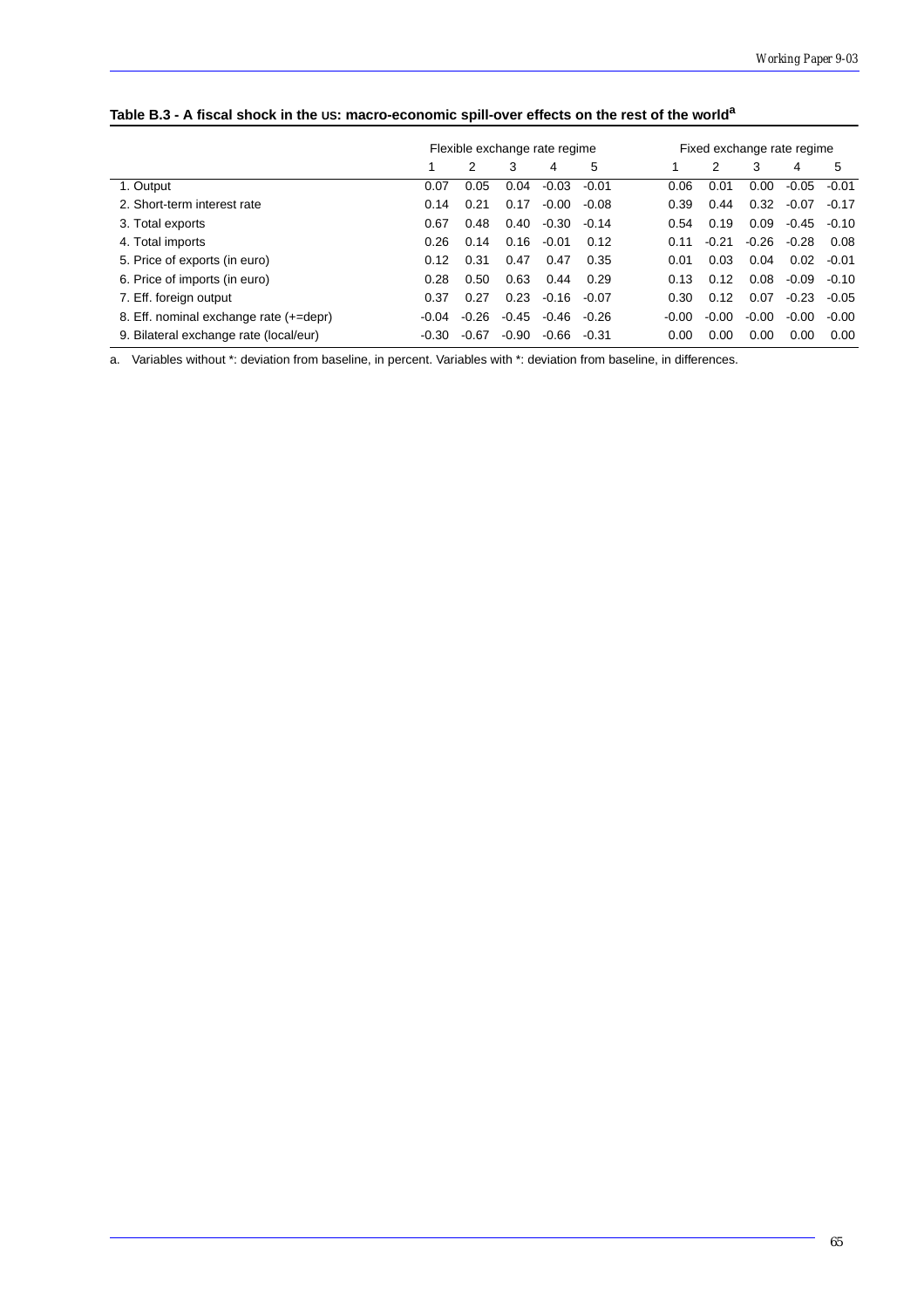| Table B.4 - A productivity shock in the US: macro-economic spill-over effects on the non-euro EU country block <sup>a</sup> |
|-----------------------------------------------------------------------------------------------------------------------------|
|-----------------------------------------------------------------------------------------------------------------------------|

|                                                |         | Flexible exchange rate regime |         |         |         |         | Fixed exchange rate regime |         |         |         |  |
|------------------------------------------------|---------|-------------------------------|---------|---------|---------|---------|----------------------------|---------|---------|---------|--|
|                                                | 1       | $\overline{2}$                | 3       | 4       | 5       | 1       | 2                          | 3       | 4       | 5       |  |
| Demand/supply (in constant prices)             |         |                               |         |         |         |         |                            |         |         |         |  |
| private consumption                            | 0.36    | 0.67                          | 0.81    | 0.86    | 0.81    | 0.42    | 0.84                       | 0.96    | 0.97    | 0.95    |  |
| public consumption                             | 0.04    | 0.31                          | 0.98    | 1.05    | 1.08    | 0.05    | 0.33                       | 1.01    | 1.09    | 1.13    |  |
| gross fixed capital formation                  | 0.31    | 1.60                          | 1.57    | 1.34    | 1.07    | 0.59    | 1.81                       | 1.69    | 1.62    | 1.39    |  |
| o/w enterprise sector                          | $-0.00$ | 1.44                          | 1.29    | 1.04    | 0.75    | 0.26    | 1.64                       | 1.43    | 1.35    | 1.10    |  |
| residential buildings                          | 1.82    | 2.43                          | 2.85    | 2.62    | 2.40    | 2.29    | 2.65                       | 2.85    | 2.82    | 2.60    |  |
| public sector                                  | 0.56    | 1.63                          | 1.88    | 1.76    | 1.54    | 0.73    | 1.87                       | 2.03    | 1.91    | 1.74    |  |
| exports                                        | 0.37    | 1.31                          | 1.41    | 1.33    | 1.22    | 0.46    | 1.42                       | 1.43    | 1.34    | 1.26    |  |
| imports                                        | 0.31    | 0.90                          | 1.08    | 1.05    | 0.96    | 0.41    | 1.03                       | 1.17    | 1.13    | 1.07    |  |
| gross domestic product                         | 0.32    | 0.95                          | 1.14    | 1.11    | 1.02    | 0.42    | 1.10                       | 1.23    | 1.21    | 1.15    |  |
| total private supply for final demand          | 0.33    | 0.96                          | 1.14    | 1.10    | 1.00    | 0.44    | 1.11                       | 1.23    | 1.19    | 1.12    |  |
| Prices                                         |         |                               |         |         |         |         |                            |         |         |         |  |
| GDP deflator                                   | $-0.02$ | 0.03                          | 0.03    | 0.07    | 0.10    | 0.01    | 0.11                       | 0.18    | 0.26    | 0.33    |  |
| consumption price                              | $-0.01$ | 0.11                          | 0.09    | 0.13    | 0.17    | 0.00    | 0.16                       | 0.21    | 0.28    | 0.35    |  |
| export price (in local currency)               | $-0.10$ | $-0.12$                       | $-0.22$ | $-0.25$ | $-0.26$ | 0.00    | 0.03                       | 0.05    | 0.08    | 0.10    |  |
| import price (in local currency)               | $-0.04$ | $-0.01$                       | 0.00    | 0.04    | 0.08    | 0.01    | 0.08                       | 0.17    | 0.25    | 0.32    |  |
| Labour market                                  |         |                               |         |         |         |         |                            |         |         |         |  |
| total employment                               | 0.08    | 0.20                          | 0.20    | 0.14    | 0.05    | 0.11    | 0.26                       | 0.25    | 0.17    | 0.08    |  |
| private sector employment                      | 0.10    | 0.24                          | 0.24    | 0.17    | 0.06    | 0.13    | 0.31                       | 0.30    | 0.21    | 0.10    |  |
| unemployment rate *                            | $-0.06$ | $-0.15$                       | $-0.14$ | $-0.09$ | $-0.02$ | $-0.09$ | $-0.19$                    | $-0.17$ | $-0.11$ | $-0.04$ |  |
| nominal wage (private sector)                  | 0.02    | 0.57                          | 0.75    | 0.91    | 1.00    | 0.06    | 0.66                       | 0.91    | 1.11    | 1.25    |  |
| take home real wage                            | 0.03    | 0.46                          | 0.66    | 0.77    | 0.83    | 0.06    | 0.50                       | 0.71    | 0.83    | 0.89    |  |
| producer real wage                             | 0.05    | 0.54                          | 0.72    | 0.84    | 0.90    | 0.05    | 0.55                       | 0.73    | 0.85    | 0.91    |  |
| contemporaneous productivity                   | 0.24    | 0.72                          | 0.90    | 0.93    | 0.94    | 0.31    | 0.80                       | 0.93    | 0.98    | 1.02    |  |
| Financial sector                               |         |                               |         |         |         |         |                            |         |         |         |  |
| short-term interest rate *                     | 0.15    | 0.15                          | 0.02    | 0.11    | 0.05    | $-0.09$ | 0.09                       | 0.10    | $-0.00$ | $-0.05$ |  |
| long-term interest rate *                      | 0.04    | 0.04                          | 0.01    | 0.03    | 0.01    | $-0.02$ | 0.02                       | 0.02    | $-0.00$ | $-0.01$ |  |
| effective nominal exchange rate (-: appr.)     | $-0.10$ | $-0.14$                       | $-0.26$ | $-0.31$ | $-0.33$ | 0.00    | 0.00                       | 0.00    | 0.00    | 0.01    |  |
| effective real exchange rate (-: appr.)        | $-0.02$ | $-0.01$                       | $-0.02$ | $-0.02$ | $-0.01$ | $-0.00$ | 0.00                       | 0.00    | 0.00    | 0.00    |  |
| bilateral exchange rate (local/eur) (-: appr.) | 0.09    | 0.07                          | $-0.22$ | $-0.29$ | $-0.33$ | 0.00    | 0.00                       | 0.00    | 0.00    | 0.00    |  |
| nominal money stock                            | 0.45    | 0.36                          | 0.51    | 0.47    | 0.53    | 1.11    | 1.03                       | 0.90    | 1.10    | 1.33    |  |
| Public finance                                 |         |                               |         |         |         |         |                            |         |         |         |  |
| nominal public revenues                        | 0.17    | 0.77                          | 0.99    | 1.08    | 1.09    | 0.26    | 0.94                       | 1.21    | 1.33    | 1.39    |  |
| real public revenues                           | 0.19    | 0.74                          | 0.96    | 1.01    | 0.98    | 0.25    | 0.83                       | 1.02    | 1.07    | 1.06    |  |
| nominal public expenditures                    | $-0.08$ | 0.09                          | 0.62    | 0.83    | 1.00    | $-0.08$ | 0.11                       | 0.73    | 0.99    | 1.19    |  |
| real public expenditures                       | $-0.05$ | 0.06                          | 0.59    | 0.76    | 0.90    | $-0.09$ | $-0.00$                    | 0.54    | 0.72    | 0.86    |  |
| deficit to GDP ratio * (+:surplus)             | 0.09    | 0.24                          | 0.12    | 0.08    | 0.02    | 0.12    | 0.29                       | 0.16    | 0.11    | 0.06    |  |
| debt to GDP ratio *                            | $-0.19$ | $-0.63$                       | $-0.77$ | $-0.81$ | $-0.78$ | $-0.28$ | $-0.80$                    | $-0.98$ | $-1.05$ | $-1.05$ |  |
| Household sector                               |         |                               |         |         |         |         |                            |         |         |         |  |
| total available means                          | 0.67    | 0.67                          | 0.75    | 0.71    | 0.72    | 0.80    | 0.71                       | 0.73    | 0.75    | 0.76    |  |
| real disposable income                         | 0.05    | 0.51                          | 0.79    | 0.90    | 0.93    | 0.08    | 0.57                       | 0.85    | 0.95    | 1.00    |  |
| savings as % of disposable income *            | $-0.30$ | $-0.15$                       | $-0.03$ | 0.04    | 0.11    | $-0.33$ | $-0.26$                    | $-0.11$ | $-0.01$ | 0.04    |  |
| Spill-over effects                             |         |                               |         |         |         |         |                            |         |         |         |  |
| effective foreign output                       | 0.28    | 0.98                          | 1.07    | 1.04    | 0.99    | 0.34    | 1.06                       | 1.08    | 1.04    | 1.02    |  |
| effective foreign price level                  | $-0.02$ | 0.00                          | 0.01    | 0.04    | 0.06    | $-0.00$ | 0.04                       | 0.05    | 0.08    | 0.09    |  |
| effective foreign interest rate *              | 0.12    | 0.12                          | $-0.03$ | 0.06    | 0.01    | $-0.09$ | 0.09                       | 0.10    | $-0.00$ | $-0.05$ |  |
| Memo items                                     |         |                               |         |         |         |         |                            |         |         |         |  |
| current account to GDP ratio * (+:surplus)     | 0.00    | 0.10                          | 0.04    | $-0.00$ | $-0.03$ | 0.02    | 0.11                       | 0.05    | 0.02    | $-0.01$ |  |
| total stock of real assets                     | 0.01    | 0.10                          | 0.18    | 0.26    | 0.32    | 0.03    | 0.12                       | 0.20    | 0.28    | 0.35    |  |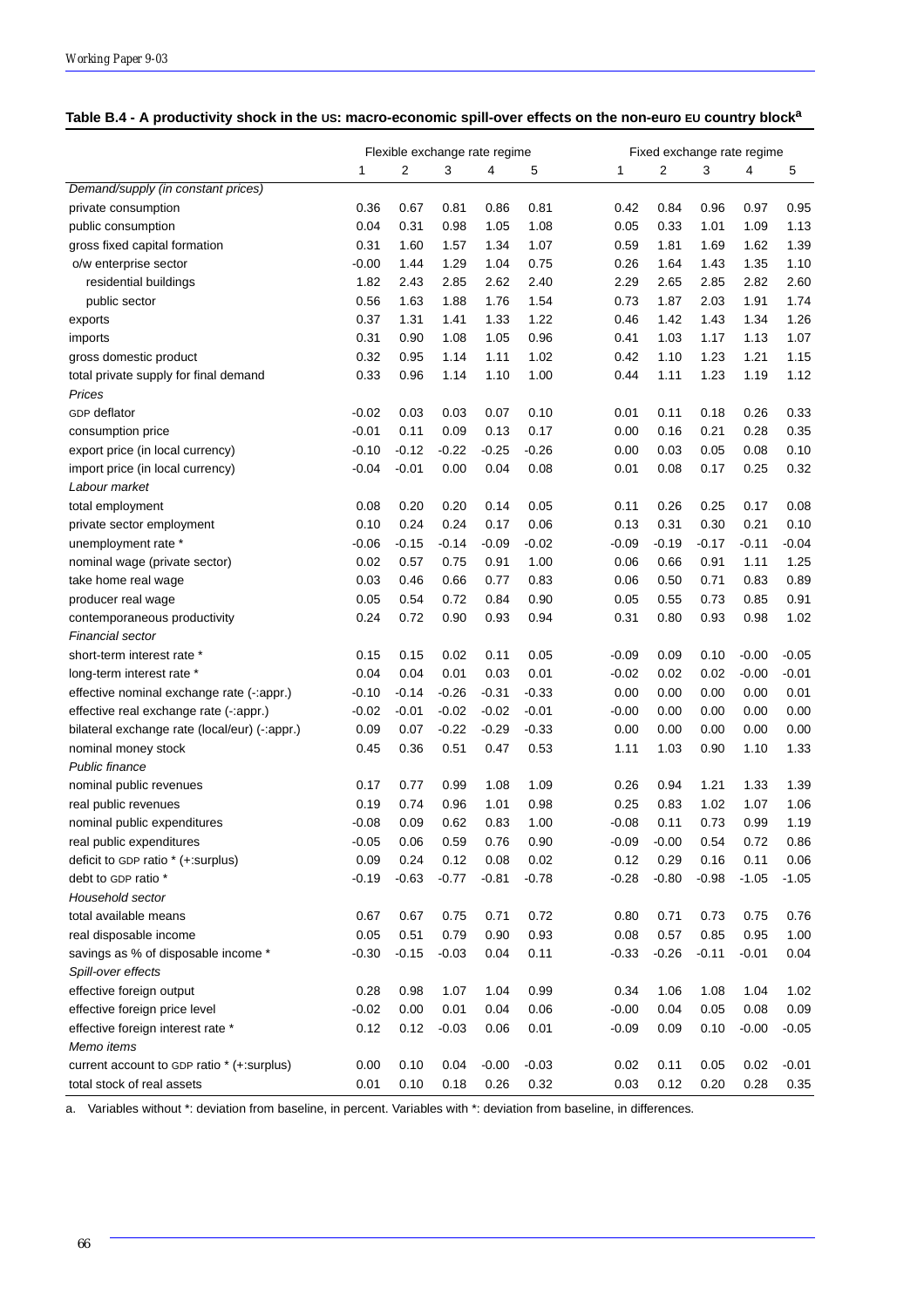|  | Table B.5 - A productivity shock in the US: macro-economic spill-over effects on Japan <sup>a</sup> |  |
|--|-----------------------------------------------------------------------------------------------------|--|
|  |                                                                                                     |  |

|                                                | Flexible exchange rate regime |         | Fixed exchange rate regime |         |         |         |         |         |         |         |
|------------------------------------------------|-------------------------------|---------|----------------------------|---------|---------|---------|---------|---------|---------|---------|
|                                                | 1                             | 2       | 3                          | 4       | 5       | 1       | 2       | 3       | 4       | 5       |
| Demand/supply (in constant prices)             |                               |         |                            |         |         |         |         |         |         |         |
| private consumption                            | 0.25                          | 0.62    | 0.89                       | 0.96    | 0.95    | 0.31    | 0.65    | 0.87    | 0.95    | 0.96    |
| public consumption                             | 0.06                          | 0.16    | 0.74                       | 0.84    | 0.91    | 0.07    | 0.18    | 0.75    | 0.84    | 0.91    |
| gross fixed capital formation                  | 0.52                          | 0.87    | 1.47                       | 1.40    | 1.17    | 0.66    | 0.99    | 1.40    | 1.38    | 1.28    |
| o/w enterprise sector                          | 0.02                          | 0.37    | 0.82                       | 0.77    | 0.57    | 0.10    | 0.51    | 0.82    | 0.74    | 0.68    |
| residential buildings                          | 2.88                          | 3.07    | 4.59                       | 4.36    | 3.92    | 3.36    | 3.20    | 4.13    | 4.36    | 4.10    |
| public sector                                  | 0.39                          | 0.84    | 1.33                       | 1.35    | 1.23    | 0.49    | 0.93    | 1.29    | 1.31    | 1.27    |
| exports                                        | 0.37                          | 1.00    | 1.10                       | 1.11    | 0.95    | 0.45    | 1.13    | 1.08    | 1.03    | 1.01    |
| imports                                        | 0.16                          | 0.37    | 0.64                       | 0.57    | 0.60    | 0.19    | 0.37    | 0.60    | 0.63    | 0.67    |
| gross domestic product                         | 0.34                          | 0.71    | 1.12                       | 1.14    | 1.05    | 0.42    | 0.79    | 1.08    | 1.11    | 1.08    |
| total private supply for final demand          | 0.34                          | 0.73    | 1.15                       | 1.15    | 1.04    | 0.43    | 0.80    | 1.11    | 1.12    | 1.08    |
| Prices                                         |                               |         |                            |         |         |         |         |         |         |         |
| GDP deflator                                   | 0.01                          | 0.24    | 0.23                       | 0.29    | 0.33    | 0.03    | 0.29    | 0.29    | 0.34    | 0.39    |
| consumption price                              | $-0.00$                       | 0.17    | 0.02                       | 0.07    | 0.14    | 0.00    | 0.22    | 0.09    | 0.13    | 0.19    |
| export price (in local currency)               | $-0.11$                       | $-0.12$ | 0.10                       | 0.03    | $-0.10$ | 0.00    | 0.01    | 0.02    | 0.03    | 0.05    |
| import price (in local currency)               | $-0.11$                       | $-0.02$ | 0.33                       | 0.28    | 0.14    | 0.01    | 0.09    | 0.18    | 0.26    | 0.33    |
| Labour market                                  |                               |         |                            |         |         |         |         |         |         |         |
| total employment                               | 0.04                          | 0.09    | 0.11                       | 0.06    | $-0.02$ | 0.06    | 0.09    | 0.10    | 0.05    | $-0.01$ |
| private sector employment                      | 0.05                          | 0.09    | 0.12                       | 0.06    | $-0.02$ | 0.06    | 0.10    | 0.11    | 0.05    | $-0.01$ |
| unemployment rate *                            | $-0.02$                       | $-0.04$ | $-0.06$                    | $-0.03$ | 0.01    | $-0.03$ | $-0.05$ | $-0.05$ | $-0.02$ | 0.01    |
| nominal wage (private sector)                  | 0.12                          | 0.49    | 0.75                       | 1.01    | 1.17    | 0.17    | 0.58    | 0.82    | 1.06    | 1.24    |
| take home real wage                            | 0.12                          | 0.32    | 0.73                       | 0.94    | 1.03    | 0.16    | 0.37    | 0.72    | 0.93    | 1.05    |
| producer real wage                             | 0.12                          | 0.27    | 0.50                       | 0.72    | 0.85    | 0.14    | 0.30    | 0.53    | 0.72    | 0.85    |
| contemporaneous productivity                   | 0.30                          | 0.63    | 1.02                       | 1.08    | 1.06    | 0.37    | 0.70    | 1.00    | 1.07    | 1.09    |
| Financial sector                               |                               |         |                            |         |         |         |         |         |         |         |
| short-term interest rate *                     | 0.16                          | 0.11    | $-0.18$                    | 0.15    | 0.13    | $-0.08$ | 0.09    | 0.10    | 0.00    | $-0.05$ |
| long-term interest rate *                      | 0.04                          | 0.03    | $-0.05$                    | 0.04    | 0.03    | $-0.02$ | 0.02    | 0.03    | $-0.00$ | $-0.01$ |
| effective nominal exchange rate (-: appr.)     | $-0.29$                       | $-0.19$ | 0.44                       | $-0.01$ | $-0.37$ | 0.00    | 0.00    | 0.00    | 0.00    | 0.01    |
| effective real exchange rate (-: appr.)        | $-0.18$                       | $-0.07$ | 0.34                       | $-0.02$ | $-0.22$ | 0.00    | 0.01    | 0.02    | 0.03    | 0.03    |
| bilateral exchange rate (local/eur) (-: appr.) | 0.04                          | 0.12    | 0.40                       | 0.00    | $-0.35$ | 0.00    | 0.00    | 0.00    | 0.00    | 0.00    |
| nominal money stock                            | 0.16                          | 0.36    | 1.45                       | 0.53    | 0.58    | 1.53    | 0.64    | 0.62    | 1.04    | 1.27    |
| Public finance                                 |                               |         |                            |         |         |         |         |         |         |         |
| nominal public revenues                        | 0.22                          | 0.71    | 1.05                       | 1.22    | 1.26    | 0.30    | 0.83    | 1.10    | 1.26    | 1.35    |
| real public revenues                           | 0.21                          | 0.48    | 0.82                       | 0.93    | 0.93    | 0.27    | 0.54    | 0.81    | 0.91    | 0.95    |
| nominal public expenditures                    | $-0.01$                       | 0.26    | 0.67                       | 0.93    | 1.10    | $-0.00$ | 0.31    | 0.76    | 1.00    | 1.14    |
| real public expenditures                       | $-0.02$                       | 0.02    | 0.44                       | 0.64    | 0.77    | $-0.03$ | 0.02    | 0.47    | 0.65    | 0.75    |
| deficit to GDP ratio * (+:surplus)             | 0.07                          | 0.14    | 0.11                       | 0.08    | 0.04    | 0.09    | 0.16    | 0.10    | 0.07    | 0.06    |
| debt to GDP ratio *                            | $-0.49$                       | $-1.36$ | $-1.94$                    | $-2.08$ | $-2.01$ | $-0.63$ | $-1.55$ | $-1.98$ | $-2.11$ | $-2.14$ |
| Household sector                               |                               |         |                            |         |         |         |         |         |         |         |
| total available means                          | 0.74                          | 0.74    | 0.83                       | 0.78    | 0.76    | 0.78    | 0.74    | 0.79    | 0.79    | 0.77    |
| real disposable income                         | 0.12                          | 0.41    | 0.82                       | 1.01    | 1.06    | 0.16    | 0.45    | 0.80    | 0.98    | 1.06    |
| savings as % of disposable income *            | $-0.11$                       | $-0.17$ | $-0.05$                    | 0.05    | 0.10    | $-0.12$ | $-0.16$ | $-0.05$ | 0.04    | 0.09    |
| Spill-over effects                             |                               |         |                            |         |         |         |         |         |         |         |
| effective foreign output                       | 0.41                          | 1.08    | 1.07                       | 1.02    | 0.97    | 0.45    | 1.13    | 1.07    | 1.02    | 0.99    |
| effective foreign price level                  | 0.01                          | 0.00    | 0.00                       | 0.03    | 0.05    | 0.00    | 0.01    | 0.04    | 0.05    | 0.07    |
| effective foreign interest rate *              | 0.06                          | 0.11    | 0.01                       | 0.06    | 0.00    | $-0.08$ | 0.09    | 0.10    | 0.00    | $-0.05$ |
| Memo items                                     |                               |         |                            |         |         |         |         |         |         |         |
| current account to GDP ratio * (+:surplus)     | 0.01                          | 0.04    | 0.02                       | 0.02    | $-0.00$ | 0.02    | 0.04    | 0.01    | 0.01    | $-0.01$ |
| total stock of real assets                     | 0.03                          | 0.09    | 0.20                       | 0.29    | 0.37    | 0.04    | 0.11    | 0.20    | 0.30    | 0.38    |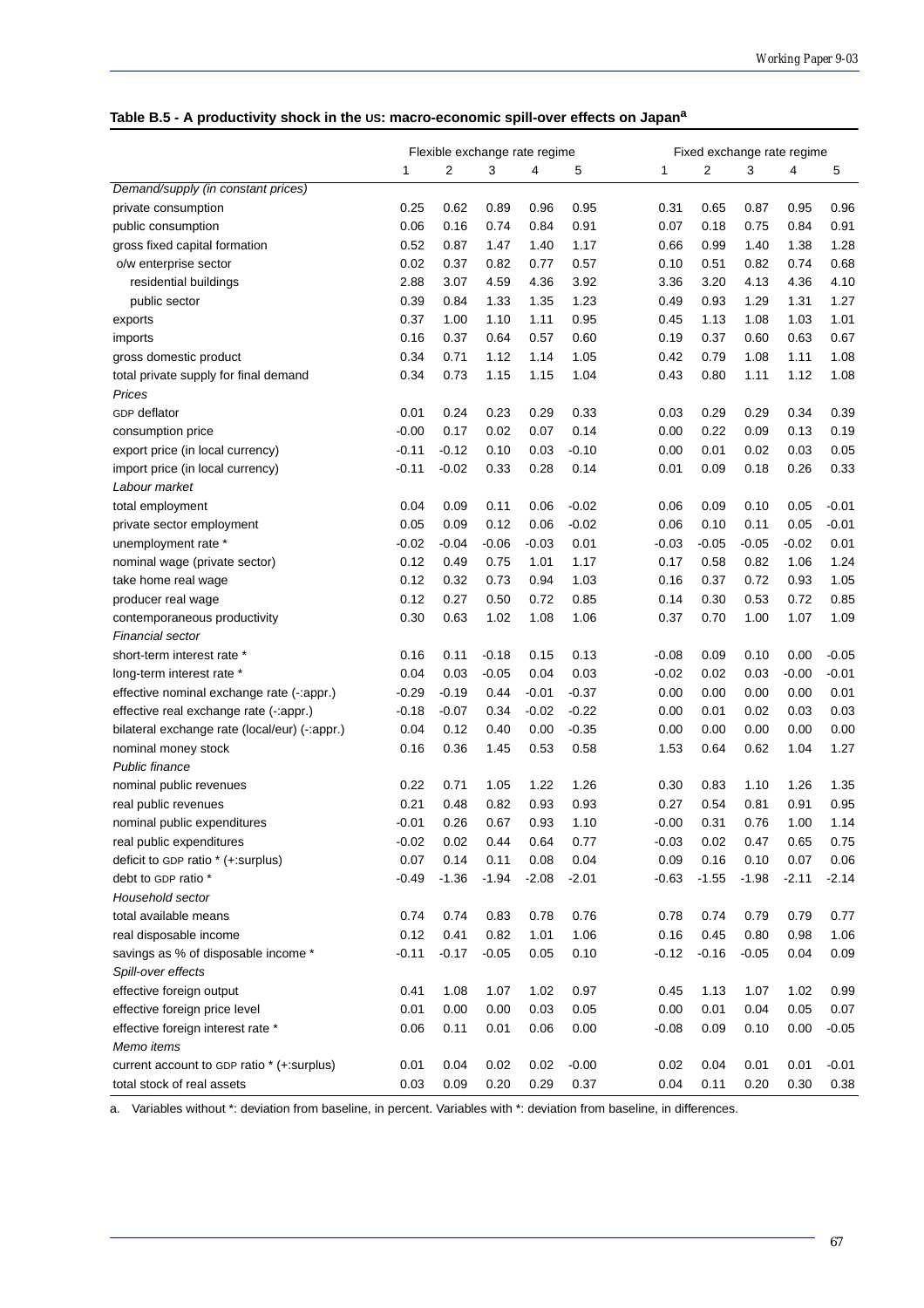| Table B.6 - A productivity shock in the US: macro-economic spill-over effects on the rest of the world <sup>a</sup> |  |
|---------------------------------------------------------------------------------------------------------------------|--|
|                                                                                                                     |  |

|                                        |         |         | Flexible exchange rate regime |         |         | Fixed exchange rate regime |         |         |         |         |  |
|----------------------------------------|---------|---------|-------------------------------|---------|---------|----------------------------|---------|---------|---------|---------|--|
|                                        |         | 2       | 3                             | 4       | 5       |                            | 2       | 3       | 4       | 5       |  |
| 1. Output                              | 0.07    | 1.06    | 1.07                          | 1.05    | 1.03    | 0.09                       | 1.08    | 1.07    | 1.05    | 1.04    |  |
| 2. Short-term interest rate            | 0.10    | 0.12    | $-0.02$                       | 0.07    | 0.02    | $-0.09$                    | 0.09    | 0.10    | 0.00    | $-0.05$ |  |
| 3. Total exports                       | 0.98    | 1.71    | 1.80                          | 1.64    | 1.44    | 1.11                       | 1.88    | 1.82    | 1.64    | 1.50    |  |
| 4. Total imports                       | 0.71    | 2.68    | 2.78                          | 2.48    | 2.14    | 0.87                       | 2.89    | 2.85    | 2.50    | 2.19    |  |
| 5. Price of exports (in euro)          | $-0.10$ | $-0.15$ | $-0.07$                       | 0.02    | 0.10    | 0.00                       | 0.03    | 0.07    | 0.11    | 0.15    |  |
| 6. Price of imports (in euro)          | $-0.09$ | $-0.38$ | $-0.34$                       | $-0.22$ | $-0.14$ | 0.04                       | $-0.16$ | $-0.18$ | $-0.12$ | $-0.06$ |  |
| 7. Eff. foreign output                 | 0.54    | 0.99    | 1.08                          | 1.03    | 0.95    | 0.61                       | 1.07    | 1.09    | 1.03    | 0.99    |  |
| 8. Eff. nominal exchange rate (+=depr) | 0.01    | 0.17    | 0.13                          | 0.02    | 0.05    | $-0.00$                    | 0.00    | $-0.00$ | $-0.01$ | $-0.00$ |  |
| 9. Bilateral exchange rate (local/eur) | 0.26    | 0.35    | 0.10                          | 0.02    | $-0.00$ | 0.00                       | 0.00    | 0.00    | 0.00    | 0.00    |  |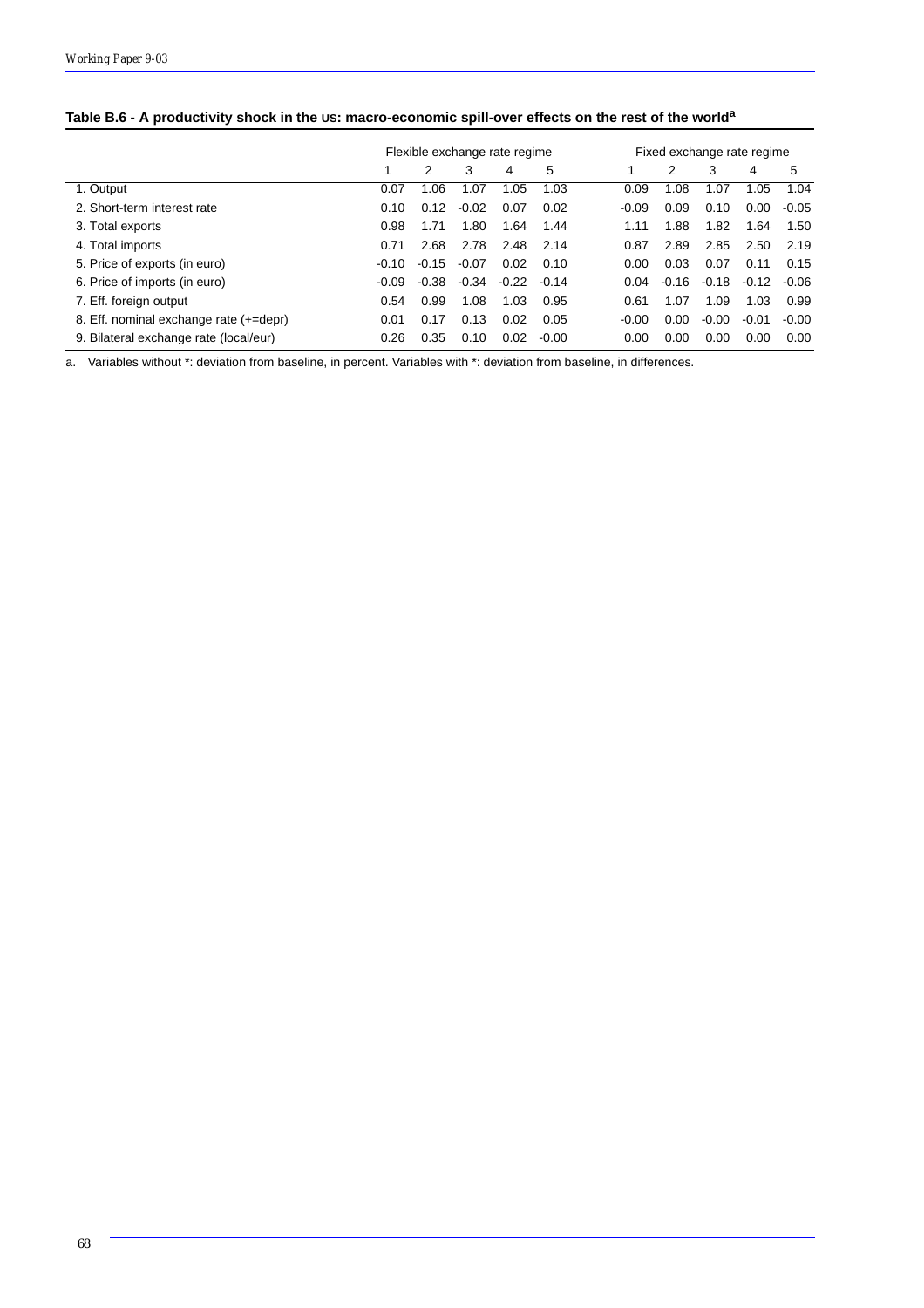| Table B.7 - A stock market shock in the US: macro-economic spill-over effects on the non-euro EU country block <sup>a</sup> |  |  |
|-----------------------------------------------------------------------------------------------------------------------------|--|--|
|                                                                                                                             |  |  |

|                                               |         | Flexible exchange rate regime |         |         |         | Fixed exchange rate regime |         |         |         |         |
|-----------------------------------------------|---------|-------------------------------|---------|---------|---------|----------------------------|---------|---------|---------|---------|
|                                               | 1       | 2                             | 3       | 4       | 5       | 1                          | 2       | 3       | 4       | 5       |
| Demand/supply (in constant prices)            |         |                               |         |         |         |                            |         |         |         |         |
| private consumption                           | $-0.01$ | $-0.03$                       | $-0.03$ | $-0.02$ | $-0.02$ | 0.04                       | 0.20    | 0.36    | 0.43    | 0.42    |
| public consumption                            | $-0.00$ | $-0.00$                       | $-0.00$ | $-0.01$ | $-0.02$ | 0.00                       | 0.02    | 0.04    | 0.07    | 0.09    |
| gross fixed capital formation                 | $-0.02$ | $-0.04$                       | $-0.08$ | $-0.13$ | $-0.16$ | 0.19                       | 0.34    | 0.31    | 0.26    | 0.19    |
| o/w enterprise sector                         | $-0.02$ | $-0.04$                       | $-0.07$ | $-0.11$ | $-0.14$ | 0.16                       | 0.28    | 0.26    | 0.22    | 0.18    |
| residential buildings                         | 0.00    | $-0.03$                       | $-0.11$ | $-0.20$ | $-0.26$ | 0.46                       | 0.73    | 0.57    | 0.35    | 0.15    |
| public sector                                 | $-0.09$ | $-0.15$                       | $-0.14$ | $-0.13$ | $-0.13$ | 0.04                       | 0.23    | 0.39    | 0.40    | 0.34    |
| exports                                       | $-0.15$ | $-0.20$                       | $-0.17$ | $-0.17$ | $-0.16$ | $-0.08$                    | $-0.02$ | 0.05    | 0.03    | 0.00    |
| imports                                       | $-0.04$ | $-0.06$                       | $-0.04$ | $-0.04$ | $-0.04$ | 0.02                       | 0.13    | 0.22    | 0.25    | 0.23    |
| gross domestic product                        | $-0.05$ | $-0.09$                       | $-0.09$ | $-0.09$ | $-0.09$ | 0.02                       | 0.13    | 0.23    | 0.24    | 0.22    |
| total private supply for final demand         | $-0.05$ | $-0.08$                       | $-0.08$ | $-0.07$ | $-0.07$ | 0.02                       | 0.14    | 0.24    | 0.25    | 0.23    |
| Prices                                        |         |                               |         |         |         |                            |         |         |         |         |
| <b>GDP</b> deflator                           | $-0.04$ | $-0.14$                       | $-0.25$ | $-0.34$ | $-0.42$ | 0.01                       | 0.02    | 0.06    | 0.12    | 0.18    |
| consumption price                             | $-0.01$ | $-0.05$                       | $-0.10$ | $-0.14$ | $-0.17$ | 0.00                       | 0.01    | 0.06    | 0.15    | 0.24    |
| export price (in local currency)              | $-0.15$ | $-0.43$                       | $-0.68$ | $-0.87$ | $-1.03$ | 0.00                       | 0.00    | 0.01    | 0.03    | 0.04    |
| import price (in local currency)              | $-0.06$ | $-0.18$                       | $-0.29$ | $-0.38$ | $-0.44$ | 0.01                       | 0.02    | 0.04    | 0.10    | 0.16    |
| Labour market                                 |         |                               |         |         |         |                            |         |         |         |         |
| total employment                              | $-0.02$ | $-0.04$                       | $-0.05$ | $-0.05$ | $-0.05$ | 0.01                       | 0.04    | 0.08    | 0.09    | 0.08    |
| private sector employment                     | $-0.02$ | $-0.05$                       | $-0.06$ | $-0.06$ | $-0.05$ | 0.01                       | 0.05    | 0.10    | 0.11    | 0.09    |
| unemployment rate *                           | 0.01    | 0.03                          | 0.04    | 0.04    | 0.03    | $-0.01$                    | $-0.03$ | $-0.06$ | $-0.06$ | $-0.05$ |
| nominal wage (private sector)                 | $-0.03$ | $-0.12$                       | $-0.22$ | $-0.30$ | $-0.38$ | 0.01                       | 0.04    | 0.09    | 0.16    | 0.23    |
| take home real wage                           | $-0.02$ | $-0.07$                       | $-0.11$ | $-0.16$ | $-0.21$ | 0.01                       | 0.02    | 0.02    | 0.01    | $-0.00$ |
| producer real wage                            | 0.01    | 0.03                          | 0.05    | 0.04    | 0.04    | $-0.00$                    | 0.01    | 0.03    | 0.05    | 0.06    |
| contemporaneous productivity                  | $-0.03$ | $-0.03$                       | $-0.01$ | $-0.01$ | $-0.02$ | 0.02                       | 0.09    | 0.14    | 0.14    | 0.14    |
| Financial sector                              |         |                               |         |         |         |                            |         |         |         |         |
| short-term interest rate *                    | $-0.04$ | $-0.10$                       | $-0.11$ | $-0.09$ | $-0.08$ | $-0.29$                    | $-0.47$ | $-0.39$ | $-0.30$ | $-0.27$ |
| long-term interest rate *                     | $-0.01$ | $-0.03$                       | $-0.03$ | $-0.02$ | $-0.02$ | $-0.07$                    | $-0.12$ | $-0.10$ | $-0.08$ | $-0.07$ |
| effective nominal exchange rate (-:appr.)     | $-0.16$ | $-0.44$                       | $-0.65$ | $-0.80$ | $-0.92$ | 0.00                       | 0.00    | $-0.00$ | 0.00    | $-0.00$ |
| effective real exchange rate (-: appr.)       | $-0.03$ | $-0.06$                       | $-0.07$ | $-0.07$ | $-0.06$ | 0.00                       | $-0.00$ | 0.00    | 0.00    | 0.00    |
| bilateral exchange rate (local/eur) (-:appr.) | 0.03    | 0.07                          | 0.08    | 0.05    | $-0.00$ | 0.00                       | 0.00    | 0.00    | 0.00    | 0.00    |
| nominal money stock                           | 0.06    | 0.18                          | 0.25    | 0.24    | 0.19    | 0.72                       | 1.64    | 2.07    | 2.20    | 2.21    |
| Public finance                                |         |                               |         |         |         |                            |         |         |         |         |
| nominal public revenues                       | $-0.06$ | $-0.17$                       | $-0.27$ | $-0.35$ | $-0.42$ | 0.02                       | 0.10    | 0.20    | 0.29    | 0.35    |
| real public revenues                          | $-0.02$ | $-0.03$                       | $-0.03$ | $-0.02$ | $-0.01$ | 0.01                       | 0.08    | 0.15    | 0.17    | 0.17    |
| nominal public expenditures                   | $-0.01$ | $-0.07$                       | $-0.14$ | $-0.20$ | $-0.26$ | $-0.00$                    | $-0.03$ | $-0.01$ | 0.08    | 0.18    |
| real public expenditures                      | 0.03    | 0.07                          | 0.11    | 0.14    | 0.16    | $-0.01$                    | $-0.05$ | $-0.07$ | $-0.04$ | 0.00    |
| deficit to GDP ratio * (+:surplus)            | $-0.02$ | $-0.04$                       | $-0.05$ | $-0.05$ | $-0.05$ | 0.01                       | 0.05    | 0.07    | 0.07    | 0.06    |
| debt to GDP ratio *                           | 0.05    | 0.12                          | 0.19    | 0.25    | 0.30    | $-0.02$                    | $-0.11$ | $-0.21$ | $-0.29$ | $-0.35$ |
| Household sector                              |         |                               |         |         |         |                            |         |         |         |         |
| total available means                         | 0.01    | 0.04                          | 0.03    | 0.02    | 0.01    | 0.14                       | 0.22    | 0.17    | 0.12    | 0.07    |
| real disposable income                        | $-0.01$ | $-0.06$                       | $-0.10$ | $-0.14$ | $-0.17$ | 0.01                       | 0.03    | 0.05    | 0.05    | 0.03    |
| savings as % of disposable income *           | $-0.00$ | $-0.03$                       | $-0.07$ | $-0.12$ | $-0.15$ | $-0.03$                    | $-0.16$ | $-0.30$ | $-0.36$ | $-0.37$ |
| Spill-over effects                            |         |                               |         |         |         |                            |         |         |         |         |
| effective foreign output                      | $-0.11$ | $-0.14$                       | $-0.11$ | $-0.10$ | $-0.10$ | $-0.06$                    | $-0.02$ | 0.03    | 0.02    | $-0.00$ |
| effective foreign price level                 | $-0.01$ | $-0.05$                       | $-0.10$ | $-0.14$ | $-0.17$ | 0.00                       | 0.00    | 0.01    | 0.03    | 0.04    |
| effective foreign interest rate *             | $-0.11$ | $-0.22$                       | $-0.22$ | $-0.20$ | $-0.19$ | $-0.30$                    | $-0.49$ | $-0.41$ | $-0.34$ | $-0.31$ |
| Memo items                                    |         |                               |         |         |         |                            |         |         |         |         |
| current account to GDP ratio * (+:surplus)    | $-0.06$ | $-0.13$                       | $-0.17$ | $-0.21$ | $-0.24$ | $-0.03$                    | $-0.05$ | $-0.06$ | $-0.09$ | $-0.12$ |
| total stock of real assets                    | 0.00    | 0.01                          | 0.01    | 0.02    | 0.02    | 0.01                       | 0.02    | 0.04    | 0.05    | 0.06    |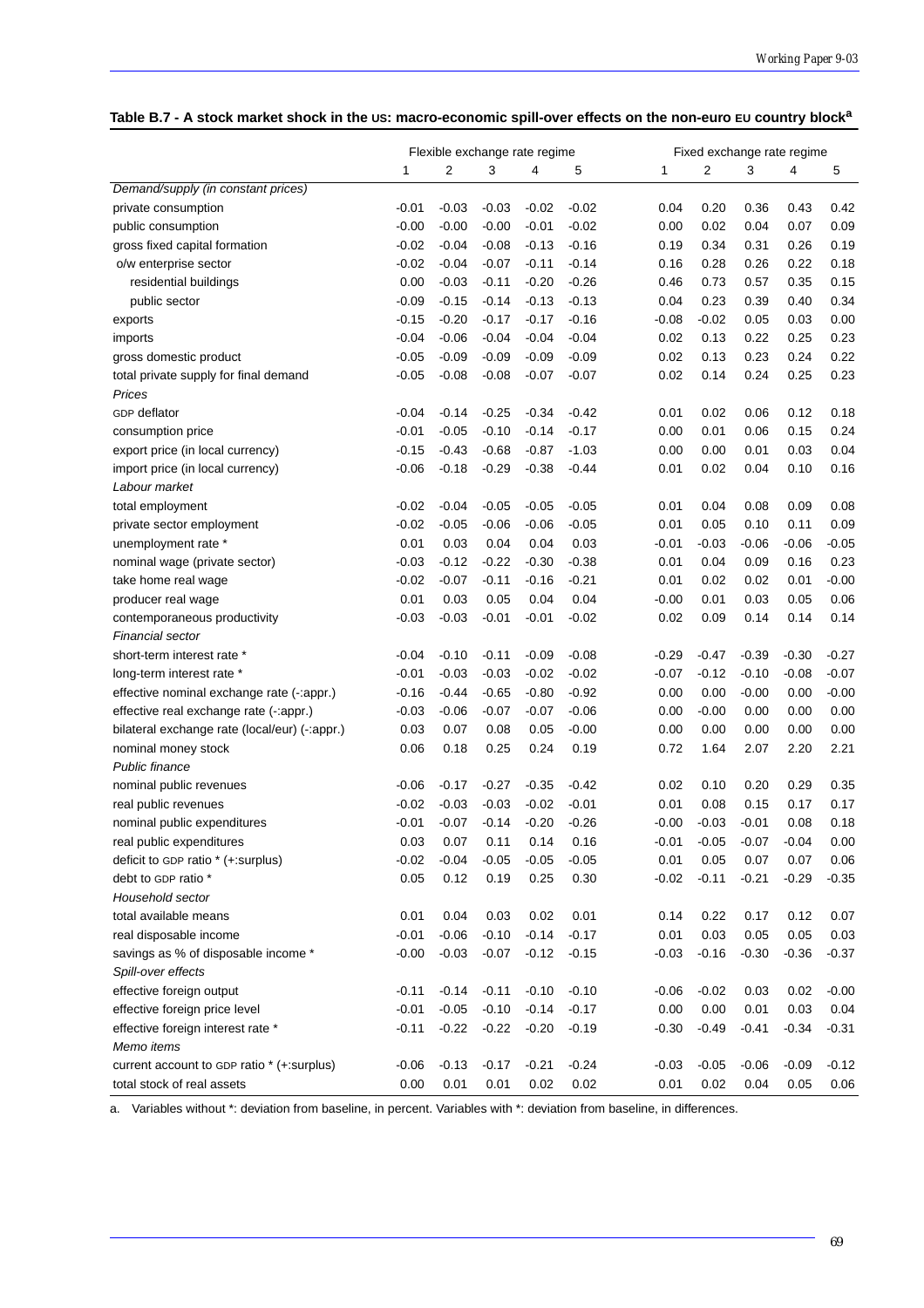## **Table B.8 - A stock market shock in the US: macro-economic spill-over effects on Japan<sup>a</sup>**

|                                                | Flexible exchange rate regime |         |         |         |         |         | Fixed exchange rate regime |         |         |         |  |  |
|------------------------------------------------|-------------------------------|---------|---------|---------|---------|---------|----------------------------|---------|---------|---------|--|--|
|                                                | 1                             | 2       | 3       | 4       | 5       | 1       | 2                          | 3       | 4       | 5       |  |  |
| Demand/supply (in constant prices)             |                               |         |         |         |         |         |                            |         |         |         |  |  |
| private consumption                            | $-0.00$                       | $-0.01$ | $-0.02$ | $-0.02$ | $-0.01$ | 0.05    | 0.06                       | 0.06    | 0.06    | 0.06    |  |  |
| public consumption                             | $-0.00$                       | $-0.01$ | $-0.01$ | $-0.02$ | $-0.02$ | 0.00    | 0.01                       | 0.02    | 0.02    | 0.01    |  |  |
| gross fixed capital formation                  | $-0.02$                       | $-0.05$ | $-0.08$ | $-0.09$ | $-0.09$ | 0.09    | 0.18                       | 0.17    | 0.11    | 0.07    |  |  |
| o/w enterprise sector                          | $-0.01$                       | $-0.02$ | $-0.04$ | $-0.06$ | $-0.07$ | 0.05    | 0.15                       | 0.18    | 0.15    | 0.12    |  |  |
| residential buildings                          | $-0.05$                       | $-0.12$ | $-0.18$ | $-0.17$ | $-0.11$ | 0.36    | 0.52                       | 0.28    | 0.06    | $-0.06$ |  |  |
| public sector                                  | $-0.05$                       | $-0.10$ | $-0.13$ | $-0.14$ | $-0.11$ | 0.03    | 0.06                       | 0.07    | 0.05    | 0.03    |  |  |
| exports                                        | $-0.31$                       | $-0.50$ | $-0.54$ | $-0.54$ | $-0.47$ | $-0.24$ | $-0.25$                    | $-0.16$ | $-0.16$ | $-0.15$ |  |  |
| imports                                        | $-0.02$                       | 0.01    | 0.07    | 0.09    | 0.07    | 0.01    | 0.03                       | 0.04    | 0.04    | 0.04    |  |  |
| gross domestic product                         | $-0.04$                       | $-0.09$ | $-0.11$ | $-0.12$ | $-0.10$ | 0.03    | 0.05                       | 0.06    | 0.04    | 0.03    |  |  |
| total private supply for final demand          | $-0.04$                       | $-0.08$ | $-0.10$ | $-0.10$ | $-0.09$ | 0.03    | 0.05                       | 0.06    | 0.04    | 0.03    |  |  |
| Prices                                         |                               |         |         |         |         |         |                            |         |         |         |  |  |
| GDP deflator                                   | $-0.01$                       | $-0.05$ | $-0.11$ | $-0.17$ | $-0.23$ | 0.01    | 0.03                       | 0.05    | 0.08    | 0.10    |  |  |
| consumption price                              | $-0.00$                       | $-0.03$ | $-0.07$ | $-0.12$ | $-0.17$ | 0.00    | 0.01                       | 0.04    | 0.07    | 0.09    |  |  |
| export price (in local currency)               | $-0.12$                       | $-0.36$ | $-0.57$ | $-0.69$ | $-0.76$ | 0.00    | $-0.01$                    | $-0.02$ | $-0.03$ | $-0.05$ |  |  |
| import price (in local currency)               | $-0.12$                       | $-0.32$ | $-0.40$ | $-0.34$ | $-0.26$ | 0.00    | 0.01                       | 0.03    | 0.05    | 0.07    |  |  |
| Labour market                                  |                               |         |         |         |         |         |                            |         |         |         |  |  |
| total employment                               | $-0.01$                       | $-0.01$ | $-0.01$ | $-0.01$ | 0.00    | 0.00    | 0.01                       | 0.01    | 0.00    | $-0.00$ |  |  |
| private sector employment                      | $-0.01$                       | $-0.01$ | $-0.01$ | $-0.01$ | 0.00    | 0.00    | 0.01                       | 0.01    | 0.00    | $-0.00$ |  |  |
| unemployment rate *                            | 0.00                          | 0.01    | 0.01    | 0.00    | $-0.00$ | $-0.00$ | $-0.00$                    | $-0.00$ | 0.00    | 0.00    |  |  |
| nominal wage (private sector)                  | $-0.02$                       | $-0.09$ | $-0.16$ | $-0.23$ | $-0.28$ | 0.01    | 0.04                       | 0.08    | 0.11    | 0.13    |  |  |
| take home real wage                            | $-0.02$                       | $-0.05$ | $-0.08$ | $-0.10$ | $-0.11$ | 0.01    | 0.03                       | 0.04    | 0.04    | 0.03    |  |  |
| producer real wage                             | $-0.01$                       | $-0.01$ | $-0.02$ | $-0.04$ | $-0.05$ | 0.00    | 0.02                       | 0.03    | 0.03    | 0.03    |  |  |
| contemporaneous productivity                   | $-0.04$                       | $-0.07$ | $-0.09$ | $-0.10$ | $-0.09$ | 0.02    | 0.05                       | 0.05    | 0.04    | 0.03    |  |  |
| Financial sector                               |                               |         |         |         |         |         |                            |         |         |         |  |  |
| short-term interest rate *                     | $-0.03$                       | $-0.08$ | $-0.12$ | $-0.13$ | $-0.12$ | $-0.25$ | $-0.43$                    | $-0.36$ | $-0.28$ | $-0.25$ |  |  |
| long-term interest rate *                      | $-0.01$                       | $-0.02$ | $-0.03$ | $-0.03$ | $-0.03$ | $-0.07$ | $-0.12$                    | $-0.10$ | $-0.08$ | $-0.07$ |  |  |
| effective nominal exchange rate (-: appr.)     | $-0.32$                       | $-0.77$ | $-0.92$ | $-0.85$ | $-0.78$ | 0.00    | 0.00                       | $-0.00$ | 0.00    | $-0.00$ |  |  |
| effective real exchange rate (-: appr.)        | $-0.20$                       | $-0.45$ | $-0.45$ | $-0.32$ | $-0.21$ | 0.00    | $-0.01$                    | $-0.03$ | $-0.03$ | $-0.03$ |  |  |
| bilateral exchange rate (local/eur) (-: appr.) | $-0.05$                       | $-0.09$ | 0.02    | 0.20    | 0.34    | 0.00    | 0.00                       | 0.00    | 0.00    | 0.00    |  |  |
| nominal money stock                            | 0.09                          | 0.23    | 0.24    | 0.19    | 0.14    | 1.39    | 1.93                       | 1.50    | 1.20    | 1.13    |  |  |
| Public finance                                 |                               |         |         |         |         |         |                            |         |         |         |  |  |
| nominal public revenues                        | $-0.04$                       | $-0.11$ | $-0.19$ | $-0.25$ | $-0.29$ | 0.02    | 0.06                       | 0.09    | 0.12    | 0.13    |  |  |
| real public revenues                           | $-0.03$                       | $-0.06$ | $-0.08$ | $-0.08$ | $-0.06$ | 0.02    | 0.03                       | 0.04    | 0.04    | 0.03    |  |  |
| nominal public expenditures                    | $-0.01$                       | $-0.05$ | $-0.12$ | $-0.18$ | $-0.24$ | 0.00    | 0.01                       | 0.03    | 0.06    | 0.09    |  |  |
| real public expenditures                       | 0.00                          | $-0.00$ | $-0.01$ | $-0.01$ | $-0.01$ | $-0.01$ | $-0.02$                    | $-0.03$ | $-0.02$ | $-0.01$ |  |  |
| deficit to GDP ratio * (+:surplus)             | $-0.01$                       | $-0.02$ | $-0.02$ | $-0.02$ | $-0.02$ | 0.01    | 0.02                       | 0.02    | 0.02    | 0.01    |  |  |
| debt to GDP ratio *                            | 0.07                          | 0.19    | 0.32    | 0.41    | 0.47    | $-0.05$ | $-0.12$                    | $-0.18$ | $-0.21$ | $-0.23$ |  |  |
| Household sector                               |                               |         |         |         |         |         |                            |         |         |         |  |  |
| total available means                          | 0.00                          | 0.01    | 0.01    | 0.02    | 0.03    | 0.04    | 0.05                       | 0.03    | 0.01    | 0.00    |  |  |
| real disposable income                         | $-0.01$                       | $-0.05$ | $-0.08$ | $-0.09$ | $-0.09$ | 0.01    | 0.02                       | 0.00    | $-0.02$ | $-0.03$ |  |  |
| savings as % of disposable income *            | $-0.01$                       | $-0.03$ | $-0.05$ | $-0.06$ | $-0.07$ | $-0.03$ | $-0.04$                    | $-0.05$ | $-0.06$ | $-0.07$ |  |  |
| Spill-over effects                             |                               |         |         |         |         |         |                            |         |         |         |  |  |
| effective foreign output                       | $-0.26$                       | $-0.32$ | $-0.24$ | $-0.22$ | $-0.20$ | $-0.24$ | $-0.25$                    | $-0.15$ | $-0.14$ | $-0.13$ |  |  |
| effective foreign price level                  | 0.00                          | $-0.04$ | $-0.11$ | $-0.15$ | $-0.20$ | 0.01    | $-0.02$                    | $-0.05$ | $-0.06$ | $-0.08$ |  |  |
| effective foreign interest rate *              | $-0.17$                       | $-0.33$ | $-0.31$ | $-0.27$ | $-0.26$ | $-0.30$ | $-0.50$                    | $-0.43$ | $-0.36$ | $-0.33$ |  |  |
| Memo items                                     |                               |         |         |         |         |         |                            |         |         |         |  |  |
| current account to GDP ratio * (+:surplus)     | $-0.04$                       | $-0.10$ | $-0.16$ | $-0.21$ | $-0.22$ | $-0.03$ | $-0.08$                    | $-0.13$ | $-0.16$ | $-0.16$ |  |  |
| total stock of real assets                     | $-0.00$                       | $-0.00$ | $-0.00$ | $-0.00$ | $-0.00$ | 0.01    | 0.02                       | 0.03    | 0.04    | 0.04    |  |  |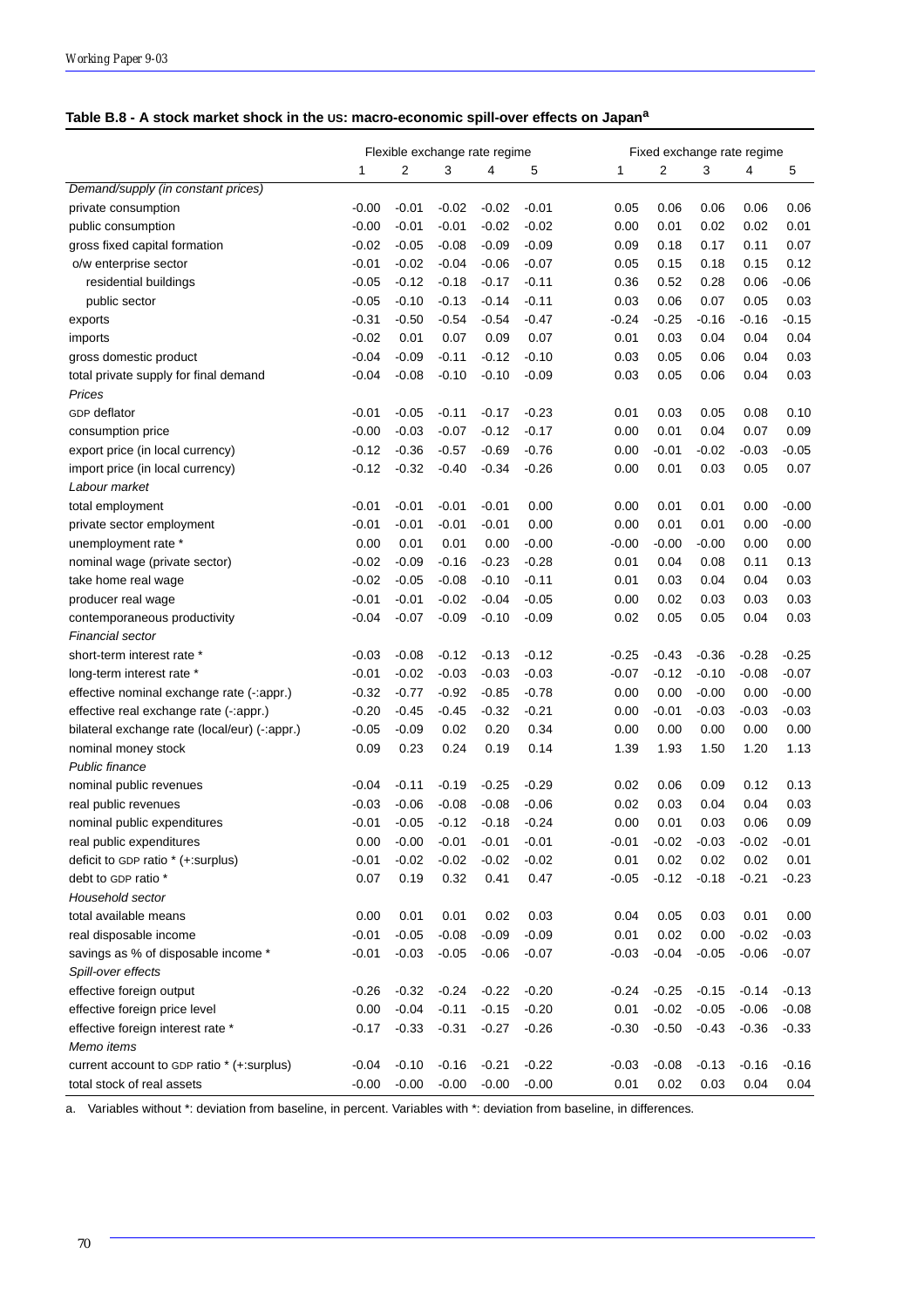|                                        | Flexible exchange rate regime | Fixed exchange rate regime |         |         |         |         |         |         |         |         |
|----------------------------------------|-------------------------------|----------------------------|---------|---------|---------|---------|---------|---------|---------|---------|
|                                        |                               | 2                          | 3       | 4       | 5       |         | 2       | 3       | 4       | 5       |
| 1. Output                              | $-0.06$                       | $-0.07$                    | $-0.05$ | $-0.05$ | $-0.04$ | $-0.04$ | $-0.04$ | $-0.01$ | $-0.01$ | $-0.01$ |
| 2. Short-term interest rate            | $-0.13$                       | $-0.26$                    | -0.26   | $-0.23$ | $-0.22$ | $-0.30$ | $-0.49$ | $-0.42$ | $-0.34$ | $-0.31$ |
| 3. Total exports                       | $-0.48$                       | $-0.59$                    | $-0.44$ | -0.40   | $-0.36$ | $-0.38$ | $-0.33$ | $-0.12$ | $-0.11$ | $-0.12$ |
| 4. Total imports                       | $-0.23$                       | $-0.33$                    | $-0.33$ | $-0.38$ | $-0.40$ | $-0.09$ | 0.08    | 0.24    | 0.19    | 0.10    |
| 5. Price of exports (in euro)          | $-0.05$                       | $-0.21$                    | $-0.40$ | $-0.57$ | $-0.70$ | 0.00    | $-0.00$ | $-0.01$ | $-0.02$ | $-0.02$ |
| 6. Price of imports (in euro)          | $-0.21$                       | $-0.51$                    | $-0.75$ | -0.95   | $-1.11$ | $-0.09$ | $-0.12$ | $-0.08$ | $-0.03$ | 0.01    |
| 7. Eff. foreign output                 | $-0.27$                       | $-0.34$                    | $-0.26$ | -0.24   | $-0.22$ | $-0.21$ | $-0.19$ | $-0.08$ | $-0.08$ | $-0.09$ |
| 8. Eff. nominal exchange rate (+=depr) | 0.20                          | 0.60                       | 0.93    | 1.13    | 1.25    | $-0.00$ | $-0.00$ | 0.00    | $-0.00$ | $-0.00$ |
| 9. Bilateral exchange rate (local/eur) | 0.33                          | 0.91                       | 1.33    | 1.57    | 1.71    | 0.00    | 0.00    | 0.00    | 0.00    | 0.00    |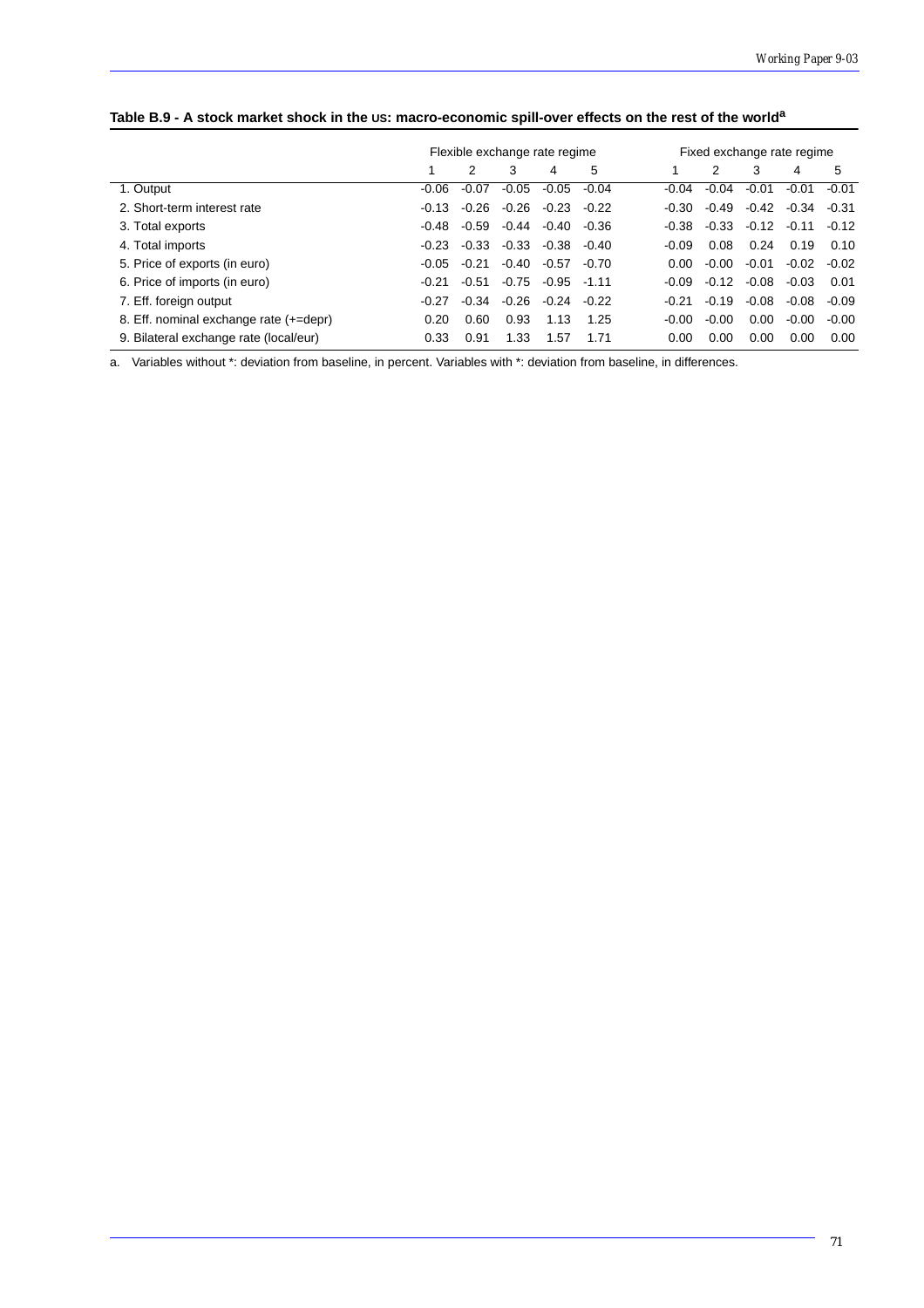| Table B.10 - A monetary shock in the US: macro-economic spill-over effects on the non-euro EU country block <sup>a</sup> |  |  |
|--------------------------------------------------------------------------------------------------------------------------|--|--|
|                                                                                                                          |  |  |

|                                                | Flexible exchange rate regime |         |         |         |         | Fixed exchange rate regime |         |         |         |         |  |
|------------------------------------------------|-------------------------------|---------|---------|---------|---------|----------------------------|---------|---------|---------|---------|--|
|                                                | 1                             | 2       | 3       | 4       | 5       | 1                          | 2       | 3       | 4       | 5       |  |
| Demand/supply (in constant prices)             |                               |         |         |         |         |                            |         |         |         |         |  |
| private consumption                            | 0.04                          | 0.02    | 0.03    | 0.01    | $-0.00$ | $-0.22$                    | $-0.50$ | $-0.26$ | $-0.15$ | $-0.07$ |  |
| public consumption                             | $-0.01$                       | $-0.01$ | 0.01    | 0.02    | 0.03    | $-0.04$                    | $-0.08$ | $-0.09$ | $-0.08$ | $-0.06$ |  |
| gross fixed capital formation                  | 0.04                          | 0.11    | 0.10    | 0.08    | 0.06    | $-1.06$                    | $-0.15$ | $-0.24$ | $-0.13$ | $-0.06$ |  |
| o/w enterprise sector                          | 0.04                          | 0.10    | 0.09    | 0.08    | 0.07    | $-0.98$                    | $-0.17$ | $-0.31$ | $-0.21$ | $-0.15$ |  |
| residential buildings                          | 0.03                          | 0.17    | 0.15    | 0.11    | 0.07    | $-1.78$                    | 0.15    | 0.14    | 0.28    | 0.37    |  |
| public sector                                  | $-0.01$                       | 0.09    | 0.09    | 0.04    | 0.01    | $-0.65$                    | $-0.51$ | $-0.20$ | $-0.09$ | $-0.00$ |  |
| exports                                        | $-0.11$                       | 0.05    | 0.06    | 0.03    | 0.02    | $-0.41$                    | $-0.19$ | 0.03    | 0.03    | 0.05    |  |
| imports                                        | $-0.02$                       | 0.00    | 0.02    | 0.04    | 0.03    | $-0.36$                    | $-0.31$ | $-0.17$ | $-0.09$ | $-0.03$ |  |
| gross domestic product                         | $-0.00$                       | 0.05    | 0.05    | 0.03    | 0.01    | $-0.38$                    | $-0.31$ | $-0.14$ | $-0.08$ | $-0.03$ |  |
| total private supply for final demand          | $-0.01$                       | 0.04    | 0.05    | 0.03    | 0.01    | $-0.39$                    | $-0.32$ | $-0.15$ | $-0.08$ | $-0.02$ |  |
| Prices                                         |                               |         |         |         |         |                            |         |         |         |         |  |
| GDP deflator                                   | 0.17                          | 0.13    | 0.13    | 0.12    | 0.10    | 0.00                       | $-0.11$ | $-0.19$ | $-0.22$ | $-0.24$ |  |
| consumption price                              | 0.05                          | 0.03    | 0.03    | 0.04    | 0.04    | 0.00                       | $-0.14$ | $-0.26$ | $-0.31$ | $-0.34$ |  |
| export price (in local currency)               | 0.55                          | 0.39    | 0.34    | 0.26    | 0.18    | 0.01                       | $-0.05$ | $-0.08$ | $-0.09$ | $-0.10$ |  |
| import price (in local currency)               | 0.23                          | 0.18    | 0.12    | 0.09    | 0.07    | 0.00                       | $-0.07$ | $-0.16$ | $-0.21$ | $-0.24$ |  |
| Labour market                                  |                               |         |         |         |         |                            |         |         |         |         |  |
| total employment                               | 0.01                          | 0.03    | 0.03    | 0.01    | $-0.00$ | $-0.10$                    | $-0.14$ | $-0.07$ | $-0.01$ | 0.03    |  |
| private sector employment                      | 0.01                          | 0.04    | 0.03    | 0.01    | $-0.00$ | $-0.12$                    | $-0.17$ | $-0.09$ | $-0.01$ | 0.03    |  |
| unemployment rate *                            | $-0.01$                       | $-0.02$ | $-0.02$ | $-0.01$ | 0.00    | 0.08                       | 0.10    | 0.04    | $-0.00$ | $-0.02$ |  |
| nominal wage (private sector)                  | 0.12                          | 0.12    | 0.12    | 0.12    | 0.11    | $-0.05$                    | $-0.15$ | $-0.24$ | $-0.27$ | $-0.27$ |  |
| take home real wage                            | 0.08                          | 0.09    | 0.09    | 0.08    | 0.07    | $-0.05$                    | $-0.01$ | 0.02    | 0.04    | 0.07    |  |
| producer real wage                             | $-0.06$                       | $-0.03$ | $-0.00$ | 0.01    | 0.02    | $-0.05$                    | $-0.05$ | $-0.05$ | $-0.05$ | $-0.04$ |  |
| contemporaneous productivity                   | $-0.02$                       | 0.00    | 0.01    | 0.01    | 0.02    | $-0.28$                    | $-0.15$ | $-0.06$ | $-0.07$ | $-0.05$ |  |
| Financial sector                               |                               |         |         |         |         |                            |         |         |         |         |  |
| short-term interest rate *                     | 0.07                          | $-0.01$ | 0.02    | 0.02    | 0.01    | 1.10                       | $-0.21$ | 0.01    | 0.02    | 0.01    |  |
| long-term interest rate *                      | 0.02                          | $-0.00$ | 0.00    | 0.01    | 0.00    | 0.28                       | $-0.05$ | 0.00    | 0.00    | 0.00    |  |
| effective nominal exchange rate (-: appr.)     | 0.59                          | 0.37    | 0.30    | 0.21    | 0.14    | 0.00                       | $-0.00$ | $-0.00$ | $-0.00$ | $-0.00$ |  |
| effective real exchange rate (-: appr.)        | 0.09                          | 0.02    | $-0.00$ | $-0.01$ | $-0.02$ | 0.00                       | $-0.01$ | $-0.01$ | $-0.01$ | $-0.00$ |  |
| bilateral exchange rate (local/eur) (-: appr.) | $-0.12$                       | $-0.02$ | 0.01    | 0.01    | $-0.00$ | 0.00                       | 0.00    | 0.00    | 0.00    | 0.00    |  |
| nominal money stock                            | $-0.10$                       | $-0.04$ | $-0.04$ | $-0.04$ | $-0.04$ | $-2.64$                    | $-1.54$ | $-1.21$ | $-0.96$ | $-0.75$ |  |
| Public finance                                 |                               |         |         |         |         |                            |         |         |         |         |  |
| nominal public revenues                        | 0.15                          | 0.15    | 0.14    | 0.13    | 0.11    | $-0.22$                    | $-0.32$ | $-0.32$ | $-0.30$ | $-0.28$ |  |
| real public revenues                           | $-0.02$                       | 0.01    | 0.02    | 0.01    | 0.01    | $-0.22$                    | $-0.21$ | $-0.12$ | $-0.08$ | $-0.04$ |  |
| nominal public expenditures                    | 0.09                          | 0.06    | 0.06    | 0.07    | 0.08    | 0.08                       | $-0.02$ | $-0.23$ | $-0.30$ | $-0.34$ |  |
| real public expenditures                       | $-0.09$                       | $-0.08$ | $-0.07$ | $-0.04$ | $-0.02$ | 0.08                       | 0.09    | $-0.04$ | $-0.07$ | $-0.11$ |  |
| deficit to GDP ratio * (+:surplus)             | 0.03                          | 0.03    | 0.03    | 0.02    | 0.01    | $-0.10$                    | $-0.11$ | $-0.03$ | $-0.00$ | 0.03    |  |
| debt to GDP ratio *                            | $-0.09$                       | $-0.12$ | $-0.15$ | $-0.15$ | $-0.15$ | 0.24                       | 0.35    | 0.34    | 0.31    | 0.26    |  |
| Household sector                               |                               |         |         |         |         |                            |         |         |         |         |  |
| total available means                          | $-0.03$                       | 0.01    | 0.01    | 0.00    | 0.00    | $-0.50$                    | 0.08    | 0.03    | 0.06    | 0.08    |  |
| real disposable income                         | 0.05                          | 0.07    | 0.08    | 0.08    | 0.06    | $-0.06$                    | $-0.10$ | $-0.02$ | 0.02    | 0.06    |  |
| savings as % of disposable income *            | 0.02                          | 0.05    | 0.05    | 0.06    | 0.06    | 0.15                       | 0.38    | 0.24    | 0.17    | 0.12    |  |
| Spill-over effects                             |                               |         |         |         |         |                            |         |         |         |         |  |
| effective foreign output                       | $-0.09$                       | 0.01    | 0.03    | 0.01    | 0.01    | $-0.31$                    | $-0.14$ | 0.01    | 0.01    | 0.03    |  |
| effective foreign price level                  | 0.05                          | 0.04    | 0.03    | 0.03    | 0.02    | 0.01                       | $-0.05$ | $-0.10$ | $-0.10$ | $-0.10$ |  |
| effective foreign interest rate *              | 0.30                          | $-0.03$ | 0.03    | 0.02    | 0.01    | 1.11                       | $-0.21$ | 0.01    | 0.02    | 0.01    |  |
| Memo items                                     |                               |         |         |         |         |                            |         |         |         |         |  |
| current account to GDP ratio * (+:surplus)     | 0.07                          | 0.08    | 0.08    | 0.05    | 0.04    | $-0.02$                    | 0.03    | 0.08    | 0.08    | 0.07    |  |
| total stock of real assets                     | $-0.01$                       | $-0.01$ | $-0.00$ | $-0.00$ | $-0.00$ | $-0.05$                    | $-0.05$ | $-0.06$ | $-0.06$ | $-0.06$ |  |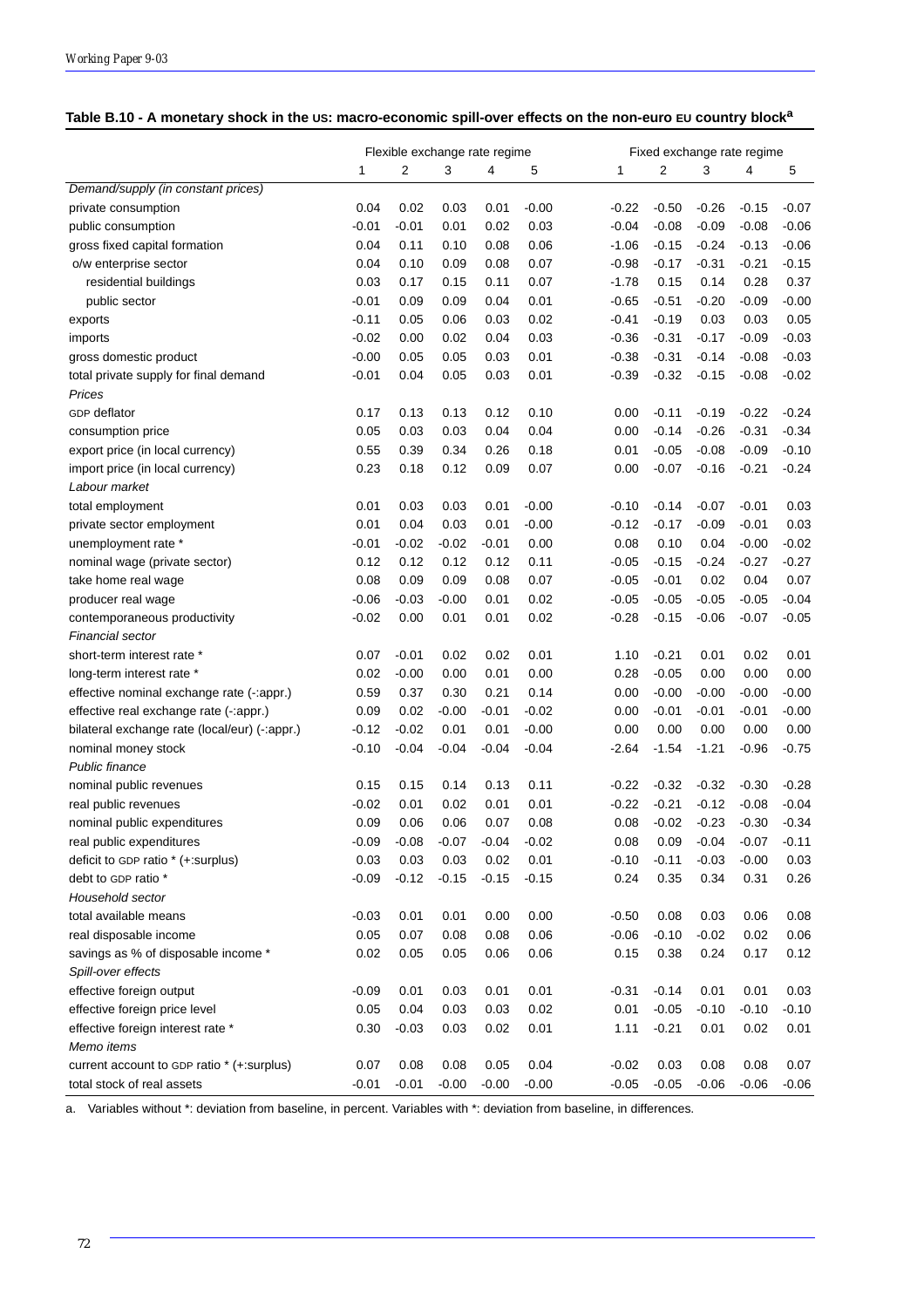|  | Table B.11 - A monetary shock in the US: macro-economic spill-over effects on Japana |  |
|--|--------------------------------------------------------------------------------------|--|
|  |                                                                                      |  |

|                                               |         | Flexible exchange rate regime |         |         |         | Fixed exchange rate regime |         |         |         |         |  |
|-----------------------------------------------|---------|-------------------------------|---------|---------|---------|----------------------------|---------|---------|---------|---------|--|
|                                               | 1       | 2                             | 3       | 4       | 5       | 1                          | 2       | 3       | 4       | 5       |  |
| Demand/supply (in constant prices)            |         |                               |         |         |         |                            |         |         |         |         |  |
| private consumption                           | 0.01    | 0.03                          | 0.02    | 0.01    | $-0.00$ | $-0.26$                    | $-0.01$ | 0.01    | 0.02    | 0.03    |  |
| public consumption                            | $-0.01$ | $-0.01$                       | 0.01    | 0.02    | 0.01    | $-0.05$                    | $-0.06$ | $-0.02$ | $-0.00$ | 0.01    |  |
| gross fixed capital formation                 | 0.02    | 0.09                          | 0.06    | 0.02    | 0.01    | $-0.52$                    | $-0.20$ | 0.02    | 0.01    | 0.02    |  |
| o/w enterprise sector                         | 0.01    | 0.04                          | 0.04    | 0.03    | 0.03    | $-0.29$                    | $-0.40$ | $-0.09$ | $-0.10$ | $-0.09$ |  |
| residential buildings                         | 0.08    | 0.24                          | 0.13    | 0.03    | $-0.01$ | $-1.73$                    | 0.44    | 0.48    | 0.47    | 0.45    |  |
| public sector                                 | 0.01    | 0.11                          | 0.07    | 0.01    | $-0.02$ | $-0.39$                    | $-0.08$ | 0.04    | 0.04    | 0.05    |  |
| exports                                       | $-0.05$ | 0.29                          | 0.16    | -0.01   | $-0.06$ | $-0.36$                    | $-0.12$ | 0.01    | $-0.02$ | $-0.00$ |  |
| imports                                       | $-0.00$ | $-0.15$                       | $-0.12$ | $-0.02$ | 0.06    | $-0.15$                    | $-0.04$ | $-0.04$ | $-0.06$ | $-0.04$ |  |
| gross domestic product                        | 0.00    | 0.09                          | 0.06    | 0.01    | $-0.01$ | $-0.33$                    | $-0.07$ | 0.02    | 0.02    | 0.03    |  |
| total private supply for final demand         | 0.01    | 0.08                          | 0.05    | 0.01    | $-0.01$ | $-0.34$                    | $-0.07$ | 0.02    | 0.02    | 0.03    |  |
| Prices                                        |         |                               |         |         |         |                            |         |         |         |         |  |
| <b>GDP</b> deflator                           | 0.04    | 0.06                          | 0.09    | 0.10    | 0.09    | $-0.03$                    | $-0.13$ | $-0.18$ | $-0.18$ | $-0.18$ |  |
| consumption price                             | 0.02    | 0.01                          | 0.04    | 0.06    | 0.07    | $-0.00$                    | $-0.17$ | $-0.21$ | $-0.21$ | $-0.20$ |  |
| export price (in local currency)              | 0.51    | 0.43                          | 0.32    | 0.23    | 0.16    | 0.00                       | $-0.02$ | $-0.04$ | $-0.05$ | $-0.06$ |  |
| import price (in local currency)              | 0.54    | 0.29                          | 0.01    | $-0.13$ | $-0.13$ | $-0.01$                    | $-0.05$ | $-0.10$ | $-0.14$ | $-0.16$ |  |
| Labour market                                 |         |                               |         |         |         |                            |         |         |         |         |  |
| total employment                              | 0.01    | 0.02                          | 0.01    | $-0.01$ | $-0.01$ | $-0.05$                    | 0.00    | 0.03    | 0.02    | 0.01    |  |
| private sector employment                     | 0.01    | 0.02                          | 0.01    | $-0.01$ | $-0.01$ | $-0.05$                    | 0.00    | 0.03    | 0.02    | 0.01    |  |
| unemployment rate *                           | $-0.00$ | $-0.01$                       | $-0.00$ | 0.00    | 0.01    | 0.02                       | $-0.00$ | $-0.01$ | $-0.01$ | $-0.01$ |  |
| nominal wage (private sector)                 | 0.05    | 0.08                          | 0.11    | 0.11    | 0.10    | $-0.14$                    | $-0.22$ | $-0.22$ | $-0.20$ | $-0.18$ |  |
| take home real wage                           | 0.03    | 0.07                          | 0.07    | 0.05    | 0.03    | $-0.14$                    | $-0.05$ | $-0.01$ | 0.01    | 0.03    |  |
| producer real wage                            | $-0.04$ | $-0.00$                       | 0.03    | 0.03    | 0.02    | $-0.10$                    | $-0.10$ | $-0.05$ | $-0.02$ | $-0.00$ |  |
| contemporaneous productivity                  | 0.00    | 0.06                          | 0.04    | 0.02    | 0.00    | $-0.29$                    | $-0.07$ | $-0.01$ | $-0.00$ | 0.02    |  |
| <b>Financial sector</b>                       |         |                               |         |         |         |                            |         |         |         |         |  |
| short-term interest rate *                    | 0.03    | 0.03                          | 0.07    | 0.04    | 0.01    | 1.05                       | $-0.20$ | 0.01    | 0.02    | 0.01    |  |
| long-term interest rate *                     | 0.01    | 0.01                          | 0.02    | 0.01    | 0.00    | 0.28                       | $-0.05$ | 0.00    | 0.00    | 0.00    |  |
| effective nominal exchange rate (-:appr.)     | 1.38    | 0.52                          | 0.17    | 0.03    | 0.01    | 0.00                       | $-0.00$ | $-0.00$ | $-0.00$ | $-0.00$ |  |
| effective real exchange rate (-:appr.)        | 0.85    | 0.08                          | $-0.16$ | $-0.20$ | $-0.16$ | 0.00                       | $-0.03$ | $-0.04$ | $-0.03$ | $-0.02$ |  |
| bilateral exchange rate (local/eur) (-:appr.) | 0.07    | 0.05                          | $-0.17$ | $-0.21$ | $-0.15$ | 0.00                       | 0.00    | 0.00    | 0.00    | 0.00    |  |
| nominal money stock                           | $-0.12$ | $-0.05$                       | $-0.15$ | $-0.05$ | 0.03    | $-5.24$                    | 0.30    | $-0.41$ | $-0.38$ | $-0.31$ |  |
| <b>Public finance</b>                         |         |                               |         |         |         |                            |         |         |         |         |  |
| nominal public revenues                       | 0.06    | 0.12                          | 0.12    | 0.10    | 0.08    | $-0.24$                    | $-0.22$ | $-0.19$ | $-0.18$ | $-0.16$ |  |
| real public revenues                          | 0.02    | 0.05                          | 0.03    | 0.00    | $-0.01$ | $-0.21$                    | $-0.09$ | $-0.01$ | 0.00    | 0.02    |  |
| nominal public expenditures                   | 0.04    | 0.04                          | 0.08    | 0.10    | 0.09    | $-0.00$                    | $-0.17$ | $-0.24$ | $-0.20$ | $-0.18$ |  |
| real public expenditures                      | $-0.01$ | $-0.02$                       | $-0.00$ | $-0.00$ | $-0.01$ | 0.03                       | $-0.03$ | $-0.06$ | $-0.02$ | $-0.00$ |  |
| deficit to GDP ratio * (+:surplus)            | 0.01    | 0.02                          | 0.01    | 0.00    | 0.00    | $-0.07$                    | $-0.02$ | 0.01    | 0.01    | 0.01    |  |
| debt to GDP ratio *                           | $-0.07$ | $-0.22$                       | $-0.22$ | $-0.16$ | $-0.12$ | 0.52                       | 0.32    | 0.24    | 0.23    | 0.20    |  |
| Household sector                              |         |                               |         |         |         |                            |         |         |         |         |  |
| total available means                         | 0.00    | 0.01                          | $-0.01$ | $-0.01$ | $-0.01$ | $-0.16$                    | 0.06    | 0.05    | 0.05    | 0.04    |  |
| real disposable income                        | 0.02    | 0.06                          | 0.06    | 0.04    | 0.03    | $-0.12$                    | $-0.02$ | 0.05    | 0.06    | 0.08    |  |
| savings as % of disposable income *           | 0.01    | 0.03                          | 0.03    | 0.03    | 0.03    | 0.11                       | $-0.01$ | 0.03    | 0.03    | 0.04    |  |
| Spill-over effects                            |         |                               |         |         |         |                            |         |         |         |         |  |
| effective foreign output                      | $-0.26$ | $-0.03$                       | 0.04    | 0.01    | 0.02    | $-0.36$                    | $-0.11$ | 0.03    | 0.01    | 0.02    |  |
| effective foreign price level                 | $-0.02$ | $-0.01$                       | $-0.01$ | $-0.01$ | $-0.01$ | 0.01                       | $-0.05$ | $-0.08$ | $-0.08$ | $-0.08$ |  |
| effective foreign interest rate *             | 0.52    | $-0.06$                       | 0.03    | 0.01    | 0.01    | 1.07                       | $-0.21$ | 0.01    | 0.02    | 0.01    |  |
| Memo items                                    |         |                               |         |         |         |                            |         |         |         |         |  |
| current account to GDP ratio * (+:surplus)    | 0.01    | 0.14                          | 0.10    | 0.06    | 0.03    | $-0.01$                    | 0.15    | 0.06    | 0.04    | 0.03    |  |
| total stock of real assets                    | $-0.00$ | 0.00                          | 0.00    | 0.00    | 0.00    | $-0.03$                    | $-0.04$ | $-0.03$ | $-0.03$ | $-0.03$ |  |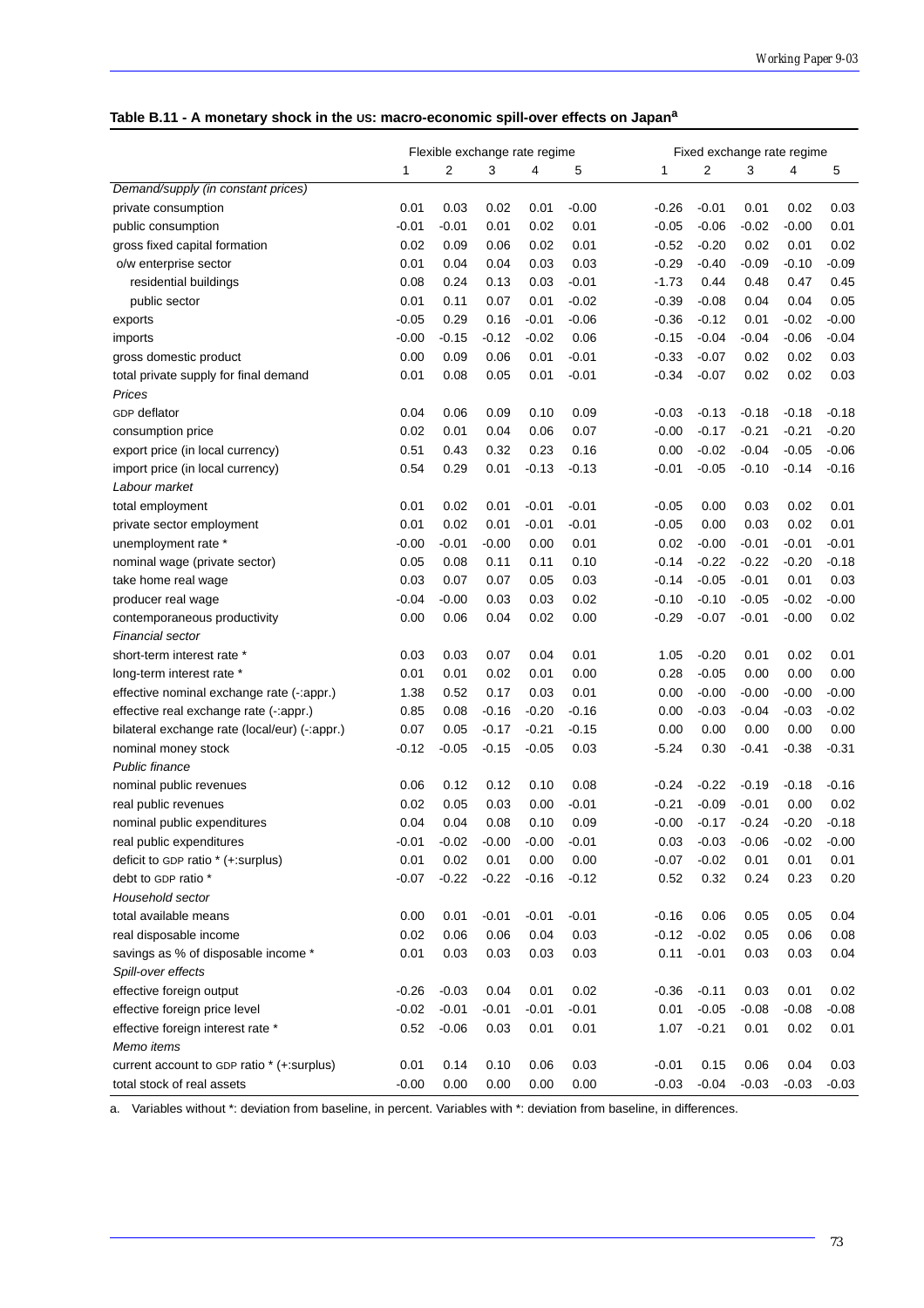| Table B.12 - A monetary shock in the US: macro-economic spill-over effects on the rest of the world <sup>a</sup> |  |
|------------------------------------------------------------------------------------------------------------------|--|
|                                                                                                                  |  |

|                                        | Flexible exchange rate regime |         |         |         |         | Fixed exchange rate regime |         |         |         |         |  |
|----------------------------------------|-------------------------------|---------|---------|---------|---------|----------------------------|---------|---------|---------|---------|--|
|                                        |                               | 2       | 3       | 4       | 5       |                            | 2       | 3       | 4       | 5       |  |
| 1. Output                              | $-0.05$                       | 0.01    | 0.02    | 0.01    | 0.01    | $-0.11$                    | $-0.03$ | 0.01    | 0.01    | 0.01    |  |
| 2. Short-term interest rate            | 0.36                          | $-0.04$ | 0.03    | 0.02    | 0.01    | 1.11                       | $-0.21$ | 0.01    | 0.02    | 0.01    |  |
| 3. Total exports                       | $-0.44$                       | 0.06    | 0.15    | 0.06    | 0.05    | -0.89                      | $-0.29$ | 0.09    | 0.05    | 0.09    |  |
| 4. Total imports                       | $-0.26$                       | 0.13    | 0.39    | 0.29    | 0.14    | $-0.79$                    | $-0.32$ | 0.15    | 0.17    | 0.17    |  |
| 5. Price of exports (in euro)          | 0.39                          | 0.41    | 0.31    | 0.22    | 0.15    | 0.00                       | $-0.04$ | $-0.10$ | $-0.14$ | $-0.16$ |  |
| 6. Price of imports (in euro)          | 0.50                          | 0.56    | 0.37    | 0.31    | 0.30    | $-0.01$                    | $-0.01$ | $-0.06$ | $-0.07$ | $-0.06$ |  |
| 7. Eff. foreign output                 | $-0.24$                       | $-0.01$ | 0.05    | 0.02    | 0.02    | $-0.49$                    | $-0.19$ | 0.02    | 0.01    | 0.03    |  |
| 8. Eff. nominal exchange rate (+=depr) | $-0.08$                       | $-0.58$ | $-0.39$ | $-0.26$ | $-0.18$ | $-0.00$                    | 0.00    | 0.00    | 0.00    | 0.00    |  |
| 9. Bilateral exchange rate (local/eur) | $-1.00$                       | $-0.74$ | $-0.53$ | $-0.37$ | $-0.26$ | 0.00                       | 0.00    | 0.00    | 0.00    | 0.00    |  |